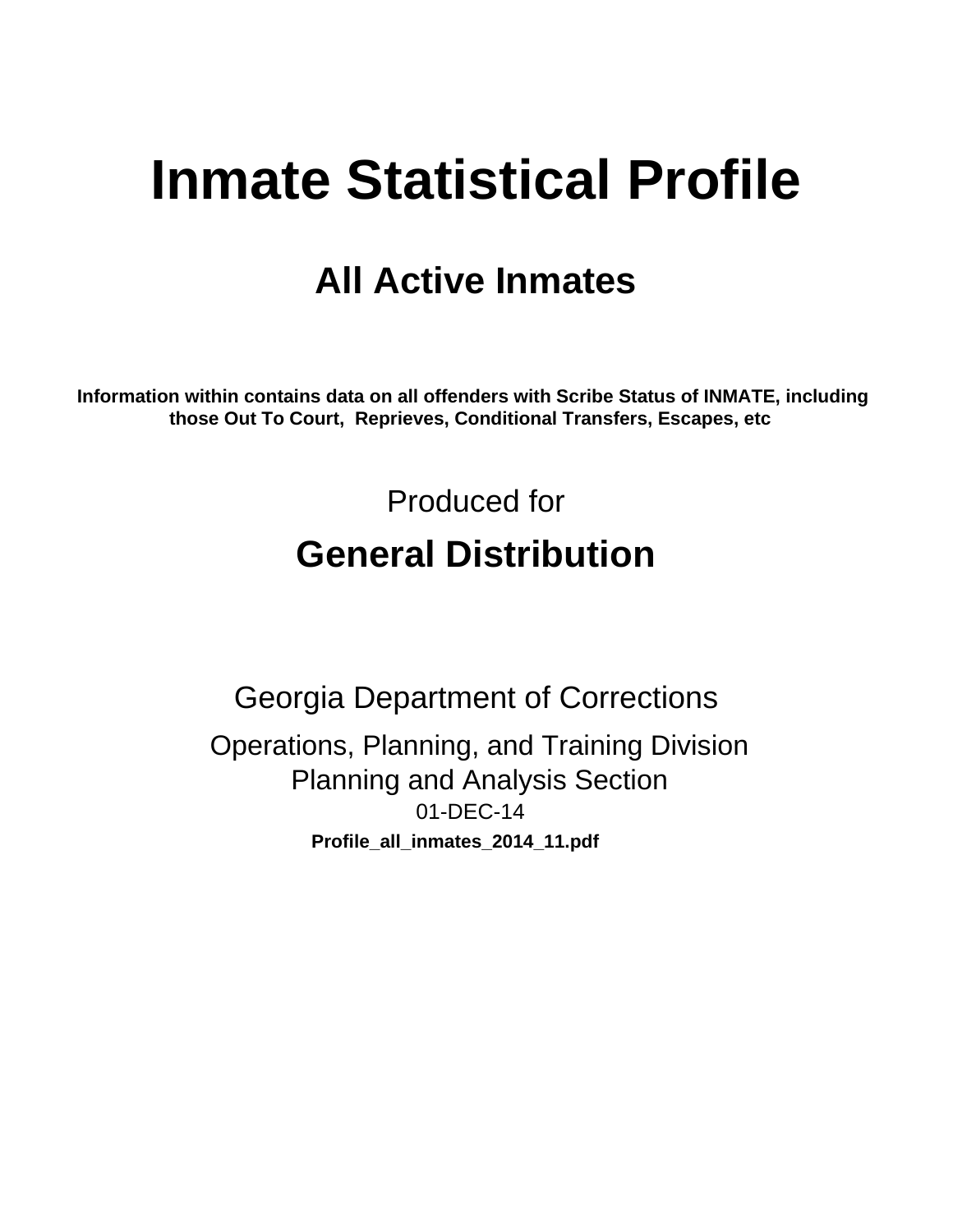#### **Inmate Statistical Profile 01-DEC-14** Contents

**All Active Inmates** 

Produced for General Distribution

# **Table of Contents**

| <b>Demographic information</b>                                       |
|----------------------------------------------------------------------|
| 9 Current age, broken out in ten year age groups                     |
| 6 Race group                                                         |
| 7 Marital status, self-reported at entry to prison                   |
| 8 Number of children, self-reported at entry to prison               |
| 9 Religious affiliation, self-reported at entry to prison            |
| 10 Home county - self-reported at entry to prison                    |
| 15 Employment status before prison, self-reported at entry to prison |
| 16 Age at admission                                                  |
| 18 Height, measured at entry to prison                               |
| 19 Weight, measured at entry to prison                               |
| 20 Military service                                                  |
| <b>Correctional information</b>                                      |
| 21 Type of admission to prison                                       |
| 22 Current / last security status                                    |
| 23 Current / last institution type                                   |
| 24 Institution type - transitional centers                           |
| 25 Institution type - county prisons                                 |
| 27 Institution type - state prisons                                  |
| 29 Institution type - private prisons                                |
| 30 Institution type - inmate boot camp                               |
| 31 Number of disciplinary reports                                    |
| 32 Number of transfers                                               |
| 33 Number of escapes                                                 |
| 34 Split sentence - Probation to follow                              |
| 35 Probable future release type of still active inmates              |
| 36 Time served in current (or last) institution                      |
| Educational, psychological and physical information                  |
| 37 Highest grade level attained                                      |
| 38 Culture fair IQ scores                                            |
| 39 Wide Range Achievement Test (WRAT) reading score                  |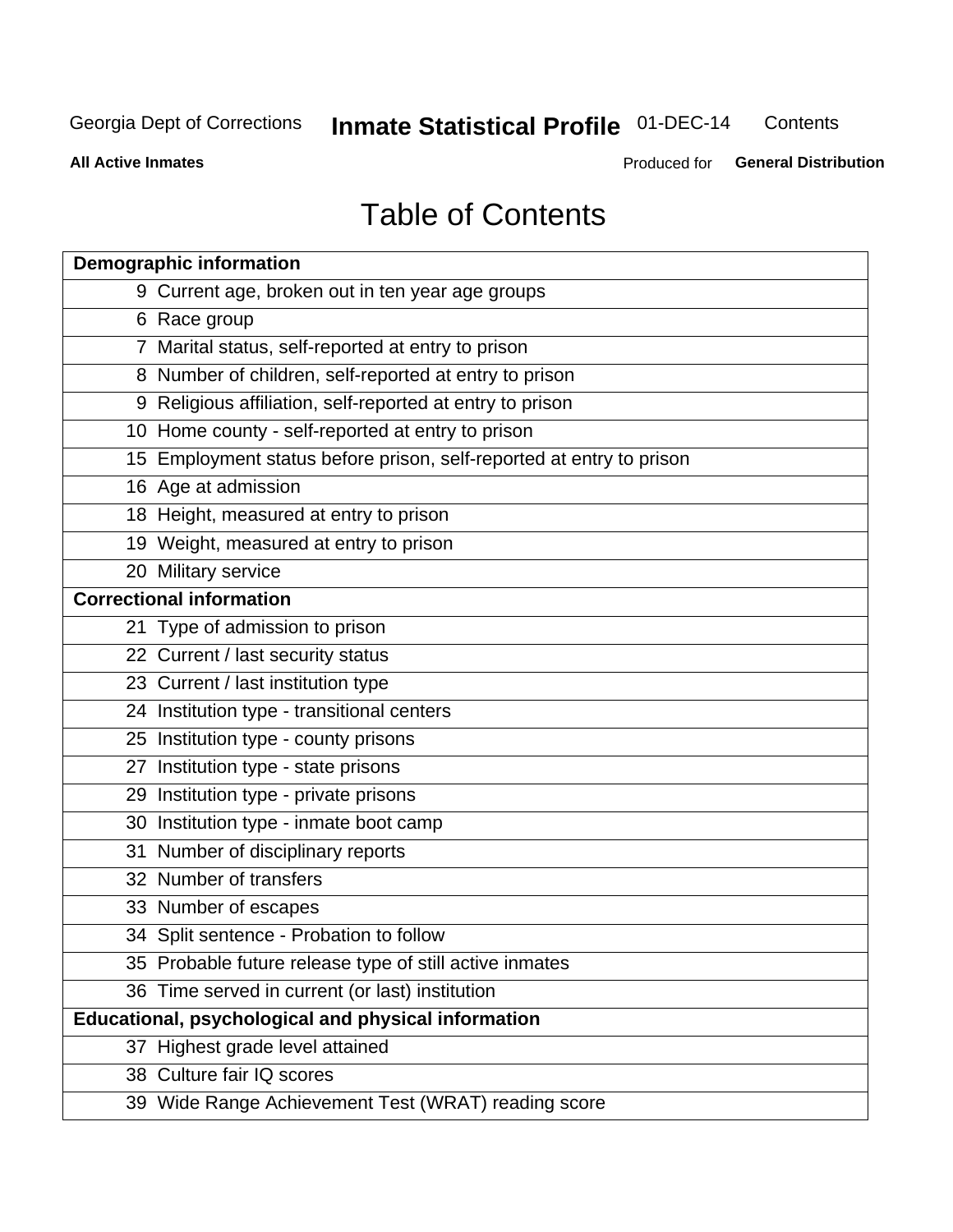#### **Inmate Statistical Profile 01-DEC-14** Contents

**All Active Inmates** 

Produced for General Distribution

# **Table of Contents**

| Educational, psychological and physical information              |
|------------------------------------------------------------------|
| 40 Wide Range Achievement Test (WRAT) math score                 |
| 41 Wide Range Achievement Test (WRAT) spelling score             |
| 42 Current / last mental health treatment level                  |
| 43 PULHESDWIT medical scale - 'P' overall condition ('P'hysical) |
| 44 PULHESDWIT medical scale - 'U' upper body                     |
| 45 PULHESDWIT medical scale - 'L' lower body                     |
| 46 PULHESDWIT medical scale - 'H' hearing                        |
| 47 PULHESDWIT medical scale - 'E' vision                         |
| 48 PULHESDWIT medical scale -'S' psychiatric                     |
| 49 PULHESDWIT medical scale - 'D' dental                         |
| 50 PULHESDWIT medical scale - 'W' work ability                   |
| 51 PULHESDWIT medical scale - 'I' impairment                     |
| 52 PULHESDWIT medical scale - 'T' transportability               |
|                                                                  |
| <b>Crimes and criminal history information</b>                   |
| 53 Number of prior Georgia incarcerations                        |
| 54 Prison sentence in years                                      |
| 55 Primary offense, broken out into felonies vs misdemeanors     |
| 56 Primary offense, broken out into six broad crime categories   |
| 57 Primary offense, detailed offense code                        |
| 66 County of conviction of primary offense                       |
| 71 Circuit of conviction of primary offense                      |
| 73 Years served (jail + prison) in this incarceration            |
| <b>Medical information</b>                                       |
| 74 Results of most recent HIV test                               |
| 75 Results of most recent tuberculosis test                      |
| 76 Results of most recent syphilis test                          |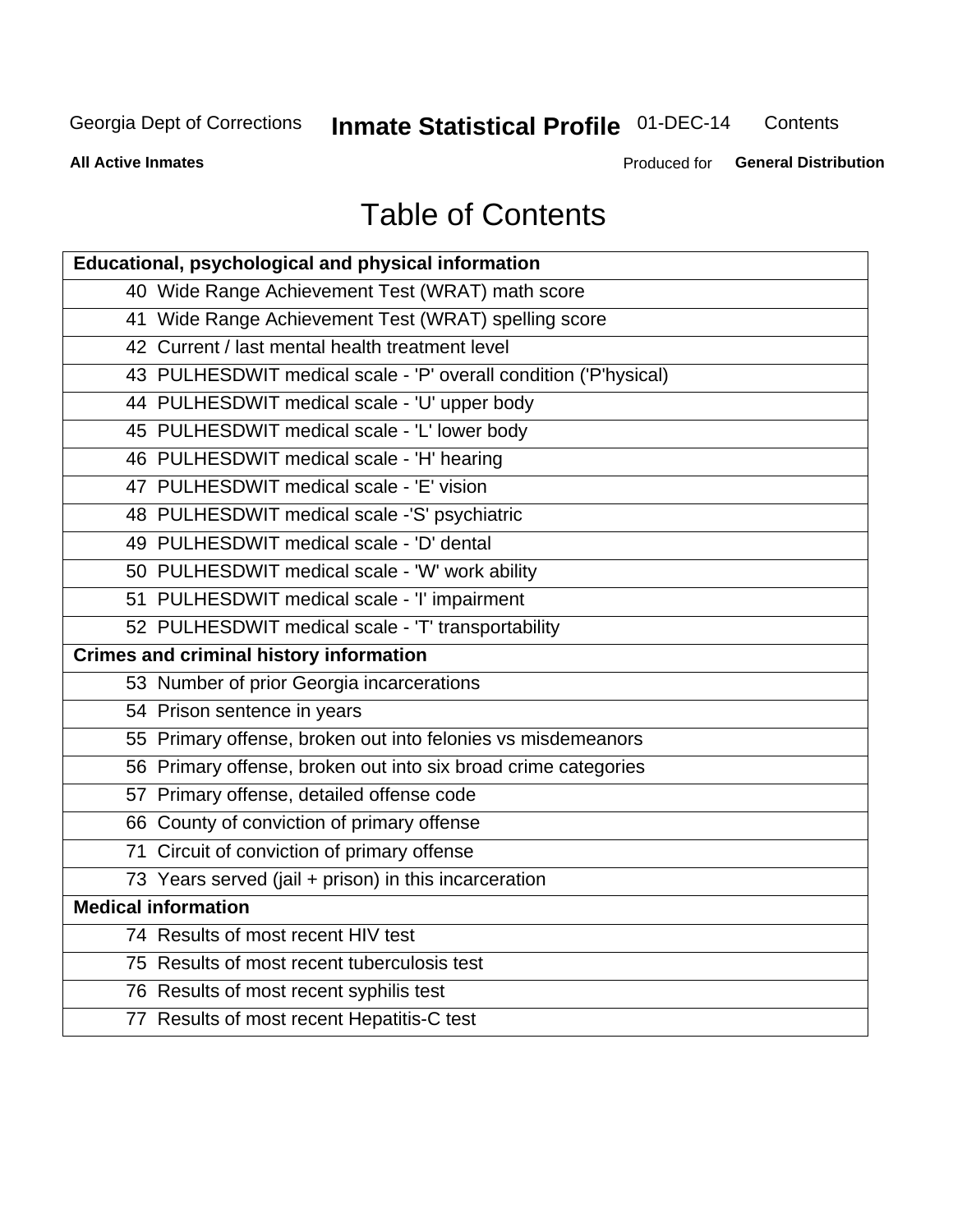### **All Active Inmates**

### Produced for General Distribution

# Current age, broken out in ten-year age groups

COL % - percent each COUNT is of its particular column

|                          | <b>Male</b>  |        |           | <b>Female</b>   |          |       | <b>Total</b> |        |
|--------------------------|--------------|--------|-----------|-----------------|----------|-------|--------------|--------|
| <b>Current Age</b>       | <b>Count</b> | Col %  | Row %     | <b>Count</b>    | Col %    | Row % | <b>Total</b> | Col %  |
| <b>Teens (1-19)</b>      | 780          | 1.58%  | 96.53%    | 28              | $0.80\%$ | 3.47% | 808          | 1.53%  |
| <b>Twenties (20-29)</b>  | 14,919       | 30.17% | 93.74%    | 997             | 28.32%   | 6.26% | 15,916       | 30.05% |
| Thirties (30-39)         | 14,556       | 29.44% | $92.50\%$ | 1,180           | 33.52%   | 7.50% | 15,736       | 29.71% |
| <b>Forties (40-49)</b>   | 10,228       | 20.68% | 92.80%    | 793             | 22.53%   | 7.20% | 11,021       | 20.81% |
| <b>Fifties (50-59)</b>   | 6,465        | 13.07% | 93.76%    | 430             | 12.22%   | 6.24% | 6,895        | 13.02% |
| <b>Sixties (60-69)</b>   | 1,931        | 3.91%  | 96.02%    | 80 <sub>1</sub> | 2.27%    | 3.98% | 2.011        | 3.80%  |
| Seventy + (70 and above) | 569          | 1.15%  | 97.93%    | 12 <sub>2</sub> | 0.34%    | 2.07% | 581          | 1.10%  |
| <b>Total Reported</b>    | 49,448       | 100%   | 93.35%    | 3,520           | 100%     | 6.65% | 52,968       | 100.0% |

| <b>Not Repo</b><br><b>ported</b> | 147    |       | O      |
|----------------------------------|--------|-------|--------|
| Total                            | 49,565 | 3,521 | 53,086 |

| <b>Mean</b><br>(average)       | 37.45    | 36.95 | 37.42    |
|--------------------------------|----------|-------|----------|
| Median (middle)                | つん<br>vu | JJ    | 35       |
| <b>Mode</b><br>(most frequent) | つら<br>ZJ |       | つじ<br>ZJ |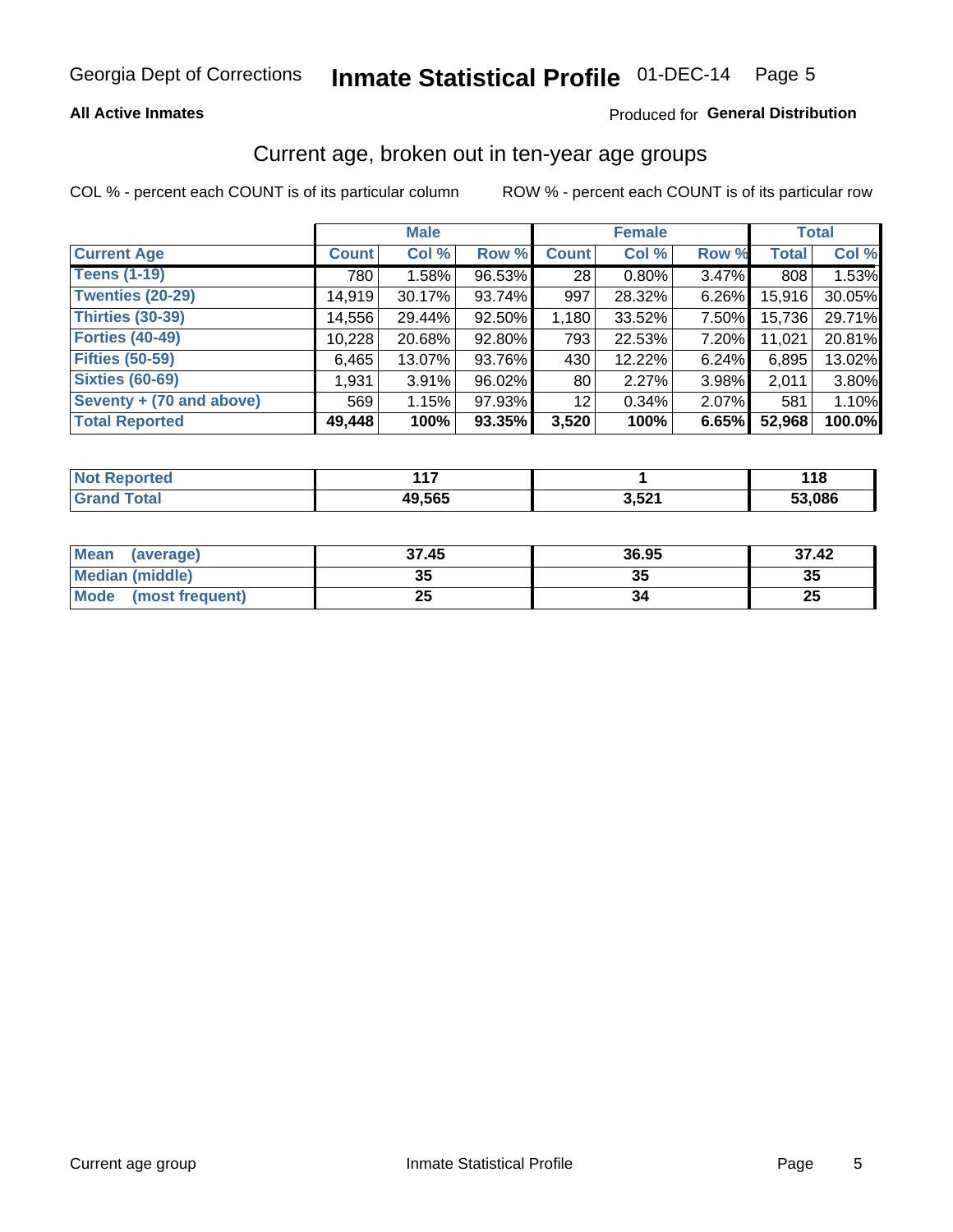# Inmate Statistical Profile 01-DEC-14 Page 10

#### **All Active Inmates**

#### Produced for General Distribution

### Race group

COL % - percent each COUNT is of its particular column

|                   |                        | <b>Male</b>  |         |         | <b>Female</b> |         |        | <b>Total</b> |        |
|-------------------|------------------------|--------------|---------|---------|---------------|---------|--------|--------------|--------|
|                   | <b>Race Group</b>      | <b>Count</b> | Col %   |         | Row % Count   | Col %   | Row %  | <b>Total</b> | Col %  |
|                   | <b>White</b>           | 16,098       | 32.48%  | 89.35%  | 1,919         | 54.50%  | 10.65% | 18,017       | 33.94% |
| 2                 | <b>Black</b>           | 31,099       | 62.74%  | 95.33%  | .524          | 43.28%  | 4.67%  | 32,623       | 61.45% |
| 5                 | <b>Other</b>           | 45           | .09%    | 86.54%  |               | .20%    | 13.46% | 52           | .10%   |
| 6                 | <b>Asian</b>           | 162          | $.33\%$ | 92.57%  | 13            | $.37\%$ | 7.43%  | 175          | .33%   |
| 9                 | <b>Unknown</b>         | 6            | $.01\%$ | 100.00% |               |         |        | 6            | .01%   |
| 10                | <b>Hispanic</b>        | 2,130        | 4.30%   | 97.39%  | 57            | 1.62%   | 2.61%  | 2,187        | 4.12%  |
| $12 \overline{ }$ | <b>Native American</b> | 24           | $.05\%$ | 96.00%  |               | .03%    | 4.00%  | 25           | .05%   |
| 13                | <b>Native Hawaiian</b> |              | $.01\%$ | 100.00% |               |         |        |              | .01%   |
|                   | <b>Total Reported</b>  | 49,565       | 100%    | 93.37%  | 3,521         | 100%    | 6.63%  | 53,086       | 100%   |

| <b>ported</b><br>'N≀ |        |       |        |
|----------------------|--------|-------|--------|
| <b>cotal</b>         | 49,565 | 3,521 | 53.086 |

| <b>Mode</b><br>uent)<br>most treo | 3lack | White | Black |
|-----------------------------------|-------|-------|-------|
|                                   |       |       |       |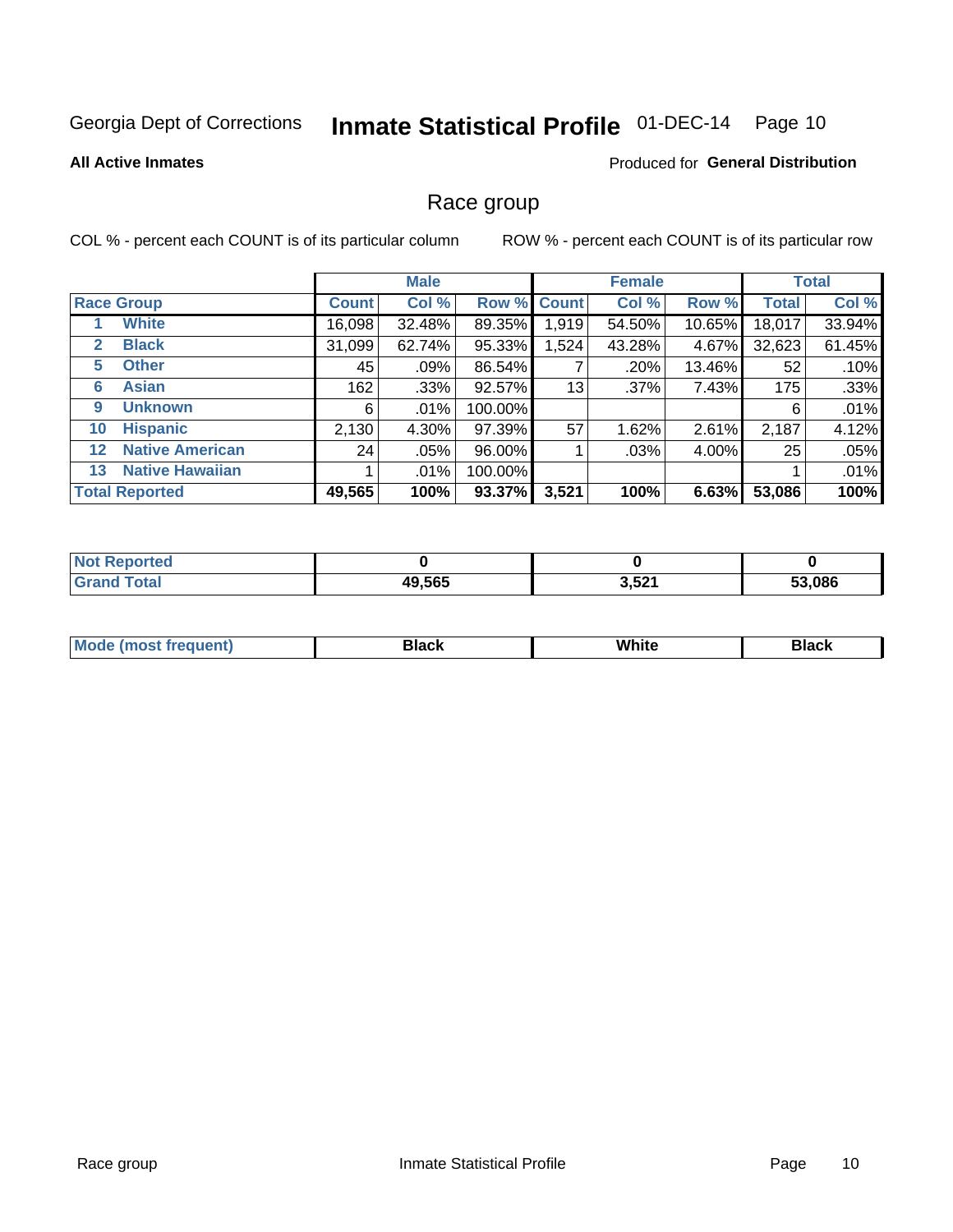# Inmate Statistical Profile 01-DEC-14 Page 7

**All Active Inmates** 

### Produced for General Distribution

# Marital status, self-reported at entry to prison

COL % - percent each COUNT is of its particular column

|                            | <b>Male</b>  |        |        |              | <b>Female</b> | <b>Total</b> |              |        |
|----------------------------|--------------|--------|--------|--------------|---------------|--------------|--------------|--------|
| <b>Marital Status</b>      | <b>Count</b> | Col %  | Row %  | <b>Count</b> | Col %         | Row %        | <b>Total</b> | Col %  |
| <b>Unknown</b><br>$\bf{0}$ | 415          | .84%   | 90.02% | 46           | 1.31%         | 9.98%        | 461          | .87%   |
| <b>Divorced</b><br>D       | 4,476        | 9.03%  | 89.15% | 545          | 15.48%        | 10.85%       | 5,021        | 9.46%  |
| <b>Married</b><br>М        | 6,715        | 13.55% | 91.89% | 593          | 16.84%        | 8.11%        | 7,308        | 13.77% |
| <b>Separated</b><br>S      | 1,699        | 3.43%  | 85.72% | 283          | 8.04%         | 14.28%       | 1,982        | 3.73%  |
| <b>Unmarried</b><br>U      | 35,821       | 72.27% | 94.97% | 1,897        | 53.88%        | 5.03%        | 37,718       | 71.05% |
| <b>Widow</b><br>W          | 439          | .89%   | 73.66% | 157          | 4.46%         | 26.34%       | 596          | 1.12%  |
| <b>Total Reported</b>      | 49,565       | 100%   | 93.37% | 3,521        | 100%          | 6.63%        | 53,086       | 100%   |

| .<br>Teo<br>NO |              |              |        |
|----------------|--------------|--------------|--------|
|                | 49,565<br>Дч | EO.<br>ו שני | 53.086 |

| <b>Mode (most frequent)</b><br>Unmarried<br>Unmarried<br>Jnmarried |
|--------------------------------------------------------------------|
|--------------------------------------------------------------------|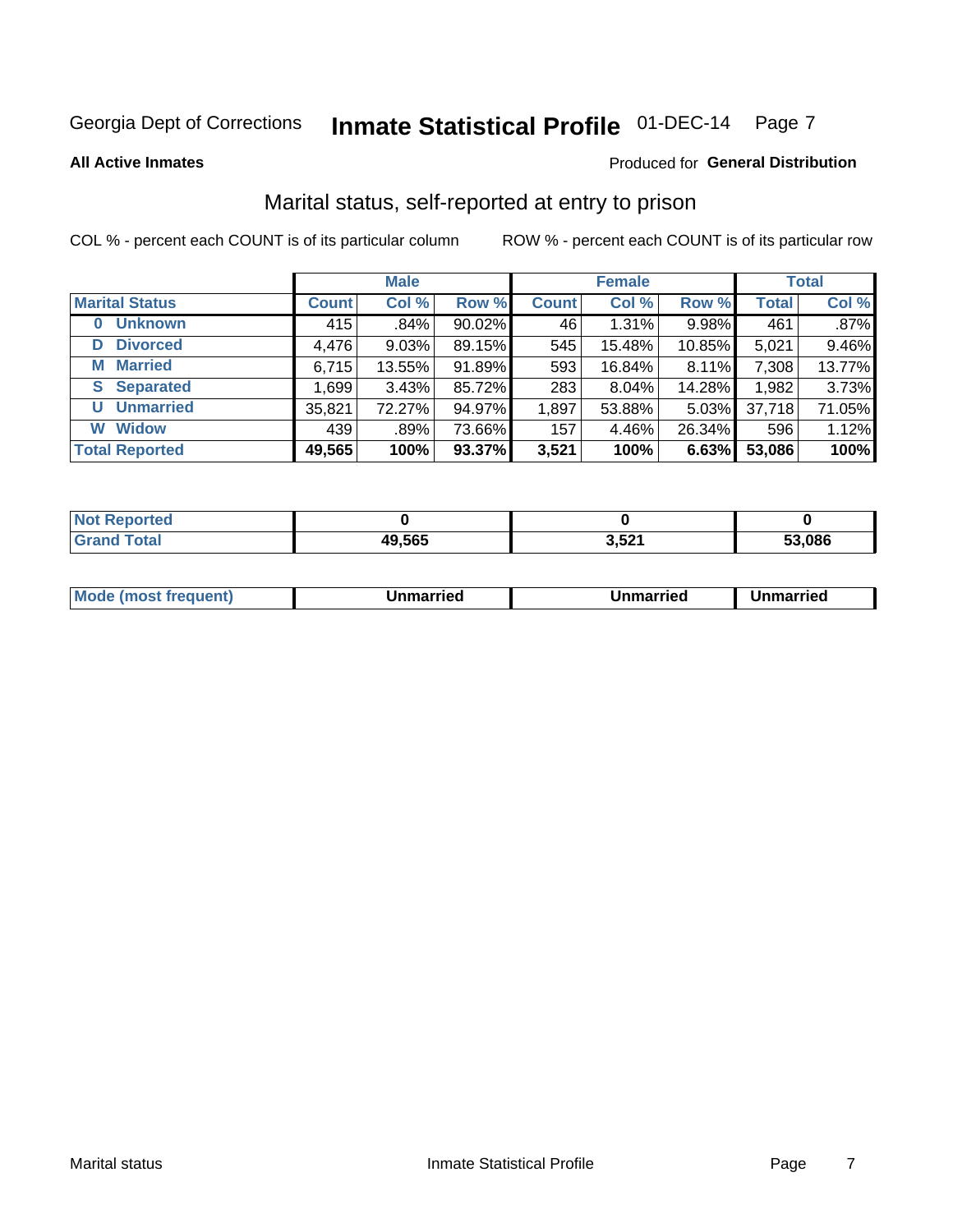# Inmate Statistical Profile 01-DEC-14 Page 8

#### **All Active Inmates**

### **Produced for General Distribution**

# Number of children, self reported at entry to prison

COL % - percent each COUNT is of its particular column

|                           |              | <b>Male</b> |        |              | <b>Female</b> |       |              | <b>Total</b> |
|---------------------------|--------------|-------------|--------|--------------|---------------|-------|--------------|--------------|
| <b>Number of Children</b> | <b>Count</b> | Col %       | Row %  | <b>Count</b> | Col %         | Row % | <b>Total</b> | Col %        |
| $\overline{\mathbf{0}}$   | 19,976       | 40.73%      | 94.45% | 1,173        | 33.35%        | 5.55% | 21,149       | 40.23%       |
|                           | 11,083       | 22.60%      | 94.32% | 668          | 18.99%        | 5.68% | 11,751       | 22.36%       |
| $\overline{2}$            | 8,000        | 16.31%      | 91.26% | 766          | 21.78%        | 8.74% | 8,766        | 16.68%       |
| $\overline{\mathbf{3}}$   | 4,961        | 10.11%      | 91.09% | 485          | 13.79%        | 8.91% | 5,446        | 10.36%       |
| 4                         | 2,460        | 5.02%       | 91.08% | 241          | 6.85%         | 8.92% | 2,701        | 5.14%        |
| $\overline{\mathbf{5}}$   | 1,233        | 2.51%       | 92.43% | 101          | 2.87%         | 7.57% | 1,334        | 2.54%        |
| 6                         | 628          | 1.28%       | 92.76% | 49           | 1.39%         | 7.24% | 677          | 1.29%        |
| 7                         | 296          | 0.60%       | 95.18% | 15           | 0.43%         | 4.82% | 311          | 0.59%        |
| $\overline{\mathbf{8}}$   | 158          | 0.32%       | 92.94% | 12           | 0.34%         | 7.06% | 170          | 0.32%        |
| 9                         | 100          | 0.20%       | 97.09% | 3            | 0.09%         | 2.91% | 103          | 0.20%        |
| 10                        | 66           | 0.13%       | 98.51% |              | 0.03%         | 1.49% | 67           | 0.13%        |
| Over 10                   | 86           | 0.18%       | 96.63% | 3            | 0.09%         | 3.37% | 89           | 0.17%        |
| <b>Total Reported</b>     | 49,047       | 100%        | 93.31% | 3,517        | 100%          | 6.69% | 52,564       | 100.0%       |

| 54 O<br>JIU |                  | 522    |
|-------------|------------------|--------|
| 19.565      | . E2<br>. J.JZ . | 53,086 |

| Mean<br>(average)       | 1.38 | 1.62 | 1.40 |
|-------------------------|------|------|------|
| Median (middle)         |      |      |      |
| Mode<br>(most frequent) |      |      |      |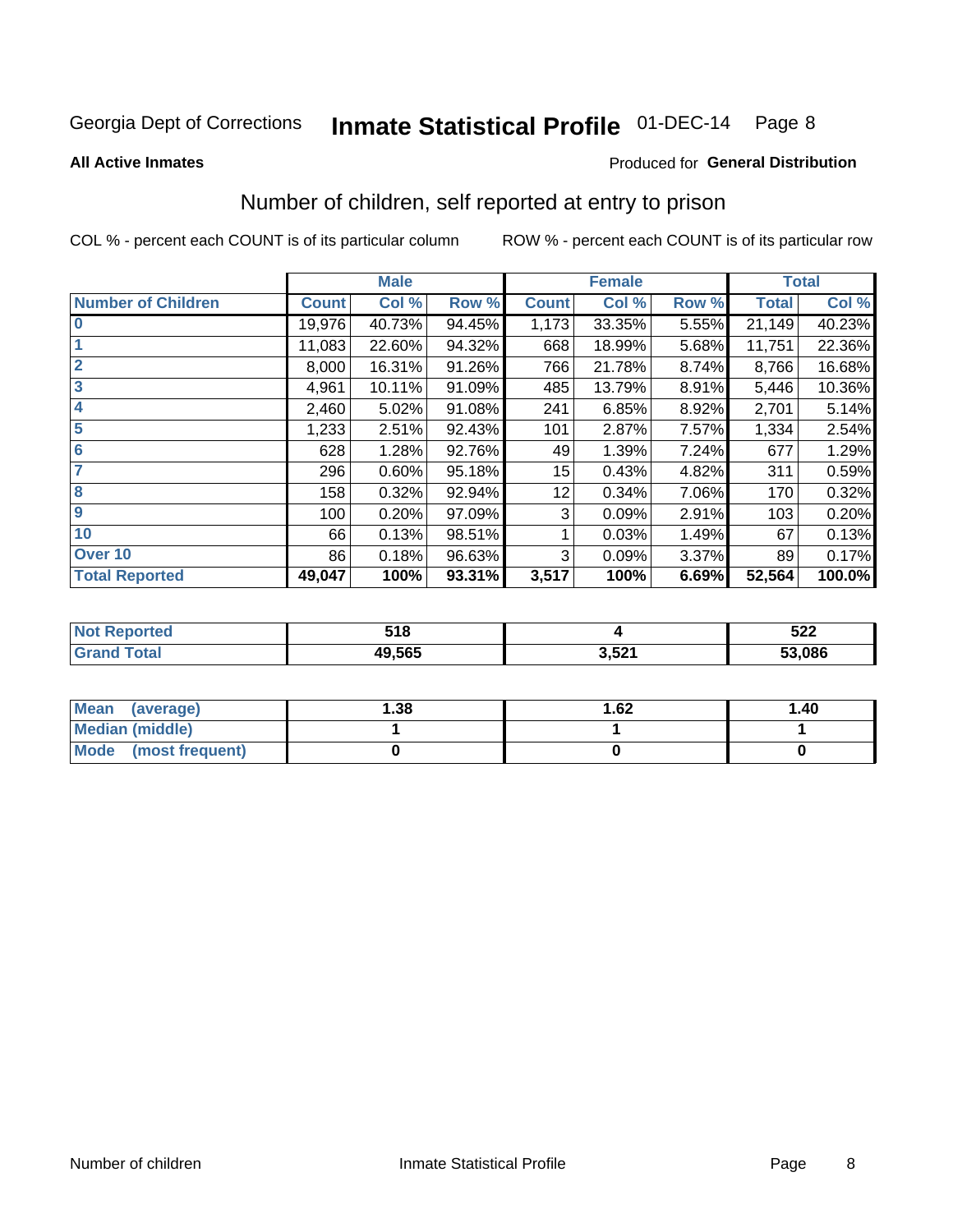#### Inmate Statistical Profile 01-DEC-14 Page 9

#### **All Active Inmates**

#### Produced for General Distribution

# Religious affiliation, self-reported at entry to prison

COL % - percent each COUNT is of its particular column

|                 |                              |              | <b>Male</b> |         |                | <b>Female</b> |        |              | <b>Total</b> |
|-----------------|------------------------------|--------------|-------------|---------|----------------|---------------|--------|--------------|--------------|
|                 | <b>Religious Affiliation</b> | <b>Count</b> | Col %       | Row %   | <b>Count</b>   | Col %         | Row %  | <b>Total</b> | Col %        |
| 1               | <b>Islam</b>                 | 913          | 4.65%       | 96.00%  | 38             | 1.46%         | 4.00%  | 951          | 4.28%        |
| $\overline{2}$  | <b>Catholic</b>              | 1,001        | 5.10%       | 87.50%  | 143            | 5.51%         | 12.50% | 1,144        | 5.14%        |
| $\mathbf{3}$    | <b>Baptist</b>               | 10,347       | 52.67%      | 84.45%  | 1,905          | 73.44%        | 15.55% | 12,252       | 55.09%       |
| 4               | <b>Methodist</b>             | 405          | 2.06%       | 85.08%  | 71             | 2.74%         | 14.92% | 476          | 2.14%        |
| 5               | <b>EpiscopIn</b>             | 45           | .23%        | 91.84%  | 4              | .15%          | 8.16%  | 49           | .22%         |
| $6\phantom{a}$  | <b>Presbytrn</b>             | 58           | .30%        | 93.55%  | 4              | .15%          | 6.45%  | 62           | .28%         |
| 7               | <b>Chc Of God</b>            | 374          | 1.90%       | 88.84%  | 47             | 1.81%         | 11.16% | 421          | 1.89%        |
| 8               | <b>Holiness</b>              | 657          | 3.34%       | 81.82%  | 146            | 5.63%         | 18.18% | 803          | 3.61%        |
| $\overline{9}$  | <b>Jewish</b>                | 34           | .17%        | 75.56%  | 11             | .42%          | 24.44% | 45           | .20%         |
| 10              | <b>Anglican</b>              | 14           | .07%        | 93.33%  |                | .04%          | 6.67%  | 15           | .07%         |
| 11              | <b>Grk Orthdx</b>            | 6            | .03%        | 85.71%  | 1              | .04%          | 14.29% | 7            | .03%         |
| 12              | <b>Hindu</b>                 | 6            | .03%        | 100.00% |                |               |        | 6            | .03%         |
| 13              | <b>Buddhist</b>              | 36           | .18%        | 83.72%  | $\overline{7}$ | .27%          | 16.28% | 43           | .19%         |
| 14              | <b>Taoist</b>                | 2            | .01%        | 66.67%  |                | .04%          | 33.33% | 3            | .01%         |
| 15              | <b>Shintoist</b>             | 4            | .02%        | 100.00% |                |               |        | 4            | .02%         |
| 16              | <b>Seven D Ad</b>            | 73           | .37%        | 90.12%  | 8              | .31%          | 9.88%  | 81           | .36%         |
| 17 <sub>2</sub> | <b>Jehovah Wt</b>            | 263          | 1.34%       | 90.69%  | 27             | 1.04%         | 9.31%  | 290          | 1.30%        |
| 18              | <b>Latr Day S</b>            | 27           | .14%        | 87.10%  | 4              | .15%          | 12.90% | 31           | .14%         |
| 20              | <b>Other Prot</b>            | 2,746        | 13.98%      | 94.85%  | 149            | 5.74%         | 5.15%  | 2,895        | 13.02%       |
| 96              | <b>None</b>                  | 2,633        | 13.40%      | 98.98%  | 27             | 1.04%         | 1.02%  | 2,660        | 11.96%       |
|                 | <b>Total Reported</b>        | 19,644       | 100%        | 88.34%  | 2,594          | 100%          | 11.66% | 22,238       | 100%         |

|                 | 29,921 | $\sim$<br>JZ. | 30,848     |
|-----------------|--------|---------------|------------|
| $\sim$ 4 $\sim$ | 49,565 | 3,521         | .086<br>-0 |

| Mω<br>∖aptist<br>Baptist<br>ˈaɒtist |  |  |  |  |  |
|-------------------------------------|--|--|--|--|--|
|-------------------------------------|--|--|--|--|--|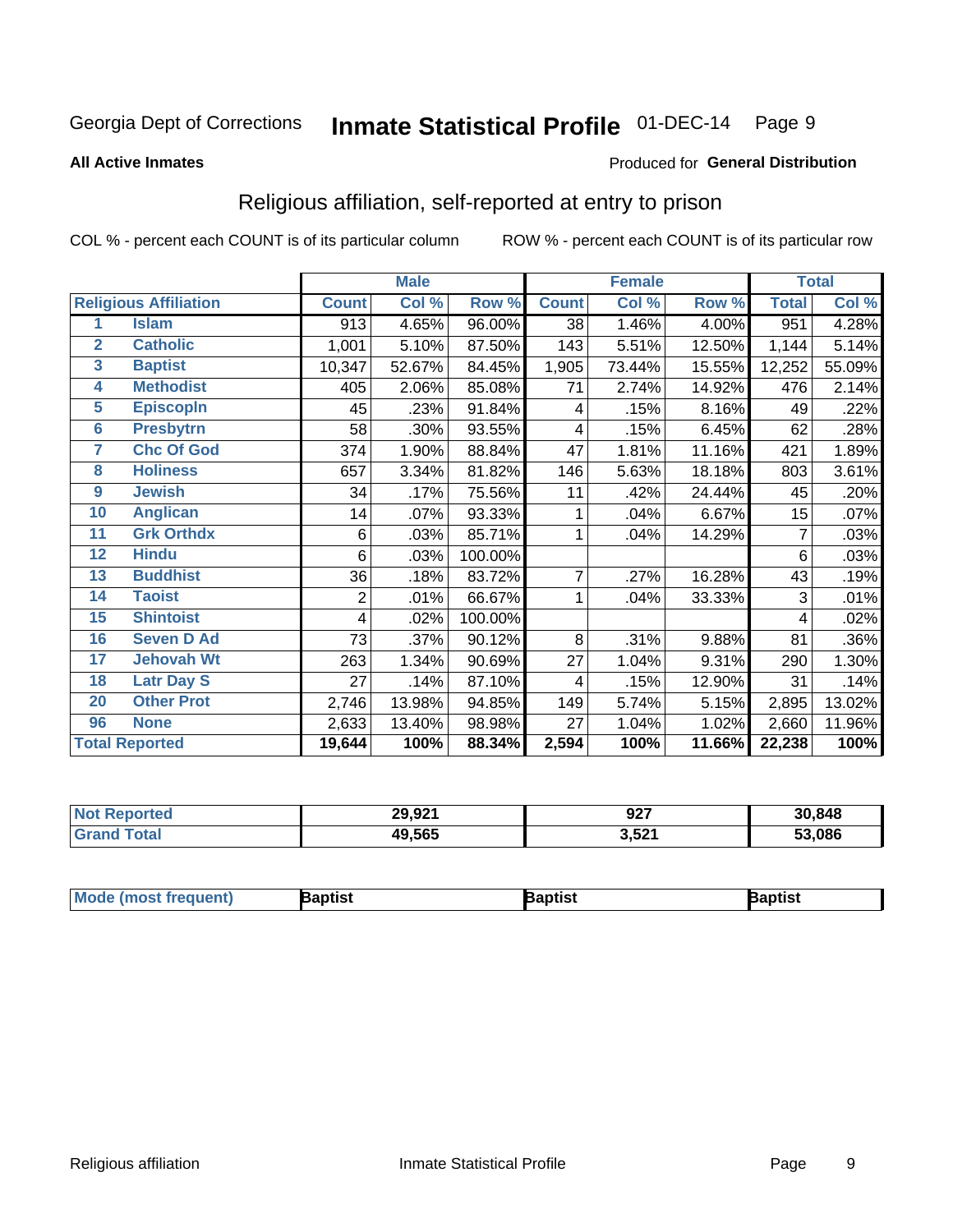# Inmate Statistical Profile 01-DEC-14 Page 10

#### **All Active Inmates**

#### Produced for General Distribution

### Home county, self-reported at entry to prison

COL % - percent each COUNT is of its particular column

|     |                             |              | <b>Male</b> |         |                  | <b>Female</b> |        | <b>Total</b> |        |
|-----|-----------------------------|--------------|-------------|---------|------------------|---------------|--------|--------------|--------|
|     | <b>Home County</b>          | <b>Count</b> | Col %       | Row %   | <b>Count</b>     | Col %         | Row %  | <b>Total</b> | Col %  |
| 000 | <b>Unknown</b>              | 5,542        | 11.18%      | 92.82%  | 429              | 12.18%        | 7.18%  | 5,971        | 11.25% |
| 001 | <b>Appling County</b>       | 105          | .21%        | 91.30%  | 10               | .28%          | 8.70%  | 115          | .22%   |
| 002 | <b>Atkinson County</b>      | 33           | .07%        | 89.19%  | 4                | .11%          | 10.81% | 37           | .07%   |
| 003 | <b>Bacon County</b>         | 83           | .17%        | 96.51%  | 3                | .09%          | 3.49%  | 86           | .16%   |
| 004 | <b>Baker County</b>         | 19           | .04%        | 100.00% |                  |               |        | 19           | .04%   |
| 005 | <b>Baldwin County</b>       | 239          | .48%        | 90.53%  | 25               | .71%          | 9.47%  | 264          | .50%   |
| 006 | <b>Banks County</b>         | 59           | .12%        | 89.39%  | $\overline{7}$   | .20%          | 10.61% | 66           | .12%   |
| 007 | <b>Barrow County</b>        | 268          | .54%        | 92.73%  | 21               | .60%          | 7.27%  | 289          | .54%   |
| 008 | <b>Bartow County</b>        | 477          | .96%        | 88.01%  | 65               | 1.85%         | 11.99% | 542          | 1.02%  |
| 009 | <b>Ben Hill County</b>      | 205          | .41%        | 92.34%  | 17               | .48%          | 7.66%  | 222          | .42%   |
| 010 | <b>Berrien County</b>       | 76           | .15%        | 96.20%  | 3                | .09%          | 3.80%  | 79           | .15%   |
| 011 | <b>Bibb County</b>          | 1,067        | 2.15%       | 95.78%  | 47               | 1.33%         | 4.22%  | 1,114        | 2.10%  |
| 012 | <b>Bleckley County</b>      | 57           | .12%        | 95.00%  | $\mathbf{3}$     | .09%          | 5.00%  | 60           | .11%   |
| 013 | <b>Brantley County</b>      | 60           | .12%        | 90.91%  | $\,6$            | .17%          | 9.09%  | 66           | .12%   |
| 014 | <b>Brooks County</b>        | 180          | .36%        | 97.83%  | $\overline{4}$   | .11%          | 2.17%  | 184          | .35%   |
| 015 | <b>Bryan County</b>         | 95           | .19%        | 95.96%  | 4                | .11%          | 4.04%  | 99           | .19%   |
| 016 | <b>Bulloch County</b>       | 340          | .69%        | 94.97%  | 18               | .51%          | 5.03%  | 358          | .67%   |
| 017 | <b>Burke County</b>         | 216          | .44%        | 96.00%  | $\boldsymbol{9}$ | .26%          | 4.00%  | 225          | .42%   |
| 018 | <b>Butts County</b>         | 135          | .27%        | 95.74%  | $\,6$            | .17%          | 4.26%  | 141          | .27%   |
| 019 | <b>Calhoun County</b>       | 75           | .15%        | 98.68%  | $\mathbf{1}$     | .03%          | 1.32%  | 76           | .14%   |
| 020 | <b>Camden County</b>        | 141          | .28%        | 92.76%  | 11               | .31%          | 7.24%  | 152          | .29%   |
| 021 | <b>Candler County</b>       | 105          | .21%        | 88.24%  | 14               | .40%          | 11.76% | 119          | .22%   |
| 022 | <b>Carroll County</b>       | 505          | 1.02%       | 90.50%  | 53               | 1.51%         | 9.50%  | 558          | 1.05%  |
| 023 | <b>Catoosa County</b>       | 210          | .42%        | 90.52%  | 22               | .62%          | 9.48%  | 232          | .44%   |
| 024 | <b>Charlton County</b>      | 42           | .08%        | 91.30%  | 4                | .11%          | 8.70%  | 46           | .09%   |
| 025 | <b>Chatham County</b>       | 1,790        | 3.61%       | 97.12%  | 53               | 1.51%         | 2.88%  | 1,843        | 3.47%  |
| 026 | <b>Chattahoochee County</b> | 27           | .05%        | 93.10%  | $\overline{2}$   | .06%          | 6.90%  | 29           | .05%   |
| 027 | <b>Chattooga County</b>     | 213          | .43%        | 91.81%  | 19               | .54%          | 8.19%  | 232          | .44%   |
| 028 | <b>Cherokee County</b>      | 404          | .82%        | 89.98%  | 45               | 1.28%         | 10.02% | 449          | .85%   |
| 029 | <b>Clarke County</b>        | 432          | .87%        | 93.71%  | 29               | .82%          | 6.29%  | 461          | .87%   |
| 030 | <b>Clay County</b>          | 32           | .06%        | 96.97%  | $\mathbf{1}$     | .03%          | 3.03%  | 33           | .06%   |
| 031 | <b>Clayton County</b>       | 1,499        | 3.02%       | 94.40%  | 89               | 2.53%         | 5.60%  | 1,588        | 2.99%  |
| 032 | <b>Clinch County</b>        | 43           | .09%        | 91.49%  | 4                | .11%          | 8.51%  | 47           | .09%   |
| 033 | <b>Cobb County</b>          | 2,040        | 4.12%       | 91.89%  | 180              | 5.11%         | 8.11%  | 2,220        | 4.18%  |
| 034 | <b>Coffee County</b>        | 250          | .50%        | 95.42%  | 12               | .34%          | 4.58%  | 262          | .49%   |
| 035 | <b>Colquitt County</b>      | 224          | .45%        | 94.51%  | 13               | .37%          | 5.49%  | 237          | .45%   |
| 036 | <b>Columbia County</b>      | 283          | .57%        | 90.42%  | 30               | .85%          | 9.58%  | 313          | .59%   |
| 037 | <b>Cook County</b>          | 125          | .25%        | 93.28%  | $\boldsymbol{9}$ | .26%          | 6.72%  | 134          | .25%   |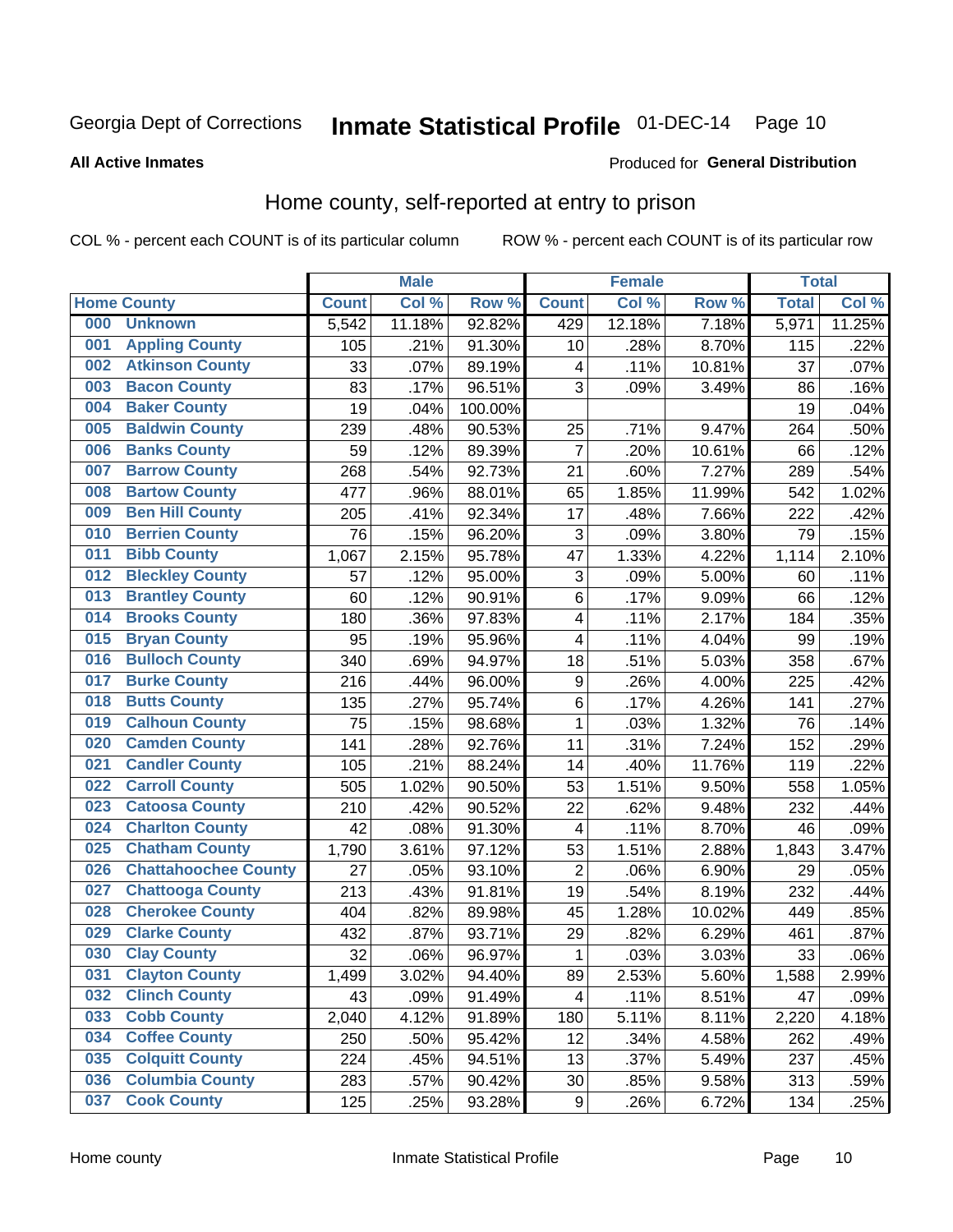# Inmate Statistical Profile 01-DEC-14 Page 11

**All Active Inmates** 

#### Produced for General Distribution

### Home county, self-reported at entry to prison

COL % - percent each COUNT is of its particular column

|     |                         |                  | <b>Male</b> |                  |                  | <b>Female</b> |        | <b>Total</b> |        |
|-----|-------------------------|------------------|-------------|------------------|------------------|---------------|--------|--------------|--------|
|     | <b>Home County</b>      | <b>Count</b>     | Col %       | Row <sup>%</sup> | <b>Count</b>     | Col %         | Row %  | <b>Total</b> | Col %  |
| 038 | <b>Coweta County</b>    | 410              | .83%        | 93.61%           | 28               | .80%          | 6.39%  | 438          | .83%   |
| 039 | <b>Crawford County</b>  | 43               | .09%        | 89.58%           | 5                | .14%          | 10.42% | 48           | .09%   |
| 040 | <b>Crisp County</b>     | 207              | .42%        | 95.83%           | $\boldsymbol{9}$ | .26%          | 4.17%  | 216          | .41%   |
| 041 | <b>Dade County</b>      | 61               | .12%        | 92.42%           | 5                | .14%          | 7.58%  | 66           | .12%   |
| 042 | <b>Dawson County</b>    | 84               | .17%        | 90.32%           | 9                | .26%          | 9.68%  | 93           | .18%   |
| 043 | <b>Decatur County</b>   | 251              | .51%        | 94.01%           | 16               | .45%          | 5.99%  | 267          | .50%   |
| 044 | <b>Dekalb County</b>    | 3,038            | 6.13%       | 94.29%           | 184              | 5.23%         | 5.71%  | 3,222        | 6.07%  |
| 045 | <b>Dodge County</b>     | 117              | .24%        | 87.97%           | 16               | .45%          | 12.03% | 133          | .25%   |
| 046 | <b>Dooly County</b>     | 80               | .16%        | 90.91%           | 8                | .23%          | 9.09%  | 88           | .17%   |
| 047 | <b>Dougherty County</b> | 862              | 1.74%       | 92.59%           | 69               | 1.96%         | 7.41%  | 931          | 1.75%  |
| 048 | <b>Douglas County</b>   | 611              | 1.23%       | 93.00%           | 46               | 1.31%         | 7.00%  | 657          | 1.24%  |
| 049 | <b>Early County</b>     | 77               | .16%        | 93.90%           | 5                | .14%          | 6.10%  | 82           | .15%   |
| 050 | <b>Echols County</b>    | $\boldsymbol{9}$ | .02%        | 100.00%          |                  |               |        | 9            | .02%   |
| 051 | <b>Effingham County</b> | 172              | .35%        | 93.48%           | 12               | .34%          | 6.52%  | 184          | .35%   |
| 052 | <b>Elbert County</b>    | 134              | .27%        | 95.04%           | $\overline{7}$   | .20%          | 4.96%  | 141          | .27%   |
| 053 | <b>Emanuel County</b>   | 160              | .32%        | 94.12%           | 10               | .28%          | 5.88%  | 170          | .32%   |
| 054 | <b>Evans County</b>     | 77               | .16%        | 97.47%           | $\mathbf 2$      | .06%          | 2.53%  | 79           | .15%   |
| 055 | <b>Fannin County</b>    | 89               | .18%        | 85.58%           | 15               | .43%          | 14.42% | 104          | .20%   |
| 056 | <b>Fayette County</b>   | 167              | .34%        | 86.98%           | 25               | .71%          | 13.02% | 192          | .36%   |
| 057 | <b>Floyd County</b>     | 717              | 1.45%       | 89.51%           | 84               | 2.39%         | 10.49% | 801          | 1.51%  |
| 058 | <b>Forsyth County</b>   | 235              | .47%        | 90.38%           | 25               | .71%          | 9.62%  | 260          | .49%   |
| 059 | <b>Franklin County</b>  | 119              | .24%        | 89.47%           | 14               | .40%          | 10.53% | 133          | .25%   |
| 060 | <b>Fulton County</b>    | 5,111            | 10.31%      | 95.69%           | 230              | 6.53%         | 4.31%  | 5,341        | 10.06% |
| 061 | <b>Gilmer County</b>    | 103              | .21%        | 93.64%           | 7                | .20%          | 6.36%  | 110          | .21%   |
| 062 | <b>Glascock County</b>  | 11               | .02%        | 100.00%          |                  |               |        | 11           | .02%   |
| 063 | <b>Glynn County</b>     | 406              | .82%        | 93.55%           | 28               | .80%          | 6.45%  | 434          | .82%   |
| 064 | <b>Gordon County</b>    | 289              | .58%        | 86.53%           | 45               | 1.28%         | 13.47% | 334          | .63%   |
| 065 | <b>Grady County</b>     | 148              | .30%        | 96.10%           | $\,6$            | .17%          | 3.90%  | 154          | .29%   |
| 066 | <b>Greene County</b>    | 112              | .23%        | 91.80%           | 10               | .28%          | 8.20%  | 122          | .23%   |
| 067 | <b>Gwinnett County</b>  | 1,655            | 3.34%       | 93.13%           | 122              | 3.46%         | 6.87%  | 1,777        | 3.35%  |
| 068 | <b>Habersham County</b> | 97               | .20%        | 88.18%           | 13               | .37%          | 11.82% | 110          | .21%   |
| 069 | <b>Hall County</b>      | 622              | 1.25%       | 91.74%           | 56               | 1.59%         | 8.26%  | 678          | 1.28%  |
| 070 | <b>Hancock County</b>   | 58               | .12%        | 93.55%           | 4                | .11%          | 6.45%  | 62           | .12%   |
| 071 | <b>Haralson County</b>  | 165              | .33%        | 93.22%           | 12               | .34%          | 6.78%  | 177          | .33%   |
| 072 | <b>Harris County</b>    | 91               | .18%        | 91.92%           | 8                | .23%          | 8.08%  | 99           | .19%   |
| 073 | <b>Hart County</b>      | 140              | .28%        | 97.22%           | 4                | .11%          | 2.78%  | 144          | .27%   |
| 074 | <b>Heard County</b>     | 55               | .11%        | 90.16%           | 6                | .17%          | 9.84%  | 61           | .11%   |
| 075 | <b>Henry County</b>     | 545              | 1.10%       | 92.53%           | 44               | 1.25%         | 7.47%  | 589          | 1.11%  |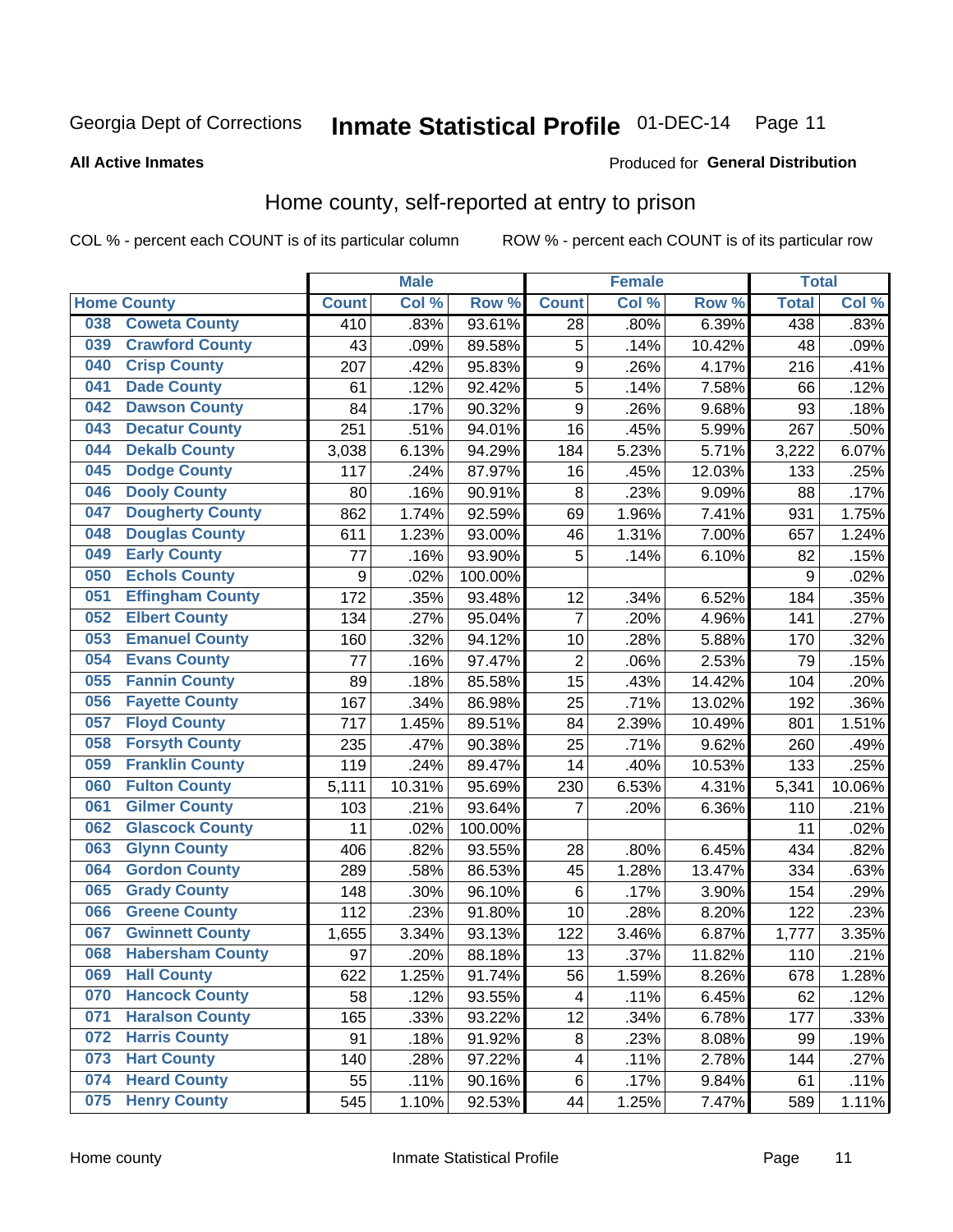# Inmate Statistical Profile 01-DEC-14 Page 12

#### **All Active Inmates**

#### Produced for General Distribution

### Home county, self-reported at entry to prison

COL % - percent each COUNT is of its particular column

|                  |                          |              | <b>Male</b> |                  |                         | <b>Female</b>     |        | <b>Total</b> |       |
|------------------|--------------------------|--------------|-------------|------------------|-------------------------|-------------------|--------|--------------|-------|
|                  | <b>Home County</b>       | <b>Count</b> | Col %       | Row <sup>%</sup> | <b>Count</b>            | Col %             | Row %  | <b>Total</b> | Col % |
| 076              | <b>Houston County</b>    | 552          | 1.11%       | 93.24%           | 40                      | 1.14%             | 6.76%  | 592          | 1.12% |
| 077              | <b>Irwin County</b>      | 72           | .15%        | 96.00%           | 3                       | .09%              | 4.00%  | 75           | .14%  |
| 078              | <b>Jackson County</b>    | 222          | .45%        | 91.36%           | 21                      | .60%              | 8.64%  | 243          | .46%  |
| 079              | <b>Jasper County</b>     | 73           | .15%        | 90.12%           | 8                       | .23%              | 9.88%  | 81           | .15%  |
| 080              | <b>Jeff Davis County</b> | 93           | .19%        | 93.94%           | 6                       | .17%              | 6.06%  | 99           | .19%  |
| 081              | <b>Jefferson County</b>  | 186          | .38%        | 95.88%           | 8                       | .23%              | 4.12%  | 194          | .37%  |
| 082              | <b>Jenkins County</b>    | 59           | .12%        | 95.16%           | 3                       | .09%              | 4.84%  | 62           | .12%  |
| 083              | <b>Johnson County</b>    | 37           | .07%        | 90.24%           | $\overline{\mathbf{4}}$ | .11%              | 9.76%  | 41           | .08%  |
| 084              | <b>Jones County</b>      | 121          | .24%        | 93.80%           | 8                       | .23%              | 6.20%  | 129          | .24%  |
| 085              | <b>Lamar County</b>      | 65           | .13%        | 90.28%           | 7                       | .20%              | 9.72%  | 72           | .14%  |
| 086              | <b>Lanier County</b>     | 39           | .08%        | 97.50%           | 1                       | .03%              | 2.50%  | 40           | .08%  |
| 087              | <b>Laurens County</b>    | 263          | .53%        | 95.29%           | 13                      | .37%              | 4.71%  | 276          | .52%  |
| 088              | <b>Lee County</b>        | 103          | .21%        | 91.96%           | 9                       | .26%              | 8.04%  | 112          | .21%  |
| 089              | <b>Liberty County</b>    | 236          | .48%        | 94.78%           | 13                      | .37%              | 5.22%  | 249          | .47%  |
| 090              | <b>Lincoln County</b>    | 21           | .04%        | 95.45%           | 1                       | .03%              | 4.55%  | 22           | .04%  |
| 091              | <b>Long County</b>       | 41           | .08%        | 91.11%           | $\overline{\mathbf{4}}$ | .11%              | 8.89%  | 45           | .08%  |
| 092              | <b>Lowndes County</b>    | 468          | .94%        | 94.93%           | 25                      | .71%              | 5.07%  | 493          | .93%  |
| 093              | <b>Lumpkin County</b>    | 95           | .19%        | 92.23%           | $\bf 8$                 | .23%              | 7.77%  | 103          | .19%  |
| 094              | <b>Macon County</b>      | 75           | .15%        | 96.15%           | 3                       | .09%              | 3.85%  | 78           | .15%  |
| 095              | <b>Madison County</b>    | 148          | .30%        | 93.67%           | 10                      | .28%              | 6.33%  | 158          | .30%  |
| 096              | <b>Marion County</b>     | 43           | .09%        | 95.56%           | $\overline{2}$          | .06%              | 4.44%  | 45           | .08%  |
| 097              | <b>Mcduffie County</b>   | 148          | .30%        | 95.48%           | $\overline{7}$          | .20%              | 4.52%  | 155          | .29%  |
| 098              | <b>Mcintosh County</b>   | 73           | .15%        | 100.00%          |                         |                   |        | 73           | .14%  |
| 099              | <b>Meriwether County</b> | 148          | .30%        | 91.36%           | 14                      | .40%              | 8.64%  | 162          | .31%  |
| 100              | <b>Miller County</b>     | 37           | .07%        | 92.50%           | 3                       | .09%              | 7.50%  | 40           | .08%  |
| 101              | <b>Mitchell County</b>   | 160          | .32%        | 94.67%           | $\boldsymbol{9}$        | .26%              | 5.33%  | 169          | .32%  |
| 102              | <b>Monroe County</b>     | 119          | .24%        | 95.20%           | $\overline{6}$          | .17%              | 4.80%  | 125          | .24%  |
| 103              | <b>Montgomery County</b> | 63           | .13%        | 91.30%           | 6                       | .17%              | 8.70%  | 69           | .13%  |
| 104              | <b>Morgan County</b>     | 110          | .22%        | 93.22%           | 8                       | $\overline{.}23%$ | 6.78%  | 118          | .22%  |
| 105              | <b>Murray County</b>     | 160          | .32%        | 91.95%           | 14                      | .40%              | 8.05%  | 174          | .33%  |
| 106              | <b>Muscogee County</b>   | 1,034        | 2.09%       | 95.48%           | 49                      | 1.39%             | 4.52%  | 1,083        | 2.04% |
| 107              | <b>Newton County</b>     | 536          | 1.08%       | 91.78%           | 48                      | 1.36%             | 8.22%  | 584          | 1.10% |
| 108              | <b>Oconee County</b>     | 44           | .09%        | 89.80%           | 5                       | .14%              | 10.20% | 49           | .09%  |
| 109              | <b>Oglethorpe County</b> | 64           | .13%        | 92.75%           | 5                       | .14%              | 7.25%  | 69           | .13%  |
| 110              | <b>Paulding County</b>   | 303          | .61%        | 92.94%           | 23                      | .65%              | 7.06%  | 326          | .61%  |
| 111              | <b>Peach County</b>      | 108          | .22%        | 93.10%           | 8                       | .23%              | 6.90%  | 116          | .22%  |
| $\overline{112}$ | <b>Pickens County</b>    | 107          | .22%        | 89.92%           | 12                      | .34%              | 10.08% | 119          | .22%  |
| 113              | <b>Pierce County</b>     | 82           | .17%        | 90.11%           | $\boldsymbol{9}$        | .26%              | 9.89%  | 91           | .17%  |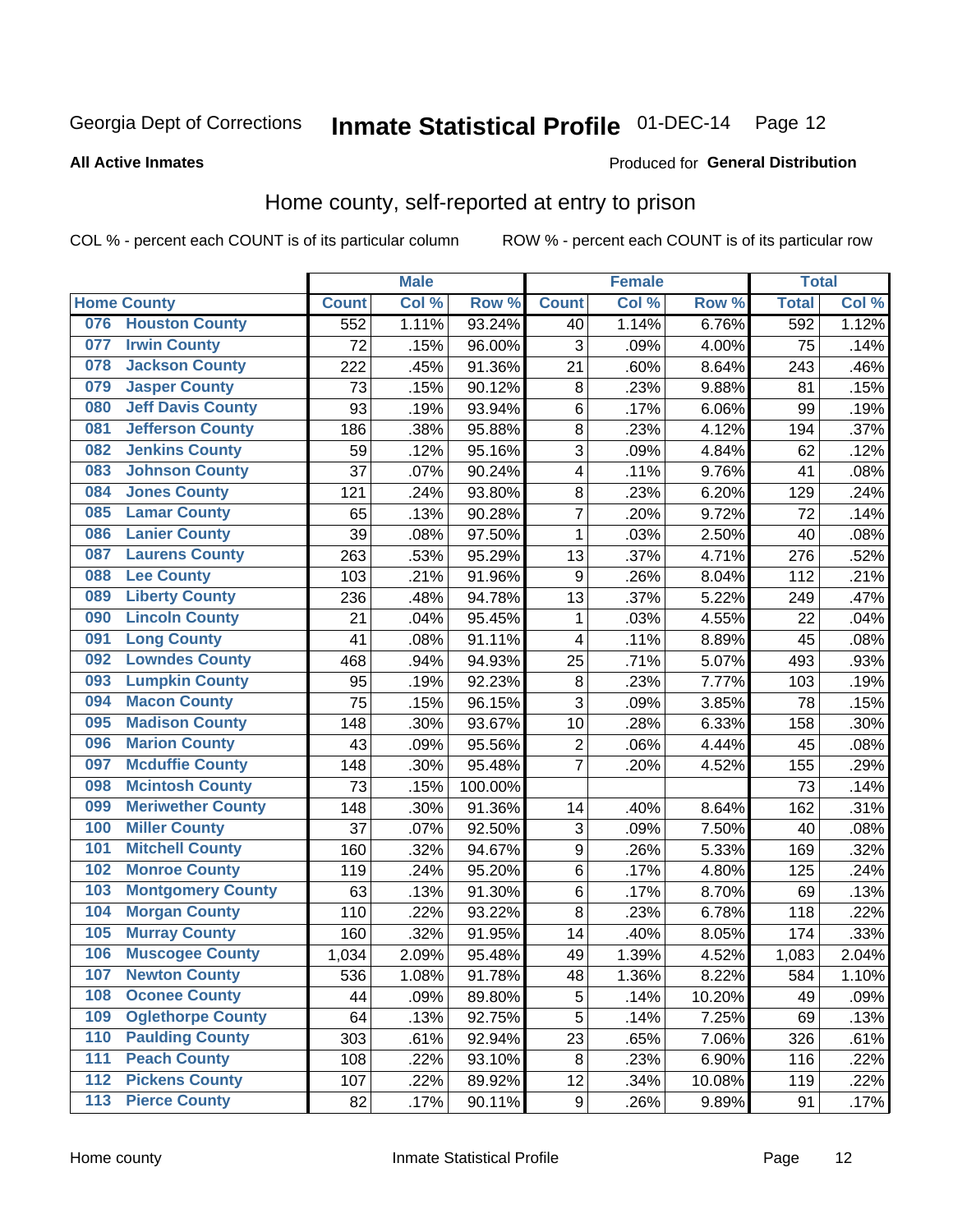# Inmate Statistical Profile 01-DEC-14 Page 13

#### **All Active Inmates**

#### Produced for General Distribution

### Home county, self-reported at entry to prison

COL % - percent each COUNT is of its particular column

|                                          |              | <b>Male</b> |         |                  | <b>Female</b> |        | <b>Total</b>    |         |
|------------------------------------------|--------------|-------------|---------|------------------|---------------|--------|-----------------|---------|
| <b>Home County</b>                       | <b>Count</b> | Col %       | Row %   | <b>Count</b>     | Col %         | Row %  | <b>Total</b>    | Col %   |
| 114<br><b>Pike County</b>                | 50           | .10%        | 92.59%  | 4                | .11%          | 7.41%  | $\overline{54}$ | .10%    |
| <b>Polk County</b><br>115                | 234          | .47%        | 94.35%  | 14               | .40%          | 5.65%  | 248             | .47%    |
| <b>Pulaski County</b><br>116             | 66           | .13%        | 94.29%  | 4                | .11%          | 5.71%  | 70              | .13%    |
| <b>Putnam County</b><br>117              | 158          | .32%        | 91.33%  | 15               | .43%          | 8.67%  | 173             | .33%    |
| 118<br><b>Quitman County</b>             | 19           | .04%        | 95.00%  | 1                | .03%          | 5.00%  | 20              | .04%    |
| <b>Rabun County</b><br>119               | 45           | .09%        | 86.54%  | $\overline{7}$   | .20%          | 13.46% | 52              | .10%    |
| <b>Randolph County</b><br>120            | 66           | .13%        | 91.67%  | $\,6$            | .17%          | 8.33%  | 72              | .14%    |
| <b>Richmond County</b><br>121            | 1,674        | 3.38%       | 94.47%  | 98               | 2.78%         | 5.53%  | 1,772           | 3.34%   |
| <b>Rockdale County</b><br>122            | 365          | .74%        | 92.64%  | 29               | .82%          | 7.36%  | 394             | .74%    |
| <b>Schley County</b><br>123              | 21           | .04%        | 95.45%  | $\mathbf{1}$     | .03%          | 4.55%  | 22              | .04%    |
| <b>Screven County</b><br>124             | 124          | .25%        | 93.23%  | $\boldsymbol{9}$ | .26%          | 6.77%  | 133             | .25%    |
| <b>Seminole County</b><br>125            | 63           | .13%        | 92.65%  | 5                | .14%          | 7.35%  | 68              | .13%    |
| <b>Spalding County</b><br>126            | 452          | .91%        | 95.76%  | 20               | .57%          | 4.24%  | 472             | .89%    |
| <b>Stephens County</b><br>127            | 138          | .28%        | 92.62%  | 11               | .31%          | 7.38%  | 149             | .28%    |
| <b>Stewart County</b><br>128             | 27           | .05%        | 100.00% |                  |               |        | 27              | .05%    |
| <b>Sumter County</b><br>129              | 184          | .37%        | 93.88%  | 12               | .34%          | 6.12%  | 196             | .37%    |
| <b>Talbot County</b><br>130              | 42           | .08%        | 95.45%  | 2                | .06%          | 4.55%  | 44              | .08%    |
| <b>Taliaferro County</b><br>131          | 19           | .04%        | 95.00%  | $\mathbf{1}$     | .03%          | 5.00%  | 20              | .04%    |
| <b>Tattnall County</b><br>132            | 167          | .34%        | 94.35%  | 10               | .28%          | 5.65%  | 177             | .33%    |
| <b>Taylor County</b><br>133              | 61           | .12%        | 92.42%  | 5                | .14%          | 7.58%  | 66              | .12%    |
| <b>Telfair County</b><br>134             | 91           | .18%        | 91.92%  | 8                | .23%          | 8.08%  | 99              | .19%    |
| <b>Terrell County</b><br>135             | 80           | .16%        | 94.12%  | 5                | .14%          | 5.88%  | 85              | .16%    |
| <b>Thomas County</b><br>136              | 191          | .39%        | 93.63%  | 13               | .37%          | 6.37%  | 204             | .38%    |
| <b>Tift County</b><br>137                | 291          | .59%        | 95.72%  | 13               | .37%          | 4.28%  | 304             | .57%    |
| <b>Toombs County</b><br>138              | 319          | .64%        | 92.46%  | 26               | .74%          | 7.54%  | 345             | .65%    |
| <b>Towns County</b><br>139               | 28           | .06%        | 84.85%  | 5                | .14%          | 15.15% | 33              | .06%    |
| <b>Treutlen County</b><br>140            | 72           | .15%        | 93.51%  | 5                | .14%          | 6.49%  | 77              | .15%    |
| <b>Troup County</b><br>141               | 474          | .96%        | 92.04%  | 41               | 1.16%         | 7.96%  | 515             | .97%    |
| <b>Turner County</b><br>$\overline{142}$ | 65           | .13%        | 91.55%  | 6                | .17%          | 8.45%  | 71              | .13%    |
| <b>Twiggs County</b><br>143              | 65           | .13%        | 94.20%  | 4                | .11%          | 5.80%  | 69              | .13%    |
| <b>Union County</b><br>144               | 49           | .10%        | 81.67%  | 11               | .31%          | 18.33% | 60              | .11%    |
| 145<br><b>Upson County</b>               | 138          | .28%        | 92.00%  | 12               | .34%          | 8.00%  | 150             | .28%    |
| <b>Walker County</b><br>146              | 338          | .68%        | 91.11%  | 33               | .94%          | 8.89%  | 371             | .70%    |
| <b>Walton County</b><br>147              | 426          | .86%        | 91.03%  | 42               | 1.19%         | 8.97%  | 468             | .88%    |
| <b>Ware County</b><br>148                | 274          | .55%        | 94.81%  | 15               | .43%          | 5.19%  | 289             | .54%    |
| <b>Warren County</b><br>149              | 30           | .06%        | 93.75%  | $\overline{2}$   | .06%          | 6.25%  | 32              | .06%    |
| <b>Washington County</b><br>150          | 187          | .38%        | 92.12%  | 16               | .45%          | 7.88%  | 203             | .38%    |
| <b>Wayne County</b><br>151               | 176          | .36%        | 91.19%  | 17               | .48%          | 8.81%  | 193             | $.36\%$ |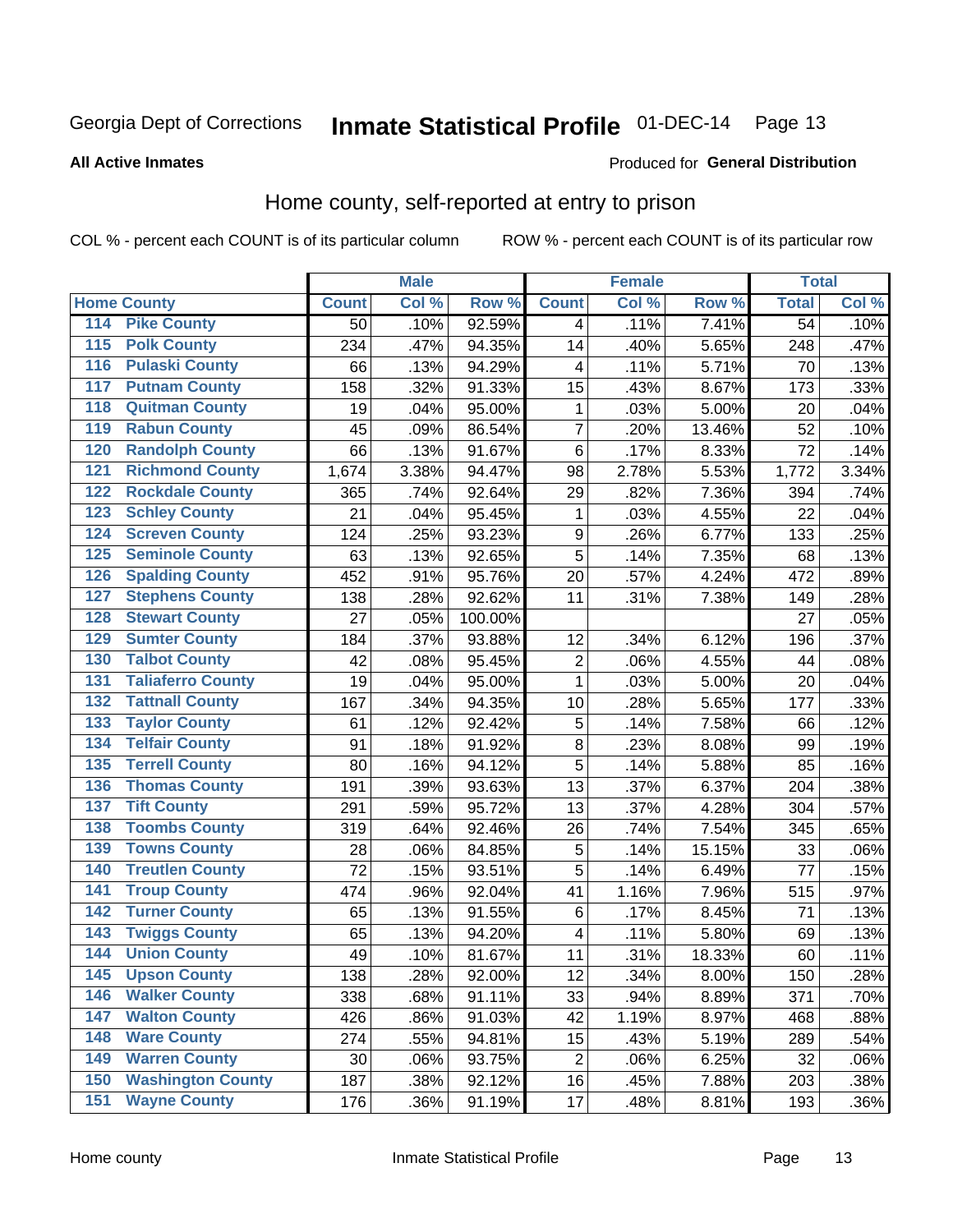# Inmate Statistical Profile 01-DEC-14 Page 14

**All Active Inmates** 

### Produced for General Distribution

### Home county, self-reported at entry to prison

COL % - percent each COUNT is of its particular column

|     |                             |              | <b>Male</b> |         |              | <b>Female</b> |        | <b>Total</b> |       |
|-----|-----------------------------|--------------|-------------|---------|--------------|---------------|--------|--------------|-------|
|     | <b>Home County</b>          | <b>Count</b> | Col %       | Row %   | <b>Count</b> | Col %         | Row %  | <b>Total</b> | Col % |
| 152 | <b>Webster County</b>       | 11           | .02%        | 100.00% |              |               |        | 11           | .02%  |
| 153 | <b>Wheeler County</b>       | 21           | .04%        | 95.45%  |              | .03%          | 4.55%  | 22           | .04%  |
| 154 | <b>White County</b>         | 82           | .17%        | 81.19%  | 19           | .54%          | 18.81% | 101          | .19%  |
| 155 | <b>Whitfield County</b>     | 396          | .80%        | 88.99%  | 49           | 1.39%         | 11.01% | 445          | .84%  |
| 156 | <b>Wilcox County</b>        | 42           | .08%        | 87.50%  | 6            | .17%          | 12.50% | 48           | .09%  |
| 157 | <b>Wilkes County</b>        | 66           | .13%        | 91.67%  | 6            | .17%          | 8.33%  | 72           | .14%  |
| 158 | <b>Wilkinson County</b>     | 52           | .10%        | 91.23%  | 5            | .14%          | 8.77%  | 57           | .11%  |
| 159 | <b>Worth County</b>         | 104          | .21%        | 92.04%  | 9            | .26%          | 7.96%  | 113          | .21%  |
| 999 | <b>Other Custody/Out Of</b> | 190          | .38%        | 93.14%  | 14           | .40%          | 6.86%  | 204          | .38%  |
|     | <b>State</b>                |              |             |         |              |               |        |              |       |
|     | <b>Total Rported</b>        | 49,565       | 100%        | 93.37%  | 3,521        | 100%          | 6.63%  | 53,086       | 100%  |

| <b>Not</b><br>Reported |        |              |        |
|------------------------|--------|--------------|--------|
| <b>Total</b>           | 49,565 | 2E24<br>ა,∋∠ | 53,086 |

| Mode (most frequent) | <b>Fulton County</b> | <b>Fulton County</b> | <b>Fulton County</b> |
|----------------------|----------------------|----------------------|----------------------|
|                      |                      |                      |                      |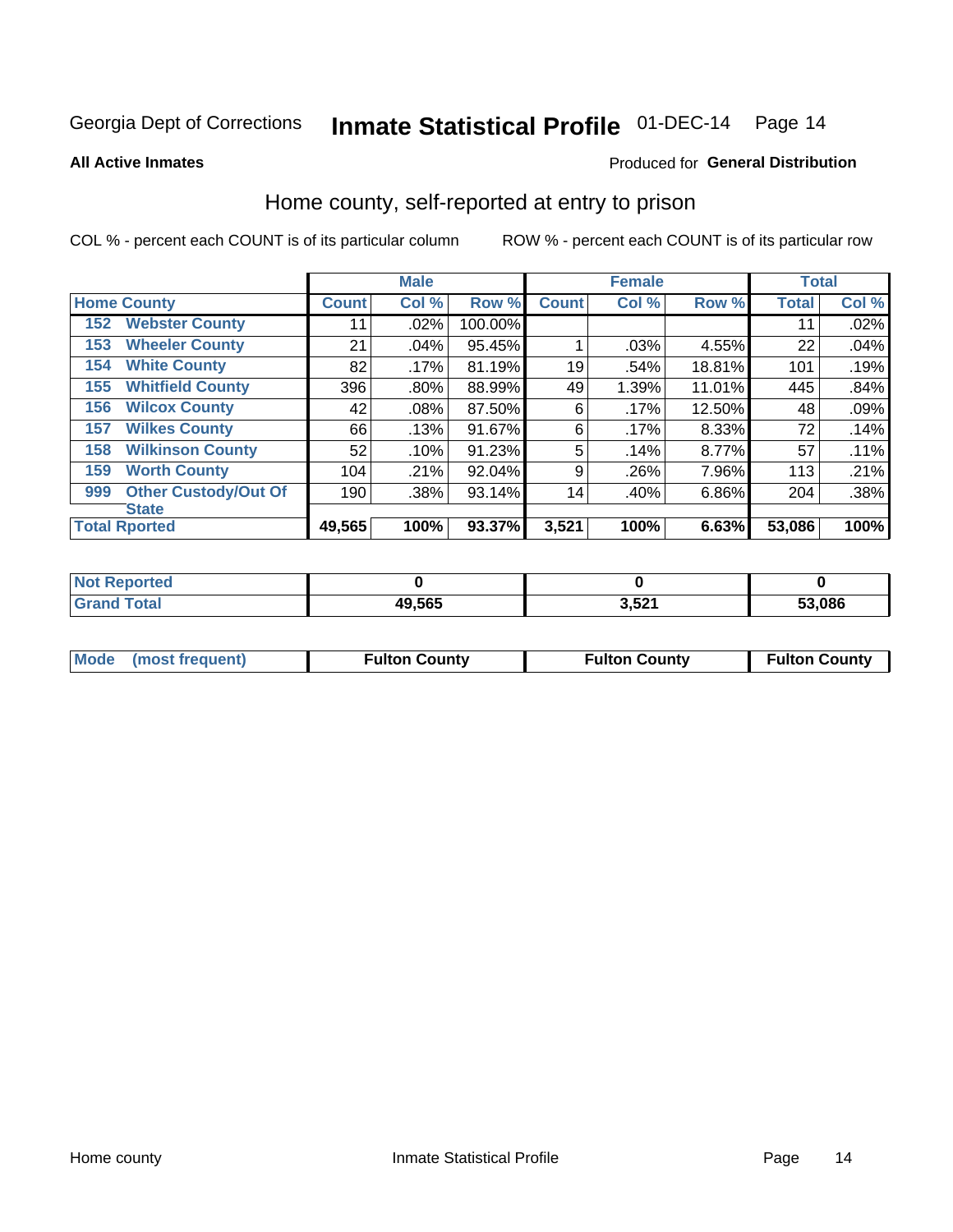# Inmate Statistical Profile 01-DEC-14 Page 15

#### **All Active Inmates**

#### Produced for General Distribution

# Employment status before prison, self-reported at entry to prison

COL % - percent each COUNT is of its particular column

|                                  |              | <b>Male</b> |        |              | <b>Female</b> |        |        | <b>Total</b> |
|----------------------------------|--------------|-------------|--------|--------------|---------------|--------|--------|--------------|
| <b>Employment Status</b>         | <b>Count</b> | Col %       | Row %  | <b>Count</b> | Col %         | Row %  | Total  | Col %        |
| <b>Full Time</b>                 | 18,445       | 45.05%      | 95.93% | 782          | 25.32%        | 4.07%  | 19,227 | 43.67%       |
| <b>Part Time</b><br>$\mathbf{2}$ | 3,528        | 8.62%       | 94.97% | 187          | 6.06%         | 5.03%  | 3,715  | 8.44%        |
| Unempl $<$ 6m<br>3               | 2,675        | 6.53%       | 97.38% | 72           | 2.33%         | 2.62%  | 2,747  | 6.24%        |
| Unempl > 6m<br>4                 | 9,034        | 22.07%      | 86.38% | 1,424        | 46.11%        | 13.62% | 10,458 | 23.75%       |
| <b>Never Workd</b><br>5          | 4,256        | 10.40%      | 95.53% | 199          | 6.44%         | 4.47%  | 4,455  | 10.12%       |
| <b>Student</b><br>6              | 1,152        | 2.81%       | 95.92% | 49           | 1.59%         | 4.08%  | 1,201  | 2.73%        |
| <b>Incapable</b>                 | 1,850        | 4.52%       | 83.15% | 375          | 12.14%        | 16.85% | 2,225  | 5.05%        |
| <b>Total Reported</b>            | 40,940       | 100%        | 92.99% | 3,088        | 100%          | 7.01%  | 44,028 | 100%         |

| тес.<br>w. | 8,625  | ,,,<br>433 | .058   |
|------------|--------|------------|--------|
| $\sim$     | 49.565 | 3,521      | 53.086 |

| <b>Moo.</b><br><b>THOST</b> | the contract of the contract of the contract of the contract of the contract of the contract of the contract of the contract of the contract of the contract of the contract of the contract of the contract of the contract o | 6m | ıme |
|-----------------------------|--------------------------------------------------------------------------------------------------------------------------------------------------------------------------------------------------------------------------------|----|-----|
|                             |                                                                                                                                                                                                                                |    |     |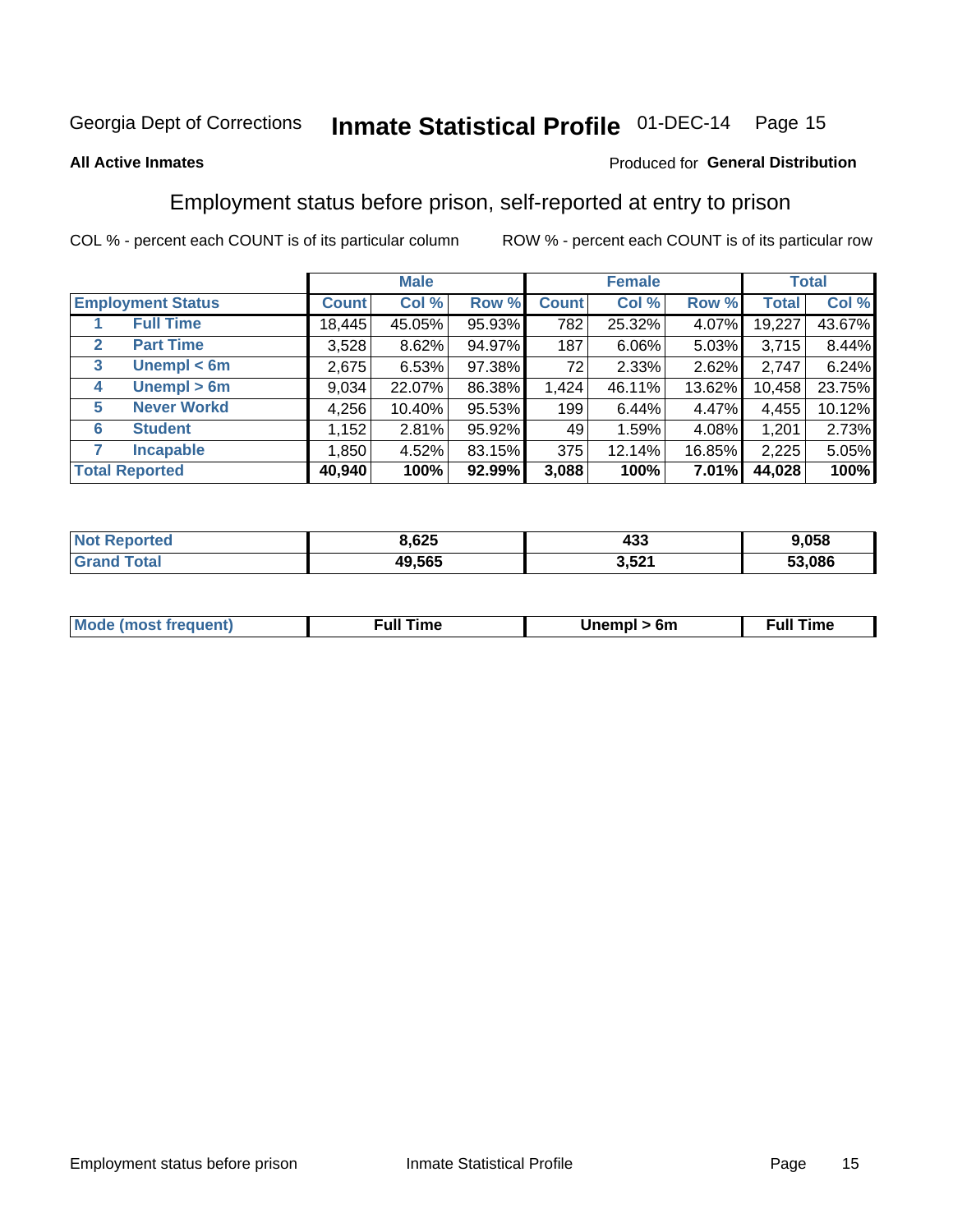### **All Active Inmates**

Produced for General Distribution

### Age at admission

COL % - percent each COUNT is of its particular column

|                         |                    | <b>Male</b> |        |              | Female |        |              | <b>Total</b> |
|-------------------------|--------------------|-------------|--------|--------------|--------|--------|--------------|--------------|
| <b>Age At Admission</b> | <b>Count</b>       | Col %       | Row %  | <b>Count</b> | Col %  | Row %  | <b>Total</b> | Col %        |
| 14                      | 18                 | 0.04%       | 90.00% | 2            | 0.06%  | 10.00% | 20           | 0.04%        |
| 15                      | 60                 | 0.12%       | 98.36% | $\mathbf{1}$ | 0.03%  | 1.64%  | 61           | 0.11%        |
| 16                      | 189                | 0.38%       | 96.43% | 7            | 0.20%  | 3.57%  | 196          | 0.37%        |
| $\overline{17}$         | 710                | 1.43%       | 96.73% | 24           | 0.68%  | 3.27%  | 734          | 1.38%        |
| $\overline{18}$         | 1,370              | 2.76%       | 97.37% | 37           | 1.05%  | 2.63%  | 1,407        | 2.65%        |
| 19                      | 1,999              | 4.03%       | 96.62% | 70           | 1.99%  | 3.38%  | 2,069        | 3.90%        |
| $\overline{20}$         | 2,249              | 4.54%       | 95.34% | 110          | 3.13%  | 4.66%  | 2,359        | 4.44%        |
| $\overline{21}$         | 2,207              | 4.45%       | 95.46% | 105          | 2.98%  | 4.54%  | 2,312        | 4.36%        |
| $\overline{22}$         | 2,332              | 4.71%       | 95.46% | 111          | 3.15%  | 4.54%  | 2,443        | 4.60%        |
| 23                      | 2,120              | 4.28%       | 93.89% | 138          | 3.92%  | 6.11%  | 2,258        | 4.25%        |
| $\overline{24}$         | 2,016              | 4.07%       | 93.46% | 141          | 4.01%  | 6.54%  | 2,157        | 4.06%        |
| 25                      | 1,871              | 3.77%       | 93.60% | 128          | 3.64%  | 6.40%  | 1,999        | 3.77%        |
| $\overline{26}$         | 1,807              | 3.65%       | 93.97% | 116          | 3.30%  | 6.03%  | 1,923        | 3.62%        |
| $\overline{27}$         | $\overline{1,732}$ | 3.49%       | 92.13% | 148          | 4.20%  | 7.87%  | 1,880        | 3.54%        |
| 28                      | 1,692              | 3.41%       | 93.02% | 127          | 3.61%  | 6.98%  | 1,819        | 3.43%        |
| 29                      | 1,653              | 3.34%       | 92.87% | 127          | 3.61%  | 7.13%  | 1,780        | 3.35%        |
| 30                      | 1,657              | 3.34%       | 93.88% | 108          | 3.07%  | 6.12%  | 1,765        | 3.32%        |
| $\overline{31}$         | 1,519              | 3.06%       | 92.06% | 131          | 3.72%  | 7.94%  | 1,650        | 3.11%        |
| 32                      | 1,461              | 2.95%       | 92.41% | 120          | 3.41%  | 7.59%  | 1,581        | 2.98%        |
| 33                      | 1,426              | 2.88%       | 91.65% | 130          | 3.69%  | 8.35%  | 1,556        | 2.93%        |
| 34                      | 1,397              | 2.82%       | 91.91% | 123          | 3.49%  | 8.09%  | 1,520        | 2.86%        |
| 35                      | 1,281              | 2.58%       | 92.22% | 108          | 3.07%  | 7.78%  | 1,389        | 2.62%        |
| 36                      | 1,269              | 2.56%       | 93.10% | 94           | 2.67%  | 6.90%  | 1,363        | 2.57%        |
| $\overline{37}$         | 1,111              | 2.24%       | 92.05% | 96           | 2.73%  | 7.95%  | 1,207        | 2.27%        |
| 38                      | 1,081              | 2.18%       | 93.11% | 80           | 2.27%  | 6.89%  | 1,161        | 2.19%        |
| 39                      | 1,014              | 2.05%       | 92.10% | 87           | 2.47%  | 7.90%  | 1,101        | 2.07%        |
| 40                      | 1,019              | 2.06%       | 92.72% | 80           | 2.27%  | 7.28%  | 1,099        | 2.07%        |
| 41                      | 966                | 1.95%       | 92.35% | 80           | 2.27%  | 7.65%  | 1,046        | 1.97%        |
| 42                      | 897                | 1.81%       | 92.00% | 78           | 2.22%  | 8.00%  | 975          | 1.84%        |
| 43                      | 893                | 1.80%       | 90.11% | 98           | 2.78%  | 9.89%  | 991          | 1.87%        |
| 44                      | 805                | 1.62%       | 91.27% | 77           | 2.19%  | 8.73%  | 882          | 1.66%        |
| 45                      | 775                | 1.56%       | 91.50% | 72           | 2.05%  | 8.50%  | 847          | 1.60%        |
| 46                      | 710                | 1.43%       | 92.33% | 59           | 1.68%  | 7.67%  | 769          | 1.45%        |
| 47                      | 716                | 1.44%       | 92.27% | 60           | 1.70%  | 7.73%  | 776          | 1.46%        |
| 48                      | 689                | 1.39%       | 91.02% | 68           | 1.93%  | 8.98%  | 757          | 1.43%        |
| 49                      | 625                | 1.26%       | 92.05% | 54           | 1.53%  | 7.95%  | 679          | 1.28%        |
| 50                      | 547                | 1.10%       | 91.01% | 54           | 1.53%  | 8.99%  | 601          | 1.13%        |
| 51                      | 471                | 0.95%       | 91.10% | 46           | 1.31%  | 8.90%  | 517          | 0.97%        |
| 52                      | 460                | 0.93%       | 91.45% | 43           | 1.22%  | 8.55%  | 503          | 0.95%        |
| 53                      | 396                | 0.80%       | 88.99% | 49           | 1.39%  | 11.01% | 445          | 0.84%        |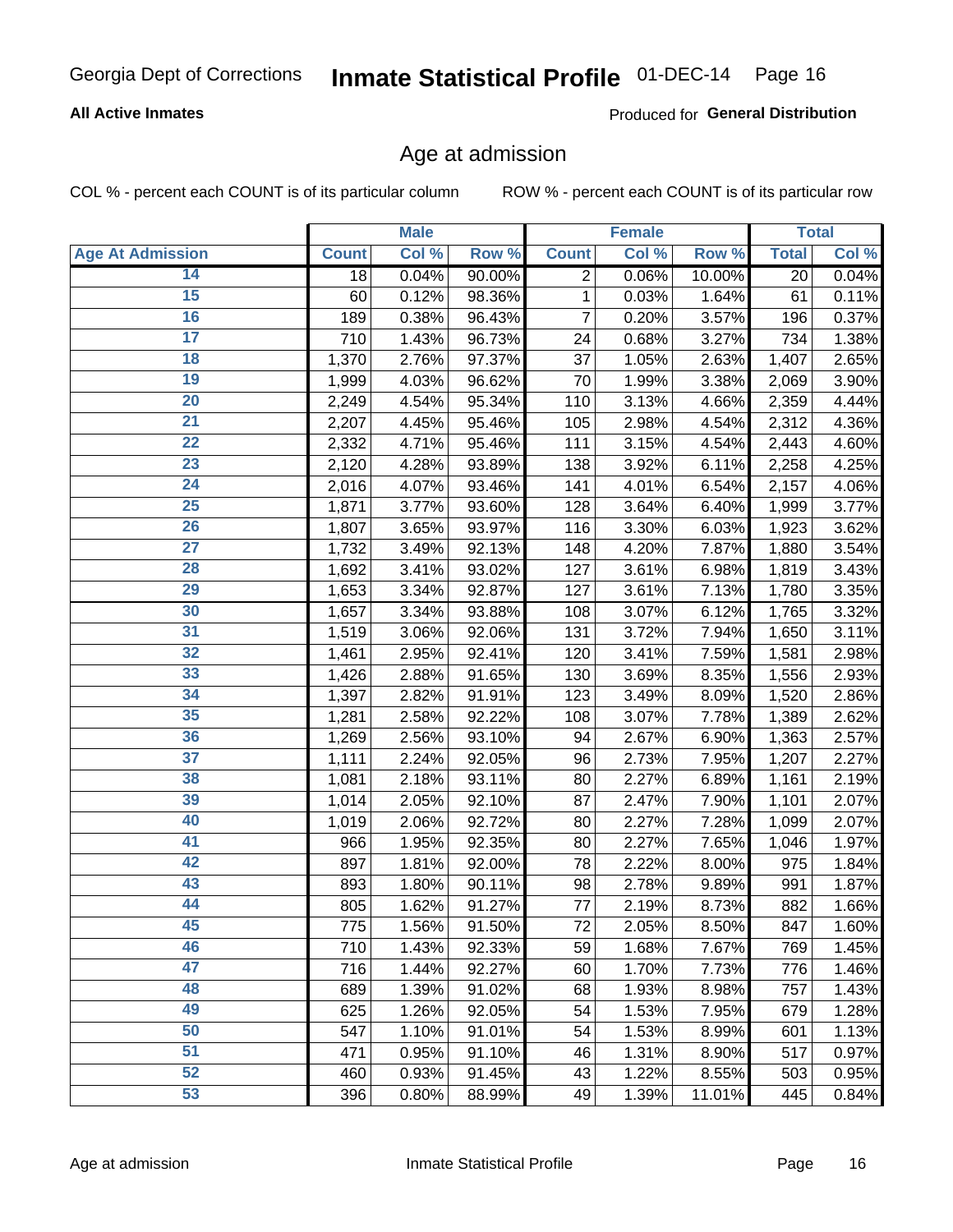### **All Active Inmates**

Produced for General Distribution

# Age at admission

COL % - percent each COUNT is of its particular column

|                         |                  | <b>Male</b> |         |                | <b>Female</b> |        |                | <b>Total</b> |
|-------------------------|------------------|-------------|---------|----------------|---------------|--------|----------------|--------------|
| <b>Age At Admission</b> | <b>Count</b>     | Col %       | Row %   | <b>Count</b>   | Col %         | Row %  | <b>Total</b>   | Col %        |
| 54                      | $\overline{359}$ | 0.72%       | 93.73%  | 24             | 0.68%         | 6.27%  | 383            | 0.72%        |
| 55                      | 306              | 0.62%       | 93.58%  | 21             | 0.60%         | 6.42%  | 327            | 0.62%        |
| 56                      | 274              | 0.55%       | 93.84%  | 18             | 0.51%         | 6.16%  | 292            | 0.55%        |
| 57                      | 218              | 0.44%       | 92.37%  | 18             | 0.51%         | 7.63%  | 236            | 0.44%        |
| 58                      | 203              | 0.41%       | 96.21%  | 8              | 0.23%         | 3.79%  | 211            | 0.40%        |
| 59                      | 165              | 0.33%       | 93.75%  | 11             | 0.31%         | 6.25%  | 176            | 0.33%        |
| 60                      | 144              | 0.29%       | 94.12%  | 9              | 0.26%         | 5.88%  | 153            | 0.29%        |
| 61                      | 124              | 0.25%       | 96.88%  | 4              | 0.11%         | 3.13%  | 128            | 0.24%        |
| 62                      | 100              | 0.20%       | 97.09%  | 3              | 0.09%         | 2.91%  | 103            | 0.19%        |
| 63                      | 86               | 0.17%       | 97.73%  | $\overline{2}$ | 0.06%         | 2.27%  | 88             | 0.17%        |
| 64                      | 77               | 0.16%       | 96.25%  | $\overline{3}$ | 0.09%         | 3.75%  | 80             | 0.15%        |
| 65                      | 45               | 0.09%       | 90.00%  | $\overline{5}$ | 0.14%         | 10.00% | 50             | 0.09%        |
| 66                      | 47               | 0.09%       | 100.00% |                |               |        | 47             | 0.09%        |
| 67                      | 35               | 0.07%       | 94.59%  | $\overline{2}$ | 0.06%         | 5.41%  | 37             | 0.07%        |
| 68                      | 28               | 0.06%       | 96.55%  | 1              | 0.03%         | 3.45%  | 29             | 0.05%        |
| 69                      | 31               | 0.06%       | 100.00% |                |               |        | 31             | 0.06%        |
| 70                      | 28               | 0.06%       | 93.33%  | $\overline{2}$ | 0.06%         | 6.67%  | 30             | 0.06%        |
| $\overline{71}$         | 15               | 0.03%       | 100.00% |                |               |        | 15             | 0.03%        |
| $\overline{72}$         | 18               | 0.04%       | 90.00%  | $\overline{2}$ | 0.06%         | 10.00% | 20             | 0.04%        |
| $\overline{73}$         | 8                | 0.02%       | 100.00% |                |               |        | 8              | 0.02%        |
| $\overline{74}$         | 10               | 0.02%       | 100.00% |                |               |        | 10             | 0.02%        |
| 75                      | 8                | 0.02%       | 100.00% |                |               |        | 8              | 0.02%        |
| 76                      | 8                | 0.02%       | 100.00% |                |               |        | 8              | 0.02%        |
| $\overline{77}$         | $\overline{7}$   | 0.01%       | 100.00% |                |               |        | $\overline{7}$ | 0.01%        |
| 78                      | $\overline{c}$   | 0.01%       | 100.00% |                |               |        | $\overline{2}$ | 0.01%        |
| 79                      | $\overline{2}$   | 0.01%       | 100.00% |                |               |        | $\overline{2}$ | 0.01%        |
| 80                      | $\mathbf{1}$     | 0.01%       | 100.00% |                |               |        | 1              | 0.01%        |
| 81                      | $\mathbf{1}$     | 0.01%       | 100.00% |                |               |        | 1              | 0.01%        |
| $\overline{82}$         | $\overline{c}$   | 0.01%       | 100.00% |                |               |        | $\overline{2}$ | 0.01%        |
| 84                      | $\overline{2}$   | 0.01%       | 100.00% |                |               |        | $\overline{2}$ | 0.01%        |
| <b>Total Reported</b>   | 49,564           | 100%        | 93.37%  | 3,520          | 100%          |        | 6.63% 53,084   | 100%         |

| <b>Not Reported</b> |        |       |        |
|---------------------|--------|-------|--------|
| <b>Grand Total</b>  | 49,565 | 3,521 | 53,086 |

| <b>Mean</b><br>(average)       | 32.22 | 34.03 | 32.34    |
|--------------------------------|-------|-------|----------|
| <b>Median (middle)</b>         | 30    | აა    | 30       |
| <b>Mode</b><br>(most frequent) | ∸∸    | ~-    | n,<br>LL |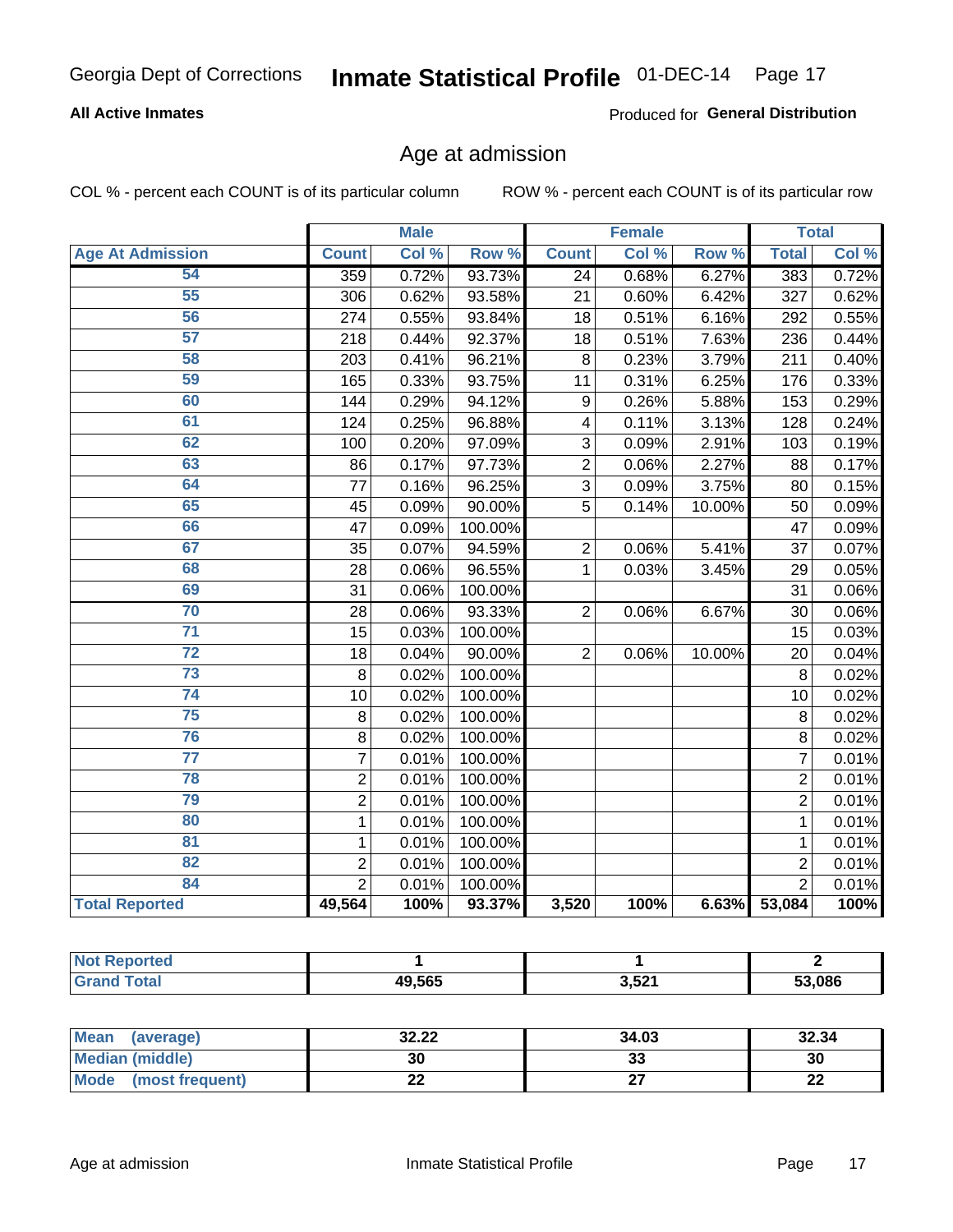### **All Active Inmates**

### Produced for General Distribution

### Height, measured at entry to prison

COL % - percent each COUNT is of its particular column

|                       |              | <b>Male</b> |         |              | <b>Female</b> |        |                | <b>Total</b> |
|-----------------------|--------------|-------------|---------|--------------|---------------|--------|----------------|--------------|
| <b>Height</b>         | <b>Count</b> | Col %       | Row %   | <b>Count</b> | Col %         | Row %  | <b>Total</b>   | Col %        |
| 4'10''                | 3            | 0.03%       | 16.67%  | 15           | 7.14%         | 83.33% | 18             | 0.16%        |
| 4'11''                | 12           | 0.11%       | 15.00%  | 68           | 32.38%        | 85.00% | 80             | 0.69%        |
| 5'02''                |              | 0.01%       | 50.00%  | 1.           | 0.48%         | 50.00% | $\overline{2}$ | 0.02%        |
| 5'03''                |              | 0.01%       | 100.00% |              |               |        |                | 0.01%        |
| 5'05''                | 4            | 0.04%       | 100.00% |              |               |        | 4              | 0.03%        |
| 5'06"                 | 5            | 0.04%       | 100.00% |              |               |        | 5              | 0.04%        |
| 5'07''                | 5            | 0.04%       | 100.00% |              |               |        | 5              | 0.04%        |
| 5'08''                | 7            | 0.06%       | 100.00% |              |               |        | 7              | 0.06%        |
| 5'09''                | 3            | 0.03%       | 100.00% |              |               |        | 3              | 0.03%        |
| 5'10''                | 5,459        | 47.96%      | 98.63%  | 76           | 36.19%        | 1.37%  | 5,535          | 47.74%       |
| 5'11''                | 5,849        | 51.38%      | 99.15%  | 50           | 23.81%        | 0.85%  | 5,899          | 50.88%       |
| 6'00''                | 5            | 0.04%       | 100.00% |              |               |        | 5              | 0.04%        |
| 6'01''                | 5            | 0.04%       | 100.00% |              |               |        | 5              | 0.04%        |
| 6'02"                 | 4            | 0.04%       | 100.00% |              |               |        | 4              | 0.03%        |
| 6'04"                 | 1            | 0.01%       | 100.00% |              |               |        | 1              | 0.01%        |
| 6'10''                | 6            | 0.05%       | 100.00% |              |               |        | 6              | 0.05%        |
| 6'11''                | 12           | 0.11%       | 100.00% |              |               |        | 12             | 0.10%        |
| Seven feet +          |              | 0.01%       | 100.00% |              |               |        |                | 0.01%        |
| <b>Total Reported</b> | 11,383       | 100%        | 98.19%  | 210          | 100%          | 1.81%  | 11,593         | 100%         |

| τeα      | 38,182 | <b>つ つイイ</b> | ,493   |
|----------|--------|--------------|--------|
| <b>N</b> |        | - 3.3 1 1    | лп     |
|          | 49.565 | 3,521        | 53.086 |

| Mean<br>(average)              | 544"  | 5'06" | 5'10" |
|--------------------------------|-------|-------|-------|
| Median (middle)                | 5'11" | 5'10" | 5'11" |
| <b>Mode</b><br>(most frequent) | 544 " | 5'10" | 544"  |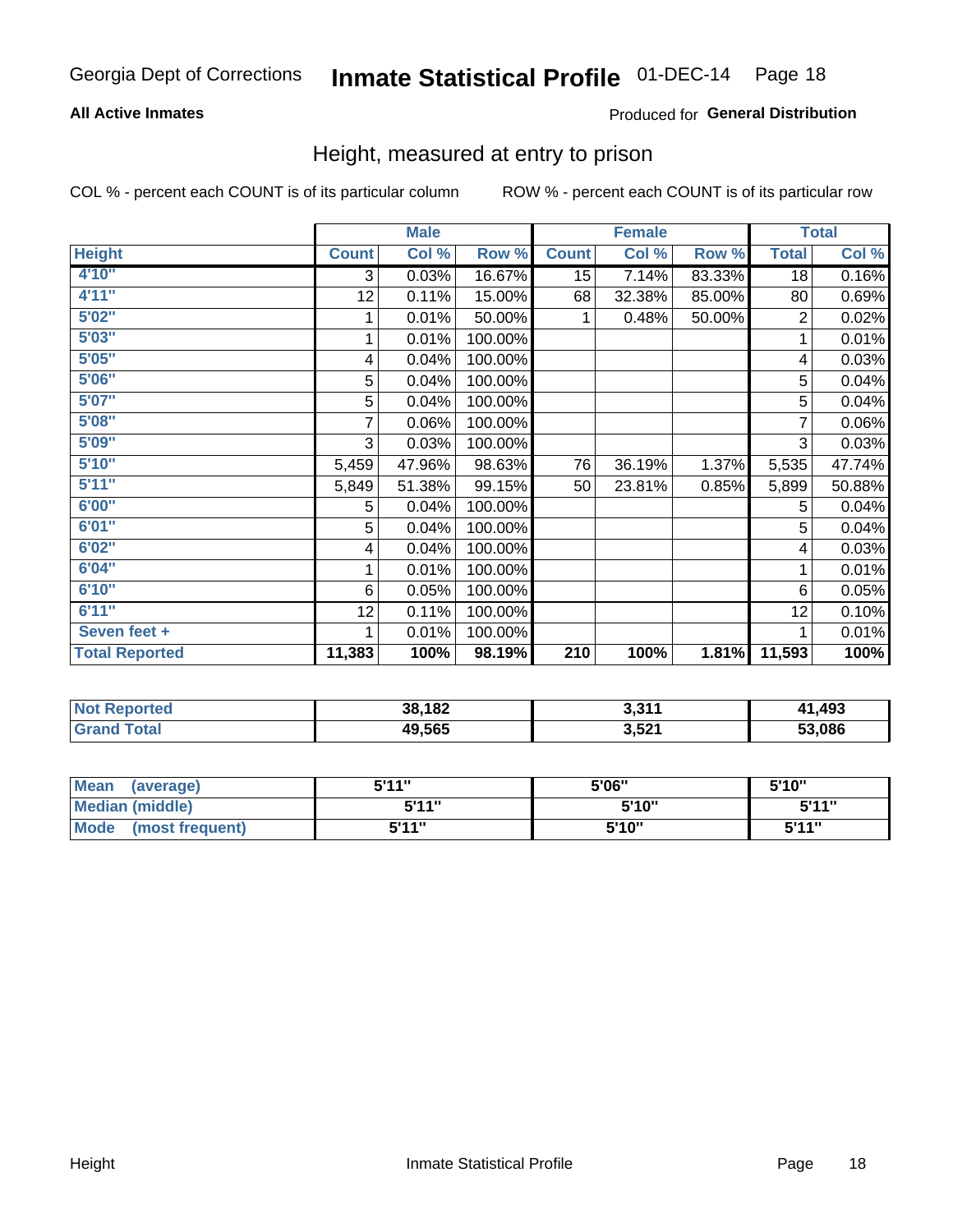**All Active Inmates** 

Produced for General Distribution

# Weight, measured at entry to prison

COL % - percent each COUNT is of its particular column

|                          |                | <b>Male</b> |         |                         | Female           |        |                | <b>Total</b> |
|--------------------------|----------------|-------------|---------|-------------------------|------------------|--------|----------------|--------------|
| Weight                   | <b>Count</b>   | Col %       | Row %   | <b>Count</b>            | Col %            | Row %  | <b>Total</b>   | Col %        |
| <b>Under 80 pounds</b>   | 13             | 0.03%       | 100.00% |                         |                  |        | 13             | 0.02%        |
| 80 - 89 pounds           | $\overline{2}$ | 0.01%       | 100.00% |                         |                  |        | $\overline{2}$ | 0.01%        |
| 90 - 99 pounds           | $\overline{2}$ | 0.01%       | 15.38%  | 11                      | 0.31%            | 84.62% | 13             | 0.02%        |
| 100 - 109 pounds         | 30             | 0.06%       | 54.55%  | 25                      | 0.71%            | 45.45% | 55             | 0.10%        |
| 110 - 119 pounds         | 90             | 0.18%       | 46.63%  | 103                     | 2.93%            | 53.37% | 193            | 0.37%        |
| 120 - 129 pounds         | 445            | 0.91%       | 69.64%  | 194                     | 5.53%            | 30.36% | 639            | 1.22%        |
| 130 - 139 pounds         | 1,475          | 3.01%       | 82.13%  | 321                     | 9.15%            | 17.87% | 1,796          | 3.42%        |
| 140 - 149 pounds         | 3,201          | 6.53%       | 89.19%  | 388                     | 11.05%           | 10.81% | 3,589          | 6.83%        |
| 150 - 159 pounds         | 4,923          | 10.04%      | 92.31%  | 410                     | 11.68%           | 7.69%  | 5,333          | 10.15%       |
| 160 - 169 pounds         | 6,474          | 13.20%      | 94.09%  | 407                     | 11.60%           | 5.91%  | 6,881          | 13.09%       |
| 170 - 179 pounds         | 6,284          | 12.81%      | 94.65%  | 355                     | 10.11%           | 5.35%  | 6,639          | 12.63%       |
| 180 - 189 pounds         | 6,414          | 13.08%      | 95.33%  | 314                     | 8.95%            | 4.67%  | 6,728          | 12.80%       |
| 190 - 199 pounds         | 4,569          | 9.32%       | 95.71%  | 205                     | 5.84%            | 4.29%  | 4,774          | 9.08%        |
| 200 - 209 pounds         | 4,036          | 8.23%       | 95.55%  | 188                     | 5.36%            | 4.45%  | 4,224          | 8.04%        |
| 210 - 219 pounds         | 2,999          | 6.11%       | 95.94%  | 127                     | 3.62%            | 4.06%  | 3,126          | 5.95%        |
| 220 - 229 pounds         | 2,394          | 4.88%       | 95.61%  | 110                     | 3.13%            | 4.39%  | 2,504          | 4.76%        |
| 230 - 239 pounds         | 1,665          | 3.39%       | 94.49%  | 97                      | 2.76%            | 5.51%  | 1,762          | 3.35%        |
| 240 - 249 pounds         | 1,215          | 2.48%       | 94.33%  | 73                      | 2.08%            | 5.67%  | 1,288          | 2.45%        |
| 250 - 259 pounds         | 844            | 1.72%       | 94.62%  | 48                      | 1.37%            | 5.38%  | 892            | 1.70%        |
| 260 - 269 pounds         | 583            | 1.19%       | 92.98%  | 44                      | 1.25%            | 7.02%  | 627            | 1.19%        |
| 270 - 279 pounds         | 391            | 0.80%       | 93.99%  | 25                      | 0.71%            | 6.01%  | 416            | 0.79%        |
| 280 - 289 pounds         | 317            | 0.65%       | 93.79%  | 21                      | 0.60%            | 6.21%  | 338            | 0.64%        |
| 290 - 299 pounds         | 166            | 0.34%       | 95.40%  | 8                       | 0.23%            | 4.60%  | 174            | 0.33%        |
| 300 - 309 pounds         | 162            | 0.33%       | 90.50%  | 17                      | 0.48%            | 9.50%  | 179            | 0.34%        |
| 310 - 319 pounds         | 86             | 0.18%       | 97.73%  | $\overline{c}$          | 0.06%            | 2.27%  | 88             | 0.17%        |
| 320 - 329 pounds         | 90             | 0.18%       | 97.83%  | $\overline{2}$          | 0.06%            | 2.17%  | 92             | 0.18%        |
| 330 - 339 pounds         | 46             | 0.09%       | 90.20%  | 5                       | 0.14%            | 9.80%  | 51             | 0.10%        |
| 340 - 349 pounds         | 31             | 0.06%       | 88.57%  | $\overline{\mathbf{4}}$ | 0.11%            | 11.43% | 35             | 0.07%        |
| 350 - 359 pounds         | 39             | 0.08%       | 92.86%  | $\overline{3}$          | 0.09%            | 7.14%  | 42             | 0.08%        |
| 360 - 369 pounds         | 12             | 0.02%       | 85.71%  | $\overline{2}$          | 0.06%            | 14.29% | 14             | 0.03%        |
| 370 - 379 pounds         | 15             | 0.03%       | 100.00% |                         |                  |        | 15             | 0.03%        |
| 380 - 389 pounds         | $\overline{7}$ | 0.01%       | 100.00% |                         |                  |        | $\overline{7}$ | 0.01%        |
| 390 - 399 pounds         | 4              | 0.01%       | 80.00%  | 1                       | 0.03%            | 20.00% | 5              | 0.01%        |
| 400 pounds and over      | 23             | 0.05%       | 100.00% |                         |                  |        | 23             | 0.04%        |
| <b>Total Reported</b>    | 49,047         | 100%        | 93.32%  | 3,510                   | 100%             | 6.68%  | 52,557         | 100%         |
|                          |                |             |         |                         |                  |        |                |              |
| <b>Not Reported</b>      |                | 518         |         |                         | $\overline{11}$  |        |                | 529          |
| <b>Grand Total</b>       |                | 49,565      |         |                         | 3,521            |        |                | 53,086       |
|                          |                |             |         |                         |                  |        |                |              |
| <b>Mean</b><br>(average) |                | 186         |         |                         | $\overline{172}$ |        |                | 185          |
| <b>Median (middle)</b>   |                | 180         |         |                         | 165              |        |                | 180          |
| Mode (most frequent)     |                | 180         |         |                         | 150              |        |                | 180          |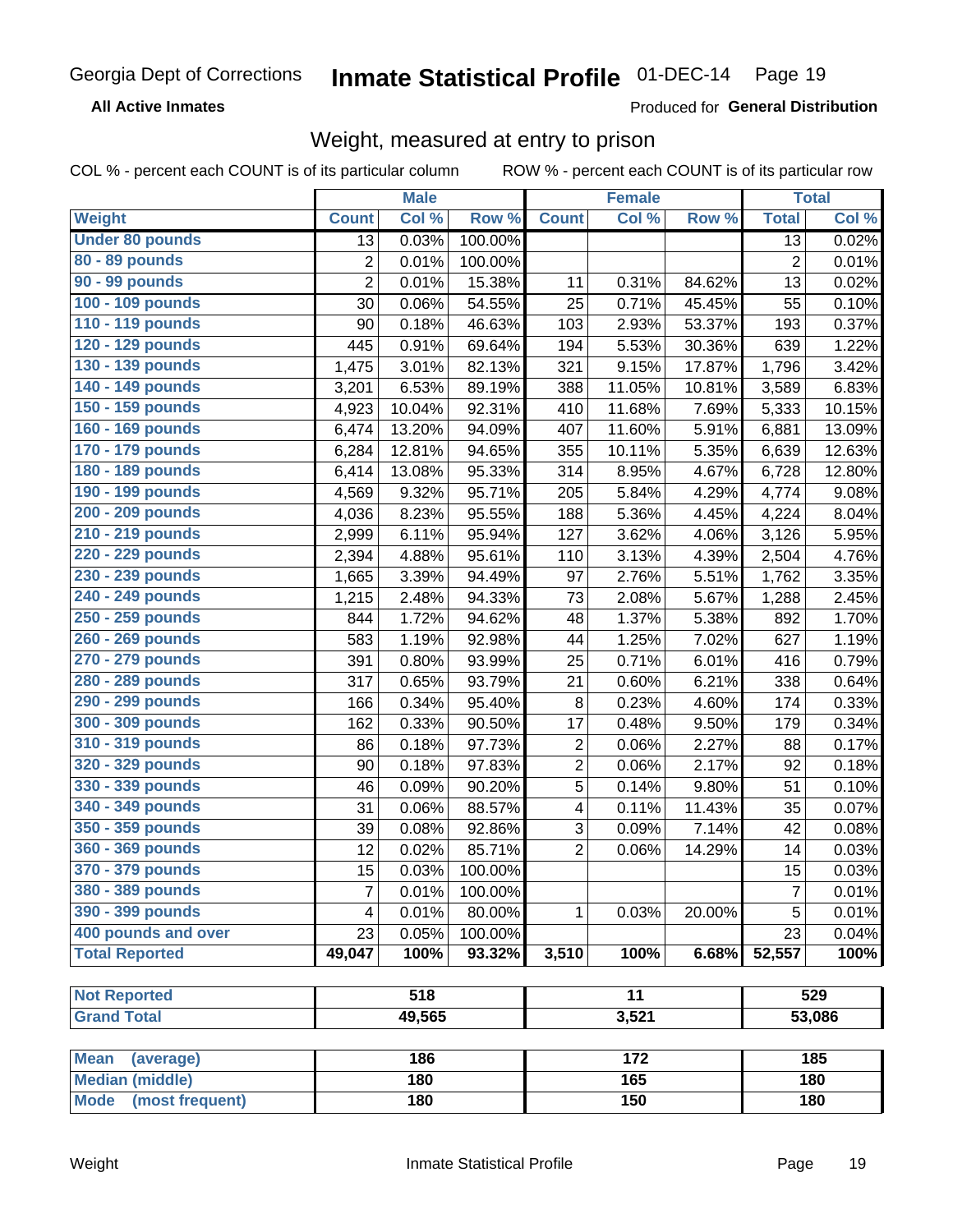# Inmate Statistical Profile 01-DEC-14 Page 20

**All Active Inmates** 

### Produced for General Distribution

# Veterans validated by Veteran's Administration

COL % - percent each COUNT is of its particular column

|                             | <b>Male</b>  |        |             | <b>Female</b> |        |       | <b>Total</b> |        |
|-----------------------------|--------------|--------|-------------|---------------|--------|-------|--------------|--------|
| <b>Military service</b>     | <b>Count</b> | Col %  | Row % Count |               | Col %  | Row % | <b>Total</b> | Col %  |
| <b>Others</b><br>0          | 843          | 36.75% | 98.14%      | 16            | 38.10% | 1.86% | 859          | 36.77% |
| <b>Air Force</b>            | 854          | 37.23% | 97.94%      | 18            | 42.86% | 2.06% | 872          | 37.33% |
| $\mathbf{2}$<br><b>Army</b> | 119          | 5.19%  | 97.54%      | 3             | 7.14%  | 2.46% | 122          | 5.22%  |
| <b>Navy</b><br>3            | 283          | 12.34% | 98.95%      | 3             | 7.14%  | 1.05% | 286          | 12.24% |
| <b>Marines</b><br>4         | 9            | .39%   | 100.00%     |               |        |       | 9            | .39%   |
| <b>Coast Guard</b><br>5.    | 186          | 8.11%  | 98.94%      | 2             | 4.76%  | 1.06% | 188          | 8.05%  |
| <b>Total Reported</b>       | 2,294        | 100%   | 98.20%      | 42            | 100%   | 1.80% | 2,336        | 100%   |

| <b>ported</b><br><b>NOT</b><br>$\overline{\phantom{a}}$ | 17 O.Z<br>71,41 I | 479,  | 50,750 |
|---------------------------------------------------------|-------------------|-------|--------|
| īota.                                                   | 49,565            | 3,521 | 53.086 |

| <b>Mode (most frequent)</b> | <b>Force</b> | ™∩rra | <b>Force</b><br>- |
|-----------------------------|--------------|-------|-------------------|
|                             |              |       |                   |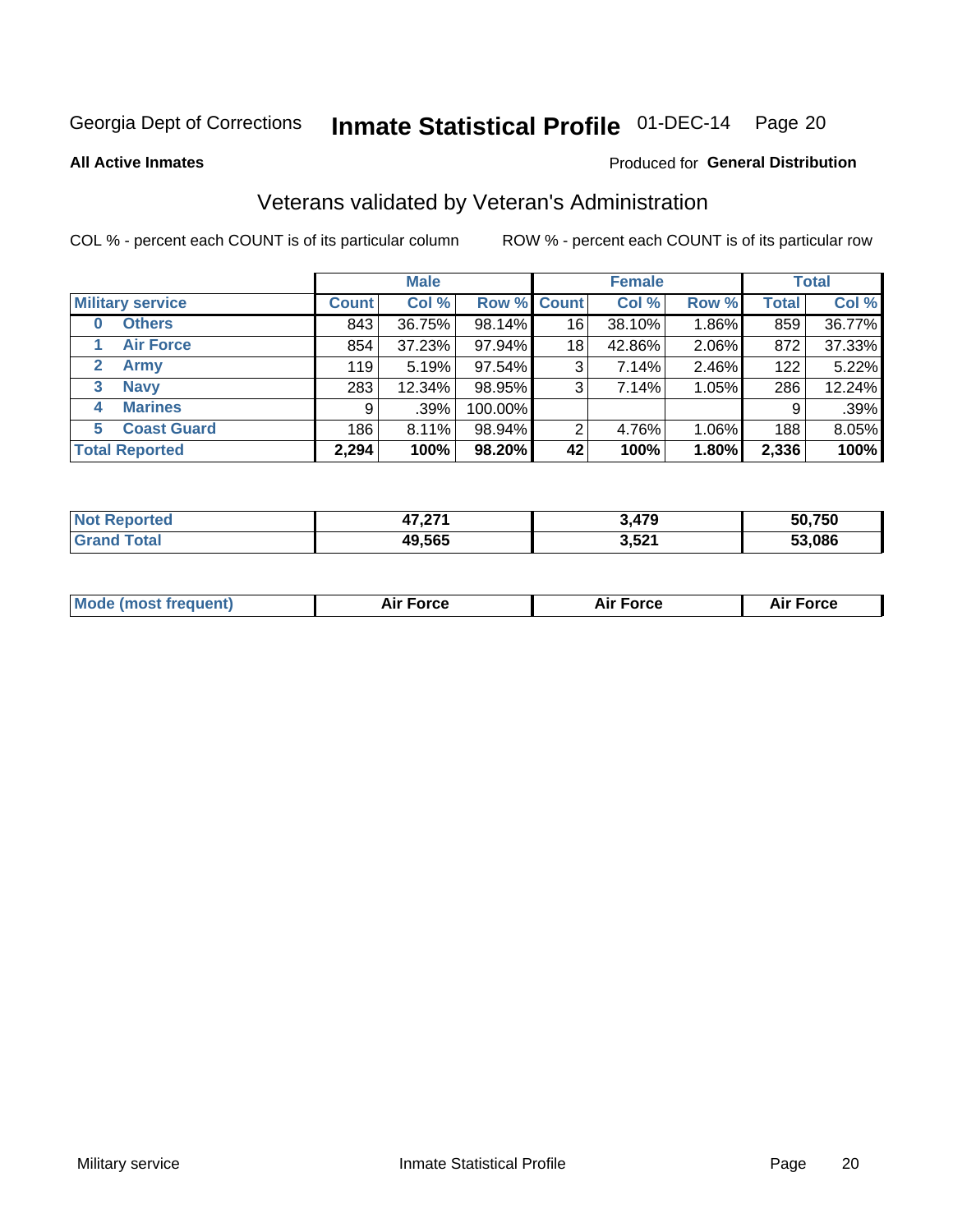# Inmate Statistical Profile 01-DEC-14 Page 21

#### **All Active Inmates**

#### Produced for General Distribution

### Type of admission to prison

COL % - percent each COUNT is of its particular column

|    |                                     |                 | <b>Male</b> |                    |     | <b>Female</b> |          | <b>Total</b> |        |
|----|-------------------------------------|-----------------|-------------|--------------------|-----|---------------|----------|--------------|--------|
|    | <b>Type of Admission</b>            | <b>Count</b>    | Col %       | <b>Row % Count</b> |     | Col %         | Row %    | Total        | Col %  |
| 52 | <b>New Sentence</b>                 | 40,758          | 82.27%      | 93.40% 2,881       |     | 81.85%        | 6.60%    | 43,639       | 82.24% |
| 53 | <b>Probation Rev Partial</b>        | 1,880           | 3.79%       | 90.30%             | 202 | 5.74%         | 9.70%    | 2,082        | 3.92%  |
| 54 | <b>Probation Rev Remainder</b>      | 2,711           | 5.47%       | 91.00%             | 268 | 7.61%         | $9.00\%$ | 2,979        | 5.61%  |
| 55 | <b>Parole Rev New Sentence</b>      | 1,819           | 3.67%       | 96.60%             | 64  | 1.82%         | 3.40%    | 1,883        | 3.55%  |
| 56 | <b>Parole Rev No New</b>            | 2,297           | 4.64%       | 95.67%             | 104 | 2.95%         | 4.33%    | 2,401        | 4.52%  |
|    | <b>Sentence</b>                     |                 |             |                    |     |               |          |              |        |
| 57 | <b>Released In Error</b>            | 10 <sup>1</sup> | .02%        | 90.91%             |     | .03%          | 9.09%    | 11           | .02%   |
| 65 | <b>Return Appeal/Bond</b>           | 2               | .01%        | 100.00%            |     |               |          | 2            | .01%   |
| 66 | <b>Prob Viol/Total Rev</b>          |                 | .01%        | 100.00%            |     |               |          |              | .01%   |
| 67 | <b>Admit Fm Other Cust</b>          | 7               | .01%        | 100.00%            |     |               |          | 7            | .01%   |
| 69 | <b>New Sent/Par Rev Pnd</b>         | 6               | .01%        | 100.00%            |     |               |          | 6            | .01%   |
| 70 | <b>Life W/O Parole</b>              | 14              | .03%        | 100.00%            |     |               |          | 14           | .03%   |
| 72 | <b>Par Rev/Rsn Unknown</b>          | 30              | .06%        | 100.00%            |     |               |          | 30           | .06%   |
| 74 | <b>Pb Parole Rescinded</b>          | 2               | .01%        | 100.00%            |     |               |          | 2            | .01%   |
| 76 | <b>Par Rev/Revoc Center</b>         | 1               | .01%        | 100.00%            |     |               |          |              | .01%   |
| 99 | <b>Utilize Skills - Firefighter</b> | 3               | .01%        | 100.00%            |     |               |          | 3            | .01%   |
|    | <b>Total Reported</b>               | 49,541          | 100%        | 93.37% 3,520       |     | 100%          | 6.63%    | 53,061       | 100%   |

| orted<br>NO |        |       | י ה<br>ZJ |
|-------------|--------|-------|-----------|
| . Gr        | 49.565 | 3,521 | 53.086    |

| <b>Mode (most frequent)</b> | <b>New Sentence</b> | <b>New Sentence</b> | <b>New Sentence</b> |
|-----------------------------|---------------------|---------------------|---------------------|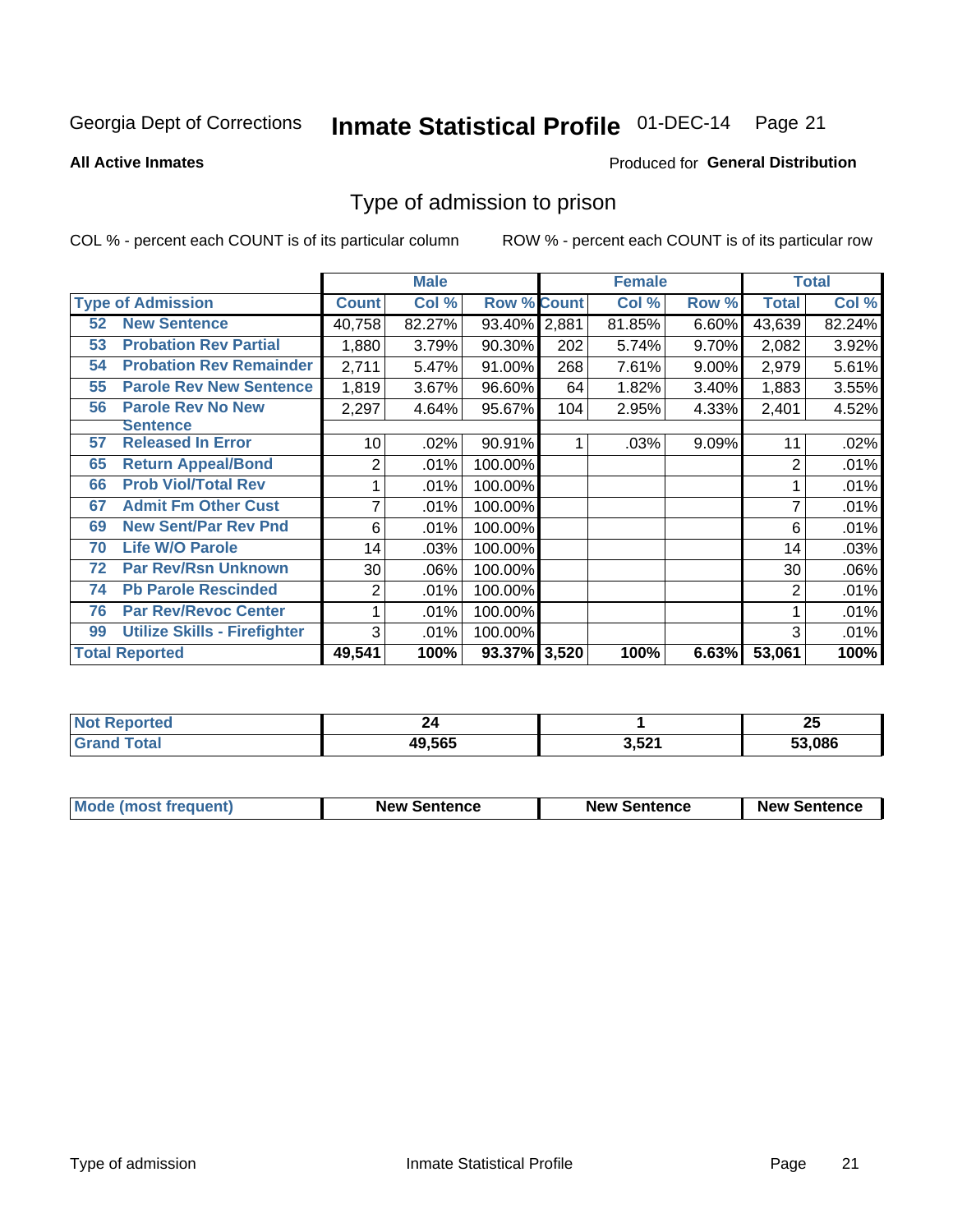# Inmate Statistical Profile 01-DEC-14 Page 22

**All Active Inmates** 

#### Produced for General Distribution

### Current / last security status

COL % - percent each COUNT is of its particular column

|                        |              | <b>Male</b> |             |       | <b>Female</b> |        |              | <b>Total</b> |
|------------------------|--------------|-------------|-------------|-------|---------------|--------|--------------|--------------|
| <b>Security Status</b> | <b>Count</b> | Col %       | Row % Count |       | Col %         | Row %  | <b>Total</b> | Col %        |
| <b>Wrk Releas</b>      |              | $.01\%$     | 50.00%      |       | $.03\%$       | 50.00% | 2            | .01%         |
| 2 Trusty               | 3            | .01%        | 100.00%     |       | $.00\%$       |        | 3            | .01%         |
| 3 Minimum              | 4,667        | 9.42%       | 76.92%      | 1,400 | 39.78%        | 23.08% | 6,067        | 11.43%       |
| 4 Medium               | 36,892       | 74.45%      | 95.07%      | 1,913 | 54.36%        | 4.93%  | 38,805       | 73.11%       |
| 5 Close                | 7,990        | 16.12%      | 97.50%      | 205   | 5.83%         | 2.50%  | 8,195        | 15.44%       |
| <b>6 Maximum</b>       | 2            | $.01\%$     | 100.00%     |       | $.00\%$       |        | 2            | .01%         |
| <b>Total Reported</b>  | 49,555       | 100%        | 93.37%      | 3,519 | 100%          | 6.63%  | 53,074       | 100%         |

| <b>Still being diagnosed</b> |        |       |        |
|------------------------------|--------|-------|--------|
| <b>Not Reported</b>          |        |       |        |
| <b>Grand Total</b>           | 49.565 | 3,521 | 53.086 |

| <b>Mo</b><br>ети | M.<br>. .<br>dium | M٢<br>. | <br><b>Medium</b> |
|------------------|-------------------|---------|-------------------|
|                  |                   |         |                   |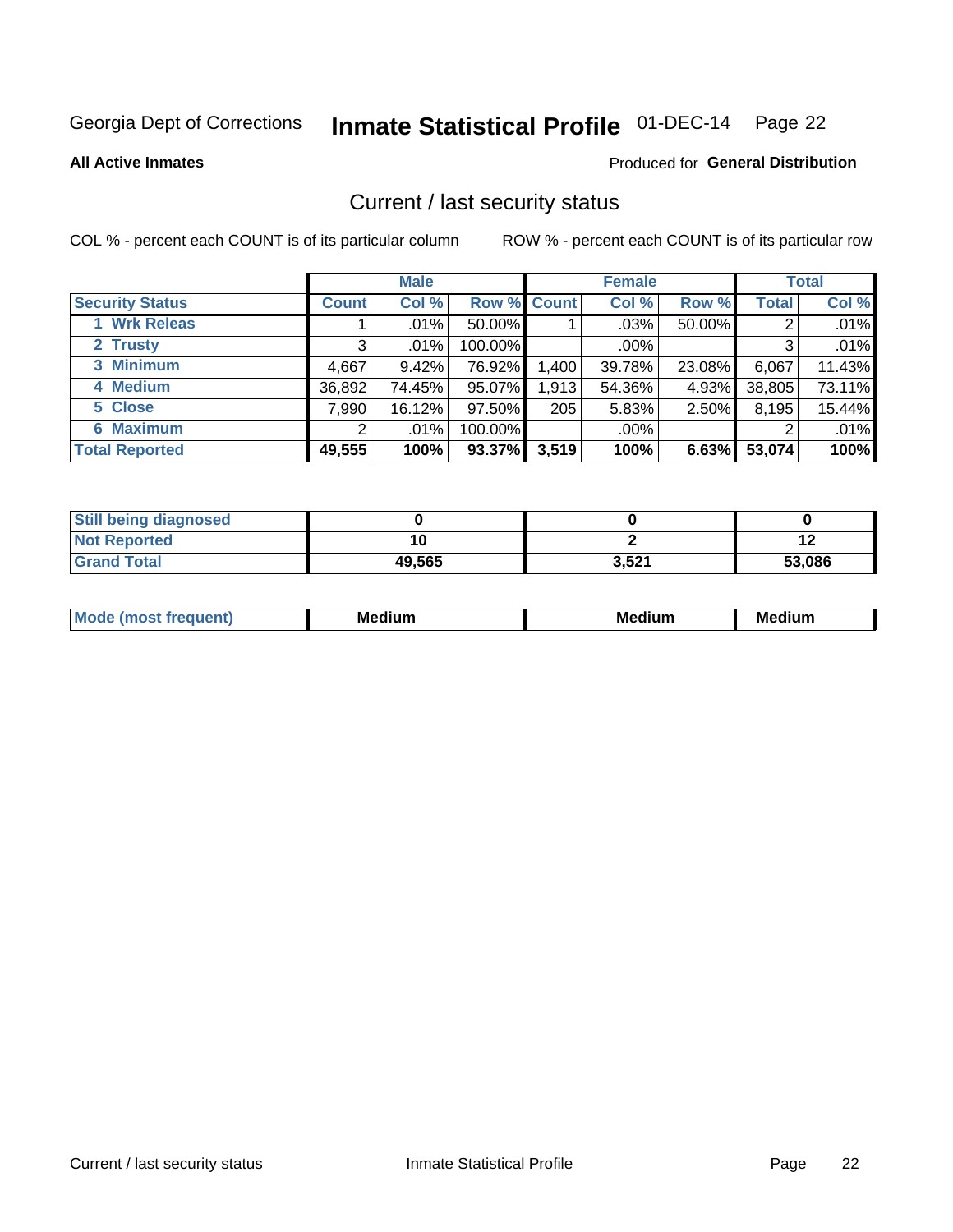# Inmate Statistical Profile 01-DEC-14 Page 23

**All Active Inmates** 

#### Produced for General Distribution

# Current / last type of institution

COL % - percent each COUNT is of its particular column

|                                   |                | <b>Male</b> |             |       | <b>Female</b> |         |              | <b>Total</b> |
|-----------------------------------|----------------|-------------|-------------|-------|---------------|---------|--------------|--------------|
| <b>Type of Institution</b>        | <b>Count</b>   | Col %       | Row % Count |       | Col %         | Row %   | <b>Total</b> | Col %        |
| <b>County Ci</b>                  | 5,056          | 10.24%      | 99.98%      |       | .03%          | .02%    | 5,057        | 9.56%        |
| <b>Probation Detention Center</b> |                | .01%        | 100.00%     |       |               |         |              | .01%         |
| <b>State Prison</b>               | 34,365         | 69.62%      | 91.29%      | 3,277 | 93.07%        | 8.71%   | 37,642       | 71.19%       |
| <b>Transitional Center</b>        | 1,996          | 4.04%       | 89.95%      | 223   | 6.33%         | 10.05%  | 2,219        | 4.20%        |
| <b>Private Prison</b>             | 7,923          | 16.05%      | 100.00%     |       |               |         | 7,923        | 14.98%       |
| <b>County Jail</b>                | 13             | .03%        | 92.86%      |       | .03%          | 7.14%   | 14           | .03%         |
| <b>Rsat - Center</b>              |                |             |             | 18    | .51%          | 100.00% | 18           | .03%         |
| <b>State Hospital</b>             | 3 <sup>1</sup> | .01%        | 75.00%      |       | .03%          | 25.00%  | 4            | .01%         |
| <b>Total Reported</b>             | 49,358         | 100%        | $93.34\%$   | 3,521 | 100%          | 6.66%   | 52,879       | 100%         |

| $^{\dagger}$ Not $\cdot$<br>Reported |        |       |        |
|--------------------------------------|--------|-------|--------|
| <b>Total</b>                         | 49,358 | 3,521 | 52,879 |

| Mode (most frequent) | <b>State Prison</b> | <b>State Prison</b> | <b>State Prisonl</b> |
|----------------------|---------------------|---------------------|----------------------|
|                      |                     |                     |                      |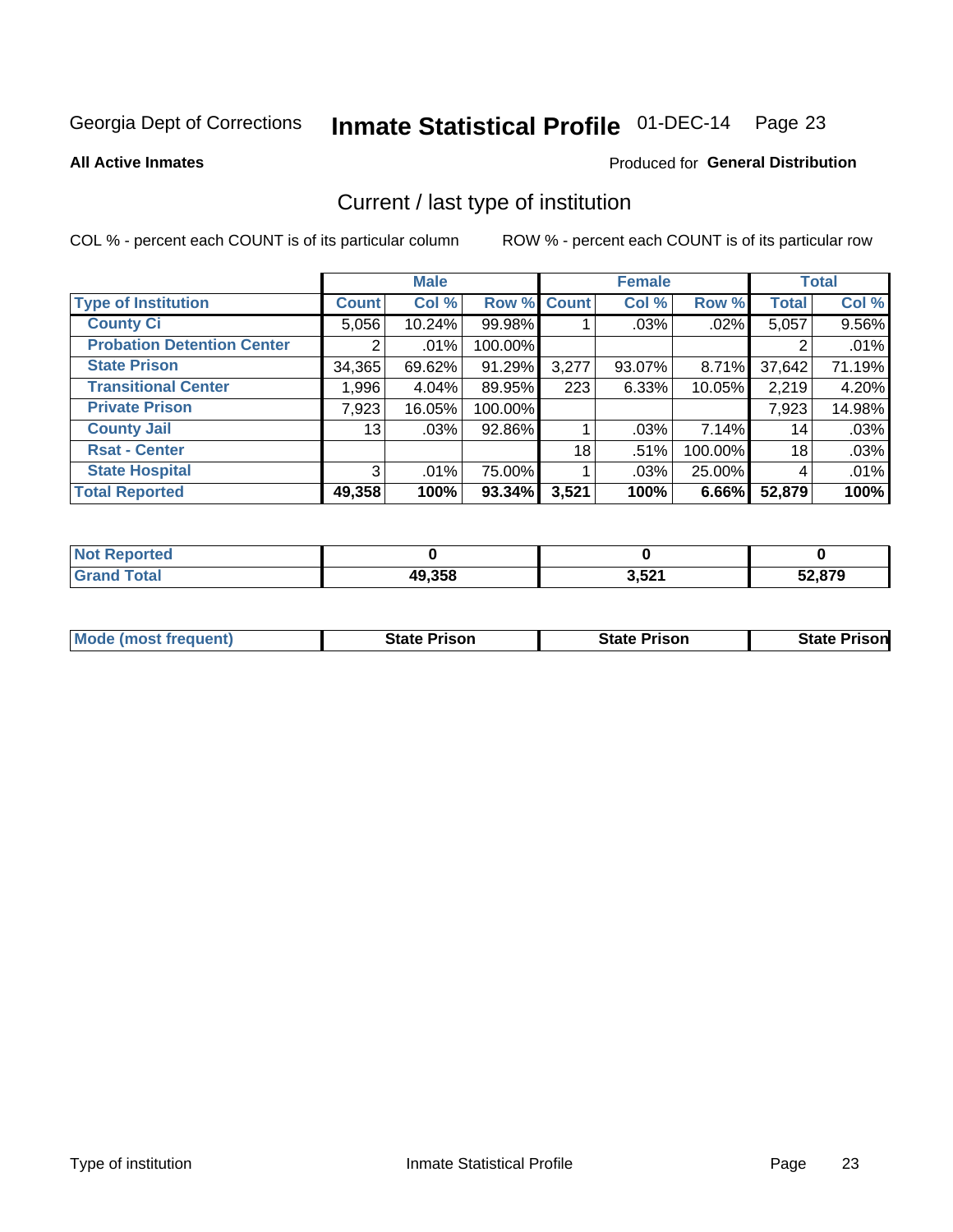# Inmate Statistical Profile 01-DEC-14 Page 24

#### **All Active Inmates**

#### Produced for General Distribution

### Institution type - transitional centers

COL % - percent each COUNT is of its particular column

|                                          |              | <b>Male</b> |         |              | <b>Female</b> |         |              | <b>Total</b> |
|------------------------------------------|--------------|-------------|---------|--------------|---------------|---------|--------------|--------------|
| <b>Institution Type - Trans. Centers</b> | <b>Count</b> | Col %       | Row %   | <b>Count</b> | Col %         | Row %   | <b>Total</b> | Col %        |
| <b>Albany Tc</b>                         | 153          | 6.78%       | 100.00% |              |               |         | 153          | 5.93%        |
| <b>Arrendale State Prison</b>            |              |             |         | 98           | 30.53%        | 100.00% | 98           | 3.80%        |
| <b>Atlanta Tc</b>                        | 251          | 11.12%      | 100.00% |              |               |         | 251          | 9.74%        |
| <b>Augusta Tc</b>                        | 198          | 8.77%       | 100.00% |              |               |         | 198          | 7.68%        |
| <b>Charles D. Hudson Tc</b>              | 152          | 6.73%       | 100.00% |              |               |         | 152          | 5.90%        |
| <b>Clayton Tc</b>                        | 341          | 15.11%      | 100.00% |              |               |         | 341          | 13.23%       |
| <b>Coastal Tc</b>                        | 259          | 11.48%      | 100.00% |              |               |         | 259          | 10.05%       |
| <b>Columbus Tc</b>                       | 134          | 5.94%       | 100.00% |              |               |         | 134          | 5.20%        |
| <b>Macon Tc</b>                          | 149          | 6.60%       | 100.00% |              |               |         | 149          | 5.78%        |
| <b>Macon Womens Tc</b>                   |              |             |         | 3            | .93%          | 100.00% | 3            | .12%         |
| <b>Metro Tc</b>                          |              |             |         | 220          | 68.54%        | 100.00% | 220          | 8.53%        |
| <b>Phillips State Prison</b>             | 261          | 11.56%      | 100.00% |              |               |         | 261          | 10.12%       |
| <b>Smith Tc</b>                          | 200          | 8.86%       | 100.00% |              |               |         | 200          | 7.76%        |
| <b>Valdosta Tc</b>                       | 159          | 7.04%       | 100.00% |              |               |         | 159          | 6.17%        |
| <b>Total Reported</b>                    | 2,257        | 100%        | 87.55%  | 321          | 100%          | 12.45%  | 2,578        | 100%         |

| Reported<br>. |       |           |                     |
|---------------|-------|-----------|---------------------|
| <b>otal</b>   | 2,257 | nn.<br>◡▵ | $E = 7C$<br>$-0.07$ |

| Mode (most frequent) | <b>Clayton Tc</b> | <b>Metro Tc</b> | <b>Clayton Tc</b> |
|----------------------|-------------------|-----------------|-------------------|
|                      |                   |                 |                   |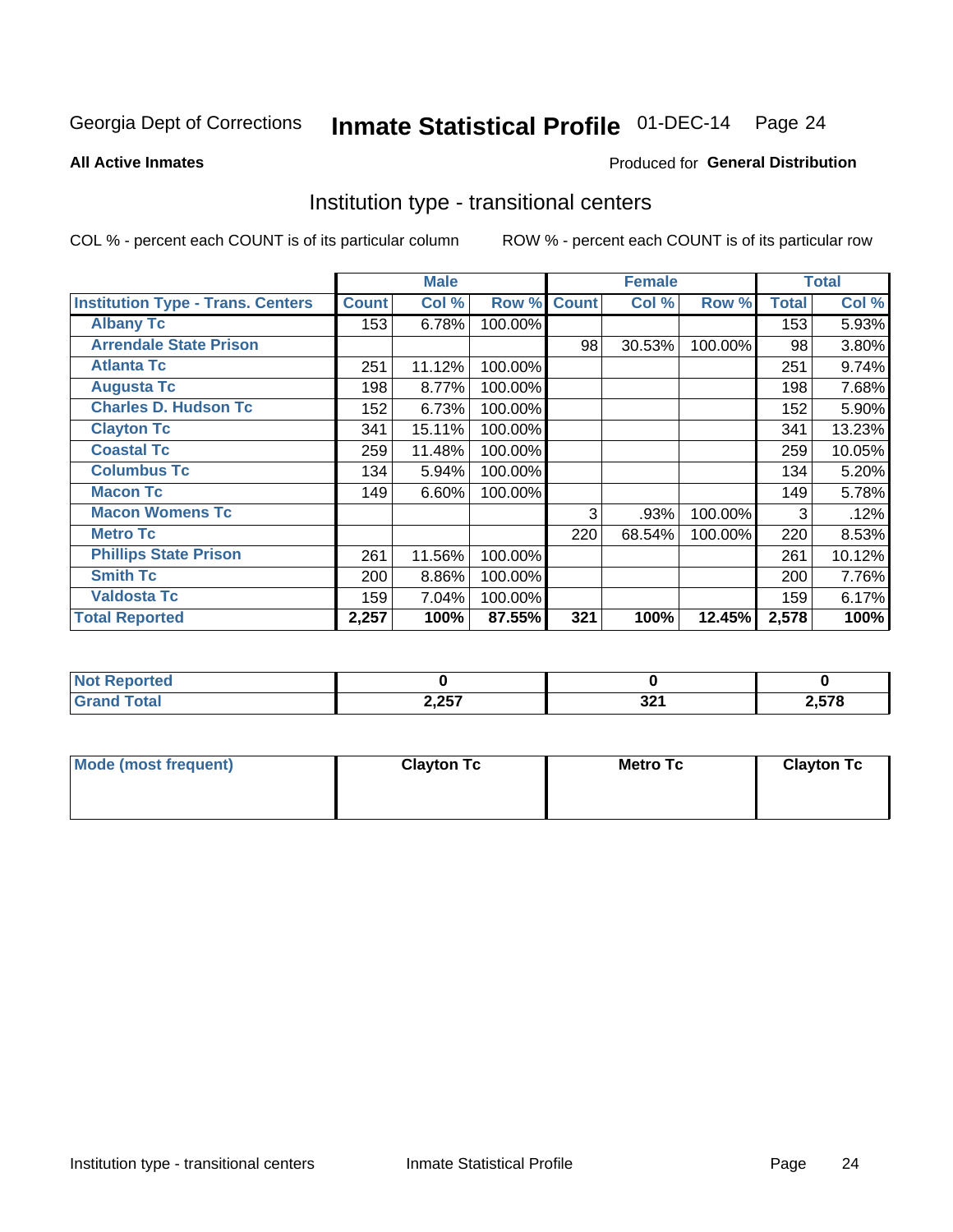# Inmate Statistical Profile 01-DEC-14 Page 25

#### **All Active Inmates**

### **Produced for General Distribution**

### Institution type - county prisons

COL % - percent each COUNT is of its particular column

|                                          |                          | <b>Male</b> |         |              | <b>Female</b> |       |                | <b>Total</b> |
|------------------------------------------|--------------------------|-------------|---------|--------------|---------------|-------|----------------|--------------|
| <b>Institution Type - County Prisons</b> | <b>Count</b>             | Col %       | Row %   | <b>Count</b> | Col %         | Row % | <b>Total</b>   | Col %        |
| <b>Baldwin County Ci</b>                 | $\overline{2}$           | .04%        | 100.00% |              |               |       | $\overline{2}$ | .04%         |
| <b>Bulloch County Ci</b>                 | 138                      | 2.73%       | 100.00% |              |               |       | 138            | 2.73%        |
| <b>Carroll County Ci</b>                 | 239                      | 4.73%       | 100.00% |              |               |       | 239            | 4.73%        |
| <b>Clarke County Ci</b>                  | 104                      | 2.06%       | 100.00% |              |               |       | 104            | 2.06%        |
| <b>Clayton County Ci</b>                 | 236                      | 4.67%       | 100.00% |              |               |       | 236            | 4.67%        |
| <b>Colquitt County Ci</b>                | 186                      | 3.68%       | 100.00% |              |               |       | 186            | 3.68%        |
| <b>Coweta County Ci</b>                  | 205                      | 4.05%       | 100.00% |              |               |       | 205            | 4.05%        |
| <b>Decatur County Ci</b>                 | 213                      | 4.21%       | 100.00% |              |               |       | 213            | 4.21%        |
| <b>Dougherty County Ci</b>               | 1                        | .02%        | 100.00% |              |               |       | 1              | .02%         |
| <b>Effingham County Ci</b>               | 184                      | 3.64%       | 100.00% |              |               |       | 184            | 3.64%        |
| <b>Floyd County Ci</b>                   | 421                      | 8.33%       | 100.00% |              |               |       | 421            | 8.33%        |
| <b>Fulton County Ci</b>                  | 9                        | .18%        | 100.00% |              |               |       | 9              | .18%         |
| <b>Gilmer County Ci</b>                  | $\overline{\mathbf{4}}$  | .08%        | 100.00% |              |               |       | 4              | .08%         |
| <b>Grady County Ci</b>                   | $\overline{2}$           | .04%        | 100.00% |              |               |       | $\overline{2}$ | .04%         |
| <b>Gwinnett County Ci</b>                | 126                      | 2.49%       | 100.00% |              |               |       | 126            | 2.49%        |
| <b>Hall County Ci</b>                    | 215                      | 4.25%       | 100.00% |              |               |       | 215            | 4.25%        |
| <b>Hancock County Ci</b>                 | 1                        | .02%        | 100.00% |              |               |       | 1              | .02%         |
| <b>Harris County Ci</b>                  | 122                      | 2.41%       | 100.00% |              |               |       | 122            | 2.41%        |
| <b>Hart County Ci</b>                    | 5                        | .10%        | 100.00% |              |               |       | 5              | .10%         |
| <b>Jackson County Ci</b>                 | 145                      | 2.87%       | 100.00% |              |               |       | 145            | 2.87%        |
| Jefferson County Ci                      | 186                      | 3.68%       | 100.00% |              |               |       | 186            | 3.68%        |
| <b>Meriwether County Ci</b>              | 3                        | .06%        | 100.00% |              |               |       | 3              | .06%         |
| <b>Miller County Ci</b>                  | $\overline{2}$           | .04%        | 100.00% |              |               |       | $\overline{2}$ | .04%         |
| <b>Mitchell County Ci</b>                | 98                       | 1.94%       | 100.00% |              |               |       | 98             | 1.94%        |
| <b>Morgan County Ci</b>                  | 1                        | .02%        | 100.00% |              |               |       | 1              | .02%         |
| <b>Muscogee County Ci</b>                | 508                      | 10.05%      | 100.00% |              |               |       | 508            | 10.05%       |
| <b>Richmond County Ci</b>                | 218                      | 4.31%       | 100.00% |              |               |       | 218            | 4.31%        |
| <b>Screven County Ci</b>                 | 146                      | 2.89%       | 100.00% |              |               |       | 146            | 2.89%        |
| <b>Spalding County Ci</b>                | 379                      | 7.50%       | 100.00% |              |               |       | 379            | 7.49%        |
| <b>Stewart County Ci</b>                 | $\overline{2}$           | .04%        | 100.00% |              |               |       | $\overline{2}$ | .04%         |
| <b>Sumter County Ci</b>                  | 355                      | 7.02%       | 100.00% |              |               |       | 355            | 7.02%        |
| <b>Terrell County Ci</b>                 | 137                      | 2.71%       | 100.00% |              |               |       | 137            | 2.71%        |
| <b>Thomas County Ci</b>                  | 181                      | 3.58%       | 100.00% |              |               |       | 181            | 3.58%        |
| <b>Tift County Ci</b>                    | $\overline{2}$           | .04%        | 100.00% |              |               |       | $\overline{2}$ | .04%         |
| <b>Troup County Ci</b>                   | 268                      | 5.30%       | 100.00% |              |               |       | 268            | 5.30%        |
| <b>Turner County Ci</b>                  | 1                        | .02%        | 100.00% |              |               |       | 1              | .02%         |
| <b>Upson County Ci</b>                   | $\overline{2}$           | .04%        | 100.00% |              |               |       | $\overline{2}$ | .04%         |
| <b>Walker County Ci</b>                  | $\overline{\mathcal{A}}$ | .08%        | 100.00% |              |               |       | $\overline{4}$ | .08%         |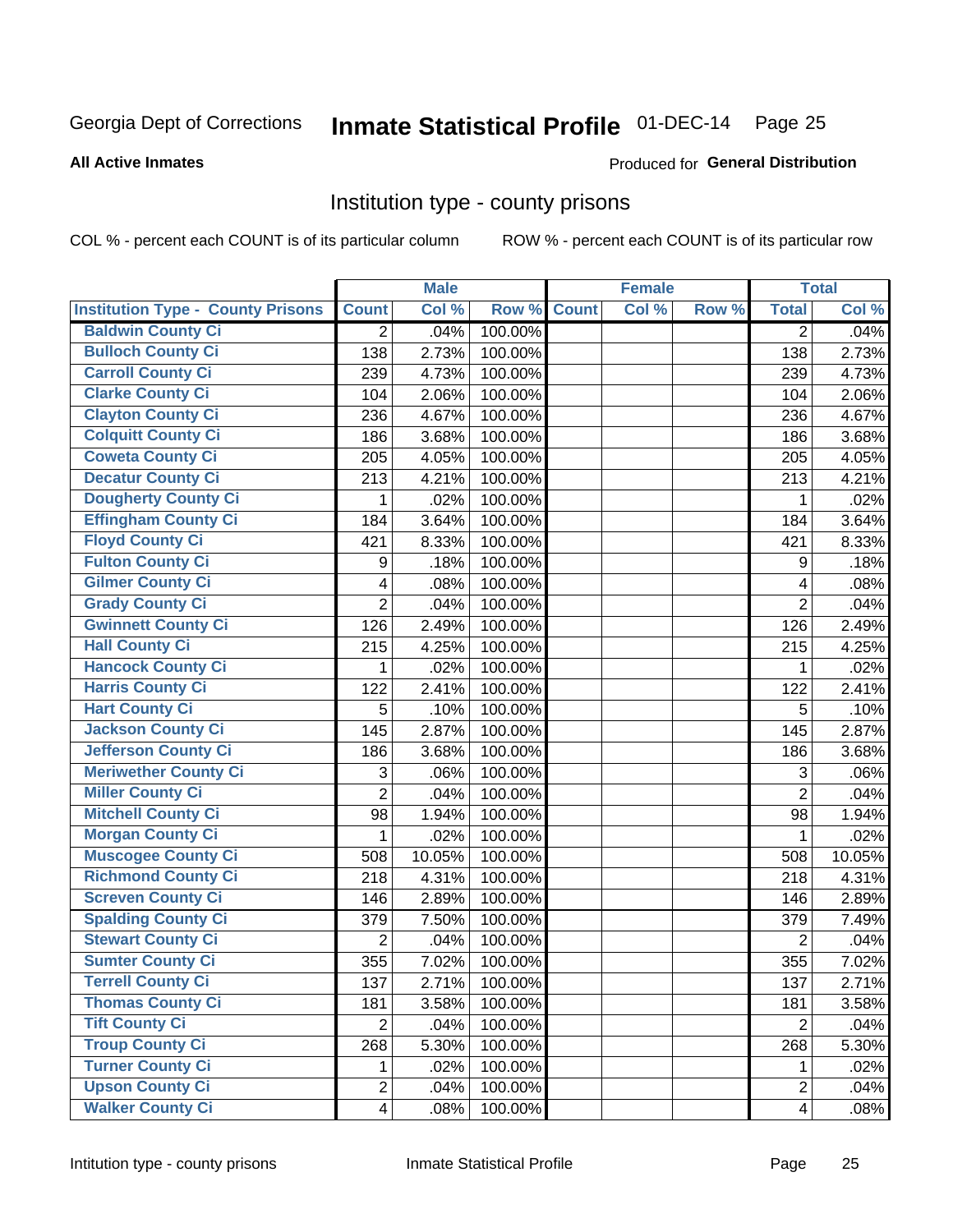# Inmate Statistical Profile 01-DEC-14 Page 26

**All Active Inmates** 

### **Produced for General Distribution**

### Institution type - county prisons

COL % - percent each COUNT is of its particular column

|                                          | <b>Male</b>  |         |                    | <b>Female</b> |         |              | <b>Total</b> |  |
|------------------------------------------|--------------|---------|--------------------|---------------|---------|--------------|--------------|--|
| <b>Institution Type - County Prisons</b> | <b>Count</b> | Col%    | <b>Row % Count</b> | Col%          | Row %   | <b>Total</b> | Col %        |  |
| <b>Walton County Ci</b>                  | 3            | $.06\%$ | 100.00%            |               |         |              | $.06\%$      |  |
| <b>Wilkes County Ci</b>                  |              | $.02\%$ | 100.00%            |               |         |              | .02%         |  |
| <b>Womens Ci</b>                         |              |         |                    | $ 100.00\% $  | 100.00% |              | .02%         |  |
| <b>Worth County Ci</b>                   |              | $.02\%$ | 100.00%            |               |         |              | $.02\%$      |  |
| <b>Total Reported</b>                    | 5,056        | 100%    | 99.98%             | 100%          | .02%    | 5,057        | 100%         |  |

| portea<br>N. |       |       |
|--------------|-------|-------|
| _____        | 5,056 | 5,057 |

| Mode (most frequent) | <b>Muscogee County Ci</b> | <b>Womens Ci</b> Muscogee County |
|----------------------|---------------------------|----------------------------------|
|----------------------|---------------------------|----------------------------------|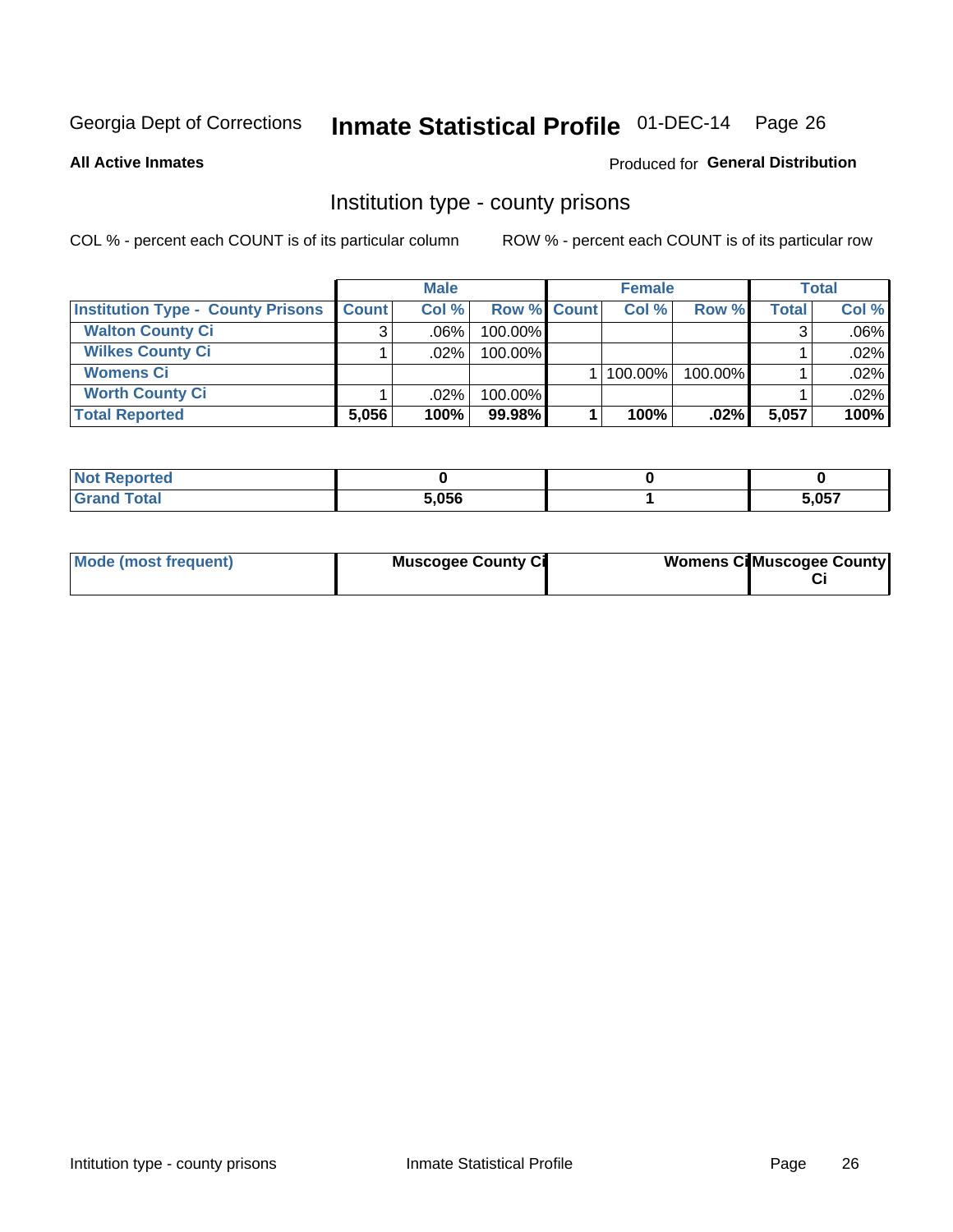# Inmate Statistical Profile 01-DEC-14 Page 27

#### **All Active Inmates**

#### Produced for General Distribution

### Institution type - state prisons

COL % - percent each COUNT is of its particular column

|                                         |              | <b>Male</b> |         |              | <b>Female</b> |         | <b>Total</b>   |       |
|-----------------------------------------|--------------|-------------|---------|--------------|---------------|---------|----------------|-------|
| <b>Institution Type - State Prisons</b> | <b>Count</b> | Col %       | Row %   | <b>Count</b> | Col %         | Row %   | <b>Total</b>   | Col % |
| <b>Arrendale State Prison</b>           | 1            | .01%        | .07%    | 1,359        | 41.47%        | 99.93%  | 1,360          | 3.61% |
| <b>Augusta State Med. Prison</b>        | 1,215        | 3.54%       | 99.67%  | 4            | .12%          | .33%    | 1,219          | 3.24% |
| <b>Autry State Prison</b>               | 1,697        | 4.94%       | 100.00% |              |               |         | 1,697          | 4.51% |
| <b>Baldwin State Prison</b>             | 949          | 2.76%       | 100.00% |              |               |         | 949            | 2.52% |
| <b>Burruss Correctional Training</b>    | 657          | 1.91%       | 100.00% |              |               |         | 657            | 1.75% |
| <b>Ctr</b>                              |              |             |         |              |               |         |                |       |
| <b>Calhoun State Prison</b>             | 1,626        | 4.73%       | 100.00% |              |               |         | 1,626          | 4.32% |
| <b>Central State Prison</b>             | 1,064        | 3.10%       | 100.00% |              |               |         | 1,064          | 2.83% |
| <b>Chatham State Prison</b>             | 6            | .02%        | 100.00% |              |               |         | 6              | .02%  |
| <b>Coastal State Prison</b>             | 1,519        | 4.42%       | 100.00% |              |               |         | 1,519          | 4.04% |
| <b>Dodge State Prison</b>               | 1,223        | 3.56%       | 100.00% |              |               |         | 1,223          | 3.25% |
| <b>Dooly State Prison</b>               | 1,698        | 4.94%       | 100.00% |              |               |         | 1,698          | 4.51% |
| <b>Emanuel - Swainsboro</b>             |              |             |         | 358          | 10.92%        | 100.00% | 358            | .95%  |
| <b>Ga Diag Class Prison</b>             | 2,859        | 8.32%       | 100.00% |              |               |         | 2,859          | 7.60% |
| <b>Ga State Prison</b>                  | 1,468        | 4.27%       | 100.00% |              |               |         | 1,468          | 3.90% |
| <b>Hancock State Prison</b>             | 1,046        | 3.04%       | 100.00% |              |               |         | 1,046          | 2.78% |
| <b>Hays State Prison</b>                | 1,034        | 3.01%       | 100.00% |              |               |         | 1,034          | 2.75% |
| <b>Helms Facility</b>                   | 14           | .04%        | 45.16%  | 17           | .52%          | 54.84%  | 31             | .08%  |
| <b>Johnson State Prison</b>             | 1,540        | 4.48%       | 100.00% |              |               |         | 1,540          | 4.09% |
| <b>Lee State Prison</b>                 | 740          | 2.15%       | 100.00% |              |               |         | 740            | 1.97% |
| Long                                    | 206          | .60%        | 100.00% |              |               |         | 206            | .55%  |
| <b>Lowndes Unit</b>                     | 6            | .02%        | 100.00% |              |               |         | 6              | .02%  |
| <b>Macon State Prison</b>               | 1,704        | 4.96%       | 100.00% |              |               |         | 1,704          | 4.53% |
| <b>Metro State Prison (W)</b>           |              |             |         | 1            | .03%          | 100.00% | 1              | .01%  |
| <b>Montgomery State Prison</b>          | 401          | 1.17%       | 100.00% |              |               |         | 401            | 1.07% |
| <b>Phillips State Prison</b>            | 1,128        | 3.28%       | 100.00% |              |               |         | 1,128          | 3.00% |
| <b>Pulaski State Prison</b>             |              |             |         | 1,184        | 36.13%        | 100.00% | 1,184          | 3.15% |
| <b>Putnam State Prison</b>              | 3            | .01%        | 100.00% |              |               |         | 3              | .01%  |
| <b>Rivers State Prison</b>              | $\mathbf{1}$ | .01%        | 100.00% |              |               |         | 1              | .01%  |
| <b>Rogers State Prison</b>              | 1,340        | 3.90%       | 100.00% |              |               |         | 1,340          | 3.56% |
| <b>Rutledge State Prison</b>            | 581          | 1.69%       | 100.00% |              |               |         | 581            | 1.54% |
| <b>Smith State Prison</b>               | 1,499        | 4.36%       | 100.00% |              |               |         | 1,499          | 3.98% |
| <b>Telfair State Prison</b>             | 1,290        | 3.75%       | 100.00% |              |               |         | 1,290          | 3.43% |
| <b>Valdosta State Prison</b>            | 972          | 2.83%       | 100.00% |              |               |         | 972            | 2.58% |
| <b>Walker State Prison</b>              | 392          | 1.14%       | 100.00% |              |               |         | 392            | 1.04% |
| <b>Ware State Prison</b>                | 1,329        | 3.87%       | 100.00% |              |               |         | 1,329          | 3.53% |
| <b>Washington State Prison</b>          | 1,326        | 3.86%       | 100.00% |              |               |         | 1,326          | 3.52% |
| <b>Wayne State Prison</b>               | 2            | .01%        | 100.00% |              |               |         | $\overline{2}$ | .01%  |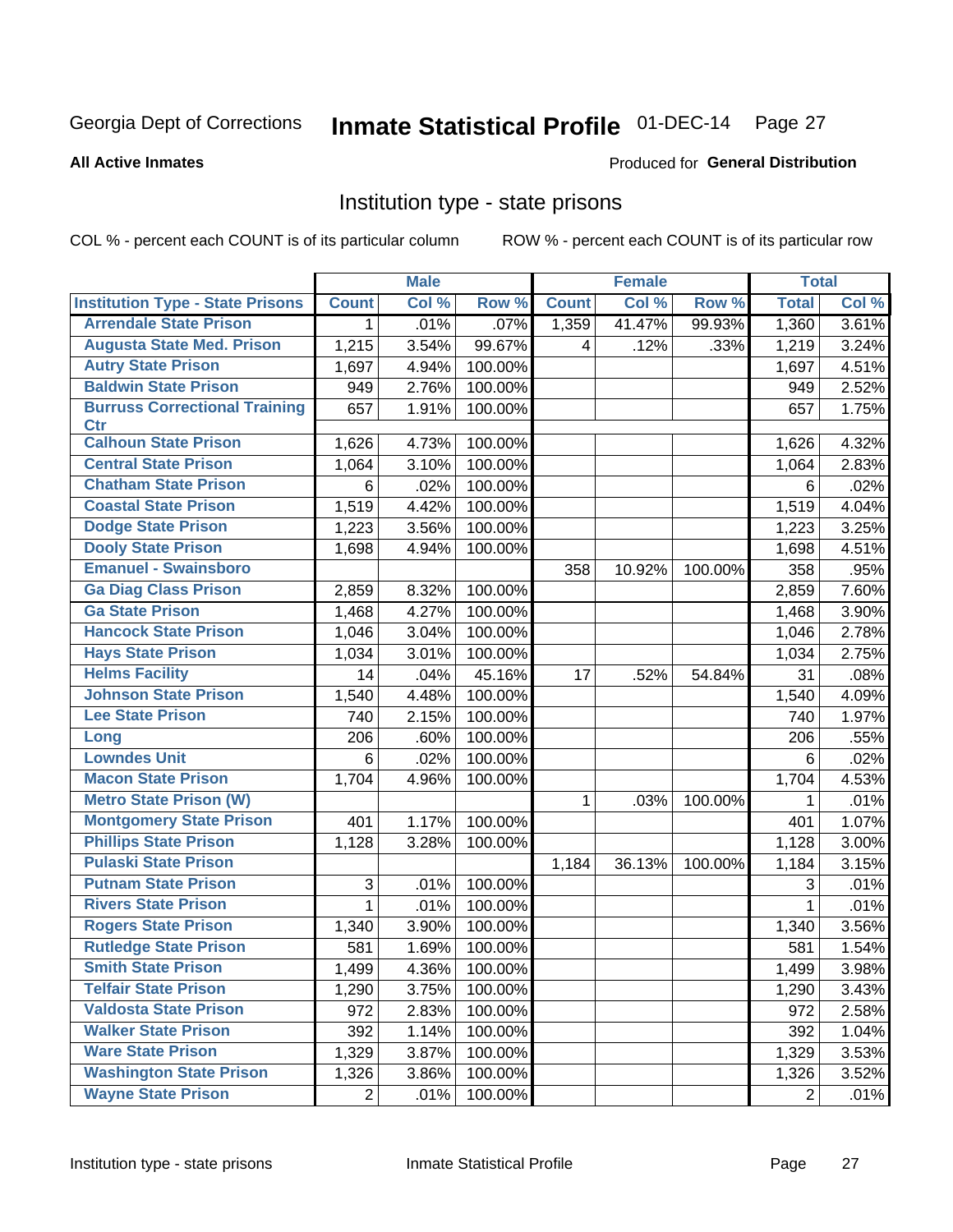# Inmate Statistical Profile 01-DEC-14 Page 28

**All Active Inmates** 

Produced for General Distribution

# Institution type - state prisons

COL % - percent each COUNT is of its particular column

|                                         | <b>Male</b>                 |        |         | <b>Female</b>                 |           |         | <b>Total</b>                   |       |  |
|-----------------------------------------|-----------------------------|--------|---------|-------------------------------|-----------|---------|--------------------------------|-------|--|
| <b>Institution Type - State Prisons</b> | <b>Count</b>                | Col %  | Row %   | <b>Count</b>                  | Col %     | Row %   | <b>Total</b>                   | Col % |  |
| <b>Whitworth Facility</b>               |                             |        |         | 354                           | $10.80\%$ | 100.00% | 354                            | .94%  |  |
| <b>Wilcox State Prison</b>              | 1,829                       | 5.32%  | 100.00% |                               |           |         | 1,829                          | 4.86% |  |
| <b>Total Reported</b>                   | 34,365                      | 100%   | 91.29%  | 3,277                         | 100%      | 8.71%   | 37,642                         | 100%  |  |
|                                         |                             |        |         |                               |           |         |                                |       |  |
| <b>Not Reported</b>                     |                             | 0      |         |                               | 0         |         |                                | 0     |  |
| <b>Grand Total</b>                      |                             | 34,365 |         |                               | 3,277     |         | 37,642                         |       |  |
| <b>Mode (most frequent)</b>             | <b>Ga Diag Class Prison</b> |        |         | <b>Arrendale State Prison</b> |           |         | <b>Ga Diag Class</b><br>Prison |       |  |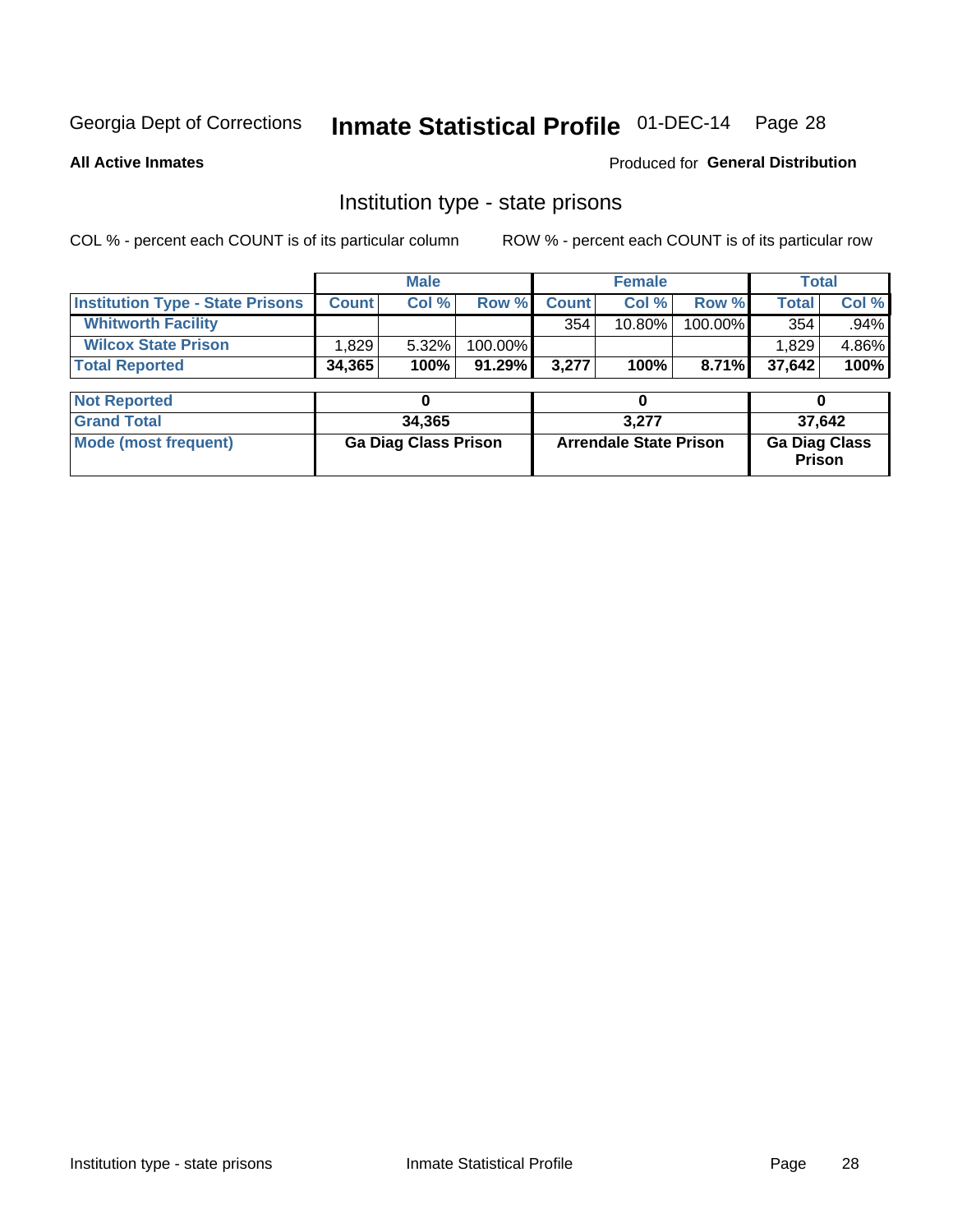# Inmate Statistical Profile 01-DEC-14 Page 29

**All Active Inmates** 

#### Produced for General Distribution

# Institution type - private prisons

COL % - percent each COUNT is of its particular column

|                                           | <b>Male</b>  |           |             | <b>Female</b> |       |       | <b>Total</b> |        |
|-------------------------------------------|--------------|-----------|-------------|---------------|-------|-------|--------------|--------|
| <b>Institution Type - Private Prisons</b> | <b>Count</b> | Col %     | Row % Count |               | Col % | Row % | <b>Total</b> | Col %  |
| <b>Coffee Corr Facility</b>               | 2,635        | 33.26%    | 100.00%     |               |       |       | 2,635        | 33.26% |
| <b>Jenkins Corr Facility</b>              | $.166+$      | 14.72%    | 100.00%     |               |       |       | 1.166        | 14.72% |
| <b>Riverbend Corr Facility</b>            | .458         | 18.40%    | 100.00%     |               |       |       | 1,458        | 18.40% |
| <b>Wheeler Corr Facility</b>              | 2.664        | $33.62\%$ | 100.00%     |               |       |       | 2,664        | 33.62% |
| <b>Total Reported</b>                     | 7,923        | 100%      | $100\%$     |               |       | %     | 7,923        | 100%   |

| <b>Not</b><br><b>Reported</b> |       |       |
|-------------------------------|-------|-------|
| <b>Total</b>                  | 7,923 | 7,923 |

| <b>Mode (most frequent)</b> | <b>Wheeler Corr Facility</b> | <b>Null</b> | <b>Wheeler Corr</b><br><b>Facility</b> |
|-----------------------------|------------------------------|-------------|----------------------------------------|
|-----------------------------|------------------------------|-------------|----------------------------------------|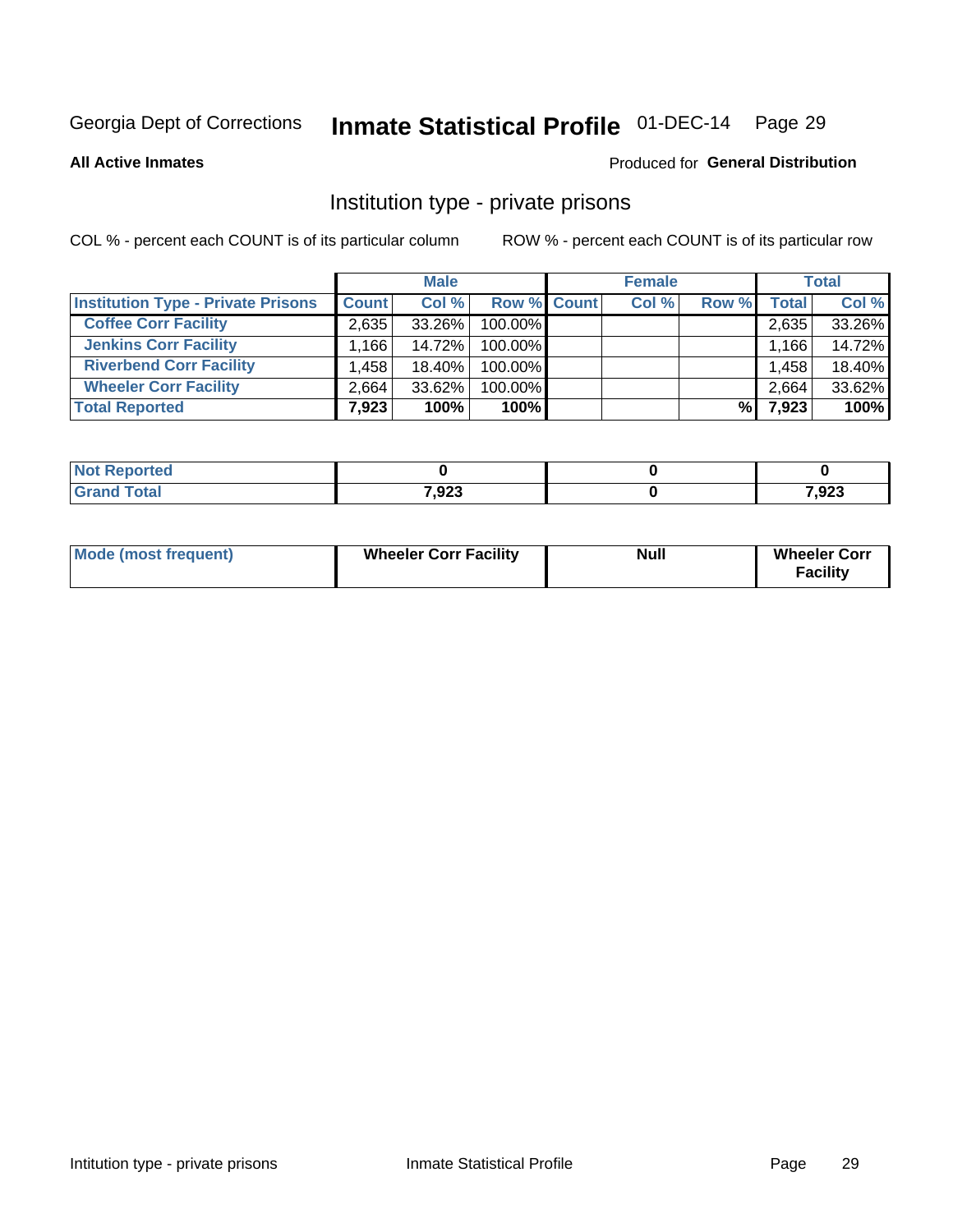# Inmate Statistical Profile 01-DEC-14 Page 30

**All Active Inmates** 

### Produced for General Distribution

# Institution type - inmate boot camp

COL % - percent each COUNT is of its particular column

|                                      |                  | <b>Male</b> |              |              | <b>Female</b> |             | <b>Total</b> |
|--------------------------------------|------------------|-------------|--------------|--------------|---------------|-------------|--------------|
| <b>Institution Type - Boot Camps</b> | <b>I</b> Count I | Col %       | <b>Row %</b> | <b>Count</b> | Col %         | Row % Total | Col %        |
| <b>Total Rported</b>                 |                  |             |              |              |               |             |              |

| <b>Not Reported</b>            |  |  |
|--------------------------------|--|--|
| <b>Total</b><br>C <sub>r</sub> |  |  |

| Mod<br>uamo | Nul.<br>$- - - - - -$ | <b>Null</b> | . .<br>uu.<br>------ |
|-------------|-----------------------|-------------|----------------------|
|             |                       |             |                      |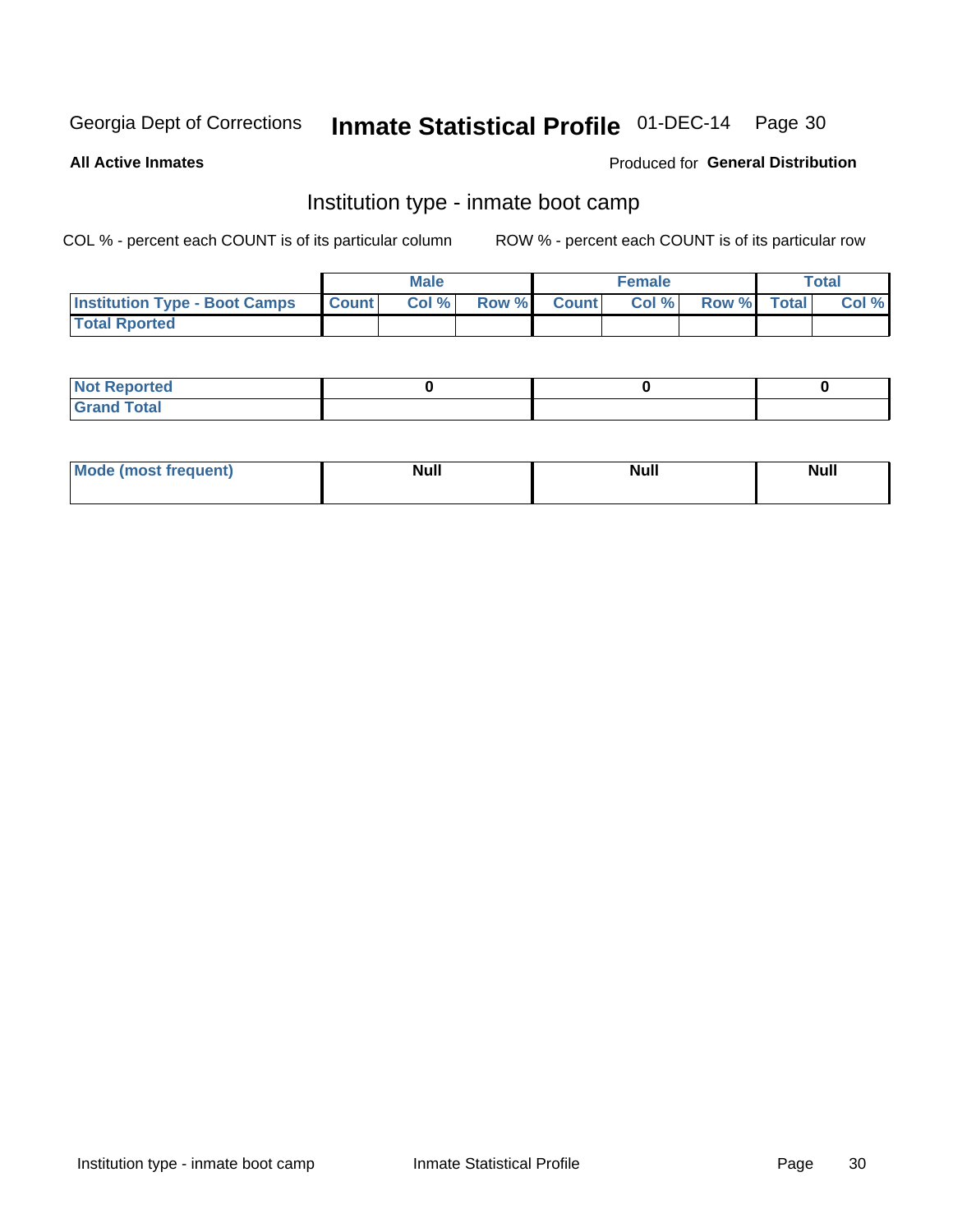# Inmate Statistical Profile 01-DEC-14 Page 31

**All Active Inmates** 

#### Produced for General Distribution

# Number of disciplinary reports

COL % - percent each COUNT is of its particular column

|                                       |              | <b>Male</b> |        |                  | <b>Female</b> |          |        | <b>Total</b> |
|---------------------------------------|--------------|-------------|--------|------------------|---------------|----------|--------|--------------|
| <b>Number of Disciplinary Reports</b> | <b>Count</b> | Col %       |        | Row % Count      | Col %         | Row %    | Total  | Col %        |
| $\bf{0}$                              | 20,131       | 40.62%      | 91.32% | 1,913            | 54.33%        | 8.68%    | 22,044 | 41.53%       |
|                                       | 6,609        | 13.33%      | 92.68% | 522              | 14.83%        | 7.32%    | 7,131  | 13.43%       |
| $\mathbf{2}$                          | 4,064        | 8.20%       | 94.60% | 232              | 6.59%         | $5.40\%$ | 4,296  | 8.09%        |
| 3                                     | 2,875        | 5.80%       | 94.57% | 165 <sub>1</sub> | 4.69%         | 5.43%    | 3,040  | 5.73%        |
|                                       | 2,056        | 4.15%       | 94.18% | 127              | 3.61%         | 5.82%    | 2,183  | 4.11%        |
| 5                                     | 1,627        | 3.28%       | 95.04% | 85               | 2.41%         | 4.96%    | 1,712  | 3.22%        |
| <b>More Than 5</b>                    | 12,203       | 24.62%      | 96.24% | 477              | 13.55%        | 3.76%    | 12,680 | 23.89%       |
| <b>Total Reported</b>                 | 49,565       | 100%        | 93.37% | 3,521            | 100.0%        | 6.63%    | 53,086 | 100%         |

| วrted<br>NO |        |       |        |
|-------------|--------|-------|--------|
| Total       | 49.565 | 3,521 | 53.086 |

| Mean (average)       | 5.58 | 3.11 | 5.42 |
|----------------------|------|------|------|
| Median (middle)      |      |      |      |
| Mode (most frequent) |      |      |      |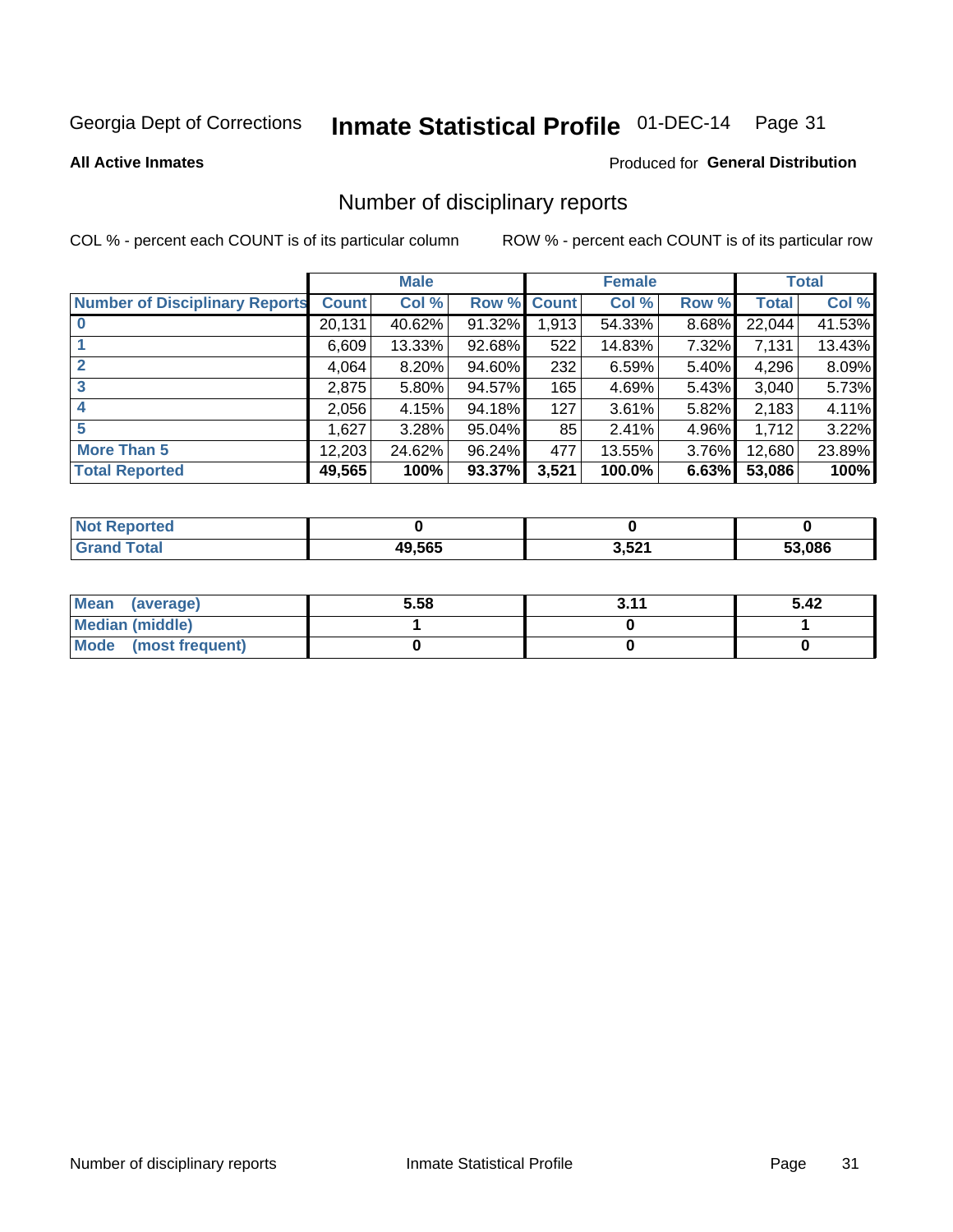# Inmate Statistical Profile 01-DEC-14 Page 32

#### **All Active Inmates**

### **Produced for General Distribution**

# Number of transfers

COL % - percent each COUNT is of its particular column

|                            |              | <b>Male</b> |        |              | <b>Female</b> |          |              | <b>Total</b> |
|----------------------------|--------------|-------------|--------|--------------|---------------|----------|--------------|--------------|
| <b>Number of Transfers</b> | <b>Count</b> | Col %       | Row %  | <b>Count</b> | Col %         | Row %    | <b>Total</b> | Col %        |
|                            | 3,819        | 7.71%       | 84.10% | 722          | 20.51%        | 15.90%   | 4,541        | 8.55%        |
|                            | 373          | 0.75%       | 84.01% | 71           | 2.02%         | 15.99%   | 444          | 0.84%        |
| $\mathbf{2}$               | 15,151       | 30.57%      | 90.86% | 1,524        | 43.28%        | 9.14%    | 16,675       | 31.41%       |
| 3                          | 1,730        | 3.49%       | 92.12% | 148          | 4.20%         | 7.88%    | 1,878        | 3.54%        |
| 4                          | 7.599        | 15.33%      | 94.39% | 452          | 12.84%        | $5.61\%$ | 8,051        | 15.17%       |
| 5                          | 2,007        | 4.05%       | 95.25% | 100          | 2.84%         | 4.75%    | 2,107        | 3.97%        |
| <b>More Than 5</b>         | 18,886       | 38.10%      | 97.40% | 504          | 14.31%        | $2.60\%$ | 19,390       | 36.53%       |
| <b>Total Reported</b>      | 49,565       | 100%        | 93.37% | 3,521        | 100%          | 6.63%    | 53,086       | 100.0%       |

| วrted<br>NO  |        |       |        |
|--------------|--------|-------|--------|
| <b>Fotal</b> | 49.565 | 3,521 | 53.086 |

| Mean (average)       | 6.11 | 2.91 | 5.90 |
|----------------------|------|------|------|
| Median (middle)      |      |      |      |
| Mode (most frequent) |      |      |      |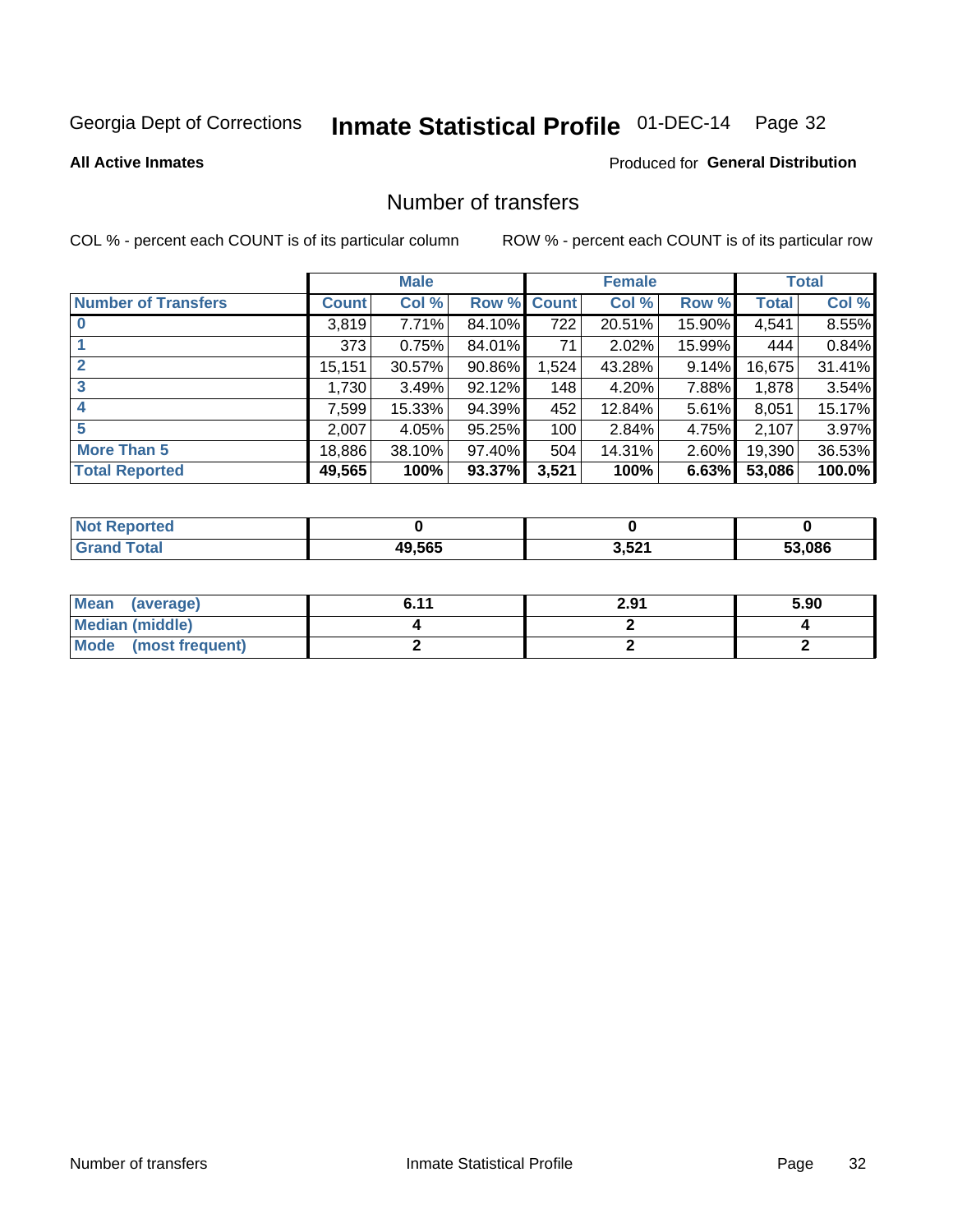# Inmate Statistical Profile 01-DEC-14 Page 33

**All Active Inmates** 

### **Produced for General Distribution**

# Number of escapes

COL % - percent each COUNT is of its particular column

|                          |              | <b>Male</b> |             |       | <b>Female</b> |       |        | <b>Total</b> |
|--------------------------|--------------|-------------|-------------|-------|---------------|-------|--------|--------------|
| <b>Number of Escapes</b> | <b>Count</b> | Col %       | Row % Count |       | Col %         | Row % | Total  | Col %        |
|                          | 49,001       | 98.86%      | 93.32%      | 3,506 | 99.57%        | 6.68% | 52,507 | 98.91%       |
|                          | 518          | 1.05%       | $97.19\%$   | 15    | 0.43%         | 2.81% | 533    | 1.00%        |
|                          | 39           | 0.08%       | 100.00%     |       |               |       | 39     | 0.07%        |
|                          | 6            | 0.01%       | 100.00%     |       |               |       | 6      | 0.01%        |
|                          |              | 0.01%       | 100.00%     |       |               |       |        | 0.01%        |
| <b>Total Reported</b>    | 49,565       | 100%        | 93.37%      | 3,521 | 100%          | 6.63% | 53,086 | 100%         |

| <b>orted</b><br>NOT. |        |       |        |
|----------------------|--------|-------|--------|
| <b>Total</b>         | 49.565 | 3,521 | 53.086 |

| Mean (average)       |  | .01 |
|----------------------|--|-----|
| Median (middle)      |  |     |
| Mode (most frequent) |  |     |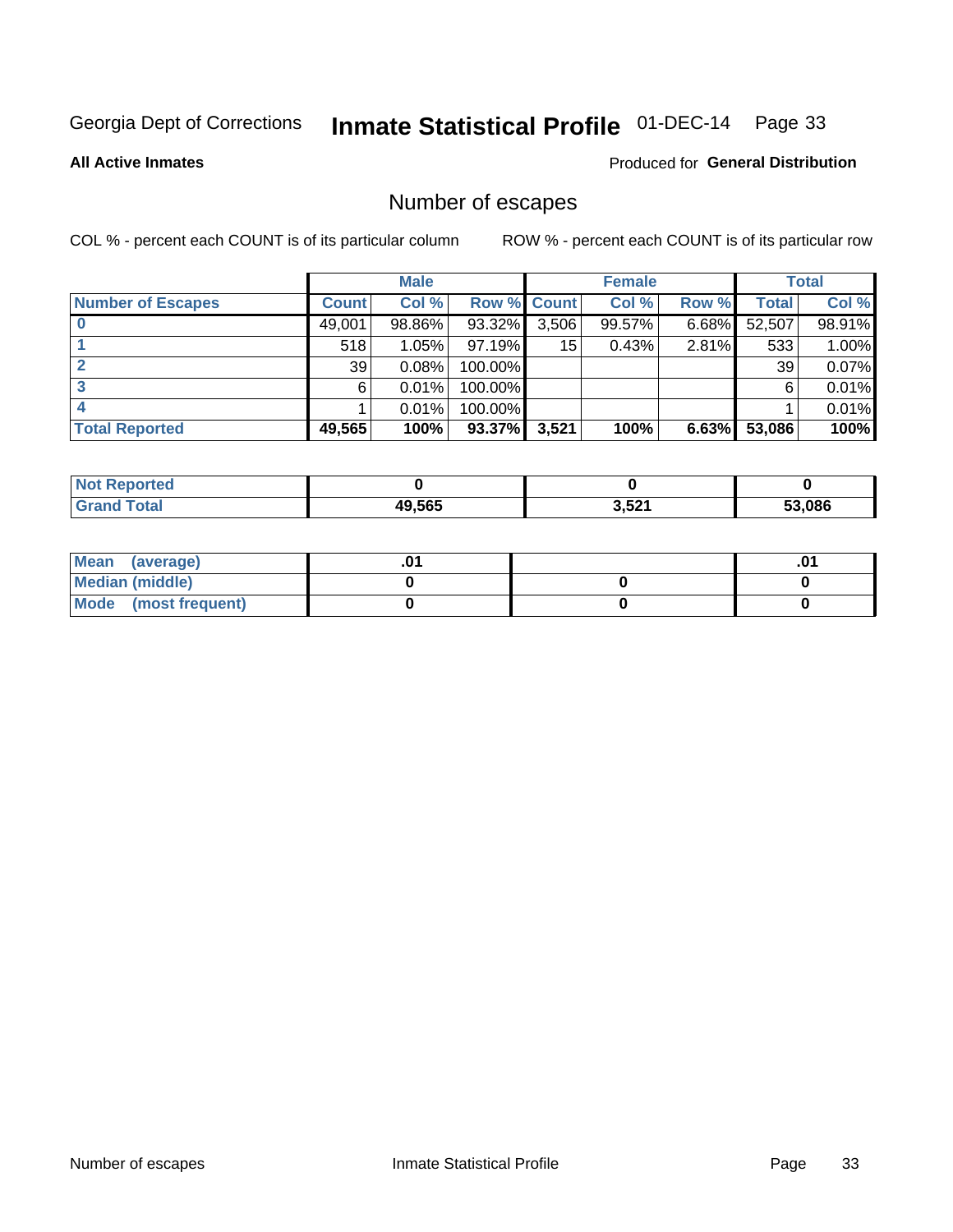# Inmate Statistical Profile 01-DEC-14 Page 34

**All Active Inmates** 

#### Produced for General Distribution

# Split sentences - Probation to follow

COL % - percent each COUNT is of its particular column

|                            | <b>Male</b>  |           |                    | <b>Female</b> |        |          | <b>Total</b>    |        |
|----------------------------|--------------|-----------|--------------------|---------------|--------|----------|-----------------|--------|
| <b>Probation to follow</b> | <b>Count</b> | Col%      | <b>Row % Count</b> |               | Col %  | Row %    | <b>Total</b>    | Col %  |
| <b>Yes</b>                 | 33.330       | 67.25%    | $92.70\%$ 2.623    |               | 74.50% |          | 7.30% 35,953    | 67.73% |
| <b>No</b>                  | 16.235       | $32.75\%$ | 94.76%             | 898           | 25.50% | $5.24\%$ | 17,133          | 32.27% |
| <b>Total Reported</b>      | 49,565       | 100%      | 93.37% 3,521       |               | 100%   |          | $6.63\%$ 53,086 | 100%   |

| _______ | IN ECE<br><b><i><u>III.</u></i></b><br>חה. | 3,521<br>$\sim$ | 3 086 |
|---------|--------------------------------------------|-----------------|-------|
|         |                                            |                 |       |

| M <sub>o</sub><br>requent)<br>'es<br>res<br>$\sim$<br>$ -$ |
|------------------------------------------------------------|
|------------------------------------------------------------|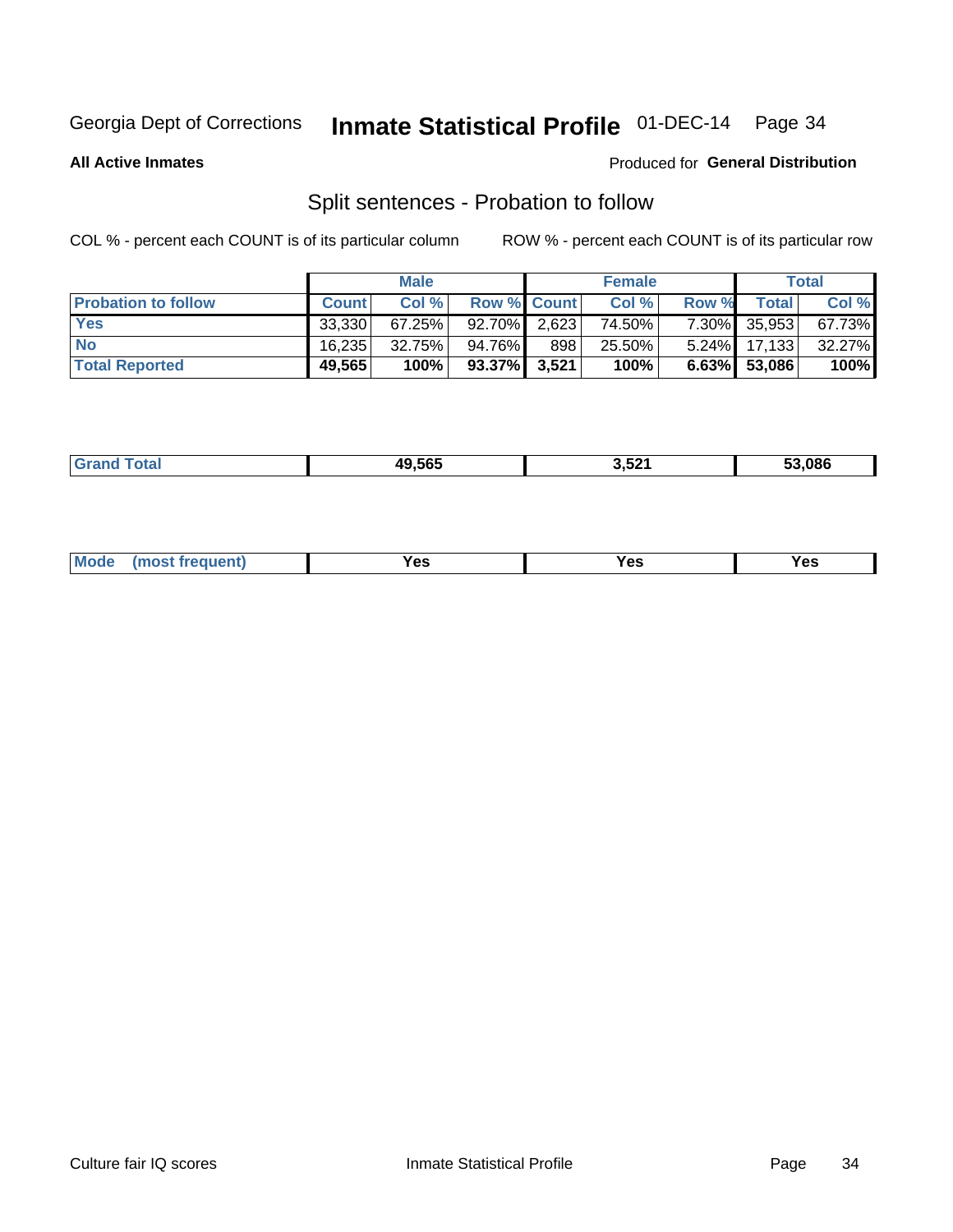# Inmate Statistical Profile 01-DEC-14 Page 35

**All Active Inmates** 

#### Produced for General Distribution

# Probable future release type of still active inmates

COL % - percent each COUNT is of its particular column

|                                         |              | <b>Male</b> |                    |     | <b>Female</b> |          | <b>Total</b> |        |
|-----------------------------------------|--------------|-------------|--------------------|-----|---------------|----------|--------------|--------|
| <b>Probable Future Release Type</b>     | <b>Count</b> | Col %       | <b>Row % Count</b> |     | Col %         | Row %    | <b>Total</b> | Col %  |
| <b>Paroled with probation to follow</b> | 21,326       | 43.39%      | 91.77% 1.913       |     | 54.56%        | 8.23%    | 23,239       | 44.13% |
| Paroled w/o probation to follow         | 8,509        | 17.31%      | 93.26%             | 615 | 17.54%        | 6.74%    | 9,124        | 17.33% |
| <b>Maxout with probation to follow</b>  | 11,401       | 23.19%      | 94.28%             | 692 | 19.74%        | 5.72%    | 12,093       | 22.96% |
| <b>Maxout w/o probation to follow</b>   | 3,268        | 6.65%       | 96.43%             | 121 | 3.45%         | 3.57%    | 3,389        | 6.44%  |
| Life, LWOP or death sentence            | 4,650        | $9.46\%$    | 96.57%             | 165 | 4.71%         | $3.43\%$ | 4,815        | 9.14%  |
| <b>Total Reported</b>                   | 49,154       | 100%        | $93.34\%$ 3,506    |     | 100%          | $6.66\%$ | 52,660       | 100%   |

| $f \wedge f \wedge f$ | 49,154 | 3.506 | 52,660 |
|-----------------------|--------|-------|--------|

| <b>Mode (most frequent)</b> | <b>PAR with PROB follow</b> | <b>PAR with PROB follow</b> | <b>PAR with PROB</b> |
|-----------------------------|-----------------------------|-----------------------------|----------------------|
|                             |                             |                             | follow               |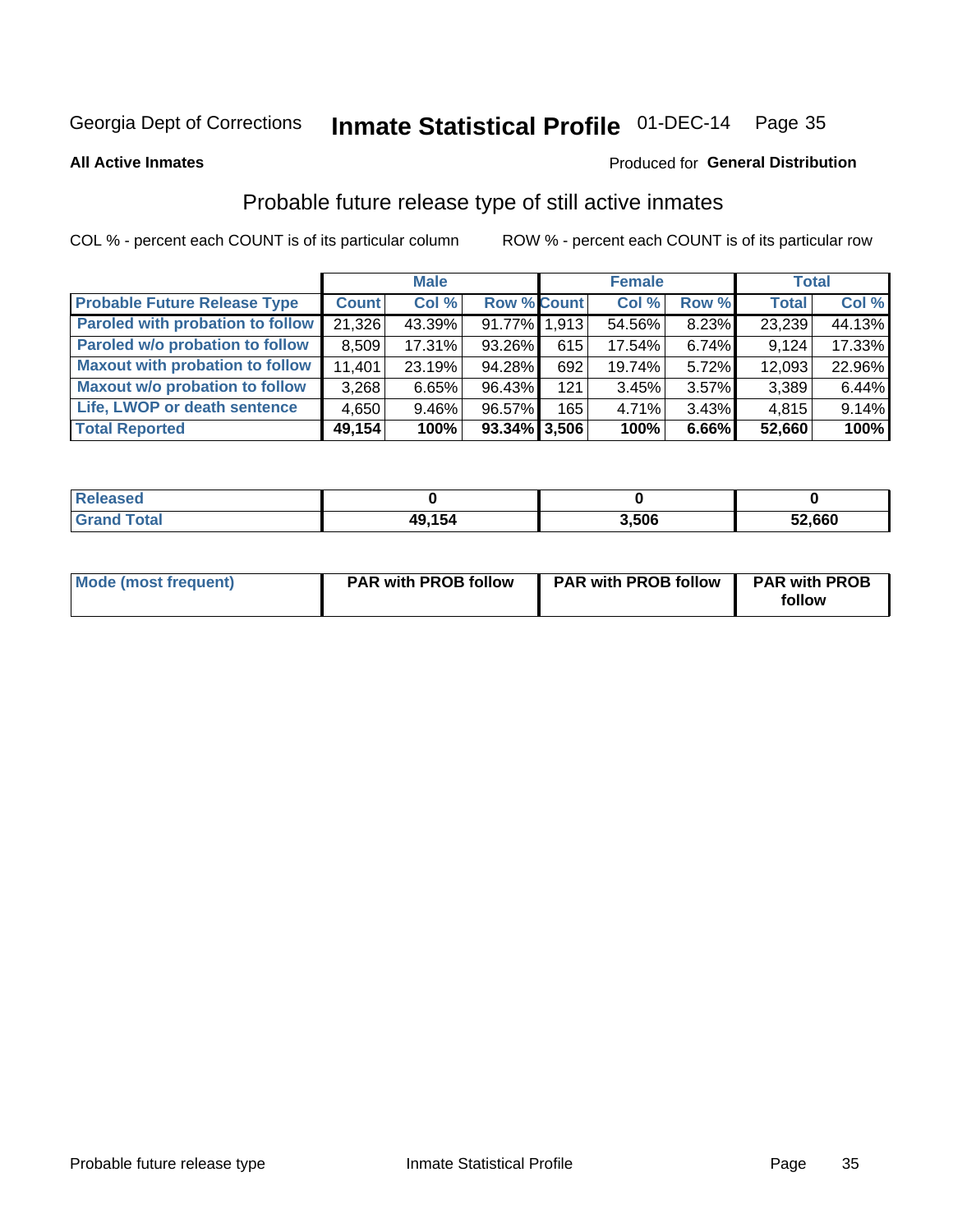### **All Active Inmates**

### **Produced for General Distribution**

### Time served in current (or last) institution

COL % - percent each COUNT is of its particular column

|                            |              | <b>Male</b> |        |                  | <b>Female</b> |        |              | <b>Total</b> |
|----------------------------|--------------|-------------|--------|------------------|---------------|--------|--------------|--------------|
| <b>Time In Institution</b> | <b>Count</b> | Col %       | Row %  | <b>Count</b>     | Col %         | Row %  | <b>Total</b> | Col %        |
| 0 to 3 months              | 12,823       | 25.87%      | 92.69% | 1,012            | 28.74%        | 7.31%  | 13,835       | 26.06%       |
| <b>3.01 to 6 months</b>    | 7,260        | 14.65%      | 92.93% | 552              | 15.68%        | 7.07%  | 7,812        | 14.72%       |
| 6.01 to 9 months           | 5,495        | 11.09%      | 93.21% | 400              | 11.36%        | 6.79%  | 5,895        | 11.10%       |
| 9.01 to 12 months          | 3,703        | 7.47%       | 94.51% | 215              | 6.11%         | 5.49%  | 3,918        | 7.38%        |
| <b>12.01 to 18 months</b>  | 5,494        | 11.08%      | 94.51% | 319              | 9.06%         | 5.49%  | 5,813        | 10.95%       |
| <b>18.01 to 24 months</b>  | 3,677        | 7.42%       | 92.36% | 304              | 8.63%         | 7.64%  | 3,981        | 7.50%        |
| 2.01 to 3 years            | 4,394        | 8.87%       | 95.63% | 201              | 5.71%         | 4.37%  | 4,595        | 8.66%        |
| $3.01$ to 4 years          | 2,400        | 4.84%       | 90.84% | 242              | 6.87%         | 9.16%  | 2,642        | 4.98%        |
| 4.01 to 5 years            | 1,479        | 2.98%       | 94.81% | 81               | 2.30%         | 5.19%  | 1,560        | 2.94%        |
| 5.01 to 6 years            | 891          | 1.80%       | 93.79% | 59               | 1.68%         | 6.21%  | 950          | 1.79%        |
| $6.01$ to 7 years          | 577          | 1.16%       | 93.82% | 38               | 1.08%         | 6.18%  | 615          | 1.16%        |
| $7.01$ to 8 years          | 278          | 0.56%       | 94.56% | 16               | 0.45%         | 5.44%  | 294          | 0.55%        |
| $8.01$ to 9 years          | 168          | 0.34%       | 91.80% | 15 <sub>15</sub> | 0.43%         | 8.20%  | 183          | 0.34%        |
| 9.01 to 10 years           | 152          | 0.31%       | 83.98% | 29               | 0.82%         | 16.02% | 181          | 0.34%        |
| Over 10 years              | 774          | 1.56%       | 95.32% | 38               | 1.08%         | 4.68%  | 812          | 1.53%        |
| <b>Total Reported</b>      | 49,565       | 100%        | 93.37% | 3,521            | 100%          | 6.63%  | 53,086       | 100%         |

| <b>NOT</b><br>oneo |        |                    |        |
|--------------------|--------|--------------------|--------|
| nta.               | 49,565 | EO4<br>$\sim$ $ -$ | 53.086 |

| <b>Mean</b><br>(average) | 22 months | 17 months | 22 months |
|--------------------------|-----------|-----------|-----------|
| Median (middle)          | 9 months  | 8 months  | 8 months  |
| Mode (most frequent)     | 0 months  | months    | l months  |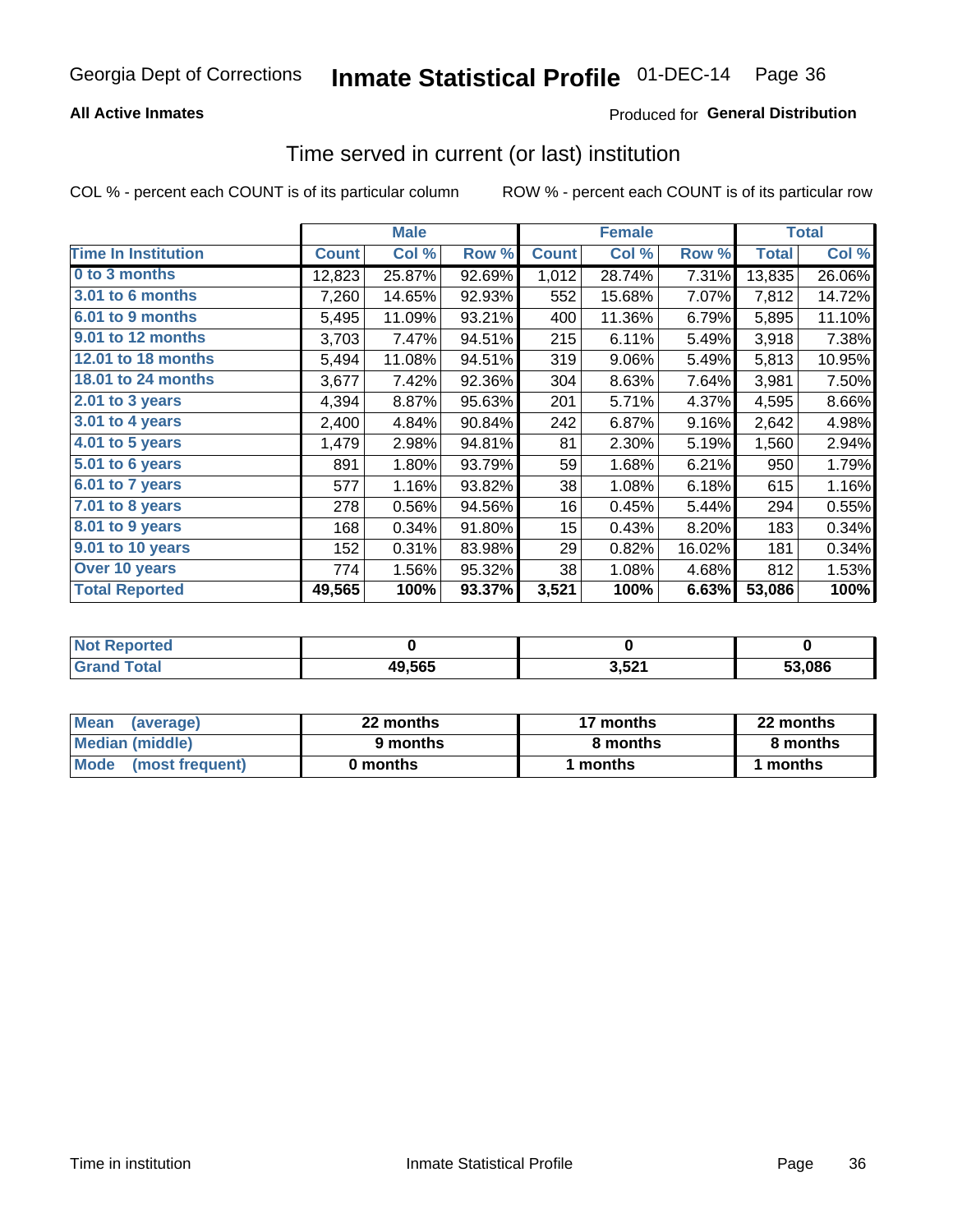# Inmate Statistical Profile 01-DEC-14 Page 37

#### **All Active Inmates**

#### Produced for General Distribution

# Highest grade level attained

COL % - percent each COUNT is of its particular column

|                              |                 | <b>Male</b> |         |                         | <b>Female</b>             |        |                | <b>Total</b> |
|------------------------------|-----------------|-------------|---------|-------------------------|---------------------------|--------|----------------|--------------|
| <b>Grade Level</b>           | <b>Count</b>    | Col %       | Row %   | <b>Count</b>            | $\overline{\text{Col}}$ % | Row %  | <b>Total</b>   | Col %        |
| No school at all             | $\overline{13}$ | 0.03%       | 100.00% |                         |                           |        | 13             | 0.03%        |
| Grade 1                      | 28              | 0.06%       | 93.33%  | 2                       | 0.06%                     | 6.67%  | 30             | 0.06%        |
| <b>Grade 2</b>               | 65              | 0.14%       | 98.48%  | 1                       | 0.03%                     | 1.52%  | 66             | 0.13%        |
| <b>Grade 3</b>               | 118             | 0.25%       | 97.52%  | 3                       | 0.09%                     | 2.48%  | 121            | 0.24%        |
| Grade 4                      | 118             | 0.25%       | 98.33%  | $\overline{\mathbf{c}}$ | 0.06%                     | 1.67%  | 120            | 0.24%        |
| Grade 5                      | 160             | 0.34%       | 95.81%  | $\overline{7}$          | 0.21%                     | 4.19%  | 167            | 0.33%        |
| Grade 6                      | 575             | 1.22%       | 95.36%  | 28                      | 0.83%                     | 4.64%  | 603            | 1.20%        |
| <b>Grade 7</b>               | 807             | 1.72%       | 92.23%  | 68                      | 2.01%                     | 7.77%  | 875            | 1.74%        |
| Grade 8                      | 2,969           | 6.31%       | 92.61%  | 237                     | 6.99%                     | 7.39%  | 3,206          | 6.36%        |
| Grade 9                      | 5,551           | 11.81%      | 94.66%  | 313                     | 9.23%                     | 5.34%  | 5,864          | 11.63%       |
| Grade 10                     | 7,390           | 15.72%      | 95.31%  | 364                     | 10.73%                    | 4.69%  | 7,754          | 15.38%       |
| Grade 11                     | 7,578           | 16.12%      | 95.63%  | 346                     | 10.20%                    | 4.37%  | 7,924          | 15.72%       |
| Grade 12 or GED              | 16,509          | 35.11%      | 93.18%  | 1,209                   | 35.65%                    | 6.82%  | 17,718         | 35.15%       |
| Some tech school             | 257             | 0.55%       | 72.80%  | 96                      | 2.83%                     | 27.20% | 353            | 0.70%        |
| <b>Completed tech school</b> | 269             | 0.57%       | 67.93%  | 127                     | 3.75%                     | 32.07% | 396            | 0.79%        |
| College, 1 year              | 1,458           | 3.10%       | 89.01%  | 180                     | 5.31%                     | 10.99% | 1,638          | 3.25%        |
| College, 2 year              | 1,872           | 3.98%       | 89.53%  | 219                     | 6.46%                     | 10.47% | 2,091          | 4.15%        |
| College, 3 year              | 481             | 1.02%       | 88.10%  | 65                      | 1.92%                     | 11.90% | 546            | 1.08%        |
| <b>Bachelor's degree</b>     | 638             | 1.36%       | 87.52%  | 91                      | 2.68%                     | 12.48% | 729            | 1.45%        |
| <b>Master's degree</b>       | 110             | 0.23%       | 82.71%  | 23                      | 0.68%                     | 17.29% | 133            | 0.26%        |
| Ph.D. degree                 | 20              | 0.04%       | 83.33%  | 4                       | 0.12%                     | 16.67% | 24             | 0.05%        |
| Law degree                   | 21              | 0.04%       | 80.77%  | 5                       | 0.15%                     | 19.23% | 26             | 0.05%        |
| <b>Some medical school</b>   | $\overline{2}$  | 0.01%       | 100.00% |                         |                           |        | $\overline{2}$ | 0.01%        |
| <b>Medical degree</b>        | 12              | 0.03%       | 92.31%  | 1                       | 0.03%                     | 7.69%  | 13             | 0.03%        |
| <b>Total Reported</b>        | 47,021          | 100%        | 93.27%  | 3,391                   | 100.0%                    | 6.73%  | 50,412         | 100.0%       |

| 2.544  | 130                | 2 674  |
|--------|--------------------|--------|
| 49.565 | 2F21<br>J.JŁ<br>__ | 53.086 |

| <b>Mean</b><br>(average)       | 10.90           | 11.46           | 10.94           |
|--------------------------------|-----------------|-----------------|-----------------|
| Median (middle)                | Grade 11        | Grade 12 or GED | Grade 11        |
| <b>Mode</b><br>(most frequent) | Grade 12 or GED | Grade 12 or GED | Grade 12 or GED |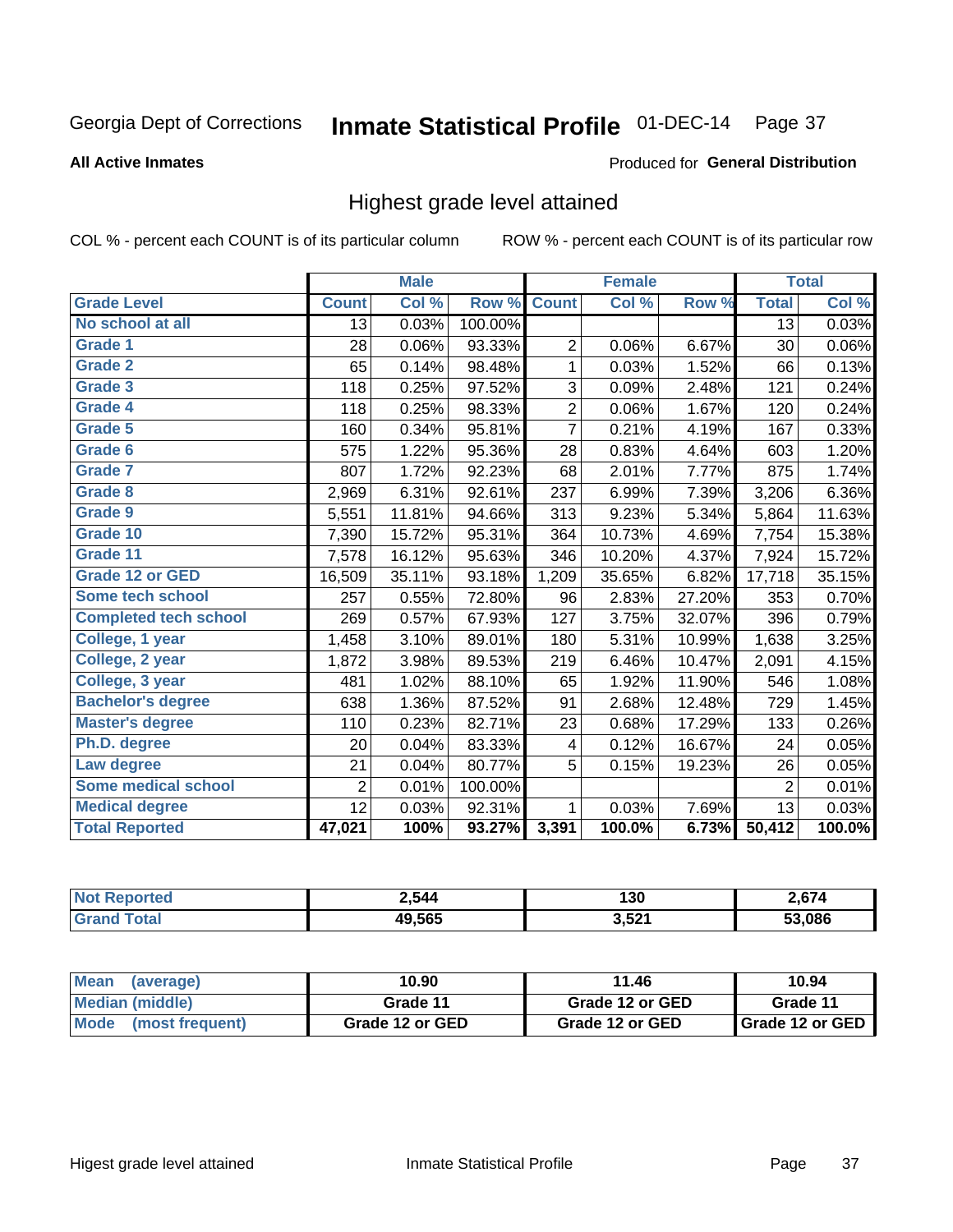# Inmate Statistical Profile 01-DEC-14 Page 38

### **All Active Inmates**

### **Produced for General Distribution**

### Culture fair IQ scores

COL % - percent each COUNT is of its particular column

|                       |              | <b>Male</b> |        |              | <b>Female</b> |        |                | <b>Total</b> |
|-----------------------|--------------|-------------|--------|--------------|---------------|--------|----------------|--------------|
| <b>IQ Scores</b>      | <b>Count</b> | Col %       | Row %  | <b>Count</b> | Col %         | Row %  | <b>Total</b>   | Col %        |
| $60 - 69$             | 738          | 2.19%       | 92.37% | 61           | 2.16%         | 7.63%  | 799            | 2.19%        |
| $70 - 79$             | 2,262        | 6.71%       | 91.28% | 216          | 7.64%         | 8.72%  | 2,478          | 6.79%        |
| $80 - 89$             | 5,119        | 15.20%      | 87.68% | 719          | 25.44%        | 12.32% | 5,838          | 15.99%       |
| $90 - 99$             | 9,875        | 29.31%      | 90.46% | 1,041        | 36.84%        | 9.54%  | 10,916         | 29.90%       |
| $100 - 109$           | 9,416        | 27.95%      | 95.40% | 454          | 16.07%        | 4.60%  | 9,870          | 27.03%       |
| $110 - 119$           | 5,369        | 15.94%      | 96.90% | 172          | 6.09%         | 3.10%  | 5,541          | 15.18%       |
| 120 - 129             | 870          | 2.58%       | 89.23% | 105          | 3.72%         | 10.77% | 975            | 2.67%        |
| 130 - 139             | 31           | 0.09%       | 43.66% | 40           | 1.42%         | 56.34% | 71             | 0.19%        |
| 140 & Up              | 5            | 0.01%       | 22.73% | 17           | 0.60%         | 77.27% | 22             | 0.06%        |
|                       |              | 0.01%       | 50.00% | 1            | 0.04%         | 50.00% | $\overline{2}$ | 0.01%        |
| <b>Total Reported</b> | 33,686       | 100%        | 92.26% | 2,826        | 100.0%        | 7.74%  | 36,512         | 100.0%       |

| <b>Not Reported</b>  | 15,170 | 581   | 15,751 |
|----------------------|--------|-------|--------|
| Not Valid (under 60) | 709    | 114   | 823    |
| <b>Grand Total</b>   | 49,565 | 3,521 | 53,086 |

| <b>Mean</b><br>(average) | 98  | 95 | 98 |
|--------------------------|-----|----|----|
| Median (middle)          | 99  |    | 99 |
| Mode (most frequent)     | 103 | 99 | 99 |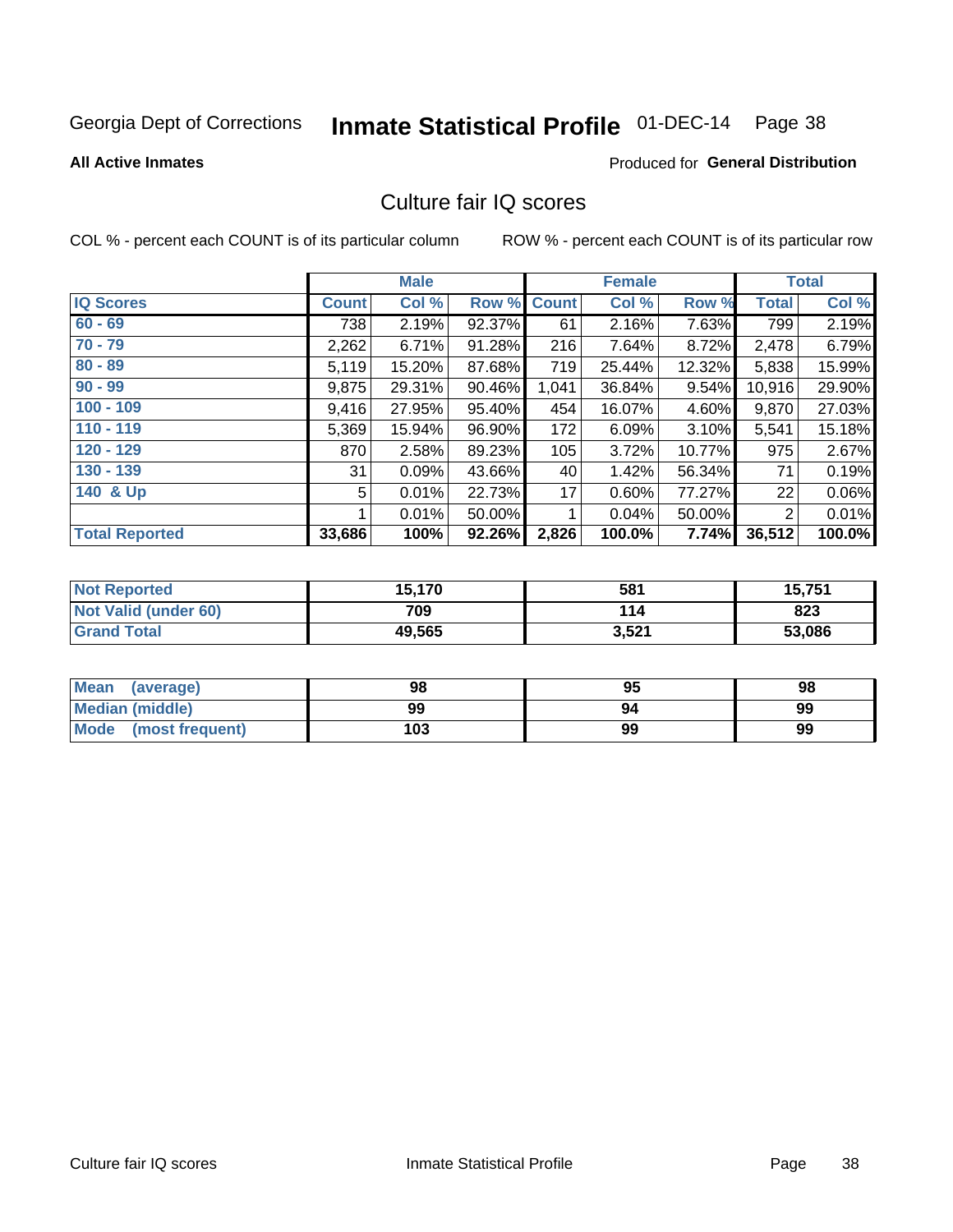# Inmate Statistical Profile 01-DEC-14 Page 39

**All Active Inmates** 

### **Produced for General Distribution**

## Wide Range Achievement Test (WRAT) reading score

COL % - percent each COUNT is of its particular column

|                           |              | <b>Male</b> |        |                  | <b>Female</b> |        |              | <b>Total</b> |
|---------------------------|--------------|-------------|--------|------------------|---------------|--------|--------------|--------------|
| <b>WRAT Reading Score</b> | <b>Count</b> | Col %       | Row %  | <b>Count</b>     | Col %         | Row %  | <b>Total</b> | Col %        |
| 0.1 to 0.9                | 846          | 2.45%       | 99.53% | 4                | 0.14%         | 0.47%  | 850          | 2.27%        |
| 1.0 to 1.9                | 671          | 1.95%       | 97.81% | 15 <sub>15</sub> | 0.51%         | 2.19%  | 686          | 1.83%        |
| 2.0 to 2.9                | 1,132        | 3.28%       | 95.77% | 50               | 1.69%         | 4.23%  | 1,182        | 3.16%        |
| 3.0 to 3.9                | 2,808        | 8.14%       | 96.00% | 117              | 3.96%         | 4.00%  | 2,925        | 7.81%        |
| 4.0 to 4.9                | 3,351        | 9.72%       | 93.24% | 243              | 8.23%         | 6.76%  | 3,594        | 9.60%        |
| 5.0 to 5.9                | 2,775        | 8.05%       | 94.07% | 175              | 5.93%         | 5.93%  | 2,950        | 7.88%        |
| 6.0 to 6.9                | 3,375        | 9.79%       | 91.79% | 302              | 10.23%        | 8.21%  | 3,677        | 9.82%        |
| 7.0 to 7.9                | 1,145        | 3.32%       | 92.49% | 93               | 3.15%         | 7.51%  | 1,238        | 3.31%        |
| 8.0 to 8.9                | 2,238        | 6.49%       | 90.42% | 237              | 8.03%         | 9.58%  | 2,475        | 6.61%        |
| 9.0 to 9.9                | 1,188        | 3.44%       | 89.73% | 136              | 4.61%         | 10.27% | 1,324        | 3.54%        |
| 10.0 to 10.9              | 2,368        | 6.87%       | 89.46% | 279              | 9.45%         | 10.54% | 2,647        | 7.07%        |
| 11.0 to 11.9              | 3,611        | 10.47%      | 89.12% | 441              | 14.94%        | 10.88% | 4,052        | 10.82%       |
| 12.0 to 12.9              | 8,947        | 25.94%      | 91.38% | 844              | 28.60%        | 8.62%  | 9,791        | 26.15%       |
| 13                        | 35           | 0.10%       | 70.00% | 15 <sub>1</sub>  | 0.51%         | 30.00% | 50           | 0.13%        |
| <b>Total Reported</b>     | 34,490       | 100%        | 92.12% | 2,951            | 100%          | 7.88%  | 37,441       | 100%         |

| errer.<br>NO | 1 F A - F<br>15.U75 | 570   | 5.645  |
|--------------|---------------------|-------|--------|
|              | 49.565              | 3,521 | 53.086 |

| <b>Mean</b><br>(average) | 8.28 | 9.31 | 8.36 |
|--------------------------|------|------|------|
| Median (middle)          | 8.9  | 10.2 | 8.9  |
| Mode<br>(most frequent)  | 12.9 | 12.9 | 12.9 |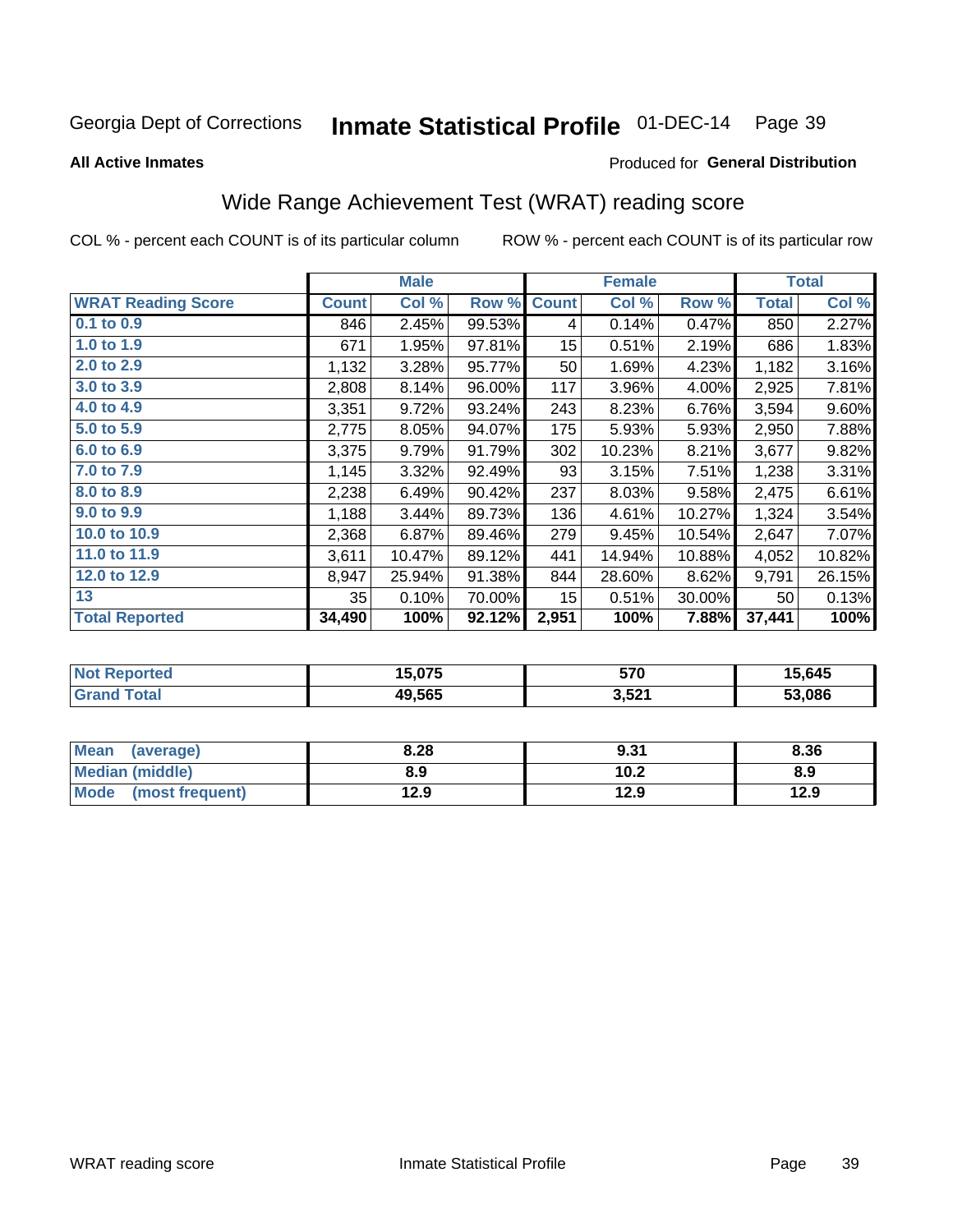# Inmate Statistical Profile 01-DEC-14 Page 40

**All Active Inmates** 

### Produced for General Distribution

## Wide Range Achievement Test (WRAT) math score

COL % - percent each COUNT is of its particular column

|                              |              | <b>Male</b> |        |              | <b>Female</b> |        |              | <b>Total</b> |
|------------------------------|--------------|-------------|--------|--------------|---------------|--------|--------------|--------------|
| <b>WRAT Mathematic Score</b> | <b>Count</b> | Col %       | Row %  | <b>Count</b> | Col %         | Row %  | <b>Total</b> | Col %        |
| $0.1$ to $0.9$               | 73           | 0.21%       | 98.65% | 1            | 0.03%         | 1.35%  | 74           | 0.20%        |
| 1.0 to 1.9                   | 235          | 0.68%       | 96.71% | 8            | 0.27%         | 3.29%  | 243          | 0.65%        |
| 2.0 to 2.9                   | 682          | 1.98%       | 95.12% | 35           | 1.19%         | 4.88%  | 717          | 1.91%        |
| 3.0 to 3.9                   | 1,507        | 4.37%       | 94.60% | 86           | 2.91%         | 5.40%  | 1,593        | 4.25%        |
| 4.0 to 4.9                   | 4,524        | 13.12%      | 94.01% | 288          | 9.76%         | 5.99%  | 4,812        | 12.85%       |
| 5.0 to 5.9                   | 5,823        | 16.88%      | 93.50% | 405          | 13.72%        | 6.50%  | 6,228        | 16.63%       |
| 6.0 to 6.9                   | 6,952        | 20.15%      | 92.72% | 546          | 18.50%        | 7.28%  | 7,498        | 20.02%       |
| 7.0 to 7.9                   | 2,324        | 6.74%       | 90.29% | 250          | 8.47%         | 9.71%  | 2,574        | 6.87%        |
| 8.0 to 8.9                   | 3,936        | 11.41%      | 90.63% | 407          | 13.79%        | 9.37%  | 4,343        | 11.60%       |
| 9.0 to 9.9                   | 1,646        | 4.77%       | 90.29% | 177          | 6.00%         | 9.71%  | 1,823        | 4.87%        |
| 10.0 to 10.9                 | 42           | 0.12%       | 89.36% | 5            | 0.17%         | 10.64% | 47           | 0.13%        |
| 11.0 to 11.9                 | 1,417        | 4.11%       | 91.13% | 138          | 4.68%         | 8.87%  | 1,555        | 4.15%        |
| 12.0 to 12.9                 | 5,331        | 15.45%      | 89.84% | 603          | 20.43%        | 10.16% | 5,934        | 15.85%       |
| 13                           | 2            | 0.01%       | 50.00% | 2            | 0.07%         | 50.00% | 4            | 0.01%        |
| <b>Total Reported</b>        | 34,494       | 100%        | 92.12% | 2,951        | 100%          | 7.88%  | 37,445       | 100%         |

| Reported<br>∵N∩f | I5 071 | 570   | 15,641 |
|------------------|--------|-------|--------|
| <b>cotal</b>     | 49.565 | 3,521 | 53.086 |

| Mean<br>(average)       | 7.40 | 8.05 | 7.45 |
|-------------------------|------|------|------|
| Median (middle)         | כ.ס  |      | 6.9  |
| Mode<br>(most frequent) | 12.9 | 12.9 | 12.9 |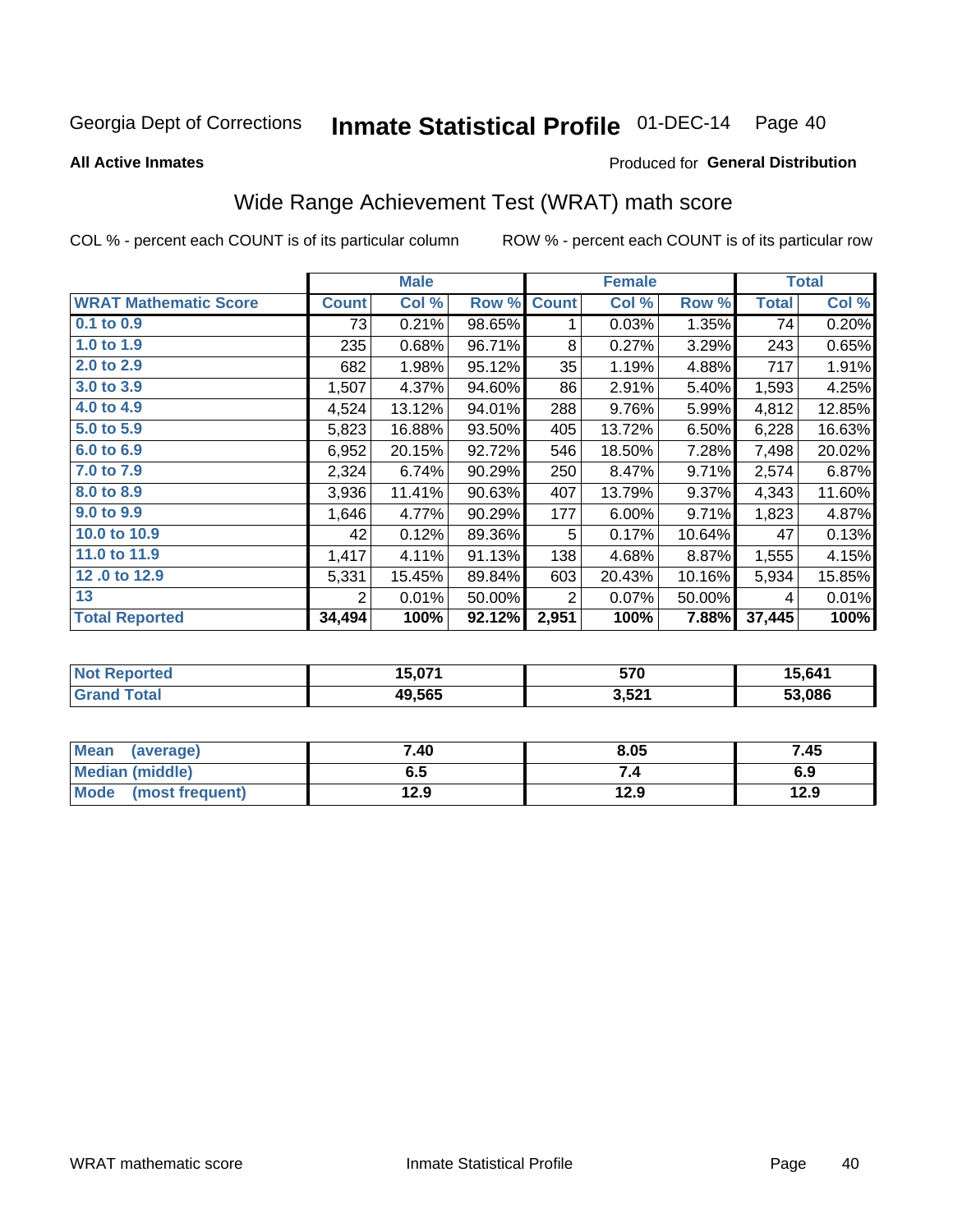#### Inmate Statistical Profile 01-DEC-14 Page 41

### **All Active Inmates**

### **Produced for General Distribution**

### Wide Range Achievement Test (WRAT) spelling score

COL % - percent each COUNT is of its particular column

|                            |              | <b>Male</b> |        |              | <b>Female</b> |        |              | <b>Total</b> |
|----------------------------|--------------|-------------|--------|--------------|---------------|--------|--------------|--------------|
| <b>WRAT Spelling Score</b> | <b>Count</b> | Col %       | Row %  | <b>Count</b> | Col %         | Row %  | <b>Total</b> | Col %        |
| $0.1$ to $0.9$             | 860          | 2.49%       | 99.54% | 4            | 0.14%         | 0.46%  | 864          | 2.31%        |
| 1.0 to 1.9                 | 851          | 2.47%       | 98.95% | 9            | 0.30%         | 1.05%  | 860          | 2.30%        |
| 2.0 to 2.9                 | 1,537        | 4.45%       | 97.09% | 46           | 1.56%         | 2.91%  | 1,583        | 4.23%        |
| 3.0 to 3.9                 | 2,328        | 6.75%       | 96.52% | 84           | 2.85%         | 3.48%  | 2,412        | 6.44%        |
| 4.0 to 4.9                 | 2,205        | 6.39%       | 95.62% | 101          | 3.42%         | 4.38%  | 2,306        | 6.16%        |
| 5.0 to 5.9                 | 4,038        | 11.70%      | 94.97% | 214          | 7.25%         | 5.03%  | 4,252        | 11.35%       |
| 6.0 to 6.9                 | 3,157        | 9.15%       | 93.87% | 206          | 6.98%         | 6.13%  | 3,363        | 8.98%        |
| 7.0 to 7.9                 | 3,132        | 9.08%       | 93.38% | 222          | 7.52%         | 6.62%  | 3,354        | 8.95%        |
| 8.0 to 8.9                 | 2,954        | 8.56%       | 92.78% | 230          | 7.79%         | 7.22%  | 3,184        | 8.50%        |
| 9.0 to 9.9                 | 1,562        | 4.53%       | 91.99% | 136          | 4.61%         | 8.01%  | 1,698        | 4.53%        |
| 10.0 to 10.9               | 1,374        | 3.98%       | 91.84% | 122          | 4.13%         | 8.16%  | 1,496        | 3.99%        |
| 11.0 to 11.9               | 2,796        | 8.10%       | 90.81% | 283          | 9.59%         | 9.19%  | 3,079        | 8.22%        |
| 12.0 to 12.9               | 7,693        | 22.30%      | 85.70% | 1,284        | 43.50%        | 14.30% | 8,977        | 23.97%       |
| 13                         | 17           | 0.05%       | 60.71% | 11           | 0.37%         | 39.29% | 28           | 0.07%        |
| <b>Total Reported</b>      | 34,504       | 100%        | 92.12% | 2,952        | 100.0%        | 7.88%  | 37,456       | 100%         |

| orted<br>NO | 15,061 | 569   | 15,630 |
|-------------|--------|-------|--------|
|             | 49.565 | 3,521 | 53.086 |

| <b>Mean</b><br>(average) | 7.95 | 9.95 | 8.10 |
|--------------------------|------|------|------|
| Median (middle)          | .    |      | .    |
| Mode (most frequent)     | 12.9 | 12.9 | 12.9 |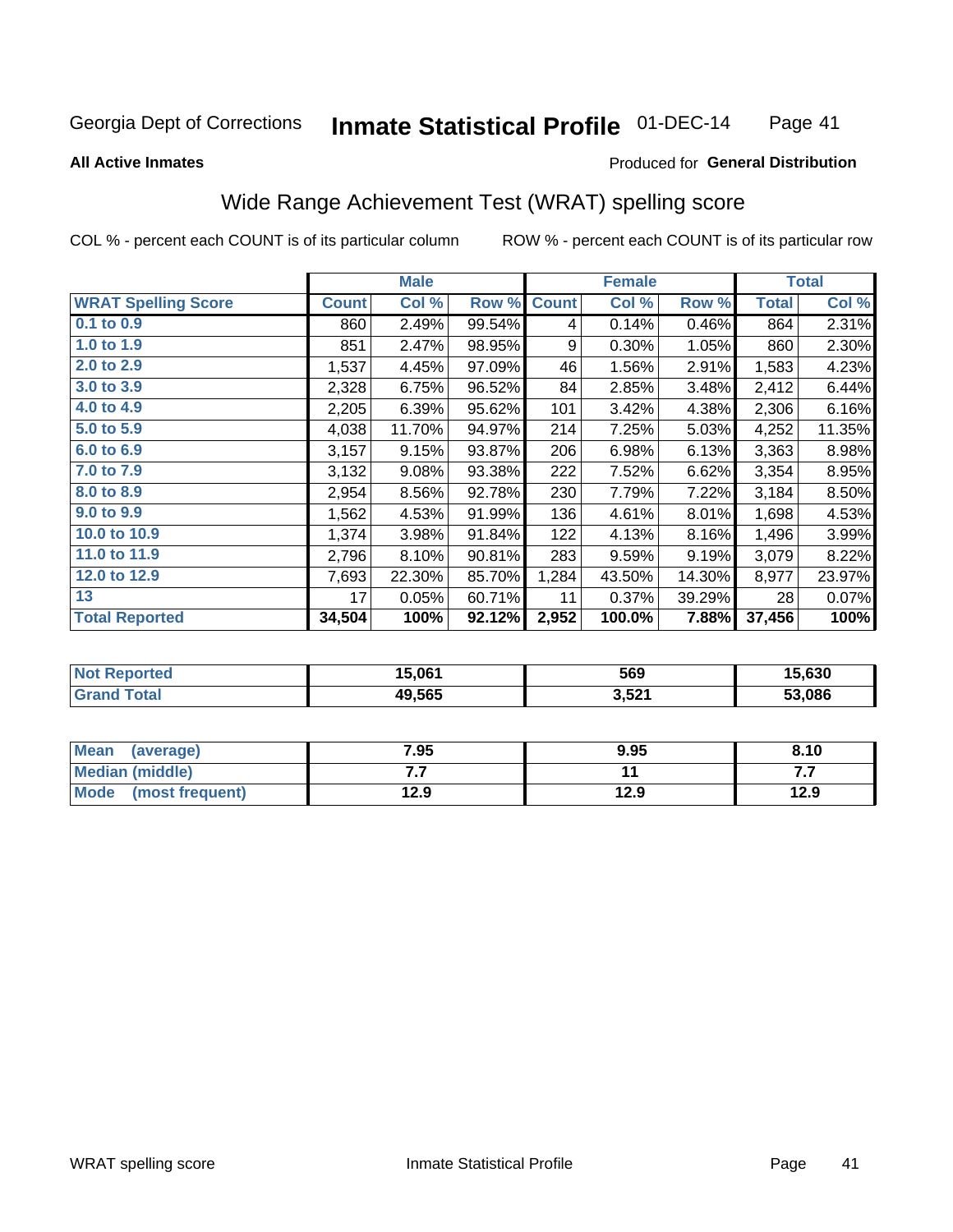# Inmate Statistical Profile 01-DEC-14 Page 42

### **All Active Inmates**

### Produced for General Distribution

## Current / last mental health treatment level

COL % - percent each COUNT is of its particular column

|                                    |                | <b>Male</b> |         |              | <b>Female</b> |        |              | <b>Total</b> |
|------------------------------------|----------------|-------------|---------|--------------|---------------|--------|--------------|--------------|
| <b>Mental Health Treatment Lev</b> | <b>Count</b>   | Col %       | Row %   | <b>Count</b> | Col %         | Row %  | <b>Total</b> | Col %        |
| 1 No problem at current time       | 8,058          | 52.94%      | 92.63%  | 641          | 26.44%        | 7.37%  | 8,699        | 49.30%       |
| 2 Receiving outpatient             | 5,284          | 34.72%      | 75.41%  | 1,723        | 71.08%        | 24.59% | 7,007        | 39.71%       |
| <b>Treatment</b>                   |                |             |         |              |               |        |              |              |
| 3 Inpatient, moderate              | 1,518          | 9.97%       | 97.31%  | 42           | 1.73%         | 2.69%  | 1,560        | 8.84%        |
| Treatment                          |                |             |         |              |               |        |              |              |
| 4 Inpatient, intensive             | 340            | 2.23%       | 94.97%  | 18           | 0.74%         | 5.03%  | 358          | 2.03%        |
| Treatment                          |                |             |         |              |               |        |              |              |
| 5 Undergoing crisis                | 19             | 0.12%       | 100.00% |              |               |        | 19           | 0.11%        |
| <b>stabilization</b>               |                |             |         |              |               |        |              |              |
| <b>6 Hospital for criminally</b>   | $\overline{2}$ | 0.01%       | 100.00% |              |               |        | 2            | 0.01%        |
| <b>Tinsane</b>                     |                |             |         |              |               |        |              |              |
| <b>Total Evaluated</b>             | 15,221         | 100%        | 86.26%  | 2,424        | 100%          | 13.74% | 17,645       | 100%         |

| Never had MH evaluation | 34,344 | ,097  | 35,441 |
|-------------------------|--------|-------|--------|
| <b>Grand Total</b>      | 49,565 | 3,521 | 53,086 |

| Median (middle) | No problem at current time | <b>Receiving outpatient</b><br>treatment | <b>Receiving</b><br>outpatient<br>treatment |
|-----------------|----------------------------|------------------------------------------|---------------------------------------------|
| <b>Mode</b>     | No problem at current time | <b>Receiving outpatient</b>              | No problem at                               |
| (most frequent) |                            | treatment                                | current time                                |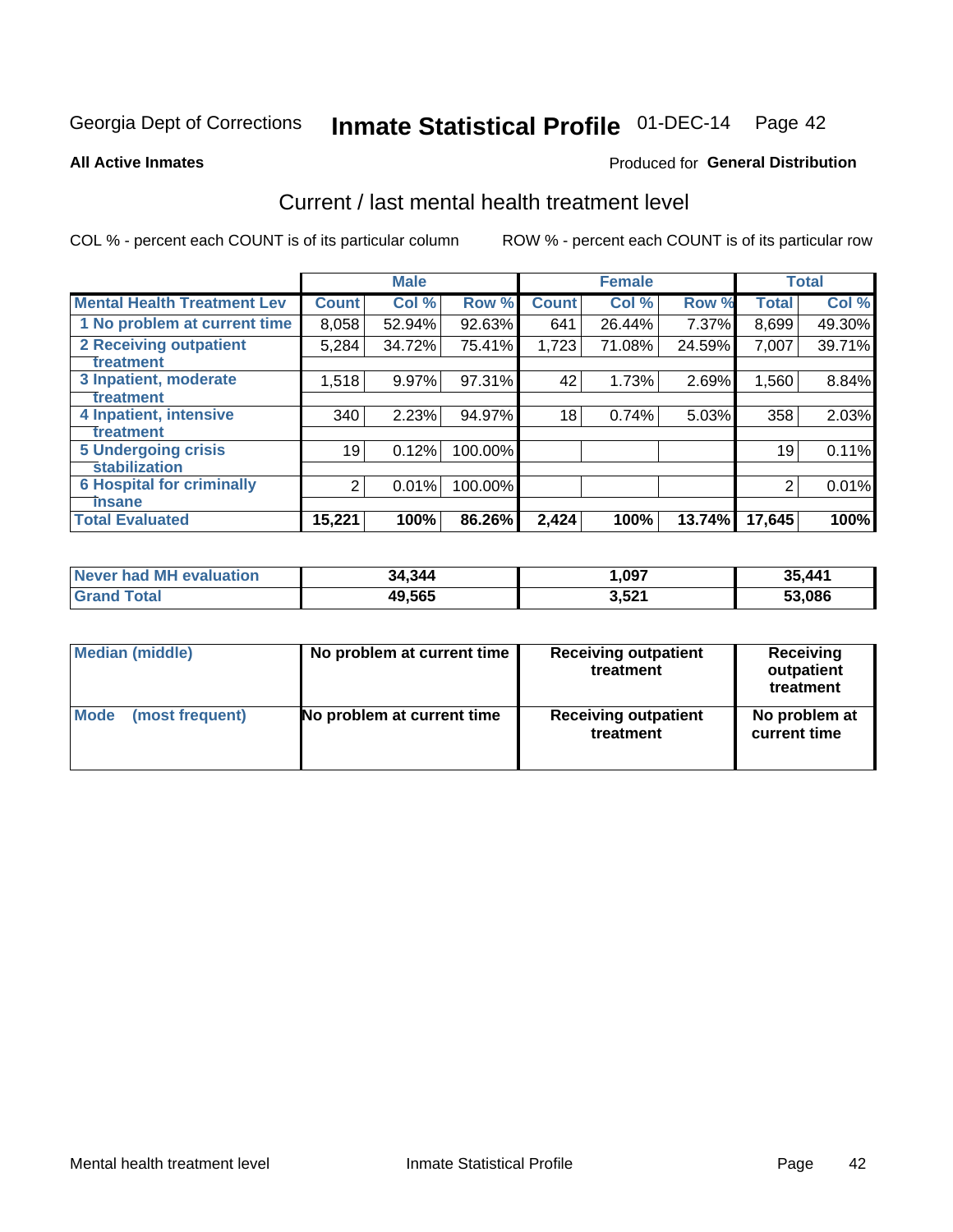### **All Active Inmates**

### Produced for General Distribution

## PULHESDWIT medical scale - 'P' overall condition ('P'hysical)

COL % - percent each COUNT is of its particular column

|                                  |              | <b>Male</b> |         |              | <b>Female</b> |         |              | <b>Total</b> |
|----------------------------------|--------------|-------------|---------|--------------|---------------|---------|--------------|--------------|
| 'P' Overall Condition            | <b>Count</b> | Col %       | Row %   | <b>Count</b> | Col %         | Row %   | <b>Total</b> | Col %        |
| 1 No medical illness             | 33,503       | 73.68%      | 94.45%  | 1.968        | 59.73%        | 5.55%   | 35,471       | 72.74%       |
| 2 Well-controlled chronic        | 10,911       | 24.00%      | 90.22%  | 1,183        | 35.90%        | 9.78%   | 12,094       | 24.80%       |
| <b>lillness</b>                  |              |             |         |              |               |         |              |              |
| 3 Poorly-controlled chronic      | 960          | 2.11%       | 93.02%  | 72           | 2.19%         | 6.98%   | 1,032        | 2.12%        |
| <b>lillness</b>                  |              |             |         |              |               |         |              |              |
| 4 Significant problems requiring | 83           | 0.18%       | 90.22%  | 9            | 0.27%         | 9.78%   | 92           | 0.19%        |
| special housing                  |              |             |         |              |               |         |              |              |
| 5 Terminal illness, < 6 months   | 12           | 0.03%       | 100.00% |              |               |         | 12           | 0.02%        |
| to live                          |              |             |         |              |               |         |              |              |
| 6 Inmate is pregnant             |              |             |         | 63           | 1.91%         | 100.00% | 63           | 0.13%        |
| <b>Total Reported</b>            | 45,469       | 100%        | 93.24%  | 3,295        | 100%          | 6.76%   | 48,764       | 100%         |

| тес | .096         | ባባር<br>ZZU | ົາງາ<br>HJZZ. |
|-----|--------------|------------|---------------|
|     | 19.565<br>дu | EO4<br>__  | 53.086        |

| Mode<br>(most frequent) |  | <sup>1</sup> No medical illness | 1 No medical illness | 1 No medical<br>illness |
|-------------------------|--|---------------------------------|----------------------|-------------------------|
|-------------------------|--|---------------------------------|----------------------|-------------------------|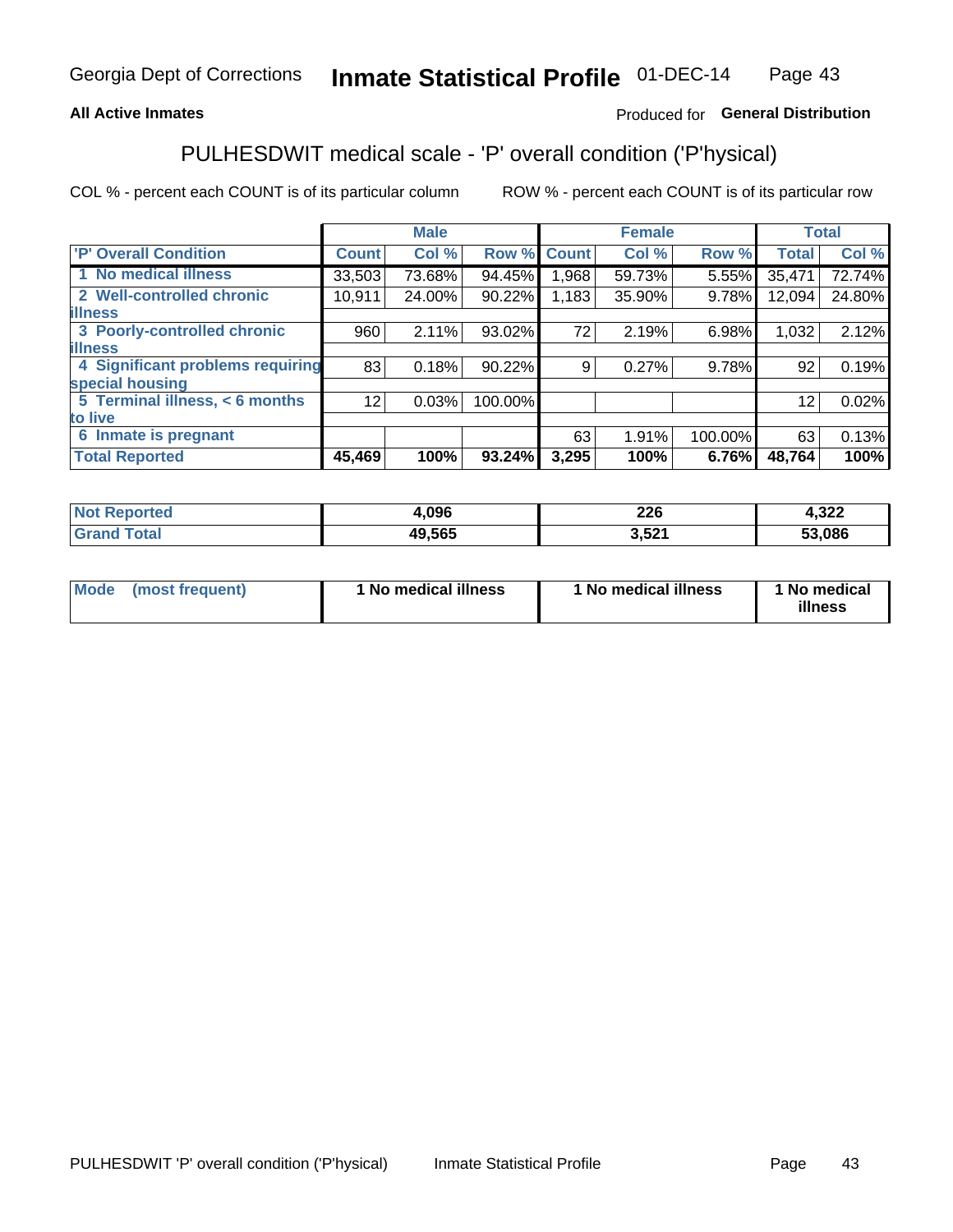### **All Active Inmates**

### Produced for General Distribution

## PULHESDWIT medical scale - 'U' upper body

COL % - percent each COUNT is of its particular column

|                              |              | <b>Male</b> |         |              | <b>Female</b> |       |              | <b>Total</b> |
|------------------------------|--------------|-------------|---------|--------------|---------------|-------|--------------|--------------|
| <b>U' Upper Body</b>         | <b>Count</b> | Col %       | Row %   | <b>Count</b> | Col %         | Row % | <b>Total</b> | Col %        |
| 1 Upper bones, joints,       | 43,240       | 95.35%      | 93.17%  | 3,169        | 96.29%        | 6.83% | 46,409       | 95.41%       |
| muscles all OK               |              |             |         |              |               |       |              |              |
| 2 One or both arms minimally | 1,833        | 4.04%       | 94.78%  | 101          | 3.07%         | 5.22% | 1,934        | 3.98%        |
| limited                      |              |             |         |              |               |       |              |              |
| 3 One or both arms           | 240          | 0.53%       | 92.66%  | 19           | 0.58%         | 7.34% | 259          | 0.53%        |
| <b>moderately limited</b>    |              |             |         |              |               |       |              |              |
| 4 One arm disabled,          | 34           | 0.07%       | 94.44%  | 2            | 0.06%         | 5.56% | 36           | 0.07%        |
| paralyzed, or amputated      |              |             |         |              |               |       |              |              |
| 5 Both arms disabled,        | 2            | 0.01%       | 100.00% |              |               |       | 2            | 0.01%        |
| paralyzed, or amputated      |              |             |         |              |               |       |              |              |
| <b>Total Reported</b>        | 45,349       | 100%        | 93.23%  | 3,291        | 100%          | 6.77% | 48,640       | 100%         |

| <b>Not Reported</b>          | 4,216  | 230   | .446   |
|------------------------------|--------|-------|--------|
| <b>Total</b><br><b>Grand</b> | 49,565 | 3,521 | 53,086 |

| Mode<br>(most frequent) | 1 Upper bones, joints,<br>muscles all OK | 1 Upper bones, joints,<br>muscles all OK | 1 Upper bones,<br>joints, muscles all<br>ΟK |
|-------------------------|------------------------------------------|------------------------------------------|---------------------------------------------|
|-------------------------|------------------------------------------|------------------------------------------|---------------------------------------------|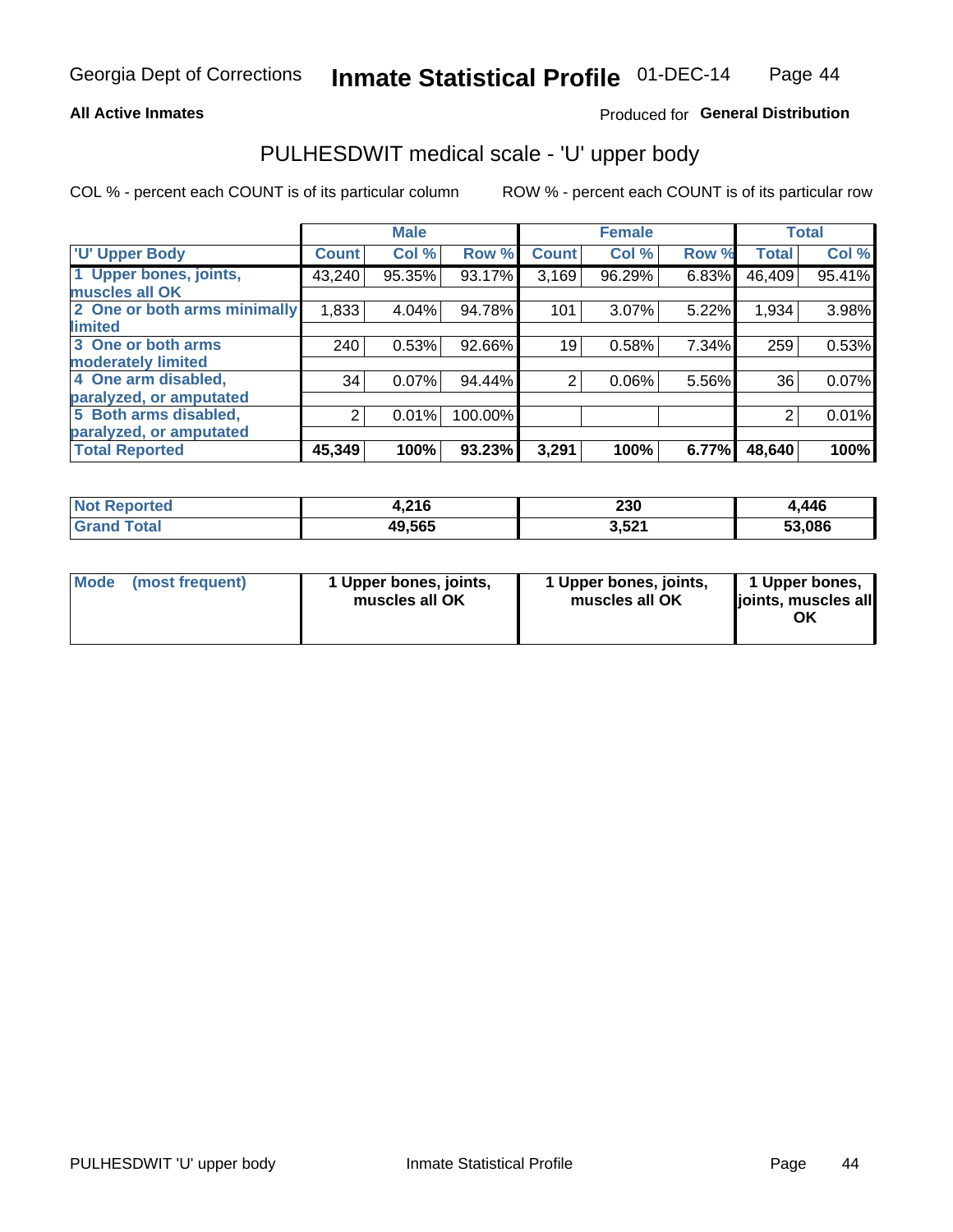### **All Active Inmates**

### Produced for General Distribution

### PULHESDWIT medical scale - 'L' lower body

COL % - percent each COUNT is of its particular column

|                                |              | <b>Male</b> |         |              | <b>Female</b> |       |              | <b>Total</b> |
|--------------------------------|--------------|-------------|---------|--------------|---------------|-------|--------------|--------------|
| 'L' Lower Body                 | <b>Count</b> | Col %       | Row %   | <b>Count</b> | Col %         | Row % | <b>Total</b> | Col %        |
| 1 Lower bones, joints,         | 40,256       | 88.78%      | 92.95%  | 3,052        | 92.71%        | 7.05% | 43,308       | 89.04%       |
| muscles all OK                 |              |             |         |              |               |       |              |              |
| 2 One or both legs minimally   | 4,344        | 9.58%       | 95.47%  | 206          | 6.26%         | 4.53% | 4,550        | 9.36%        |
| limited                        |              |             |         |              |               |       |              |              |
| 3 One or both legs             | 627          | 1.38%       | 95.58%  | 29           | 0.88%         | 4.42% | 656          | 1.35%        |
| moderately limited             |              |             |         |              |               |       |              |              |
| 4 One leg disabled, paralyzed, | 105          | 0.23%       | 95.45%  | 5            | 0.15%         | 4.55% | 110          | 0.23%        |
| or amputated                   |              |             |         |              |               |       |              |              |
| 5 Both legs disabled,          | 13           | 0.03%       | 100.00% |              |               |       | 13           | 0.03%        |
| paralyzed, or amputated        |              |             |         |              |               |       |              |              |
| <b>Total Reported</b>          | 45,345       | 100%        | 93.23%  | 3,292        | 100%          | 6.77% | 48,637       | 100.0%       |

| <b>Not Reported</b>   | 4,220  | 229   | ,449   |
|-----------------------|--------|-------|--------|
| <b>Total</b><br>Grand | 49,565 | 3,521 | 53,086 |

| Mode | (most frequent) | 1 Lower bones, joints,<br>muscles all OK | I Lower bones, joints,<br>muscles all OK | 1 Lower bones,<br>joints, muscles all<br>ΟK |
|------|-----------------|------------------------------------------|------------------------------------------|---------------------------------------------|
|------|-----------------|------------------------------------------|------------------------------------------|---------------------------------------------|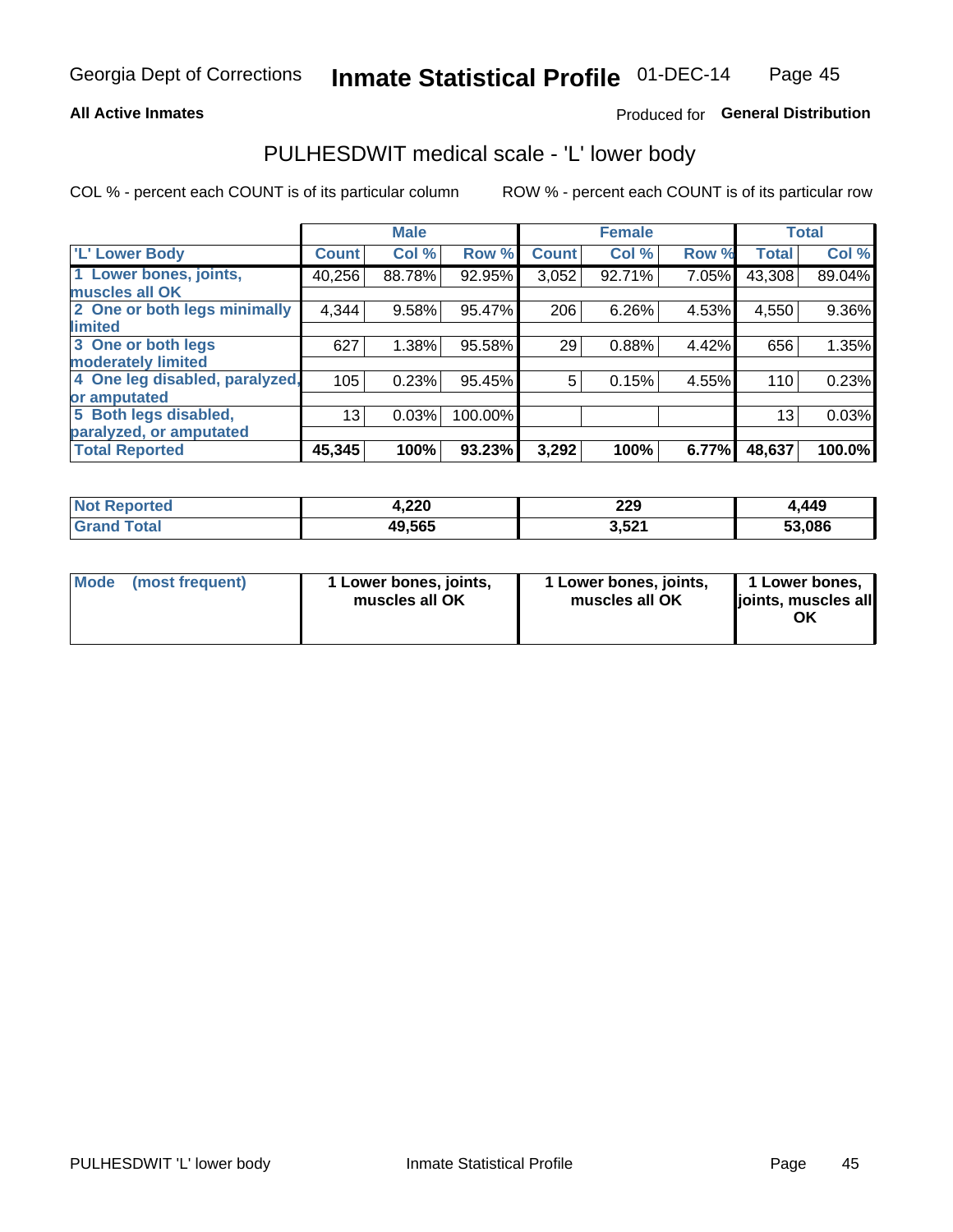### **All Active Inmates**

### Produced for General Distribution

### PULHESDWIT medical scale - 'H' hearing

COL % - percent each COUNT is of its particular column

|                                |              | <b>Male</b> |             |       | <b>Female</b> |          | <b>Total</b> |        |
|--------------------------------|--------------|-------------|-------------|-------|---------------|----------|--------------|--------|
| <b>H' Hearing</b>              | <b>Count</b> | Col %       | Row % Count |       | Col %         | Row %    | <b>Total</b> | Col %  |
| 1 Normal hearing both ears     | 44,726       | 98.68%      | 93.20%      | 3,262 | 99.21%        | $6.80\%$ | 47,988       | 98.71% |
| 2 Some loss in one ear with    | 460          | 1.01%       | 95.44%      | 22    | 0.67%         | 4.56%    | 482          | 0.99%  |
| other OK, or mild loss in both |              |             |             |       |               |          |              |        |
| 3 Total loss in one ear with   | 97           | 0.21%       | 97.00%      | 3     | 0.09%         | $3.00\%$ | 100          | 0.21%  |
| mild loss in other             |              |             |             |       |               |          |              |        |
| 4 Severe loss in both ears     | 28           | 0.06%       | 100.00%     |       |               |          | 28           | 0.06%  |
| 5 Total loss in both ears,     | 14           | 0.03%       | 93.33%      |       | 0.03%         | $6.67\%$ | 15           | 0.03%  |
| requiring special housing      |              |             |             |       |               |          |              |        |
| <b>Total Reported</b>          | 45,325       | 100%        | 93.24%      | 3,288 | 100%          | 6.76%    | 48,613       | 100%   |

| <b>orted</b><br>NOT | .240،  | nns<br>∠ാാ | 4,473  |
|---------------------|--------|------------|--------|
| $F$ atal            | 49,565 | 3,521      | 53,086 |

| Mode (most frequent) | 1 Normal hearing both ears 11 Normal hearing both ears 1 Normal hearing | both ears |
|----------------------|-------------------------------------------------------------------------|-----------|
|                      |                                                                         |           |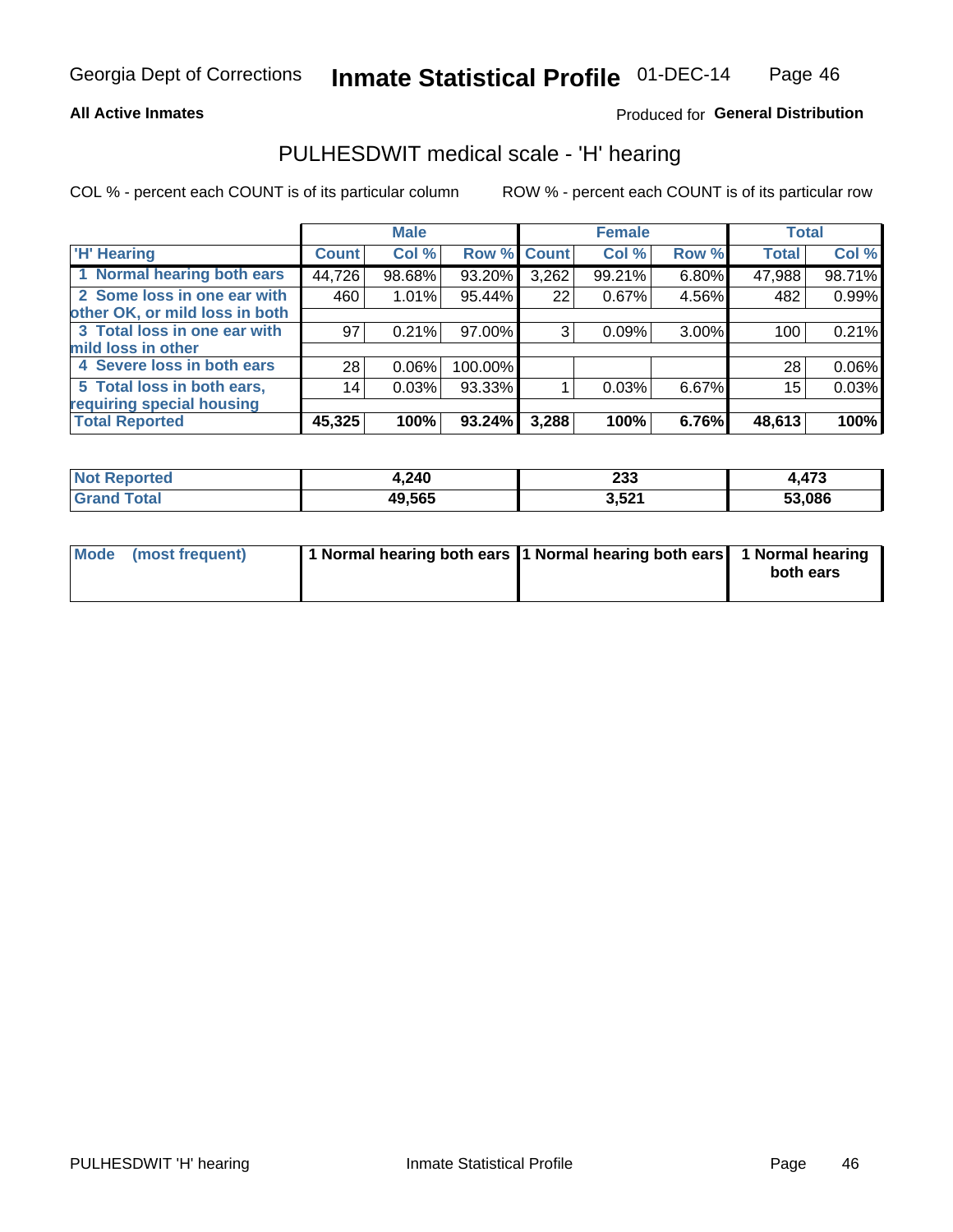### **All Active Inmates**

### Produced for General Distribution

### PULHESDWIT medical scale - 'E' vision

COL % - percent each COUNT is of its particular column

|                                 |              | <b>Male</b> |        |              | <b>Female</b> |        |              | <b>Total</b> |
|---------------------------------|--------------|-------------|--------|--------------|---------------|--------|--------------|--------------|
| 'E' Vision                      | <b>Count</b> | Col %       | Row %  | <b>Count</b> | Col %         | Row %  | <b>Total</b> | Col %        |
| 1 Correctable to 20/40 in both  | 34,481       | 77.08%      | 96.13% | .389         | 42.53%        | 3.87%  | 35,870       | 74.73%       |
| eyes                            |              |             |        |              |               |        |              |              |
| 2 Correctable to 20/70 in one   | 9,300        | 20.79%      | 86.24% | .484         | 45.44%        | 13.76% | 10,784       | 22.47%       |
| eye, may be blind in other      |              |             |        |              |               |        |              |              |
| 3 Correctable to 20/200 in one  | 804          | 1.80%       | 72.83% | 300          | 9.19%         | 27.17% | 1,104        | 2.30%        |
| leye, may be blind in other     |              |             |        |              |               |        |              |              |
| 4 One eye not correctable to    | 137          | 0.31%       | 61.43% | 86           | 2.63%         | 38.57% | 223          | 0.46%        |
| 20/200, other may be blind      |              |             |        |              |               |        |              |              |
| 5 Blind in both eyes, requiring | 14           | 0.03%       | 66.67% |              | 0.21%         | 33.33% | 21           | 0.04%        |
| special housing                 |              |             |        |              |               |        |              |              |
| <b>Total Reported</b>           | 44,736       | 100%        | 93.20% | 3,266        | 100%          | 6.80%  | 48,002       | 100%         |

| <b>Not Reno</b><br>orted | 1,829  | 255   | 5,084  |
|--------------------------|--------|-------|--------|
| ัวtal                    | 49,565 | 3,521 | 53.086 |

| Mode (most frequent) | <sup>1</sup> Correctable to 20/40 in both 2 Correctable to 20/70 in one 1 Correctable to |                                               |  |
|----------------------|------------------------------------------------------------------------------------------|-----------------------------------------------|--|
|                      | eves                                                                                     | eye, may be blind in other 20/40 in both eyes |  |
|                      |                                                                                          |                                               |  |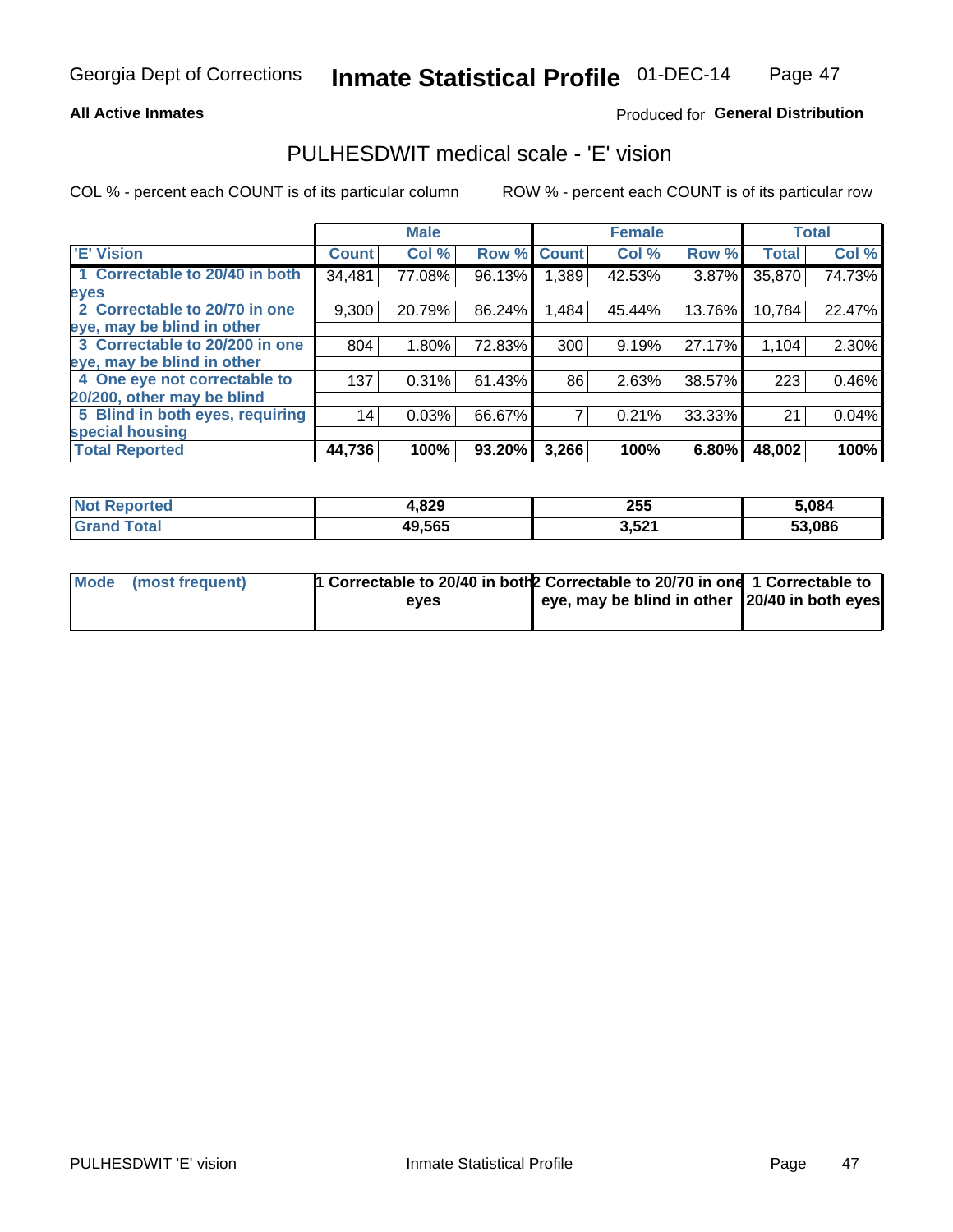### **All Active Inmates**

### Produced for General Distribution

## PULHESDWIT medical scale - 'S' pSychiatric

COL % - percent each COUNT is of its particular column

|                                        |              | <b>Male</b> |        |                   | <b>Female</b> |        |              | <b>Total</b> |
|----------------------------------------|--------------|-------------|--------|-------------------|---------------|--------|--------------|--------------|
| 'S' pSychiatric                        | <b>Count</b> | Col %       | Row %  | <b>Count</b>      | Col %         | Row %  | <b>Total</b> | Col %        |
| 1 No impairment or disorders           | 38,632       | 87.02%      | 96.24% | .508 <sub>1</sub> | 51.19%        | 3.76%  | 40,140       | 84.79%       |
| 2 Stable, or in remission, or          | 4,540        | 10.23%      | 76.25% | 1,414             | 48.00%        | 23.75% | 5,954        | 12.58%       |
| mild impairment or retardation         |              |             |        |                   |               |        |              |              |
| 3 Requires moderate inpatient          | 1,006        | 2.27%       | 98.43% | 16                | 0.54%         | 1.57%  | 1,022        | 2.16%        |
| treatment                              |              |             |        |                   |               |        |              |              |
| 4 Requires intensive inpatient         | 203          | 0.46%       | 96.67% |                   | 0.24%         | 3.33%  | 210          | 0.44%        |
| treatment                              |              |             |        |                   |               |        |              |              |
| <b>5 Requires Crisis Stabilization</b> | 15           | 0.03%       | 93.75% |                   | 0.03%         | 6.25%  | 16           | 0.03%        |
| Unit (CSU) inpatient care              |              |             |        |                   |               |        |              |              |
| <b>Total Reported</b>                  | 44,396       | 100%        | 93.78% | 2,946             | 100%          | 6.22%  | 47,342       | 100%         |

| <b>Not Reported</b> | 5,169  | <b>E7E</b><br>ວ / ວ | 5,744  |
|---------------------|--------|---------------------|--------|
| Total               | 49,565 | 3,521               | 53,086 |

| Mode<br>1 No impairment or disorders<br>(most frequent) | 1 No impairment or<br>disorders | 1 No impairment or<br>disorders |
|---------------------------------------------------------|---------------------------------|---------------------------------|
|---------------------------------------------------------|---------------------------------|---------------------------------|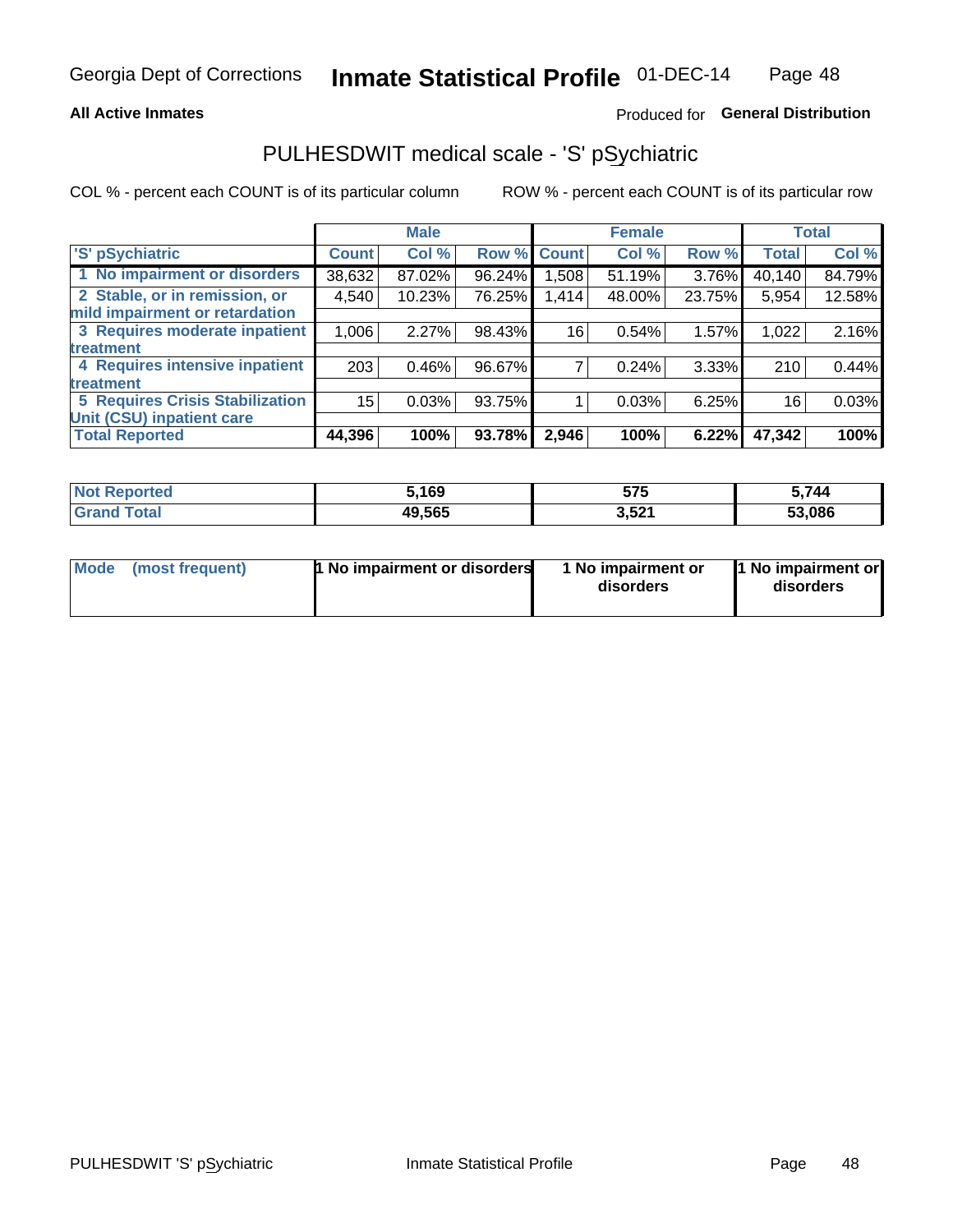### **All Active Inmates**

### Produced for General Distribution

## PULHESDWIT medical scale - 'D' dental

COL % - percent each COUNT is of its particular column

|                                 |                 | <b>Male</b> |        |              | <b>Female</b> |        |              | <b>Total</b> |
|---------------------------------|-----------------|-------------|--------|--------------|---------------|--------|--------------|--------------|
| <b>D'</b> Dental                | <b>Count</b>    | Col %       | Row %  | <b>Count</b> | Col %         | Row %  | <b>Total</b> | Col %        |
| 1 Minimal routine dental health | 24,647          | 57.91%      | 93.01% | .853         | 61.03%        | 6.99%  | 26,500       | 58.12%       |
| <b>needs</b>                    |                 |             |        |              |               |        |              |              |
| 2 Moderate cavities and/or gum  | 14,582          | 34.26%      | 93.94% | 940          | 30.96%        | 6.06%  | 15,522       | 34.04%       |
| disease                         |                 |             |        |              |               |        |              |              |
| 3 Extensive gum disease         | 3,319           | 7.80%       | 93.23% | 241          | 7.94%         | 6.77%  | 3,560        | 7.81%        |
| and/or widespread decay         |                 |             |        |              |               |        |              |              |
| 4 Urgent need for dental        | 13 <sub>1</sub> | 0.03%       | 86.67% |              | 0.07%         | 13.33% | 15           | 0.03%        |
| <b>services</b>                 |                 |             |        |              |               |        |              |              |
| <b>Total Reported</b>           | 42,561          | 100%        | 93.34% | 3,036        | 100%          | 6.66%  | 45,597       | 100%         |

| Reported<br>'NO. | 7,004  | 485   | ,489   |
|------------------|--------|-------|--------|
| `otal            | 49,565 | 3,521 | 53.086 |

| <b>Mode</b> | (most frequent) | <b>Minimal routine dental</b><br>health needs | 1 Minimal routine dental   1 Minimal routine  <br>health needs | dental health<br>needs |
|-------------|-----------------|-----------------------------------------------|----------------------------------------------------------------|------------------------|
|-------------|-----------------|-----------------------------------------------|----------------------------------------------------------------|------------------------|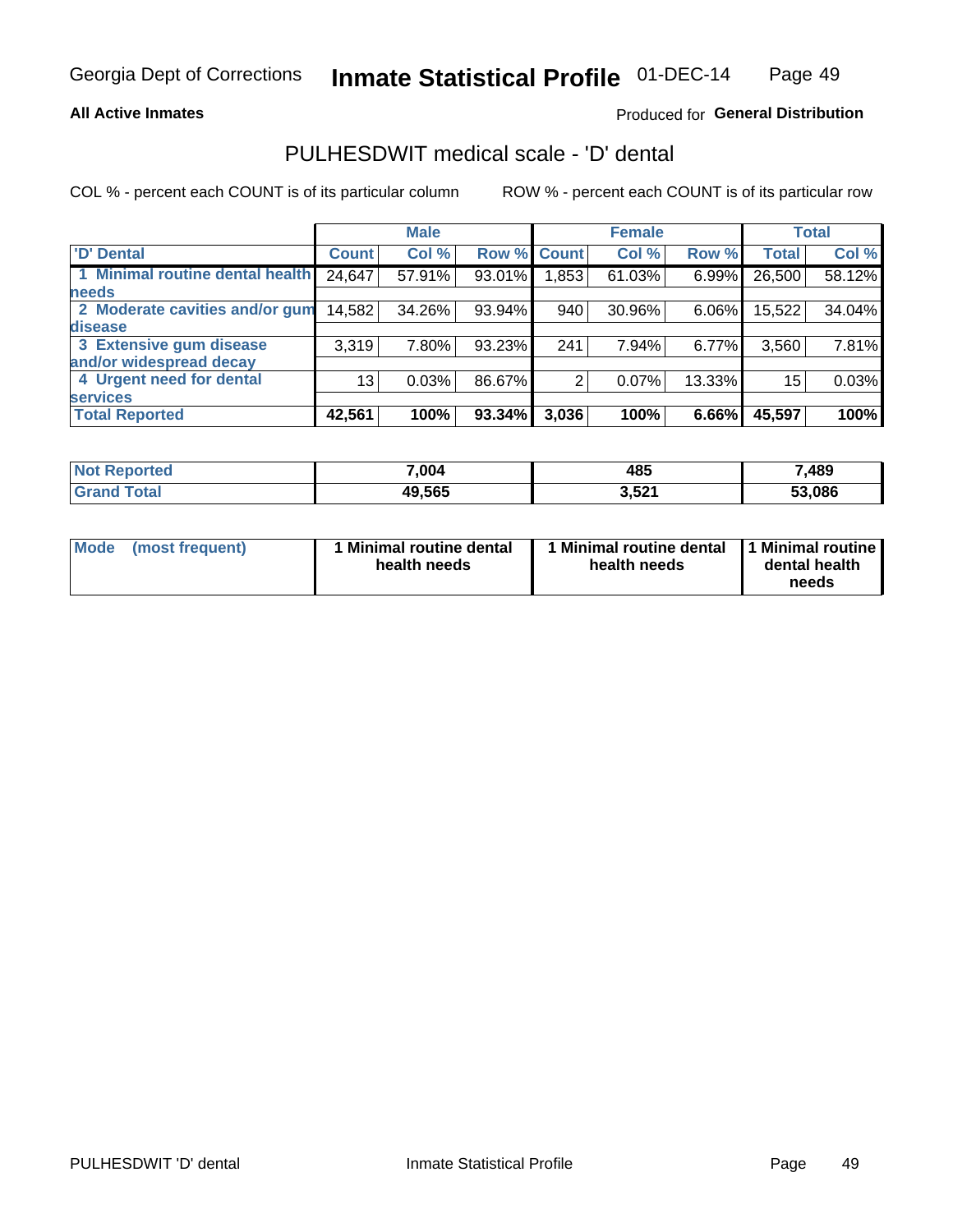### **All Active Inmates**

### Produced for General Distribution

### PULHESDWIT medical scale - 'W' work ability

COL % - percent each COUNT is of its particular column

|                                 |              | <b>Male</b> |        |              | <b>Female</b> |        |              | <b>Total</b> |
|---------------------------------|--------------|-------------|--------|--------------|---------------|--------|--------------|--------------|
| <b>W' work ability</b>          | <b>Count</b> | Col %       | Row %  | <b>Count</b> | Col %         | Row %  | <b>Total</b> | Col %        |
| 1 Unrestricted work or activity | 37,904       | 83.58%      | 93.40% | 2,678        | 81.32%        | 6.60%  | 40,582       | 83.43%       |
| 2 Minor restrictions on type of | 5,902        | 13.01%      | 92.84% | 455          | 13.82%        | 7.16%  | 6,357        | 13.07%       |
| <b>work</b>                     |              |             |        |              |               |        |              |              |
| 3 Moderate restrictions on type | 1,024        | 2.26%       | 94.99% | 54           | 1.64%         | 5.01%  | 1,078        | 2.22%        |
| lof work                        |              |             |        |              |               |        |              |              |
| 4 Major restrictions on type of | 383          | 0.84%       | 91.19% | 37           | 1.12%         | 8.81%  | 420          | 0.86%        |
| <b>work</b>                     |              |             |        |              |               |        |              |              |
| 5 Cannot work under any         | 137          | $0.30\%$    | 66.50% | 69           | 2.10%         | 33.50% | 206          | 0.42%        |
| <b>circumstances</b>            |              |             |        |              |               |        |              |              |
| <b>Total Reported</b>           | 45,350       | 100%        | 93.23% | 3,293        | 100%          | 6.77%  | 48,643       | 100%         |

| <b>Enorted</b><br>N0 | 24E<br>. ש<br>. . | nna<br>220<br>___ | ,443   |
|----------------------|-------------------|-------------------|--------|
| Гоtal                | 49,565            | 3,521             | 53,086 |

| Mode            | 1 Unrestricted work or | 1 Unrestricted work or | 1 Unrestricted   |
|-----------------|------------------------|------------------------|------------------|
| (most frequent) | activity               | activity               | work or activity |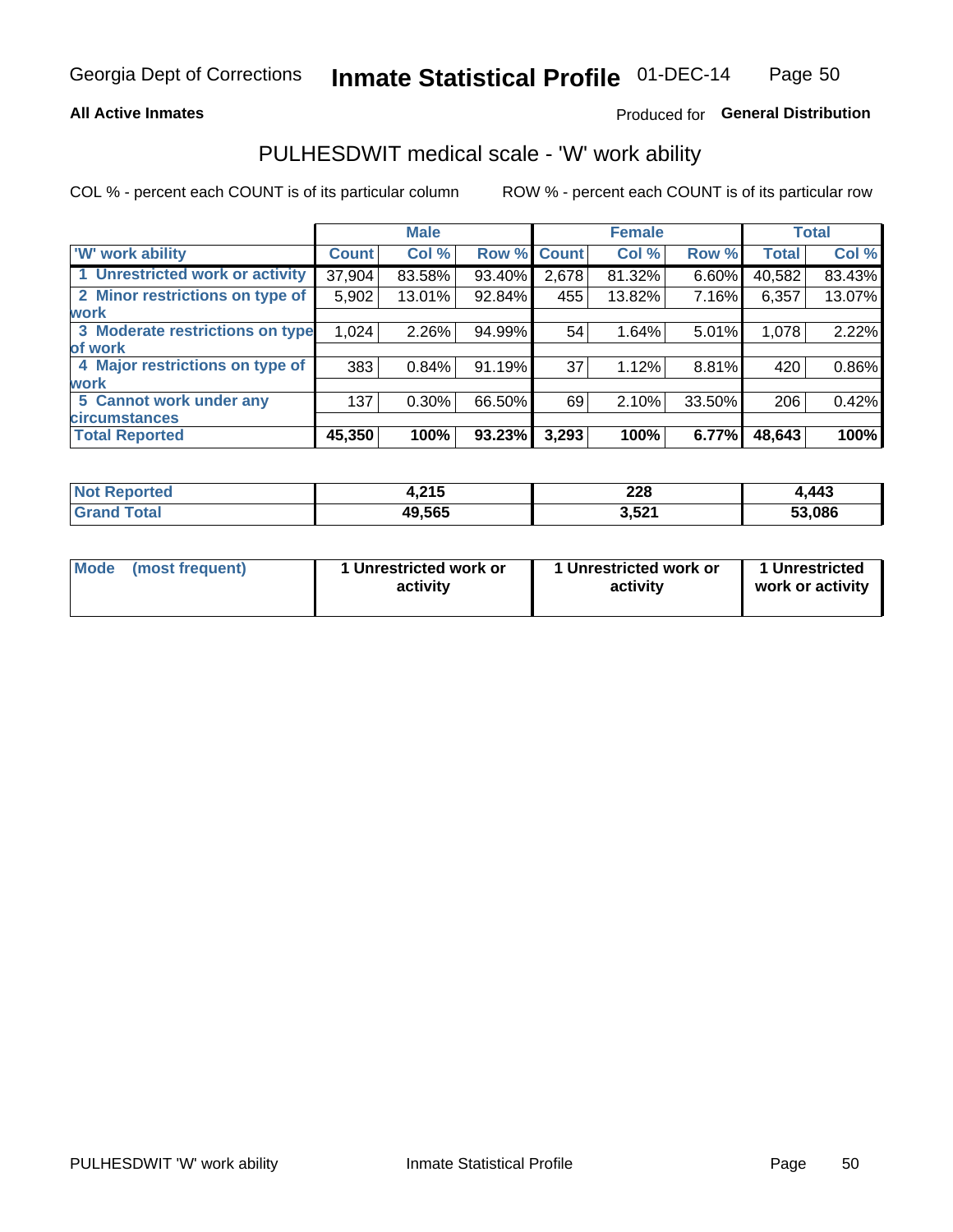### **All Active Inmates**

### Produced for General Distribution

## PULHESDWIT medical scale - 'I' impairment

COL % - percent each COUNT is of its particular column

|                                                       |                 | <b>Male</b> |        |             | <b>Female</b> |       |              | <b>Total</b> |
|-------------------------------------------------------|-----------------|-------------|--------|-------------|---------------|-------|--------------|--------------|
| <b>T' Impairment</b>                                  | <b>Count</b>    | Col %       |        | Row % Count | Col %         | Row % | <b>Total</b> | Col %        |
| 1 No impairments or<br>disabilities                   | 44,988          | 99.25%      | 93.22% | 3,274       | 99.42%        | 6.78% | 48,262       | 99.26%       |
| 2 Wheelchair-bound but<br>otherwise OK                | 230             | 0.51%       | 93.88% | 15          | 0.46%         | 6.12% | 245          | 0.50%        |
| <b>3 Needs low-level Assisted</b><br>Living (level I) | 37              | 0.08%       | 94.87% | 2           | 0.06%         | 5.13% | 39           | 0.08%        |
| 4 Needs moderate Assisted<br><b>Living (level II)</b> | 12 <sup>2</sup> | 0.03%       | 92.31% |             | 0.03%         | 7.69% | 13           | 0.03%        |
| <b>5 Needs maximal Assisted</b><br>Living (level III) | 63              | 0.14%       | 98.44% |             | 0.03%         | 1.56% | 64           | 0.13%        |
| <b>Total Reported</b>                                 | 45,330          | 100%        | 93.23% | 3,293       | 100%          | 6.77% | 48,623       | 100%         |

| Reported<br>NOI | 1,235  | 228<br>___           | 4,463  |
|-----------------|--------|----------------------|--------|
| Total           | 49,565 | <b>E94</b><br>ا ∡כ,כ | 53,086 |

| <b>Mode</b> | (most frequent) | <b>No impairments or</b><br>disabilities | 1 No impairments or<br>disabilities | 1 No impairments<br>or disabilities |
|-------------|-----------------|------------------------------------------|-------------------------------------|-------------------------------------|
|-------------|-----------------|------------------------------------------|-------------------------------------|-------------------------------------|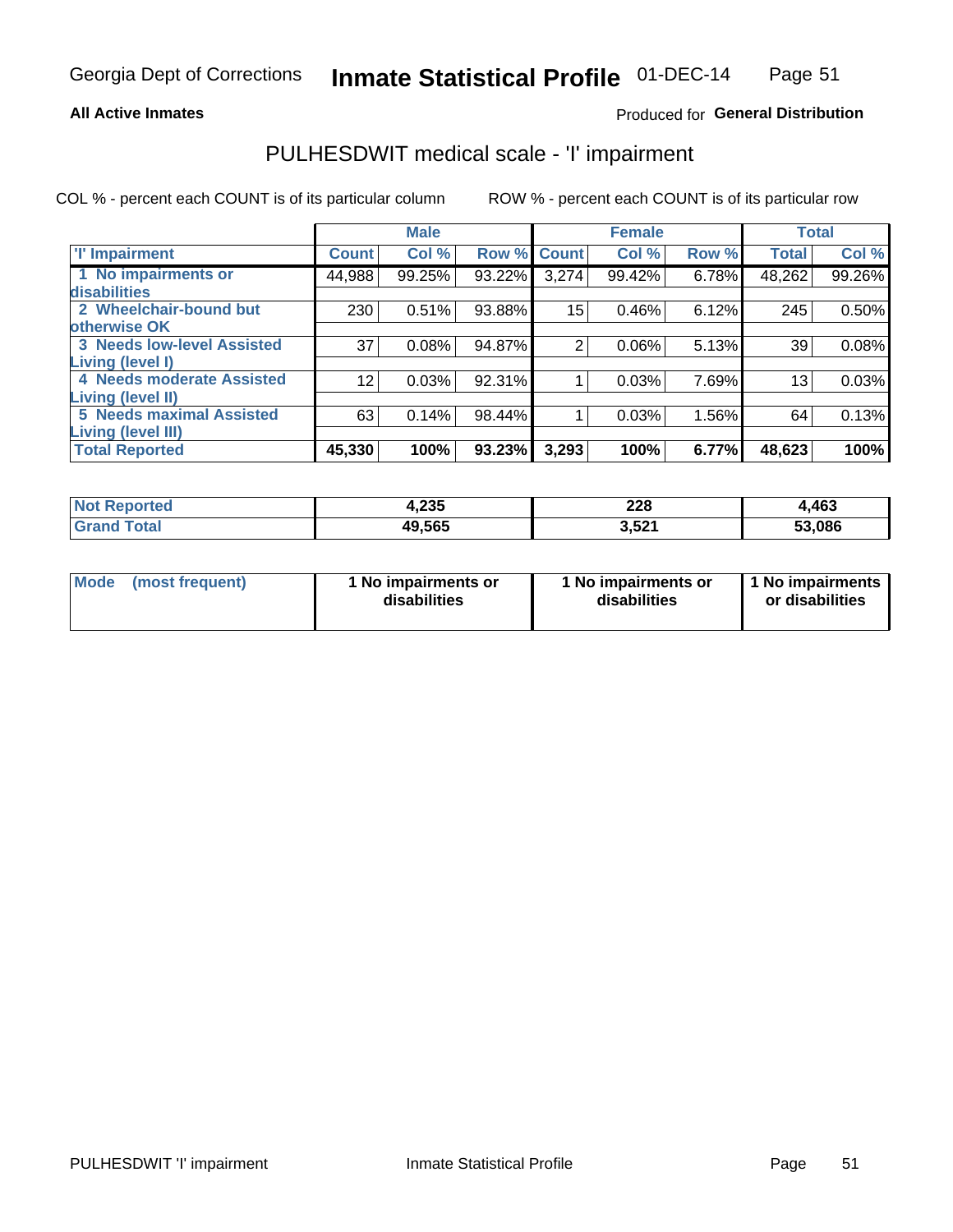### **All Active Inmates**

### Produced fo General Distribution

## PULHESDWIT medical scale - 'T' transportability

COL % - percent each COUNT is of its particular column

|                              |              | <b>Male</b> |         |              | <b>Female</b> |       |              | <b>Total</b> |
|------------------------------|--------------|-------------|---------|--------------|---------------|-------|--------------|--------------|
| <b>T' Transportability</b>   | <b>Count</b> | Col %       | Row %   | <b>Count</b> | Col %         | Row % | <b>Total</b> | Col %        |
| 1 Can be transported in any  | 45,083       | 99.41%      | 93.23%  | 3,272        | 99.63%        | 6.77% | 48,355       | 99.42%       |
| ordinary approved vehicle    |              |             |         |              |               |       |              |              |
| 2 Wheelchair-bound, not      | 69           | 0.15%       | 95.83%  | 3            | 0.09%         | 4.17% | 72           | 0.15%        |
| needing special vehicle      |              |             |         |              |               |       |              |              |
| 3 Wheelchair-bound, requires | 8            | 0.02%       | 100.00% |              |               |       | 8            | 0.02%        |
| special vehicle              |              |             |         |              |               |       |              |              |
| 4 Needs specially-equipped   |              | 0.02%       | 100.00% |              |               |       |              | 0.01%        |
| medical vehicle              |              |             |         |              |               |       |              |              |
| <b>5 Requires ambulance</b>  | 185          | 0.41%       | 95.36%  | 9            | 0.27%         | 4.64% | 194          | 0.40%        |
| transport                    |              |             |         |              |               |       |              |              |
| <b>Total Reported</b>        | 45,352       | 100%        | 93.25%  | 3,284        | 100%          | 6.75% | 48,636       | 100%         |

| <b>Not</b><br>Reported | 242<br>1.Z I J | ິ<br>، ت ک<br>$-$    | 4,450  |
|------------------------|----------------|----------------------|--------|
| Total                  | 49,565         | <b>E94</b><br>ا ∡כ,כ | 53,086 |

|  | Mode (most frequent) | 1 Can be transported in any 1 Can be transported in any<br>ordinary approved vehicle   ordinary approved vehicle   transported in any |  | 1 Can be<br>  ordinary approved  <br>vehicle |
|--|----------------------|---------------------------------------------------------------------------------------------------------------------------------------|--|----------------------------------------------|
|--|----------------------|---------------------------------------------------------------------------------------------------------------------------------------|--|----------------------------------------------|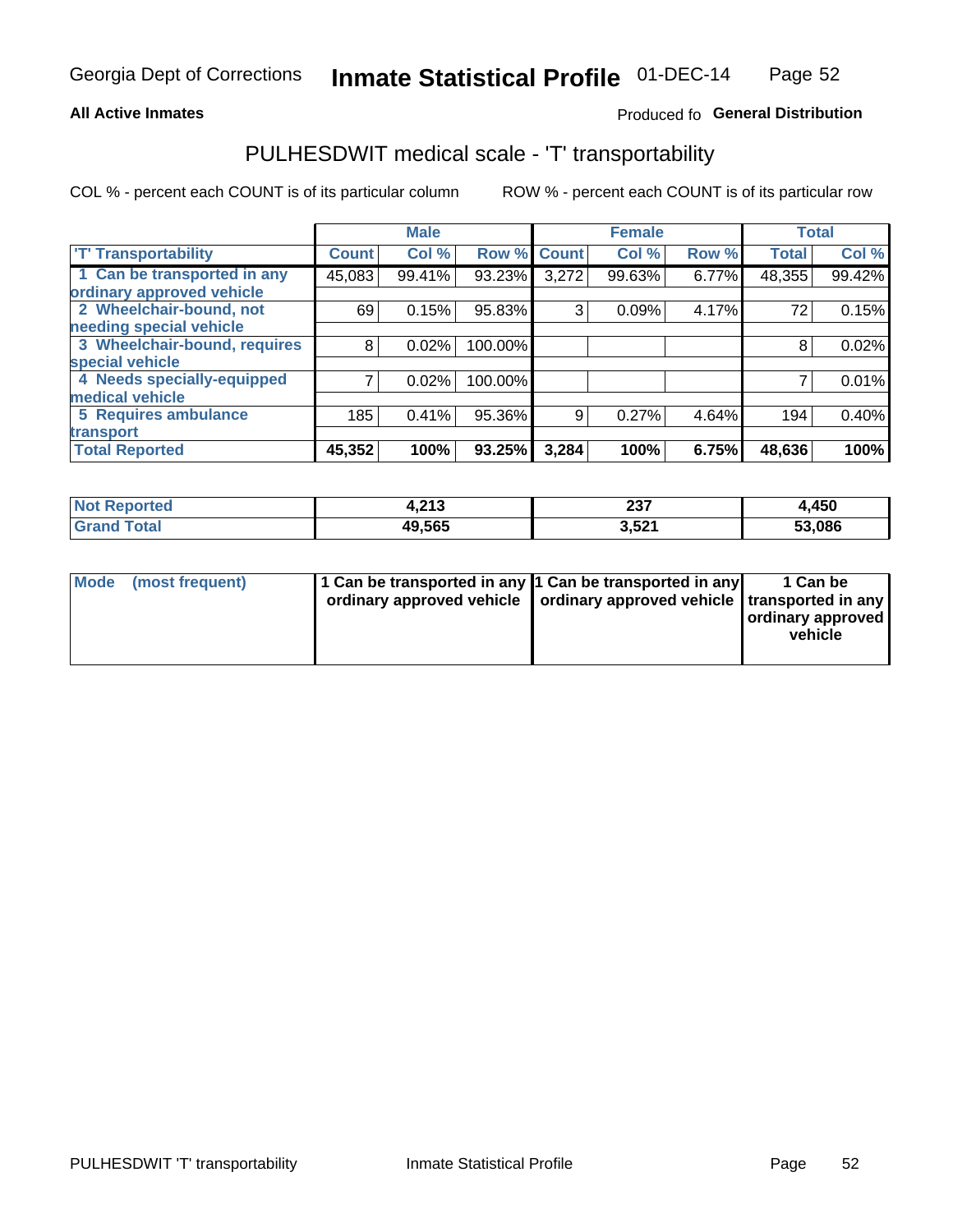# Inmate Statistical Profile 01-DEC-14 Page 53

### **All Active Inmates**

### Produced for General Distribution

### Number of prior Georgia incarcerations

COL % - percent each COUNT is of its particular column

|                                       |              | <b>Male</b> |             |       | <b>Female</b> |       |        | <b>Total</b> |
|---------------------------------------|--------------|-------------|-------------|-------|---------------|-------|--------|--------------|
| <b>Num of Prior GA Incarcerations</b> | <b>Count</b> | Col %       | Row % Count |       | Col %         | Row % | Total  | Col %        |
|                                       | 28,278       | 57.05%      | 91.71%      | 2,555 | 72.56%        | 8.29% | 30,833 | 58.08%       |
|                                       | 8,942        | 18.04%      | 95.07%      | 464   | 13.18%        | 4.93% | 9,406  | 17.72%       |
| $\overline{2}$                        | 5,096        | 10.28%      | 96.02%      | 211   | 5.99%         | 3.98% | 5,307  | 10.00%       |
| 3                                     | 2,940        | 5.93%       | 95.86%      | 127   | 3.61%         | 4.14% | 3,067  | 5.78%        |
| $\boldsymbol{4}$                      | 1,772        | 3.58%       | 96.67%      | 61    | 1.73%         | 3.33% | 1,833  | 3.45%        |
| 5                                     | 1,088        | 2.20%       | 96.88%      | 35    | 0.99%         | 3.12% | 1,123  | 2.12%        |
| <b>More Than 5</b>                    | 1,449        | 2.92%       | $95.52\%$   | 68    | 1.93%         | 4.48% | 1,517  | 2.86%        |
| <b>Total Reported</b>                 | 49,565       | 100%        | 93.37%      | 3,521 | 100%          | 6.63% | 53,086 | 100.0%       |

| orted<br>Nt |        |       |        |
|-------------|--------|-------|--------|
|             | 49.565 | 3,521 | 53,086 |

| Mean (average)       | 1.03 | ٥۷. | 1.00 |
|----------------------|------|-----|------|
| Median (middle)      |      |     |      |
| Mode (most frequent) |      |     |      |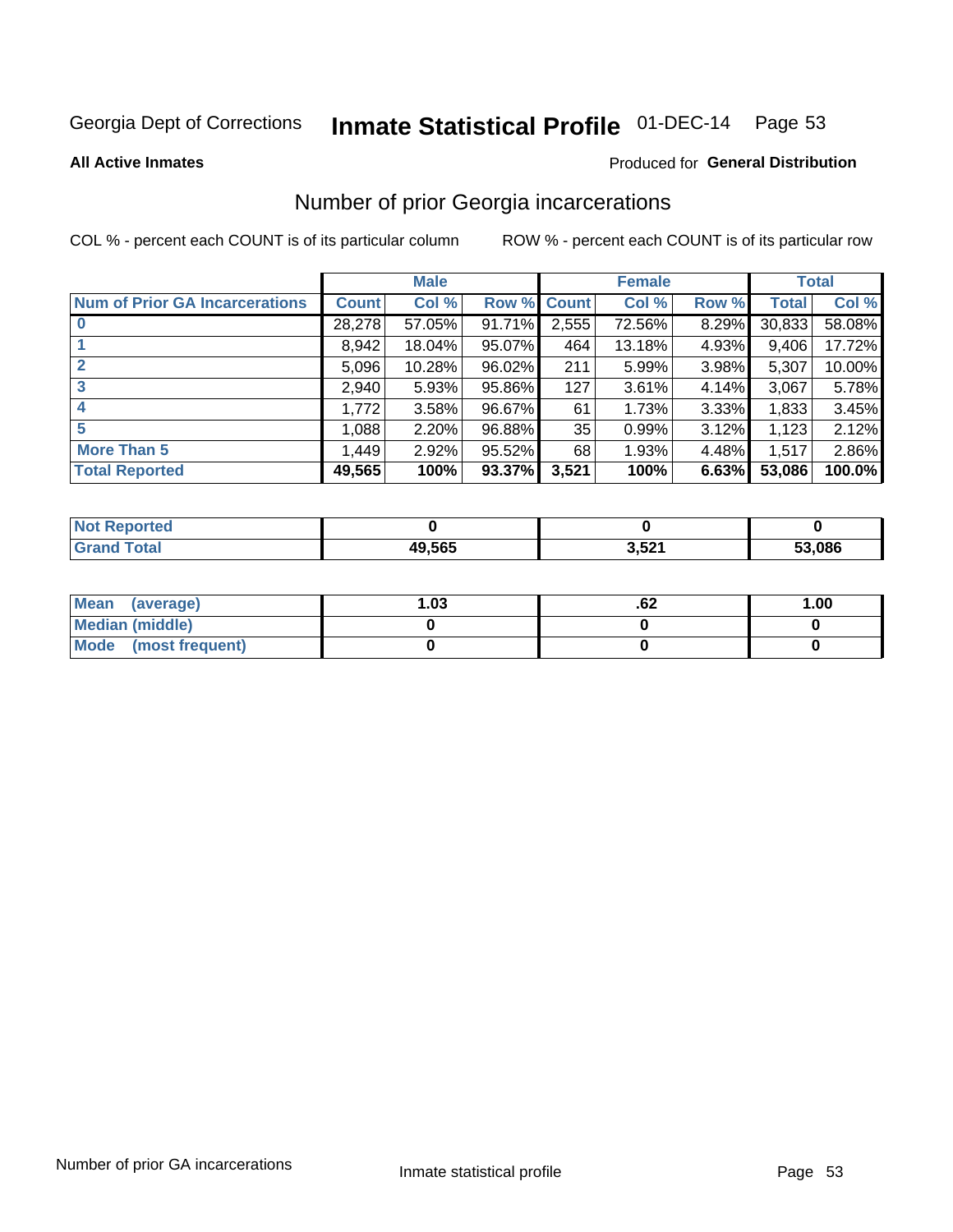#### Inmate Statistical Profile 01-DEC-14 Page 54

### **All Active Inmates**

### Produced for General Distribution

### Prison sentence in years

COL % - percent each COUNT is of its particular column

ROW % - percent each COUNT is of its particular row

|                                 | <b>Male</b>    |        |         |              | <b>Female</b> | <b>Total</b> |                |        |
|---------------------------------|----------------|--------|---------|--------------|---------------|--------------|----------------|--------|
| <b>Prison Sentence In Years</b> | <b>Count</b>   | Col %  | Row %   | <b>Count</b> | Col %         | Row %        | <b>Total</b>   | Col %  |
| $0 - 1$                         | 415            | 0.84%  | 92.43%  | 34           | 0.97%         | 7.57%        | 449            | 0.85%  |
| $1.1 - 2$                       | 652            | 1.32%  | 90.81%  | 66           | 1.87%         | 9.19%        | 718            | 1.35%  |
| $2.1 - 3$                       | 927            | 1.87%  | 89.74%  | 106          | 3.01%         | 10.26%       | 1,033          | 1.95%  |
| $3.1 - 4$                       | 904            | 1.82%  | 92.62%  | 72           | 2.04%         | 7.38%        | 976            | 1.84%  |
| $4.1 - 5$                       | 2,081          | 4.20%  | 90.20%  | 226          | 6.42%         | 9.80%        | 2,307          | 4.35%  |
| $5.1 - 6$                       | 1,052          | 2.12%  | 90.46%  | 111          | 3.15%         | 9.54%        | 1,163          | 2.19%  |
| $6.1 - 7$                       | 1,111          | 2.24%  | 91.59%  | 102          | 2.90%         | 8.41%        | 1,213          | 2.28%  |
| $7.1 - 8$                       | 1,199          | 2.42%  | 91.67%  | 109          | 3.10%         | 8.33%        | 1,308          | 2.46%  |
| $8.1 - 9$                       | 1,206          | 2.43%  | 92.63%  | 96           | 2.73%         | 7.37%        | 1,302          | 2.45%  |
| $9.1 - 10$                      | 5,080          | 10.25% | 90.49%  | 534          | 15.17%        | 9.51%        | 5,614          | 10.58% |
| $10.1 - 12$                     | 2,637          | 5.32%  | 92.04%  | 228          | 6.48%         | 7.96%        | 2,865          | 5.40%  |
| $12.1 - 15$                     | 5,328          | 10.75% | 92.69%  | 420          | 11.93%        | 7.31%        | 5,748          | 10.83% |
| $15.1 - 20$                     | 9,379          | 18.92% | 94.11%  | 587          | 16.67%        | 5.89%        | 9,966          | 18.77% |
| 20.1 - Over                     | 9,458          | 19.08% | 95.54%  | 442          | 12.55%        | 4.46%        | 9,900          | 18.65% |
| <b>Life</b>                     | 7,028          | 14.18% | 95.15%  | 358          | 10.17%        | 4.85%        | 7,386          | 13.91% |
| <b>Life Without Parole</b>      | 1,010          | 2.04%  | 97.21%  | 29           | 0.82%         | 2.79%        | 1,039          | 1.96%  |
| <b>Death</b>                    | 96             | 0.19%  | 98.97%  |              | 0.03%         | 1.03%        | 97             | 0.18%  |
| <b>Youthful Offenders</b>       | $\overline{2}$ | 0.01%  | 100.00% |              |               |              | $\overline{2}$ | 0.01%  |
| <b>Total Reported</b>           | 49,565         | 100%   | 93.37%  | 3,521        | 100.0%        | 6.63%        | 53,086         | 100.0% |

| ported<br>I NOT |              |            |        |
|-----------------|--------------|------------|--------|
|                 | 19.565<br>ДЧ | <b>E24</b> | 53,086 |

### **Determinate (numeric) sentences only**

| <b>Mean</b> | $\sim$ $\sim$ $\sim$<br>∠0.56 | 18.94 | 20E<br>∠∪.ɔ∵ |
|-------------|-------------------------------|-------|--------------|
|             |                               |       |              |

All sentences (including determinate), with life, life without parole, and death sentences figured at 45 years

| $\sim$ $\sim$ $\sim$<br>30 36<br>29.77<br>Me<br>п,<br>.<br>74<br>____<br>___ |  |  |  |
|------------------------------------------------------------------------------|--|--|--|
|                                                                              |  |  |  |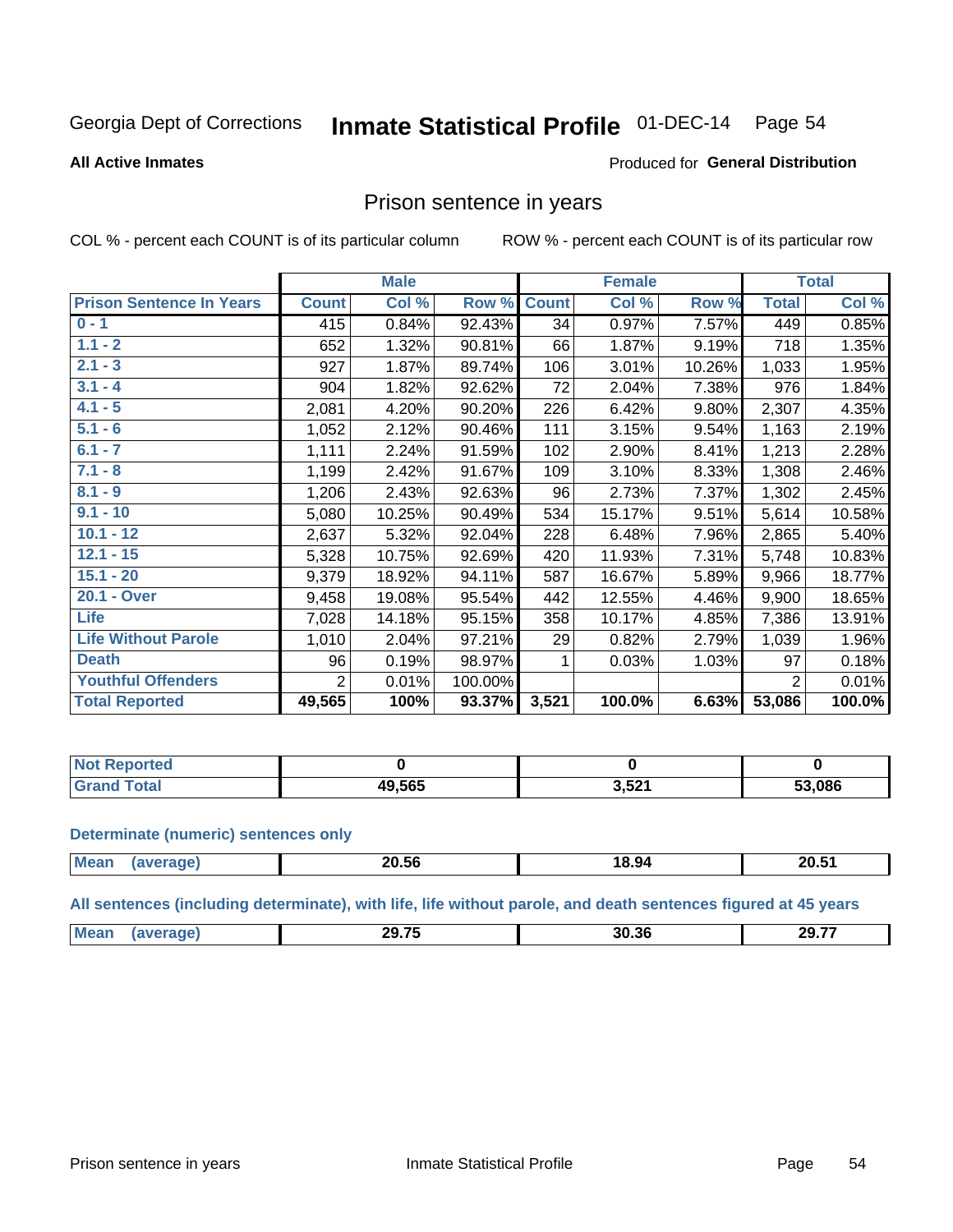## Inmate Statistical Profile 01-DEC-14 Page 55

### **All Active Inmates**

### Produced for General Distribution

### Primary offense, broken out into felonies vs misdemeanors

COL % - percent each COUNT is of its particular column

|                                  | <b>Male</b>  |        |           |                    | <b>Female</b> | Total |        |        |
|----------------------------------|--------------|--------|-----------|--------------------|---------------|-------|--------|--------|
| <b>Felonies and Misdemeanors</b> | <b>Count</b> | Col%   |           | <b>Row % Count</b> | Col%          | Row % | Total, | Col %  |
| <b>Felonies</b>                  | 49,399       | 99.82% | 93.36%    | 3.515              | 99.86%        | 6.64% | 52.914 | 99.82% |
| <b>Misdemeanors</b>              | 90           | 18%    | $94.74\%$ |                    | 14%           | 5.26% | 95     | 18%    |
| <b>Total Reported</b>            | 49,489       | 100%   | 93.36%    | 3,520              | 100%          | 6.64% | 53,009 | 100%   |

| <b>Not</b><br><b>rted</b><br>×eno∟ | --     |        |        |
|------------------------------------|--------|--------|--------|
| ⊺otal<br><b>Grand</b>              | 49.565 | 49,490 | 53.086 |

| Mo | ___ | 11 C.S<br>. | onies<br>. |
|----|-----|-------------|------------|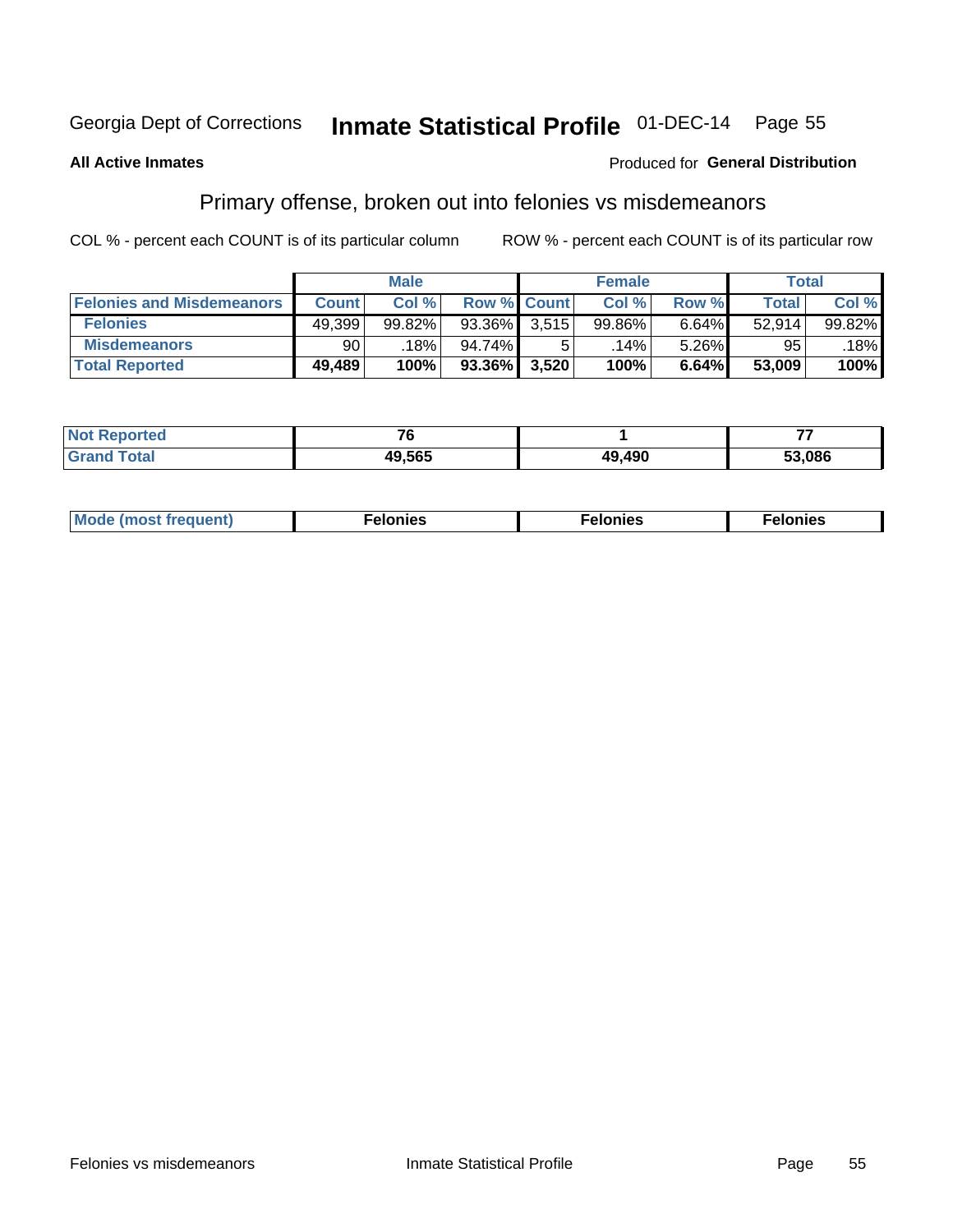## Inmate Statistical Profile 01-DEC-14 Page 56

### **All Active Inmates**

### Produced for General Distribution

### Primary offense, broken out into six broad crime categories

COL % - percent each COUNT is of its particular column

|                                 | <b>Male</b>  |        |        |                    | <b>Female</b> | <b>Total</b> |              |        |
|---------------------------------|--------------|--------|--------|--------------------|---------------|--------------|--------------|--------|
| <b>Crime Categories</b>         | <b>Count</b> | Col %  |        | <b>Row % Count</b> | Col %         | Row %        | <b>Total</b> | Col %  |
| <b>Violent</b>                  | 24,923       | 50.36% | 94.16% | 1,545              | 43.89%        | 5.84%        | 26,468       | 49.93% |
| <b>Sex Crime</b><br>2           | 8,254        | 16.68% | 98.48% | 127                | 3.61%         | 1.52%        | 8,381        | 15.81% |
| $\mathbf{3}$<br><b>Property</b> | 8,892        | 17.97% | 89.49% | 1,044              | 29.66%        | 10.51%       | 9,936        | 18.74% |
| <b>Drug</b><br>4                | 5,339        | 10.79% | 89.34% | 637                | 18.10%        | 10.66%       | 5,976        | 11.27% |
| <b>Habit/DUI</b><br>5           | 111          | .22%   | 88.80% | 14                 | .40%          | 11.20%       | 125          | .24%   |
| <b>Other</b><br>6               | 1,970        | 3.98%  | 92.79% | 153                | 4.35%         | 7.21%        | 2,123        | 4.00%  |
| <b>Total Reported</b>           | 49,489       | 100%   | 93.36% | 3,520              | 100%          | 6.64%        | 53,009       | 100%   |

| rted<br>NO   |        |       |            |
|--------------|--------|-------|------------|
| <b>Ental</b> | 49,565 | 3,521 | .086<br>-0 |

| Mo<br>uent)<br>nos | .<br>/iolent | <br>Violent | - --<br><b>Tiolent</b> |
|--------------------|--------------|-------------|------------------------|
|                    |              |             |                        |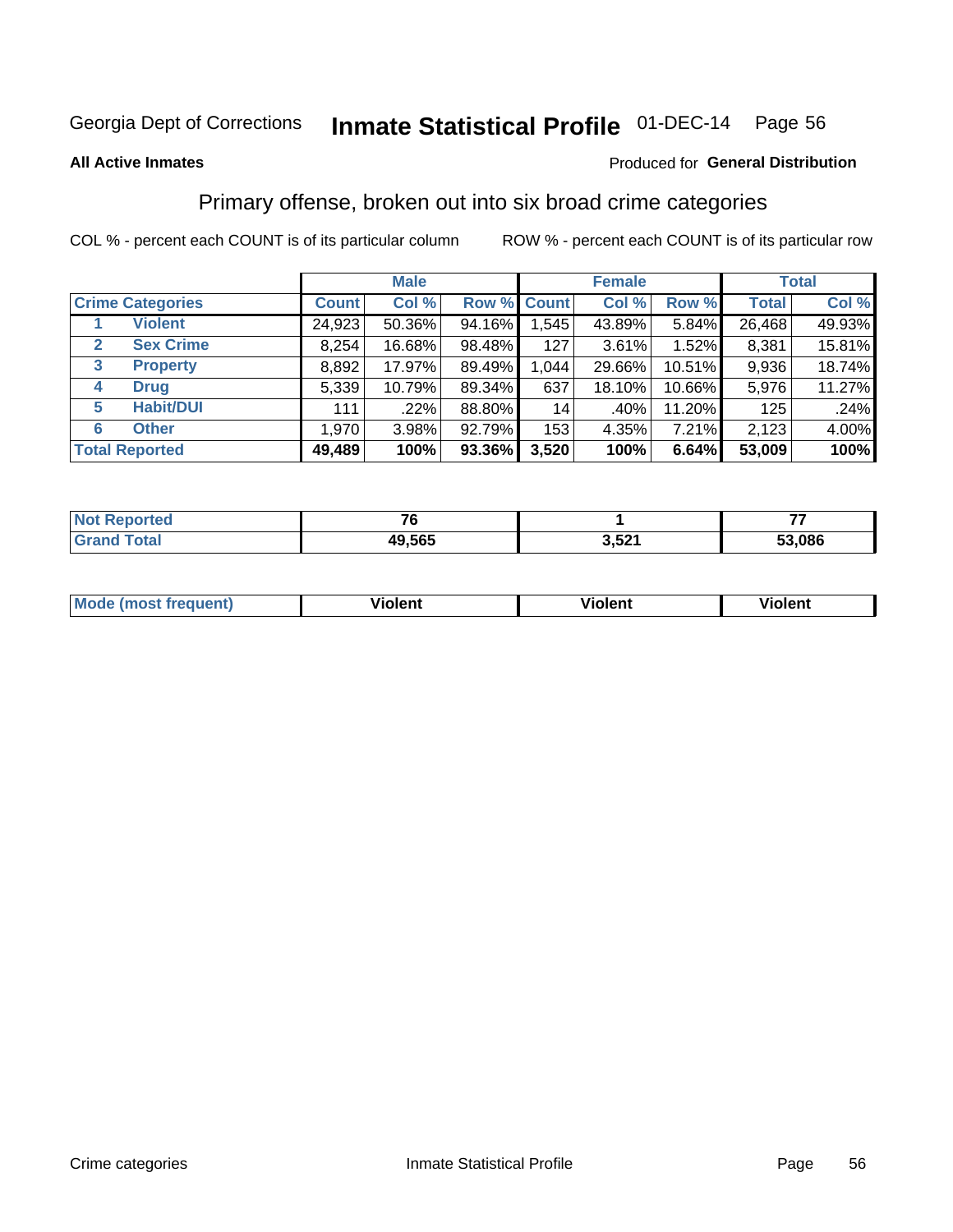# Inmate Statistical Profile 01-DEC-14 Page 57

### **All Active Inmates**

### Produced for General Distribution

## Primary offense, detailed offense code

COL % - percent each COUNT is of its particular column

|   |                                             |                | <b>Male</b> |         |                | <b>Female</b> |        |                | <b>Total</b> |
|---|---------------------------------------------|----------------|-------------|---------|----------------|---------------|--------|----------------|--------------|
|   | <b>Primary Offense</b>                      | <b>Count</b>   | Col %       | Row %   | <b>Count</b>   | Col %         | Row %  | <b>Total</b>   | Col %        |
| F | <b>Abandmnt Of Contrld</b>                  | $\mathbf 1$    | .01%        | 100.00% |                |               |        | 1              | .01%         |
|   | <b>Subst</b>                                |                |             |         |                |               |        |                |              |
| F | <b>Abuse, Neglect</b><br><b>Elder/Disab</b> | 24             | .05%        | 58.54%  | 17             | .48%          | 41.46% | 41             | .08%         |
| F | <b>Agg Aslt W Intnt To Rape</b>             | 67             | .14%        | 100.00% |                |               |        | 67             | .13%         |
| F | <b>Agg Sex Battery Atmpt</b>                | 1              | .01%        | 100.00% |                |               |        | 1              | .01%         |
| F | <b>Aggrav Assault</b>                       | 4,829          | 9.76%       | 94.76%  | 267            | 7.59%         | 5.24%  | 5,096          | 9.61%        |
| F | <b>Aggrav Assault Peace</b>                 | 294            | .59%        | 94.84%  | 16             | .45%          | 5.16%  | 310            | .58%         |
|   | <b>Ofcr</b>                                 |                |             |         |                |               |        |                |              |
| F | <b>Aggrav Battery</b>                       | 1,156          | 2.34%       | 93.23%  | 84             | 2.39%         | 6.77%  | 1,240          | 2.34%        |
| F | <b>Aggrav Battery Peace</b><br><b>Ofcr</b>  | 22             | .04%        | 91.67%  | $\overline{2}$ | .06%          | 8.33%  | 24             | .05%         |
| F | <b>Aggrav Ch Molest, Atmpt</b>              | 1              | .01%        | 100.00% |                |               |        | 1              | .01%         |
| F | <b>Aggrav Child Molestation</b>             | 1,216          | 2.46%       | 98.46%  | 19             | .54%          | 1.54%  | 1,235          | 2.33%        |
| F | <b>Aggrav Cruelty To</b>                    | 10             | .02%        | 100.00% |                |               |        | 10             | .02%         |
|   | <b>Animals</b>                              |                |             |         |                |               |        |                |              |
| F | <b>Aggrav Sexual Battery</b>                | 183            | .37%        | 99.46%  | $\mathbf{1}$   | .03%          | .54%   | 184            | .35%         |
| F | <b>Aggrav Sodomy</b>                        | 205            | .41%        | 99.03%  | $\overline{2}$ | .06%          | .97%   | 207            | .39%         |
| F | <b>Aggrav Stalking</b>                      | 287            | .58%        | 97.29%  | 8              | .23%          | 2.71%  | 295            | .56%         |
| F | <b>Aggravated Assault On</b><br>$65+$       | 4              | .01%        | 100.00% |                |               |        | $\overline{4}$ | .01%         |
| F | <b>Aiding Escape</b>                        | $\mathbf{1}$   | .01%        | 100.00% |                |               |        | 1              | .01%         |
| F | <b>Alter Id</b>                             | $\overline{2}$ | .01%        | 100.00% |                |               |        | $\overline{2}$ | .01%         |
| F | <b>Armed Robbery</b>                        | 5,625          | 11.37%      | 96.62%  | 197            | 5.60%         | 3.38%  | 5,822          | 10.98%       |
| F | <b>Arson 1st Degree</b>                     | 67             | .14%        | 88.16%  | 9              | .26%          | 11.84% | 76             | .14%         |
| F | <b>Arson 2nd Degree</b>                     | 6              | .01%        | 100.00% |                |               |        | 6              | .01%         |
| F | <b>Arson 3rd Degree</b>                     | 4              | .01%        | 80.00%  | $\mathbf{1}$   | .03%          | 20.00% | 5              | .01%         |
| F | <b>Atmpt Aggrav Assault</b>                 | 11             | .02%        | 100.00% |                |               |        | 11             | .02%         |
| F | <b>Atmpt Aggrav Sodomy</b>                  | 4              | .01%        | 100.00% |                |               |        | 4              | .01%         |
| F | <b>Atmpt Armed Robbery</b>                  | 98             | .20%        | 95.15%  | 5              | .14%          | 4.85%  | 103            | .19%         |
| F | <b>Atmpt Burglary</b>                       | 26             | .05%        | 92.86%  | $\overline{2}$ | .06%          | 7.14%  | 28             | .05%         |
| F | <b>Atmpt Child Molestation</b>              | 19             | .04%        | 100.00% |                |               |        | 19             | .04%         |
| F | <b>Atmpt Escape</b>                         | 1              | .01%        | 100.00% |                |               |        | 1              | .01%         |
| F | <b>Atmpt Forgery</b>                        | 1              | .01%        | 100.00% |                |               |        | 1              | .01%         |
| F | <b>Atmpt Kidnap</b>                         | 3              | .01%        | 100.00% |                |               |        | 3              | .01%         |
| F | <b>Atmpt Murder</b>                         | 69             | .14%        | 93.24%  | 5              | .14%          | 6.76%  | 74             | .14%         |
| F | <b>Atmpt Rape</b>                           | 46             | .09%        | 97.87%  | $\mathbf{1}$   | .03%          | 2.13%  | 47             | .09%         |
| F | <b>Atmpt Robbery</b>                        | 41             | .08%        | 91.11%  | $\overline{4}$ | .11%          | 8.89%  | 45             | .08%         |
| F | <b>Atmpt Sodomy</b>                         | 3              | .01%        | 100.00% |                |               |        | 3              | .01%         |
| F | <b>Atmpt Theft By Taking</b>                | $\overline{7}$ | .01%        | 87.50%  | 1              | .03%          | 12.50% | 8              | .02%         |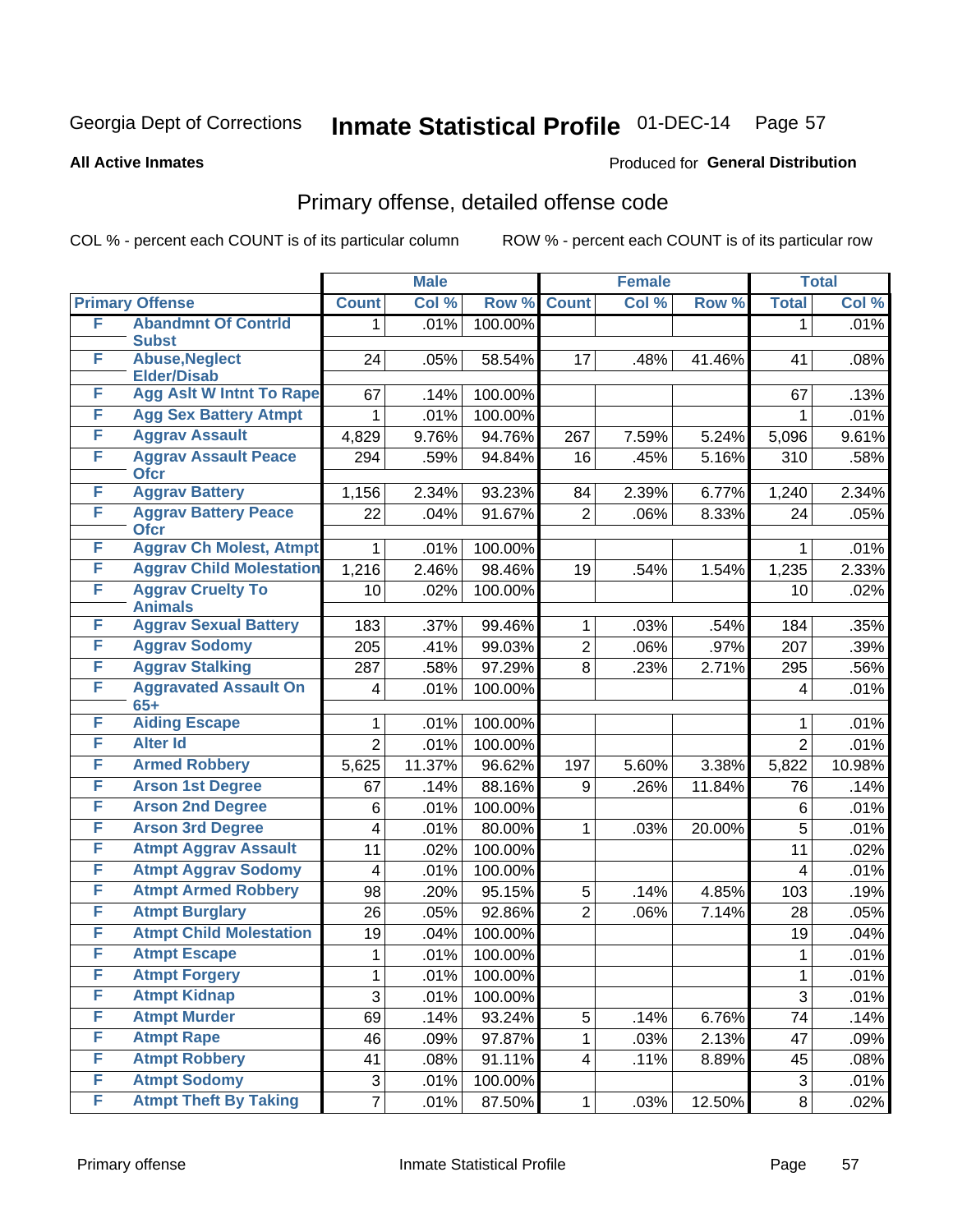# Inmate Statistical Profile 01-DEC-14 Page 58

### **All Active Inmates**

### Produced for General Distribution

## Primary offense, detailed offense code

COL % - percent each COUNT is of its particular column

|        |                                             |                 | <b>Male</b> |         |                 | <b>Female</b> |         |                         | <b>Total</b> |
|--------|---------------------------------------------|-----------------|-------------|---------|-----------------|---------------|---------|-------------------------|--------------|
|        | <b>Primary Offense</b>                      | <b>Count</b>    | Col %       | Row %   | <b>Count</b>    | Col %         | Row %   | <b>Total</b>            | Col %        |
| F      | <b>Atmpt Viol Substance</b>                 | $\overline{25}$ | .05%        | 86.21%  | $\vert 4 \vert$ | .11%          | 13.79%  | 29                      | .05%         |
| F      | Act                                         |                 |             |         |                 |               |         |                         |              |
|        | <b>Att/Consprcy Commt</b><br>C/S/Of         | 41              | .08%        | 93.18%  | 3               | .09%          | 6.82%   | 44                      | .08%         |
| F      | <b>Bad Checks</b>                           | 1               | .01%        | 33.33%  | $\overline{2}$  | .06%          | 66.67%  | 3                       | .01%         |
| F      | <b>Bail Jumping</b>                         | $6\phantom{a}$  | .01%        | 75.00%  | $\overline{2}$  | .06%          | 25.00%  | 8                       | .02%         |
| F      | <b>Bestiality</b>                           | $\overline{2}$  | .01%        | 100.00% |                 |               |         | $\overline{2}$          | .01%         |
| F      | <b>Bigamy</b>                               | 1               | .01%        | 100.00% |                 |               |         | 1                       | .01%         |
| F      | <b>Bribery Govt Officer</b>                 | 1               | .01%        | 50.00%  | 1               | .03%          | 50.00%  | $\overline{2}$          | .01%         |
| F      | <b>Burg 1st Aft 6/30/12</b>                 | 901             | 1.82%       | 91.29%  | 86              | 2.44%         | 8.71%   | 987                     | 1.86%        |
| F      | <b>Burg 2nd Aft 6/30/12</b>                 | 333             | .67%        | 94.60%  | 19              | .54%          | 5.40%   | 352                     | .66%         |
| F      | <b>Burg Bef 7/1/12</b>                      | 4,480           | 9.05%       | 96.49%  | 163             | 4.63%         | 3.51%   | 4,643                   | 8.76%        |
| F      | <b>Carry Concealed Weapon</b>               | 1               | .01%        | 100.00% |                 |               |         | 1                       | .01%         |
| F      | <b>Carry Pistl Without Licns</b>            | 1               | .01%        | 100.00% |                 |               |         | 1                       | .01%         |
| F      | <b>Carry Weapon At School</b>               | $\overline{2}$  | .01%        | 100.00% |                 |               |         | $\overline{2}$          | .01%         |
| F      | <b>Child Molestation</b>                    | 2,689           | 5.43%       | 97.78%  | 61              | 1.73%         | 2.22%   | 2,750                   | 5.19%        |
| F      | <b>Chop Shop Violation</b>                  | 1               | .01%        | 100.00% |                 |               |         | 1                       | .01%         |
| F      | <b>Cnspire Traffic Cntrl Sub</b>            | 3               | .01%        | 75.00%  | 1               | .03%          | 25.00%  | $\overline{\mathbf{4}}$ | .01%         |
| F      | <b>Cntrbtng Delingency</b>                  |                 |             |         | $\mathbf{1}$    | .03%          | 100.00% | 1                       | .01%         |
| F      | <b>Minor</b><br><b>Computer Pornography</b> | 48              | .10%        | 100.00% |                 |               |         | 48                      | .09%         |
| F      | <b>Computer Theft</b>                       | 8               | .02%        | 66.67%  | $\overline{4}$  | .11%          | 33.33%  | 12                      | .02%         |
| F      | <b>Conceal Death Of</b>                     | 8               | .02%        | 66.67%  | $\overline{4}$  | .11%          | 33.33%  | 12                      | .02%         |
|        | <b>Another</b>                              |                 |             |         |                 |               |         |                         |              |
| F      | <b>Conspiracy</b>                           | 34              | .07%        | 87.18%  | 5               | .14%          | 12.82%  | 39                      | .07%         |
| F      | <b>Convsn Paymnts Real</b>                  | 1               | .01%        | 100.00% |                 |               |         | 1                       | .01%         |
|        | <b>Propy</b>                                |                 |             |         |                 |               |         |                         |              |
| F<br>F | <b>Crmnl Abortion</b>                       | $\mathbf{1}$    | .01%        | 100.00% |                 |               |         | 1                       | .01%         |
|        | <b>Crmnl Damage 1st</b><br><b>Degree</b>    | 25              | .05%        | 96.15%  | $\mathbf{1}$    | .03%          | 3.85%   | 26                      | .05%         |
| F      | <b>Crmnl Damage 2nd</b>                     | 79              | .16%        | 95.18%  | $\overline{4}$  | .11%          | 4.82%   | 83                      | .16%         |
|        | <b>Degree</b>                               |                 |             |         |                 |               |         |                         |              |
| F      | <b>Crmnl Interfere Govt</b>                 | 13              | .03%        | 81.25%  | 3 <sup>1</sup>  | .09%          | 18.75%  | 16                      | .03%         |
| F      | <b>Prop</b><br><b>Crmnl Trespassing</b>     | $\mathbf{1}$    | .01%        | 100.00% |                 |               |         | $\mathbf{1}$            | .01%         |
| F      | <b>Cruelty To Animals</b>                   | $\mathbf 1$     | .01%        | 50.00%  | $\mathbf 1$     | .03%          | 50.00%  | $\overline{2}$          |              |
| F      | <b>Cruelty To Children</b>                  | 300             | .61%        | 78.13%  | 84              | 2.39%         | 21.88%  | 384                     | .01%<br>.72% |
| F      | <b>Cruelty To Elder Person</b>              | 16              | .03%        | 61.54%  | 10              | .28%          | 38.46%  | 26                      | .05%         |
| F      | <b>Damage, Destroy Secr</b>                 | 1               | .01%        | 100.00% |                 |               |         | $\mathbf{1}$            | .01%         |
|        | <b>Prop</b>                                 |                 |             |         |                 |               |         |                         |              |
| F      | <b>Defrauding State</b>                     | 1               | .01%        | 100.00% |                 |               |         | $\mathbf{1}$            | .01%         |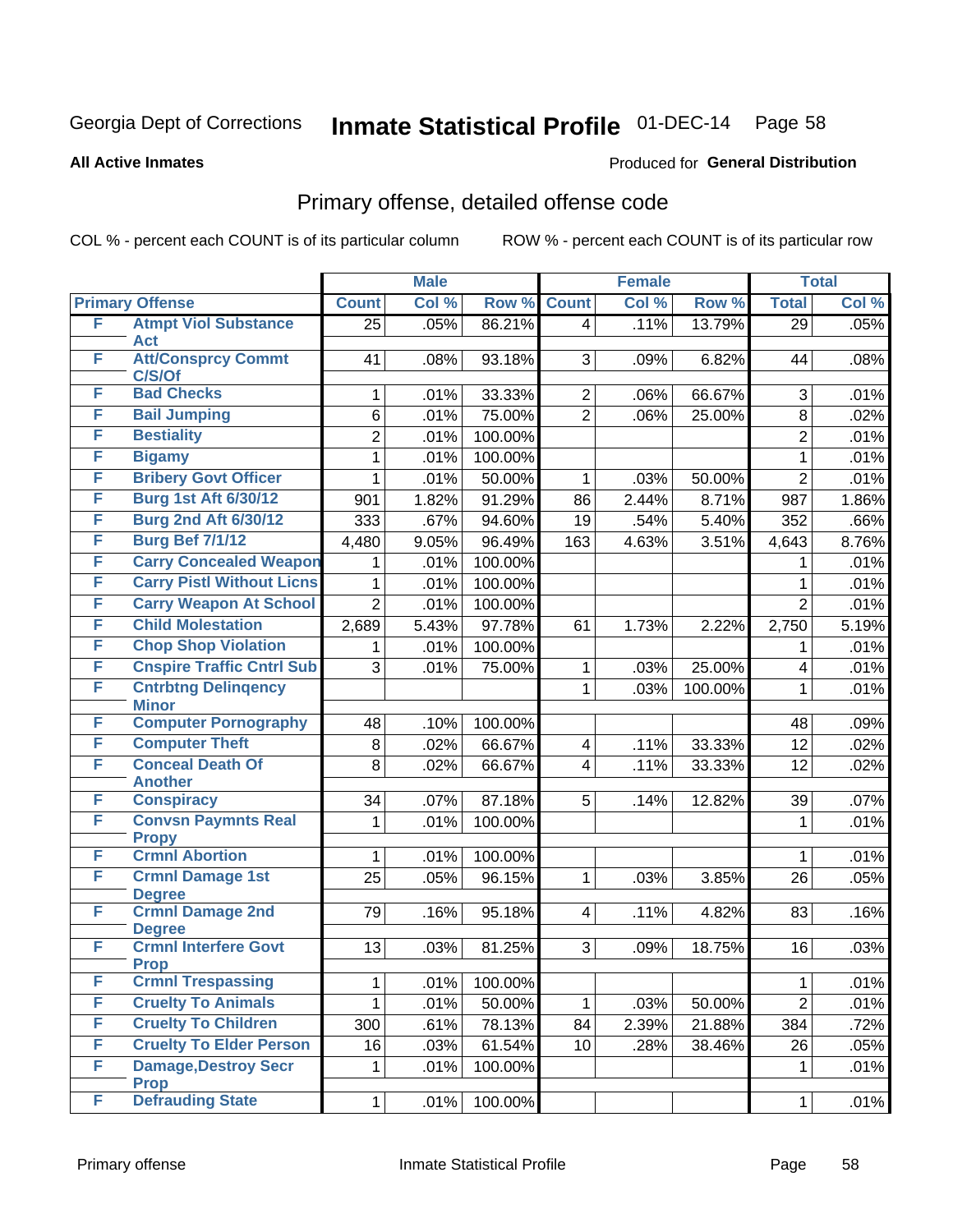# Inmate Statistical Profile 01-DEC-14 Page 59

**All Active Inmates** 

### Produced for General Distribution

## Primary offense, detailed offense code

COL % - percent each COUNT is of its particular column

|   |                                            |                | <b>Male</b> |         |                         | <b>Female</b> |        |                | <b>Total</b> |
|---|--------------------------------------------|----------------|-------------|---------|-------------------------|---------------|--------|----------------|--------------|
|   | <b>Primary Offense</b>                     | <b>Count</b>   | Col %       | Row %   | <b>Count</b>            | Col %         | Row %  | <b>Total</b>   | Col %        |
| F | <b>Drvng Habtl Violator</b>                | 8              | .02%        | 88.89%  | 1 <sup>1</sup>          | .03%          | 11.11% | $\overline{9}$ | .02%         |
| F | <b>Eavesdrop &amp;</b>                     | 3              | .01%        | 100.00% |                         |               |        | 3              | .01%         |
|   | <b>Surveillance</b>                        |                |             |         |                         |               |        |                |              |
| F | <b>Embracery</b>                           | 1              | .01%        | 100.00% |                         |               |        | 1              | .01%         |
| F | <b>Entering Vehicle</b>                    | 104            | .21%        | 98.11%  | $\overline{2}$          | .06%          | 1.89%  | 106            | .20%         |
| F | <b>Entice Child, Attempted</b>             | 7              | .01%        | 100.00% |                         |               |        | $\overline{7}$ | .01%         |
| F | <b>Enticing Child-Indec</b>                | 78             | .16%        | 93.98%  | 5                       | .14%          | 6.02%  | 83             | .16%         |
| F | <b>Purp</b><br><b>Escape</b>               | 10             |             |         | $\overline{4}$          |               |        |                | .03%         |
| F | <b>False Imprisonment</b>                  |                | .02%        | 71.43%  |                         | .11%          | 28.57% | 14             |              |
| F |                                            | 169            | .34%        | 95.48%  | 8                       | .23%          | 4.52%  | 177            | .33%         |
|   | <b>False Statements Govt</b>               | 17             | .03%        | 80.95%  | $\overline{4}$          | .11%          | 19.05% | 21             | .04%         |
| F | <b>False Swearing</b>                      | $\overline{2}$ | .01%        | 100.00% |                         |               |        | $\overline{2}$ | .01%         |
| F | <b>False Swearng Writtn</b><br><b>Stmt</b> | $\overline{5}$ | .01%        | 83.33%  | $\mathbf 1$             | .03%          | 16.67% | $6\phantom{a}$ | .01%         |
| F | <b>Family Violence Battery</b>             | 134            | .27%        | 97.81%  | 3                       | .09%          | 2.19%  | 137            | .26%         |
| F | <b>Feticide</b>                            | 1.             | .01%        | 100.00% |                         |               |        | 1              | .01%         |
| F | <b>Feticide By Vehicle</b>                 | 3              | .01%        | 50.00%  | 3                       | .09%          | 50.00% | 6              | .01%         |
| F | <b>Financial Identity Fraud</b>            | 42             | .08%        | 62.69%  | 25                      | .71%          | 37.31% | 67             | .13%         |
| F | <b>Fleeing/Eluding Police</b>              | 287            | .58%        | 94.72%  | 16                      | .45%          | 5.28%  | 303            | .57%         |
| F | <b>Forg 1st Aft 6/30/12</b>                | 55             | .11%        | 63.22%  | 32                      | .91%          | 36.78% | 87             | .16%         |
| F | <b>Forg 1st Bef 7/1/12</b>                 | 577            | 1.17%       | 72.58%  | 218                     | 6.19%         | 27.42% | 795            | 1.50%        |
| F | <b>Forg 2nd Aft 6/30/12</b>                | 22             | .04%        | 70.97%  | 9                       | .26%          | 29.03% | 31             | $.06\%$      |
| F | <b>Forg 2nd Bef 7/1/12</b>                 | 12             | .02%        | 75.00%  | $\overline{\mathbf{4}}$ | .11%          | 25.00% | 16             | .03%         |
| F | <b>Forg 3rd Aft 6/30/12</b>                | 24             | .05%        | 75.00%  | 8                       | .23%          | 25.00% | 32             | .06%         |
| F | Forg 4th Aft 6/30/12                       | 7              | .01%        | 58.33%  | $\overline{5}$          | .14%          | 41.67% | 12             | .02%         |
| F | <b>Fraudulent Access</b>                   | 3              | .01%        | 75.00%  | $\mathbf{1}$            | .03%          | 25.00% | $\overline{4}$ | .01%         |
|   | <b>Compute</b>                             |                |             |         |                         |               |        |                |              |
| F | <b>Fraudulent Checks</b>                   | 1              | .01%        | 100.00% |                         |               |        | $\mathbf{1}$   | .01%         |
| F | <b>Fraudulent Credit Card</b>              | 48             | .10%        | 57.14%  | 36                      | 1.02%         | 42.86% | 84             | .16%         |
| F | <b>Gang Participation</b>                  | 20             | .04%        | 100.00% |                         |               |        | 20             | .04%         |
| F | <b>Guard Line</b>                          | $\overline{7}$ | .01%        | 63.64%  | $\overline{4}$          | .11%          | 36.36% | 11             | .02%         |
|   | <b>W/Weapon/Drugs</b>                      |                |             |         |                         |               |        |                |              |
| F | <b>Habit Traf Viol/Impaired</b>            | 25             | $.05\%$     | 100.00% |                         |               |        | 25             | .05%         |
| F | <b>Habit Traf Viol/Other</b>               | 13             | .03%        | 86.67%  | $\overline{2}$          | .06%          | 13.33% | 15             | .03%         |
| F | <b>Hijacking Motor Vehicle</b>             | 38             | .08%        | 97.44%  | $\mathbf{1}$            | .03%          | 2.56%  | 39             | .07%         |
| F | <b>Hindering Appreh Or Pun</b>             | $\overline{2}$ | .01%        | 66.67%  | 1                       | .03%          | 33.33% | 3              | .01%         |
| F | <b>Hit-Run W/Injury/Fatality</b>           | 19             | .04%        | 73.08%  | $\overline{7}$          | .20%          | 26.92% | 26             | .05%         |
| F | <b>Homicide By Vessel</b>                  | 35             | .07%        | 87.50%  | 5                       | .14%          | 12.50% | 40             | .08%         |
| F | <b>Illegal Attm To Obt Drugs</b>           | $\overline{2}$ | .01%        | 40.00%  | $\overline{3}$          | .09%          | 60.00% | 5              | .01%         |
| F | <b>Illegal Use-Credit Card</b>             | $\mathbf 1$    | .01%        | 100.00% |                         |               |        | $\mathbf{1}$   | .01%         |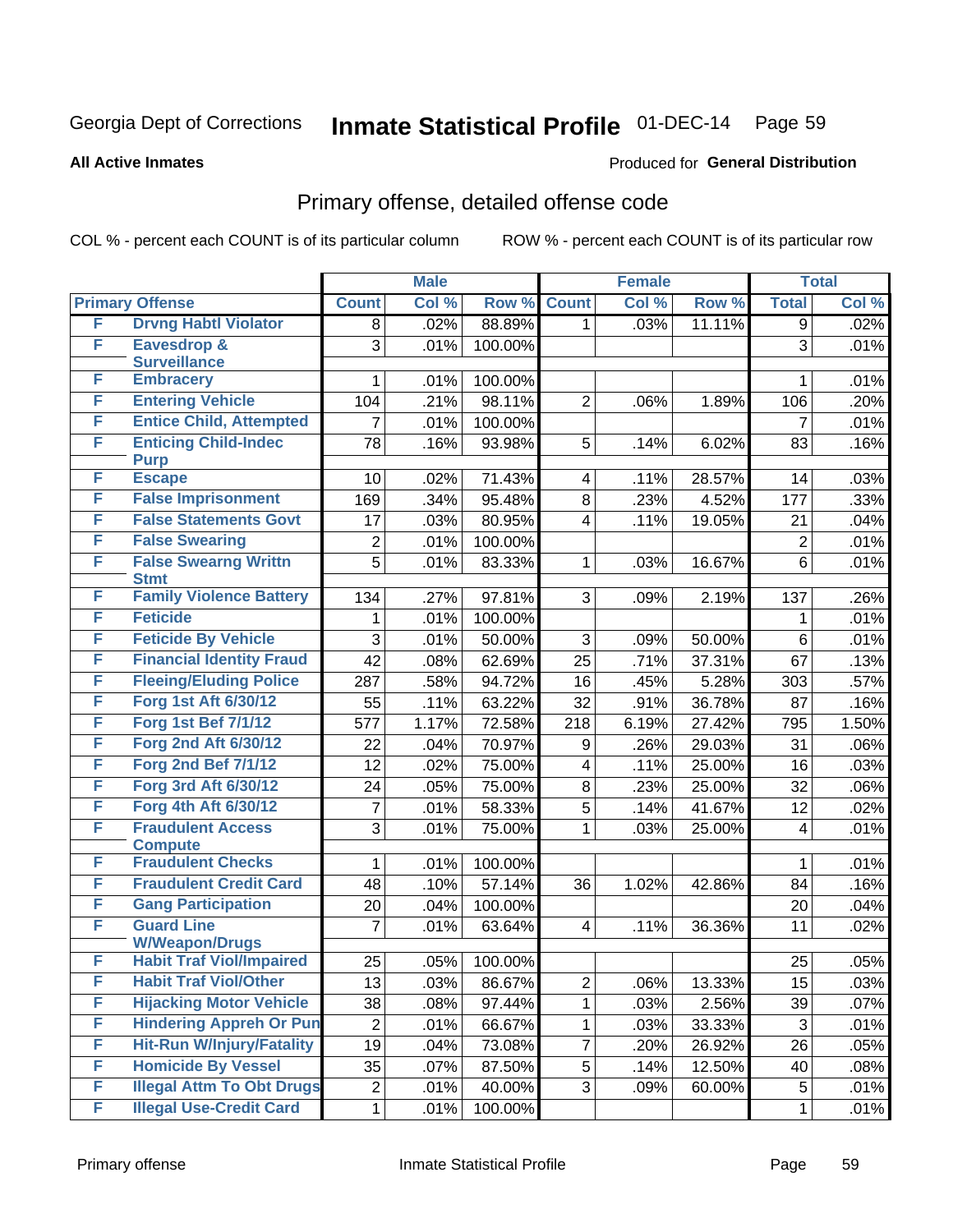# Inmate Statistical Profile 01-DEC-14 Page 60

**All Active Inmates** 

### Produced for General Distribution

## Primary offense, detailed offense code

COL % - percent each COUNT is of its particular column

|        |                                              |                | <b>Male</b> |            |                | <b>Female</b> |         |                | <b>Total</b> |
|--------|----------------------------------------------|----------------|-------------|------------|----------------|---------------|---------|----------------|--------------|
|        | <b>Primary Offense</b>                       | <b>Count</b>   | Col %       | Row %      | <b>Count</b>   | Col %         | Row %   | <b>Total</b>   | Col %        |
| F      | <b>Impersntng In Legal</b>                   | 1.             | .01%        | 100.00%    |                |               |         | 1              | .01%         |
| F      | <b>Procd</b><br><b>Impersonating Officer</b> | $\overline{2}$ | .01%        | 100.00%    |                |               |         | $\overline{2}$ | .01%         |
| F      | <b>Impersonation</b>                         | $\overline{2}$ | .01%        | 100.00%    |                |               |         | $\overline{2}$ | .01%         |
| F      | <b>Incest</b>                                | 196            | .40%        | 99.49%     | 1              | .03%          | .51%    | 197            | .37%         |
| F      | <b>Incest, Atmpt</b>                         | $\overline{c}$ | .01%        | 100.00%    |                |               |         | $\overline{c}$ | .01%         |
| F      | <b>Inciting To Insurrection</b>              | $\overline{2}$ | .01%        | 100.00%    |                |               |         | $\overline{2}$ | .01%         |
| F      | <b>Influencing Witness</b>                   | $\overline{2}$ | .01%        | 66.67%     | 1              | .03%          | 33.33%  | 3              | .01%         |
| F      | <b>Injury By Vehicle</b>                     | 91             | .18%        | 86.67%     | 14             | .40%          | 13.33%  | 105            | .20%         |
| F      | <b>Interference With</b>                     | 13             | .03%        | 100.00%    |                |               |         | 13             | .02%         |
|        | <b>Custody</b>                               |                |             |            |                |               |         |                |              |
| F      | <b>Involuntary Manslaughter</b>              | 152            | .31%        | 83.52%     | 30             | .85%          | 16.48%  | 182            | .34%         |
| F      | <b>Kidnapping</b>                            | 1,466          | 2.96%       | 97.02%     | 45             | 1.28%         | 2.98%   | 1,511          | 2.85%        |
| F      | <b>Livestock Theft</b>                       | 3              | .01%        | 100.00%    |                |               |         | 3              | .01%         |
| F      | <b>Manf Methamph 200-399</b>                 | 8              | .02%        | 66.67%     | 4              | .11%          | 33.33%  | 12             | .02%         |
|        | Gm                                           |                |             |            |                |               |         |                |              |
| F      | <b>Manf Methamph 28-199</b><br>Gm            | 16             | .03%        | 84.21%     | 3              | .09%          | 15.79%  | 19             | .04%         |
| F      | Manf Methamph 400+ Gm                        | 1              | .01%        | 100.00%    |                |               |         | 1              | .01%         |
| F      | <b>Manf Methamph Unspec</b>                  | 141            | .28%        | 90.38%     | 15             | .43%          | 9.62%   | 156            | .29%         |
| F      | <b>Amt</b><br><b>Manufact Meth Near</b>      |                |             |            |                |               |         |                |              |
|        | <b>Child</b>                                 | 12             | .02%        | 75.00%     | 4              | .11%          | 25.00%  | 16             | .03%         |
| F      | <b>Misc Assault/Battery</b>                  | 11             | .02%        | 100.00%    |                |               |         | 11             | .02%         |
| F      | <b>Misc CorrectionI Inst Off</b>             | 3              | .01%        | 60.00%     | $\overline{2}$ | .06%          | 40.00%  | 5              | .01%         |
| F      | <b>Misc Drugs Trafficking</b>                | 8              | .02%        | 100.00%    |                |               |         | 8              | .02%         |
| F      | <b>Misc Forgery</b>                          | 4              | .01%        | 100.00%    |                |               |         | 4              | .01%         |
| F      | <b>Misc Fraud</b>                            | 7              | .01%        | 58.33%     | 5              | .14%          | 41.67%  | 12             | .02%         |
| F      | <b>Misc Homicide Offense</b>                 | $\overline{7}$ | .01%        | 87.50%     | 1              | .03%          | 12.50%  | 8              | .02%         |
| F      | <b>Misc Invasion Of Privacy</b>              | 5              | .01%        | 100.00%    |                |               |         | 5              | .01%         |
| F      | <b>Misc Obscenity</b>                        | 3              | .01%        | 100.00%    |                |               |         | 3              | .01%         |
| F      | <b>Misc Public Order</b>                     |                |             |            | 1              | .03%          | 100.00% | $\mathbf{1}$   | .01%         |
| F      | <b>Misc Sexual Offense</b>                   | 21             | .04%        | 91.30%     | $\overline{2}$ | .06%          | 8.70%   | 23             | .04%         |
| F      | <b>Misc Weapon/Explosive</b>                 | 1              | .01%        | $100.00\%$ |                |               |         | 1              | .01%         |
|        | <b>Off</b>                                   |                |             |            |                |               |         |                |              |
| F<br>F | <b>Murder</b>                                | 5,575          | 11.27%      | 93.97%     | 358            | 10.17%        | 6.03%   | 5,933          | 11.19%       |
|        | <b>Murder, Conspire To</b><br><b>Commit</b>  | 8              | .02%        | 100.00%    |                |               |         | 8              | .02%         |
| F      | <b>Mutiny In Penal Inst</b>                  | 5              | .01%        | 100.00%    |                |               |         | 5              | .01%         |
| F      | <b>Obstr Of Law Enf Officer</b>              | 404            | .82%        | 90.58%     | 42             | 1.19%         | 9.42%   | 446            | .84%         |
| F      | <b>Pandering By</b>                          | $\overline{4}$ | .01%        | 100.00%    |                |               |         | 4              | .01%         |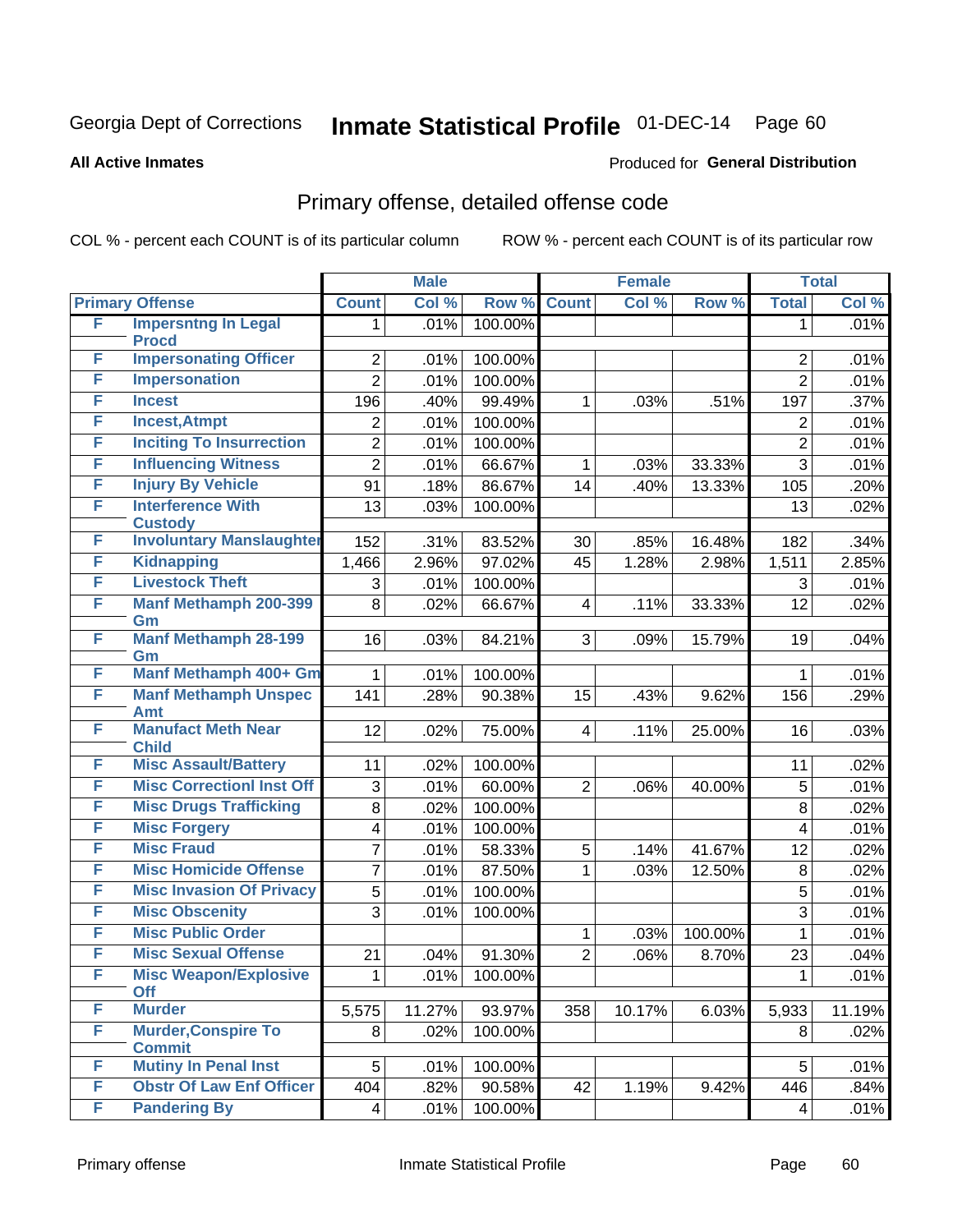## Inmate Statistical Profile 01-DEC-14 Page 61

Produced for General Distribution

### **All Active Inmates**

### Primary offense, detailed offense code

COL % - percent each COUNT is of its particular column

|   |                                                |                | <b>Male</b> |         |                         | <b>Female</b> |        |                | <b>Total</b> |
|---|------------------------------------------------|----------------|-------------|---------|-------------------------|---------------|--------|----------------|--------------|
|   | <b>Primary Offense</b>                         | <b>Count</b>   | Col %       | Row %   | <b>Count</b>            | Col %         | Row %  | <b>Total</b>   | Col %        |
|   | <b>Compulsion</b>                              |                |             |         |                         |               |        |                |              |
| F | <b>Peeping Tom</b>                             | 19             | .04%        | 100.00% |                         |               |        | 19             | .04%         |
| F | <b>Perjury</b>                                 | $\mathfrak{S}$ | .01%        | 100.00% |                         |               |        | 3              | .01%         |
| F | <b>Pimping A Minor Under</b>                   | 8              | .02%        | 88.89%  | 1                       | .03%          | 11.11% | 9              | .02%         |
|   | 18                                             |                |             |         |                         |               |        |                |              |
| F | <b>Poss Contraband</b><br><b>Articles</b>      | 1              | .01%        | 50.00%  | 1                       | .03%          | 50.00% | $\overline{2}$ | .01%         |
| F | <b>Poss Dep Stim Cntrf</b>                     | 63             | .13%        | 73.26%  | 23                      | .65%          | 26.74% | 86             | .16%         |
| F | <b>Drugs</b><br><b>Poss Drug Related Matri</b> | 11             | .02%        | 91.67%  | $\mathbf 1$             | .03%          | 8.33%  | 12             | .02%         |
| F | <b>Poss Ephedrine</b>                          | $\mathfrak{S}$ | .01%        | 50.00%  | $\overline{3}$          | .09%          | 50.00% | 6              | .01%         |
| F | <b>Poss Firearm 1st</b>                        | 87             |             |         |                         |               |        |                |              |
|   | <b>Offender</b>                                |                | .18%        | 100.00% |                         |               |        | 87             | .16%         |
| F | <b>Poss Firearm Convct</b><br><b>Felon</b>     | 864            | 1.75%       | 96.32%  | 33                      | .94%          | 3.68%  | 897            | 1.69%        |
| F | <b>Poss Knife During Crime</b>                 | 5              | .01%        | 100.00% |                         |               |        | 5              | .01%         |
| F | <b>Poss Mda/Extsy</b>                          | $6\phantom{1}$ | .01%        | 100.00% |                         |               |        | 6              | .01%         |
| F | <b>Poss Methamphetamine</b>                    | 385            | .78%        | 78.41%  | 106                     | 3.01%         | 21.59% | 491            | .93%         |
| F | <b>Poss Narcotics Opiates</b>                  | 72             | .15%        | 73.47%  | 26                      | .74%          | 26.53% | 98             | .18%         |
| F | <b>Poss Of Certain</b>                         | 23             | .05%        | 92.00%  | $\overline{2}$          | .06%          | 8.00%  | 25             | .05%         |
|   | <b>Weapons</b>                                 |                |             |         |                         |               |        |                |              |
| F | <b>Poss Of Cocaine</b>                         | 509            | 1.03%       | 87.76%  | 71                      | 2.02%         | 12.24% | 580            | 1.09%        |
| F | <b>Poss Of Firearm Dur</b><br><b>Crime</b>     | 491            | .99%        | 96.46%  | 18                      | .51%          | 3.54%  | 509            | .96%         |
| F | <b>Poss Of Marijuana</b>                       | 77             | .16%        | 95.06%  | $\overline{\mathbf{4}}$ | .11%          | 4.94%  | 81             | .15%         |
| F | <b>Poss Tools Commit</b><br><b>Crime</b>       | 19             | .04%        | 90.48%  | $\overline{2}$          | .06%          | 9.52%  | 21             | .04%         |
| F | <b>Poss W Int Dis Other</b><br><b>Drug</b>     | 99             | .20%        | 83.90%  | 19                      | .54%          | 16.10% | 118            | .22%         |
| F | <b>Poss W Int Dist Cocaine</b>                 | 389            | .79%        | 95.58%  | 18                      | .51%          | 4.42%  | 407            | .77%         |
| F | <b>Poss W Int Dist</b>                         | 692            | 1.40%       | 95.71%  | 31                      | .88%          | 4.29%  | 723            | 1.36%        |
|   | <b>Marijuana</b>                               |                |             |         |                         |               |        |                |              |
| F | <b>Poss W Int Dist Meth</b>                    | 258            | .52%        | 79.14%  | 68                      | 1.93%         | 20.86% | 326            | .61%         |
| F | <b>Poss Wpn, Drugs By</b><br><b>Prisnr</b>     | 45             | .09%        | 93.75%  | 3                       | .09%          | 6.25%  | 48             | .09%         |
| F | <b>Racketeering</b>                            | 71             | .14%        | 66.98%  | 35                      | .99%          | 33.02% | 106            | .20%         |
| F | Rape                                           | 1,740          | 3.52%       | 99.60%  | $\overline{7}$          | .20%          | .40%   | 1,747          | 3.30%        |
| F | <b>Reck Cond Infected</b>                      | 14             | .03%        | 87.50%  | $\overline{2}$          | .06%          | 12.50% | 16             | .03%         |
|   | <b>Person</b>                                  |                |             |         |                         |               |        |                |              |
| F | <b>Reckless Abandonment</b>                    | 1              | .01%        | 100.00% |                         |               |        | 1              | .01%         |
| F | <b>Removal Baggage, Cargo</b>                  | 1              | .01%        | 100.00% |                         |               |        | 1              | .01%         |
|   | <b>Etc</b>                                     |                |             |         |                         |               |        |                |              |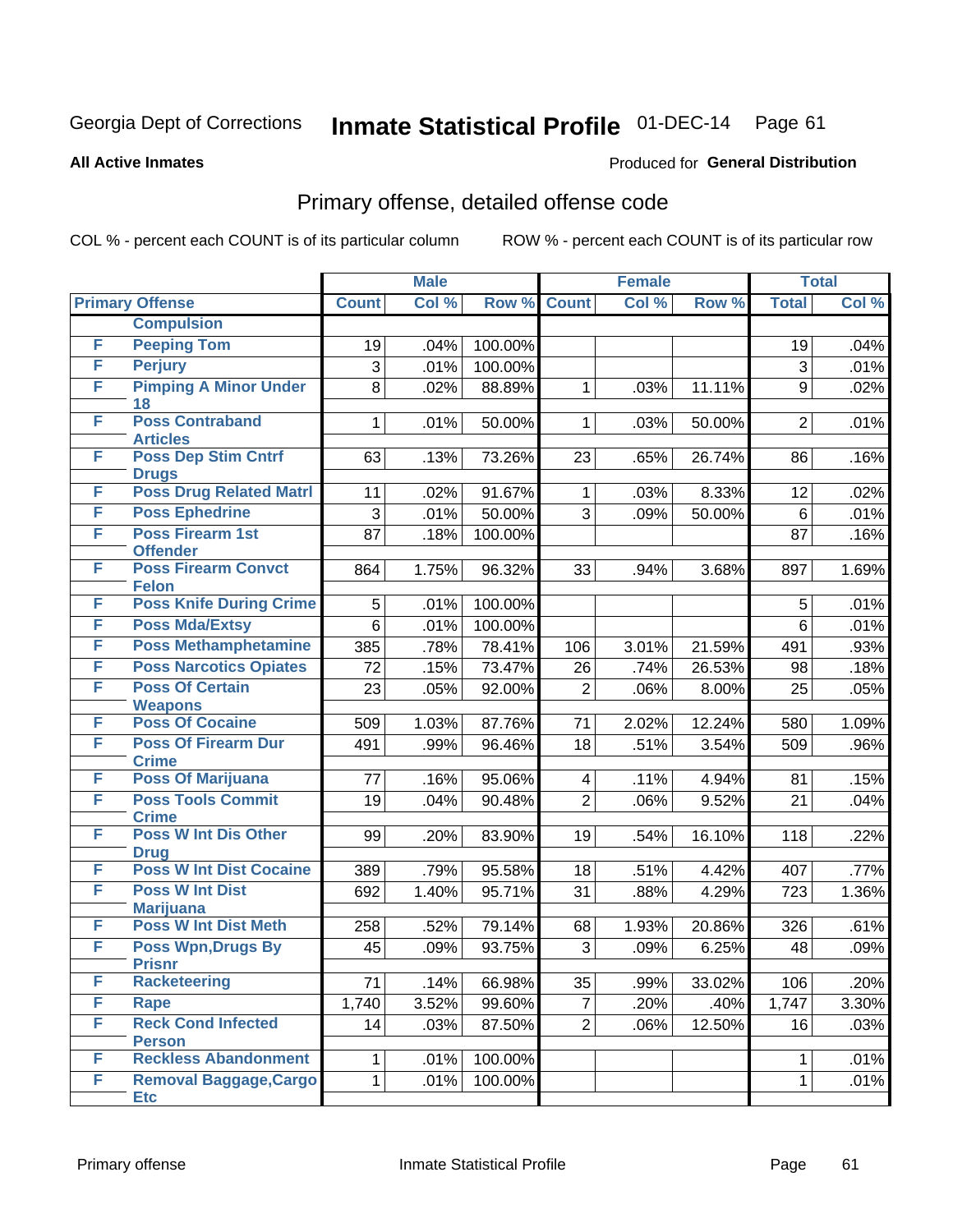# Inmate Statistical Profile 01-DEC-14 Page 62

### **All Active Inmates**

### **Produced for General Distribution**

## Primary offense, detailed offense code

COL % - percent each COUNT is of its particular column

|   |                                                        |                 | <b>Male</b> |         |                 | <b>Female</b> |         |                | <b>Total</b> |
|---|--------------------------------------------------------|-----------------|-------------|---------|-----------------|---------------|---------|----------------|--------------|
|   | <b>Primary Offense</b>                                 | <b>Count</b>    | Col %       | Row %   | <b>Count</b>    | Col %         | Row %   | <b>Total</b>   | Col %        |
| F | <b>Robbery</b>                                         | 1,532           | 3.10%       | 93.41%  | 108             | 3.07%         | 6.59%   | 1,640          | 3.09%        |
| F | <b>Robbery By Force</b>                                | 256             | .52%        | 93.09%  | 19              | .54%          | 6.91%   | 275            | .52%         |
| F | <b>Robbery By Intimidation</b>                         | 261             | .53%        | 92.88%  | 20              | .57%          | 7.12%   | 281            | .53%         |
| F | <b>Robbery By Sudden</b>                               | 128             | .26%        | 92.75%  | 10              | .28%          | 7.25%   | 138            | .26%         |
|   | <b>Snatch</b>                                          |                 |             |         |                 |               |         |                |              |
| F | <b>S/D Cocaine</b>                                     | 586             | 1.18%       | 95.75%  | 26              | .74%          | 4.25%   | 612            | 1.15%        |
| F | <b>S/D Cont Sub Public</b>                             | 40              | .08%        | 95.24%  | $\overline{2}$  | .06%          | 4.76%   | 42             | .08%         |
| F | <b>S/D Cont Sub School</b>                             | 34              | .07%        | 97.14%  | 1               | .03%          | 2.86%   | 35             | .07%         |
| F | <b>S/D Dep Stim Cntrf Drugs</b>                        | 58              | .12%        | 76.32%  | 18              | .51%          | 23.68%  | 76             | .14%         |
| F | <b>S/D Narcotics Opiates</b>                           | 24              | .05%        | 77.42%  | 7               | .20%          | 22.58%  | 31             | .06%         |
| F | <b>S/D Of Marijuana</b>                                | 316             | .64%        | 98.14%  | $6\phantom{1}6$ | .17%          | 1.86%   | 322            | .61%         |
| F | <b>Sale Mda/Extsy</b>                                  | 3               | .01%        | 100.00% |                 |               |         | 3              | .01%         |
| F | <b>Sale Methamphetamine</b>                            | 124             | .25%        | 78.48%  | 34              | .97%          | 21.52%  | 158            | .30%         |
| F | <b>Sex Exploitation Child</b>                          | 187             | .38%        | 99.47%  | 1               | .03%          | .53%    | 188            | .35%         |
| F | <b>Sex Offender Fail Registr</b>                       | 453             | .92%        | 98.69%  | 6               | .17%          | 1.31%   | 459            | .87%         |
| F | <b>Sex Offender Fail To</b>                            | 5               | .01%        | 100.00% |                 |               |         | 5              | .01%         |
| F | <b>Move</b><br>Sexl/Asslt/Agn/Pers/Cstd                | 18              | .04%        | 100.00% |                 |               |         | 18             | .03%         |
| F | <b>Sexual Aslt By Therapist</b>                        |                 |             |         | 1               | .03%          | 100.00% | $\mathbf{1}$   | .01%         |
| F | <b>Sexual Battery</b>                                  | 191             | .39%        | 98.96%  | $\overline{2}$  | .06%          | 1.04%   | 193            | .36%         |
| F | <b>Simple Battery</b>                                  | 12              | .02%        | 85.71%  | $\overline{2}$  | .06%          | 14.29%  | 14             | .03%         |
| F | <b>Sodomy</b>                                          | 17              | .03%        | 100.00% |                 |               |         | 17             | .03%         |
| F | <b>Solicit Sodomy From</b>                             | 5               | .01%        | 100.00% |                 |               |         | 5              | .01%         |
|   | <b>Minor</b>                                           |                 |             |         |                 |               |         |                |              |
| F | <b>Stalking</b>                                        | 4               | .01%        | 100.00% |                 |               |         | 4              | .01%         |
| F | <b>Statutory Rape</b>                                  | 812             | 1.64%       | 98.19%  | 15              | .43%          | 1.81%   | 827            | 1.56%        |
| F | <b>Statutory Rape, Atmpt</b>                           | 1               | .01%        | 100.00% |                 |               |         | 1              | .01%         |
| F | <b>Tampering With</b>                                  | 8               | .02%        | 80.00%  | $\overline{2}$  | .06%          | 20.00%  | 10             | .02%         |
| F | <b>Evidence</b><br><b>Terrorist Threats &amp; Acts</b> | 356             | .72%        | 94.43%  | 21              | .60%          | 5.57%   | 377            | .71%         |
| F | <b>Theft Bring Prop In State</b>                       | 6               | .01%        | 75.00%  | $\overline{2}$  | .06%          | 25.00%  | 8              | .02%         |
| F | <b>Theft By Conversion</b>                             | 26              | .05%        | 78.79%  | 7               | .20%          | 21.21%  | 33             | .06%         |
| F | <b>Theft By Deception</b>                              | $\overline{35}$ | .07%        | 76.09%  | $\overline{11}$ | .31%          | 23.91%  | 46             | .09%         |
| F | <b>Theft By Extortion</b>                              | $\overline{2}$  | .01%        | 100.00% |                 |               |         | $\overline{2}$ | .01%         |
| F | <b>Theft By Rec Stolen Prop</b>                        | 638             | 1.29%       | 93.14%  | 47              | 1.34%         | 6.86%   | 685            | 1.29%        |
| F | <b>Theft By Shoplifting</b>                            | 338             | .68%        | 67.33%  | 164             | 4.66%         | 32.67%  | 502            | .95%         |
| F | <b>Theft By Taking</b>                                 | 788             | 1.59%       | 86.21%  | 126             | 3.58%         | 13.79%  | 914            | 1.72%        |
| F | <b>Theft Credit Card</b>                               | 16              | .03%        | 76.19%  | 5               | .14%          | 23.81%  | 21             | .04%         |
| F | <b>Theft Motorveh Or Part</b>                          | 47              | .09%        | 94.00%  | 3               | .09%          | 6.00%   | 50             | .09%         |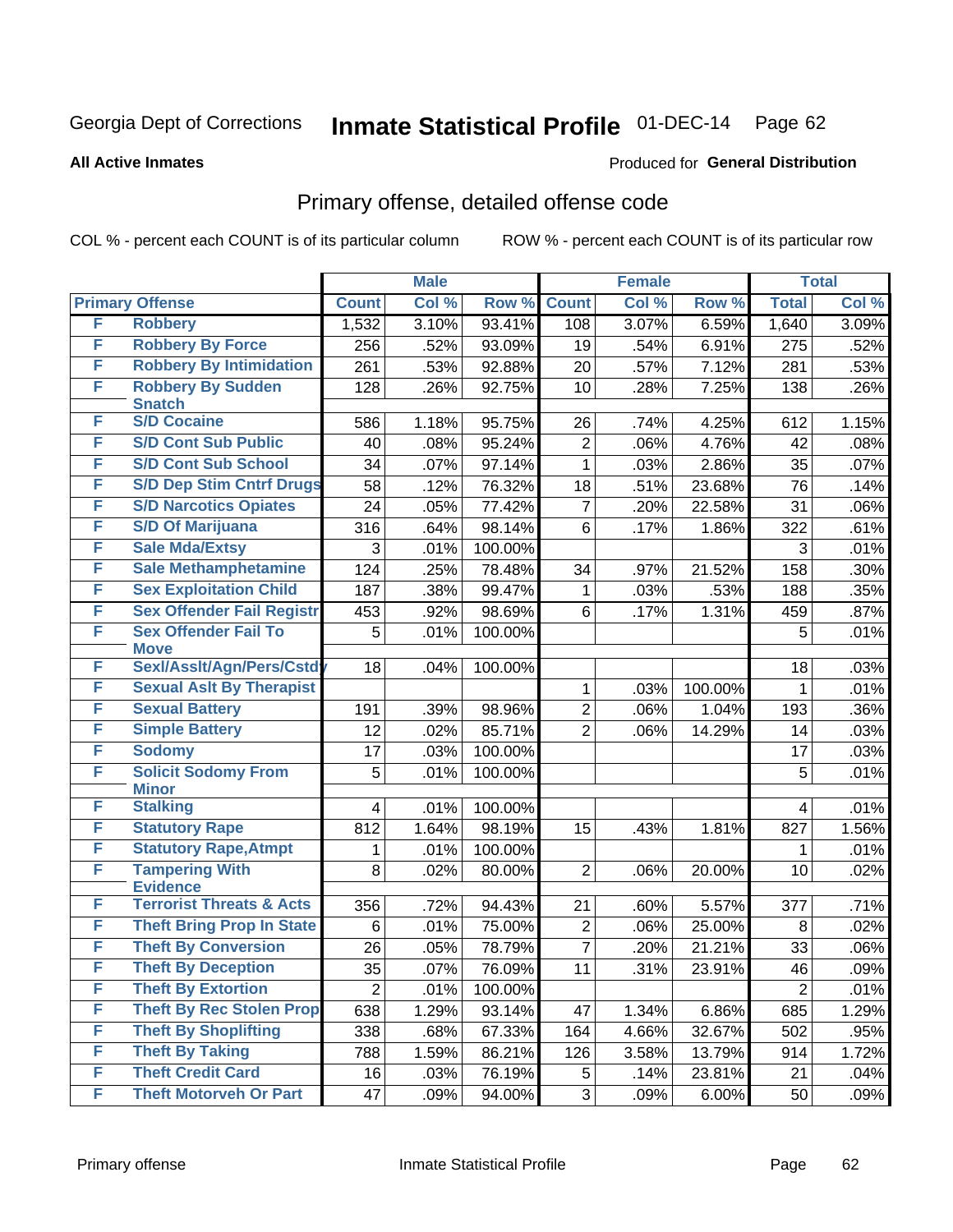# Inmate Statistical Profile 01-DEC-14 Page 63

### **All Active Inmates**

### Produced for General Distribution

## Primary offense, detailed offense code

COL % - percent each COUNT is of its particular column

|   |                                            |                  | <b>Male</b> |         | <b>Female</b>  |       |        | <b>Total</b>   |       |
|---|--------------------------------------------|------------------|-------------|---------|----------------|-------|--------|----------------|-------|
|   | <b>Primary Offense</b>                     | <b>Count</b>     | Col %       | Row %   | <b>Count</b>   | Col % | Row %  | <b>Total</b>   | Col % |
| F | <b>Theft Of Lost Property</b>              | 4                | .01%        | 100.00% |                |       |        | 4              | .01%  |
| F | <b>Theft Of Services</b>                   | $\overline{2}$   | .01%        | 66.67%  | 1              | .03%  | 33.33% | 3              | .01%  |
| F | <b>Theft Recv Prop Out</b>                 | $\overline{2}$   | .01%        | 100.00% |                |       |        | $\overline{2}$ | .01%  |
|   | <b>State</b>                               |                  |             |         |                |       |        |                |       |
| F | <b>Traf Amphtmine 200-399</b><br>Gm        | $\overline{2}$   | .01%        | 100.00% |                |       |        | $\overline{2}$ | .01%  |
| F | <b>Traf Amphtmine 28-199</b>               | $\overline{2}$   | .01%        | 100.00% |                |       |        | $\overline{2}$ | .01%  |
|   | Gm                                         |                  |             |         |                |       |        |                |       |
| F | <b>Traf Amphtmine 400+ Gm</b>              | 3                | .01%        | 100.00% |                |       |        | 3              | .01%  |
| F | <b>Traf Cocaine 201-400</b>                | 145              | .29%        | 97.32%  | 4              | .11%  | 2.68%  | 149            | .28%  |
|   | Gm                                         |                  |             |         |                |       |        |                |       |
| F | <b>Traf Cocaine 401+ Gm</b>                | 129              | .26%        | 94.85%  | 7              | .20%  | 5.15%  | 136            | .26%  |
| F | <b>Traf Cocaine Less 200</b>               | 289              | .58%        | 94.75%  | 16             | .45%  | 5.25%  | 305            | .58%  |
| F | Gm<br>Traf Marijna 10-2000 Lb              | 80               | .16%        | 93.02%  | 6              | .17%  | 6.98%  | 86             | .16%  |
| F | Traf Marijna 10001+ Lb                     | 1                | .01%        | 100.00% |                |       |        | 1              | .01%  |
| F | <b>Traf Mda/Extsy 200-</b>                 |                  |             |         |                |       |        |                |       |
|   | <b>399gm</b>                               | 3                | .01%        | 100.00% |                |       |        | 3              | .01%  |
| F | <b>Traf Mda/Extsy 28-199gm</b>             | 10               | .02%        | 83.33%  | 2              | .06%  | 16.67% | 12             | .02%  |
| F | Traf Mda/Extsy 400+Gm                      | $\overline{2}$   | .01%        | 100.00% |                |       |        | $\overline{2}$ | .01%  |
| F | <b>Traf Methamph 200-399</b>               | 69               | .14%        | 89.61%  | 8              | .23%  | 10.39% | 77             | .15%  |
|   | Gm                                         |                  |             |         |                |       |        |                |       |
| F | <b>Traf Methamph 28-199</b>                | 217              | .44%        | 87.15%  | 32             | .91%  | 12.85% | 249            | .47%  |
|   | Gm                                         |                  |             |         |                |       |        |                |       |
| F | Traf Methamph 400+ Gm                      | 52               | .11%        | 92.86%  | 4              | .11%  | 7.14%  | 56             | .11%  |
| F | <b>Traf Methamph Unspec</b><br><b>Amt</b>  | 66               | .13%        | 89.19%  | 8              | .23%  | 10.81% | 74             | .14%  |
| F | <b>Traf Methaqualone&lt; 400</b>           | 1                | .01%        | 100.00% |                |       |        | 1              | .01%  |
|   | Gm                                         |                  |             |         |                |       |        |                |       |
| F | <b>Traf Narcotic 15-28 Gm</b>              | 8                | .02%        | 88.89%  | 1              | .03%  | 11.11% | 9              | .02%  |
| F | <b>Traf Narcotic 29+ Gm</b>                | 12               | .02%        | 100.00% |                |       |        | 12             | .02%  |
| F | <b>Traf Narcotic Less 14 Gm</b>            | $\boldsymbol{9}$ | .02%        | 100.00% |                |       |        | 9              | .02%  |
| F | <b>Unauth Dist Contrild Sub</b>            | 1                | .01%        | 100.00% |                |       |        | 1              | .01%  |
| F | <b>Unauth Dist Recrd</b>                   | 1                | .01%        | 100.00% |                |       |        | 1              | .01%  |
|   | <b>Devices</b>                             |                  |             |         |                |       |        |                |       |
| F | <b>Unknown Offense</b>                     | 21               | .04%        | 91.30%  | $\overline{2}$ | .06%  | 8.70%  | 23             | .04%  |
| F | <b>Uniwfl Mfg/Del/Dist N-C S</b>           | 15               | .03%        | 100.00% |                |       |        | 15             | .03%  |
| F | <b>Use Comm Facity Vio C</b><br><b>Sub</b> | $\overline{2}$   | .01%        | 100.00% |                |       |        | $\overline{2}$ | .01%  |
| F | <b>Vehicular Homicide</b>                  | 287              | .58%        | 84.16%  | 54             | 1.53% | 15.84% | 341            | .64%  |
| F | <b>Viol Dngrous Drgs Act</b>               | 163              | .33%        | 79.13%  | 43             | 1.22% | 20.87% | 206            | .39%  |
| F | <b>Viol Ga Cntrl Sbst Act</b>              | 51               |             | 91.07%  |                |       | 8.93%  |                |       |
|   |                                            |                  | .10%        |         | 5              | .14%  |        | 56             | .11%  |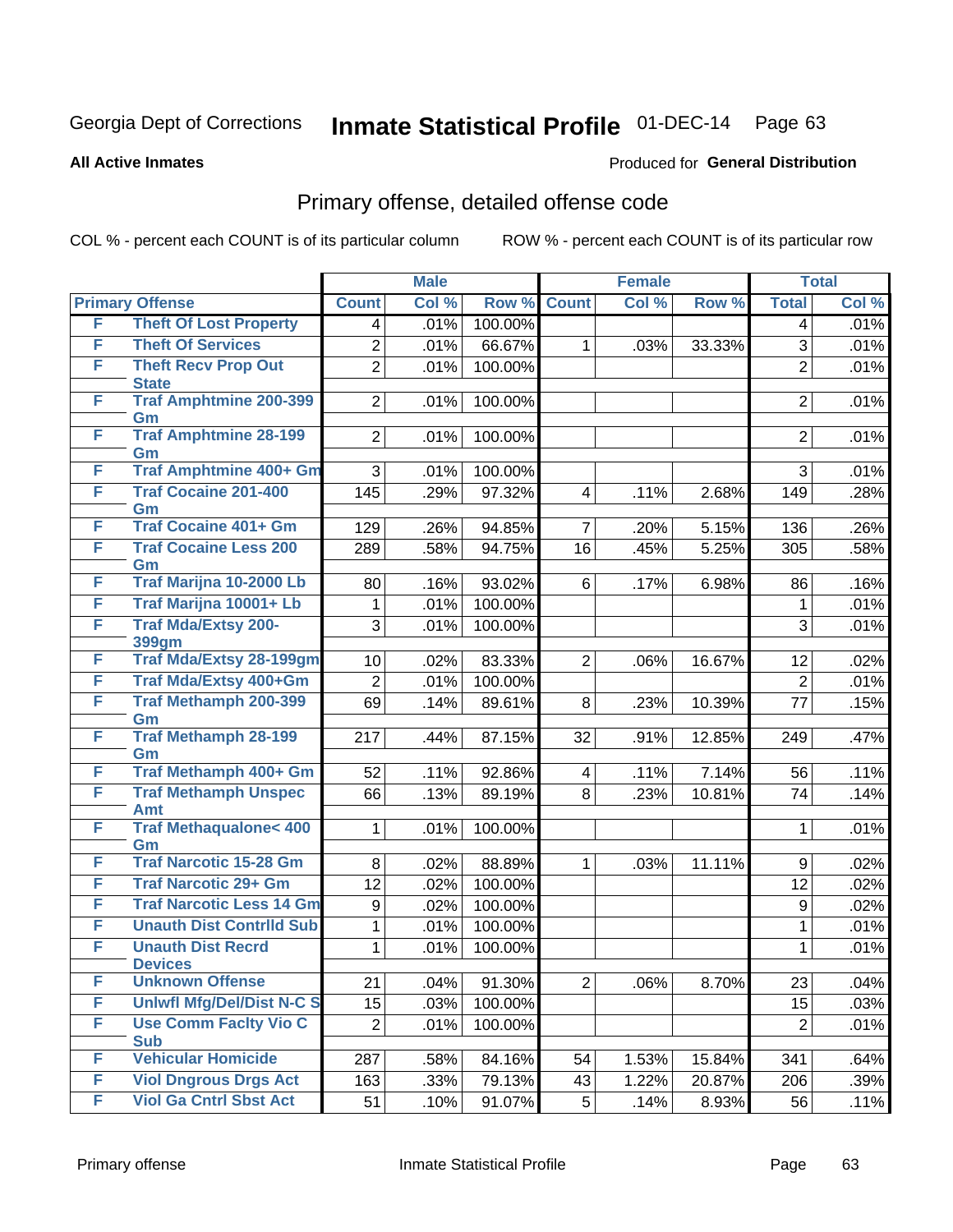# Inmate Statistical Profile 01-DEC-14 Page 64

### **All Active Inmates**

### Produced for General Distribution

## Primary offense, detailed offense code

COL % - percent each COUNT is of its particular column

|   |                                            |                | <b>Male</b> |         |              | <b>Female</b> |         |                | <b>Total</b> |
|---|--------------------------------------------|----------------|-------------|---------|--------------|---------------|---------|----------------|--------------|
|   | <b>Primary Offense</b>                     | <b>Count</b>   | Col %       | Row %   | <b>Count</b> | Col %         | Row %   | <b>Total</b>   | Col %        |
| F | <b>Viol Ga Securities Act</b>              |                |             |         | 1.           | .03%          | 100.00% | $\mathbf 1$    | .01%         |
| F | <b>Viol Motor Vehicle Laws</b>             | 39             | .08%        | 90.70%  | 4            | .11%          | 9.30%   | 43             | .08%         |
| F | <b>Viol Oath Public Offcr</b>              | 1              | .01%        | 50.00%  | 1            | .03%          | 50.00%  | $\overline{2}$ | .01%         |
| F | <b>Violatn Othr States Law</b>             | 18             | .04%        | 81.82%  | 4            | .11%          | 18.18%  | 22             | .04%         |
| F | <b>Vol Manslaughter Of</b>                 | 3              | .01%        | 100.00% |              |               |         | 3              | .01%         |
|   | <b>Fetus</b>                               |                |             |         |              |               |         |                |              |
| F | <b>Voluntary Manslaughter</b>              | 1,089          | 2.20%       | 88.90%  | 136          | 3.86%         | 11.10%  | 1,225          | 2.31%        |
| M | <b>Abandonment Of Dep</b><br><b>Child</b>  | 3              | .01%        | 100.00% |              |               |         | 3              | .01%         |
| M | <b>Abusive Language</b>                    | 1              | .01%        | 100.00% |              |               |         | 1              | .01%         |
| М | <b>Agg Assault With Knife</b>              | 1              | .01%        | 100.00% |              |               |         | $\mathbf{1}$   | .01%         |
| M | <b>Assault &amp; Battery</b>               | 5              | .01%        | 100.00% |              |               |         | 5              | .01%         |
| M | <b>Bad Checks</b>                          | $\overline{2}$ | .01%        | 66.67%  | 1            | .03%          | 33.33%  | 3              | .01%         |
| M | <b>Burglary</b>                            | 8              | .02%        | 100.00% |              |               |         | 8              | .02%         |
| M | <b>Cheating &amp; Swindling</b>            | 1              | .01%        | 100.00% |              |               |         | 1              | .01%         |
| M | <b>Cpwl &amp; Concealed</b>                | 4              | .01%        | 100.00% |              |               |         | 4              | .01%         |
|   | <b>Weapon</b>                              |                |             |         |              |               |         |                |              |
| М | <b>Crmnl Attempt</b>                       | 1              | .01%        | 100.00% |              |               |         | 1              | .01%         |
| M | <b>Crmnl Trespassing</b>                   | 1              | .01%        | 100.00% |              |               |         | $\mathbf{1}$   | .01%         |
| М | <b>Dui</b>                                 | 7              | .01%        | 100.00% |              |               |         | $\overline{7}$ | .01%         |
| M | <b>Escape</b>                              | 4              | .01%        | 100.00% |              |               |         | 4              | .01%         |
| M | <b>Forgery</b>                             | 3              | .01%        | 100.00% |              |               |         | $\overline{3}$ | .01%         |
| M | <b>Keepng Place</b><br><b>Prostitution</b> |                |             |         | 1            | .03%          | 100.00% | 1              | .01%         |
| M | <b>Misc Misdemeanor</b>                    | 1              | .01%        | 100.00% |              |               |         | 1              | .01%         |
| M | <b>Obstr Of Law Enf Officer</b>            | 1              | .01%        | 50.00%  | 1            | .03%          | 50.00%  | $\overline{2}$ | .01%         |
| M | <b>Other Misdemeanor</b>                   | 7              | .01%        | 100.00% |              |               |         | $\overline{7}$ | .01%         |
| M | <b>Pointing Gun At Another</b>             | 1              | .01%        | 100.00% |              |               |         | 1              | .01%         |
| M | <b>Poss Ntp Whiskey</b>                    | 1              | .01%        | 100.00% |              |               |         | 1              | .01%         |
| M | <b>Prostitution</b>                        |                |             |         | 1            | .03%          | 100.00% | 1              | .01%         |
| M | <b>Public Drunkenness</b>                  | 3              | .01%        | 100.00% |              |               |         | 3              | .01%         |
| M | <b>Public Indecency</b>                    | 3              | .01%        | 100.00% |              |               |         | 3              | .01%         |
| M | <b>Robbery</b>                             | $\mathbf 1$    | .01%        | 100.00% |              |               |         | $\mathbf 1$    | .01%         |
| M | <b>Shoplifting</b>                         |                |             |         | 1            | .03%          | 100.00% | 1              | .01%         |
| M | <b>Simple Battery</b>                      | 1              | .01%        | 100.00% |              |               |         | 1              | .01%         |
| M | <b>Theft By Taking</b>                     | 1              | .01%        | 100.00% |              |               |         | $\mathbf{1}$   | .01%         |
| M | <b>Theft By Taking -</b>                   | 23             | .05%        | 100.00% |              |               |         | 23             | .04%         |
|   | <b>Larceny</b>                             |                |             |         |              |               |         |                |              |
| M | <b>Viol Motor Veh Law</b>                  | $\overline{2}$ | .01%        | 100.00% |              |               |         | $\overline{2}$ | .01%         |
| M | <b>Wife Beating</b>                        | 3              | .01%        | 100.00% |              |               |         | 3              | .01%         |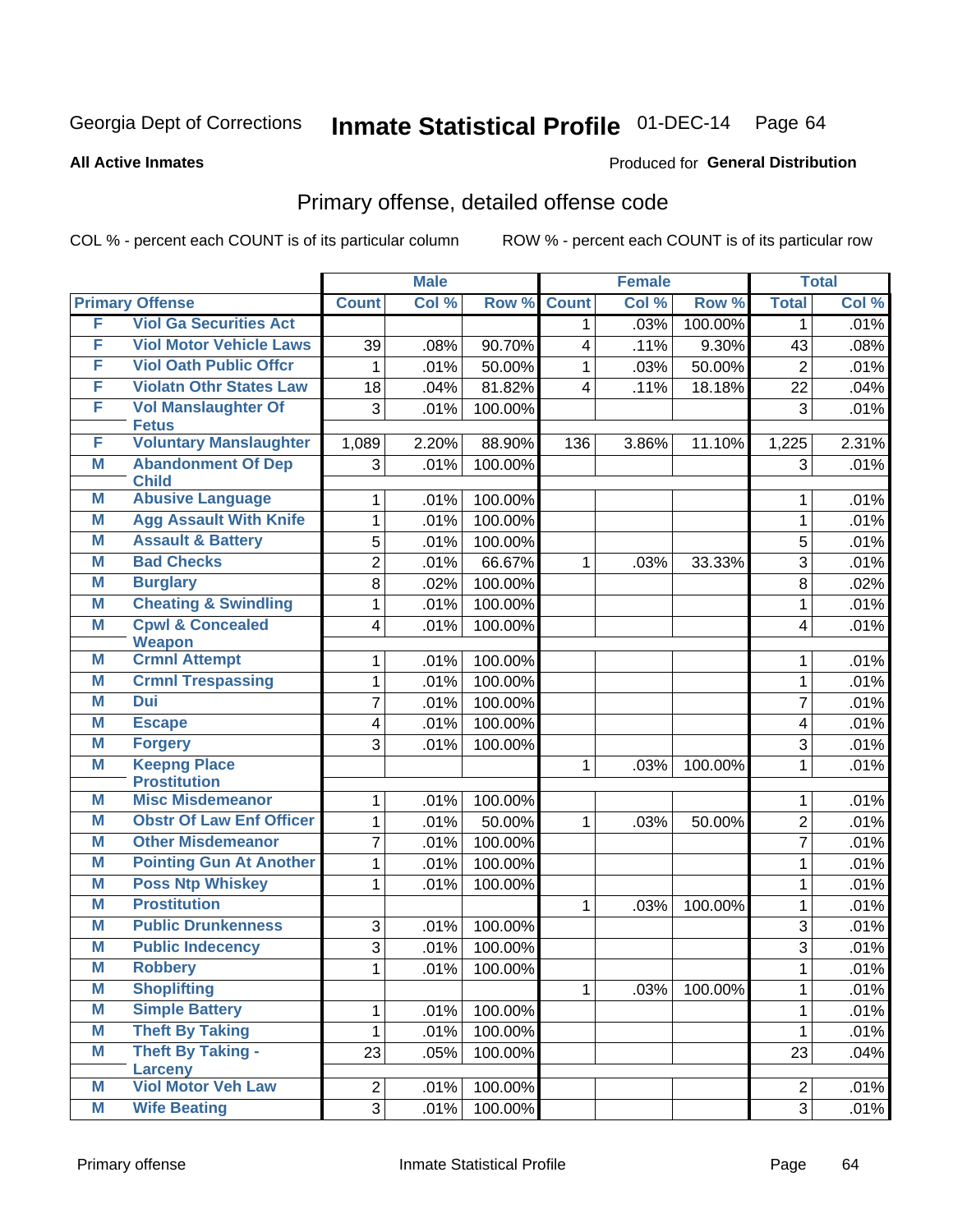## Inmate Statistical Profile 01-DEC-14 Page 65

**All Active Inmates** 

### Produced for General Distribution

## Primary offense, detailed offense code

COL % - percent each COUNT is of its particular column

|                              |              | <b>Male</b> |                    |       | <b>Female</b> |       |              | <b>Total</b> |
|------------------------------|--------------|-------------|--------------------|-------|---------------|-------|--------------|--------------|
| <b>Primary Offense</b>       | <b>Count</b> | Col%        | <b>Row % Count</b> |       | Col %         | Row % | <b>Total</b> | Col %        |
| М<br><b>Worthless Checks</b> |              | .01%        | 100.00%            |       |               |       |              | $.01\%$      |
| <b>Total Rported</b>         | 49,489       | 101%        | 93.36%             | 3,520 | 100%          | 6.64% | 53,009       | 101%         |

| <b>Reported</b><br>NO | $\mathbf{z}$ |       | --     |
|-----------------------|--------------|-------|--------|
|                       | 49,565<br>дч | 3,521 | 53,086 |

| Mode (most frequent) | 1902 Armed Robbery | 1101 Murder | 1101 Murder |
|----------------------|--------------------|-------------|-------------|
|----------------------|--------------------|-------------|-------------|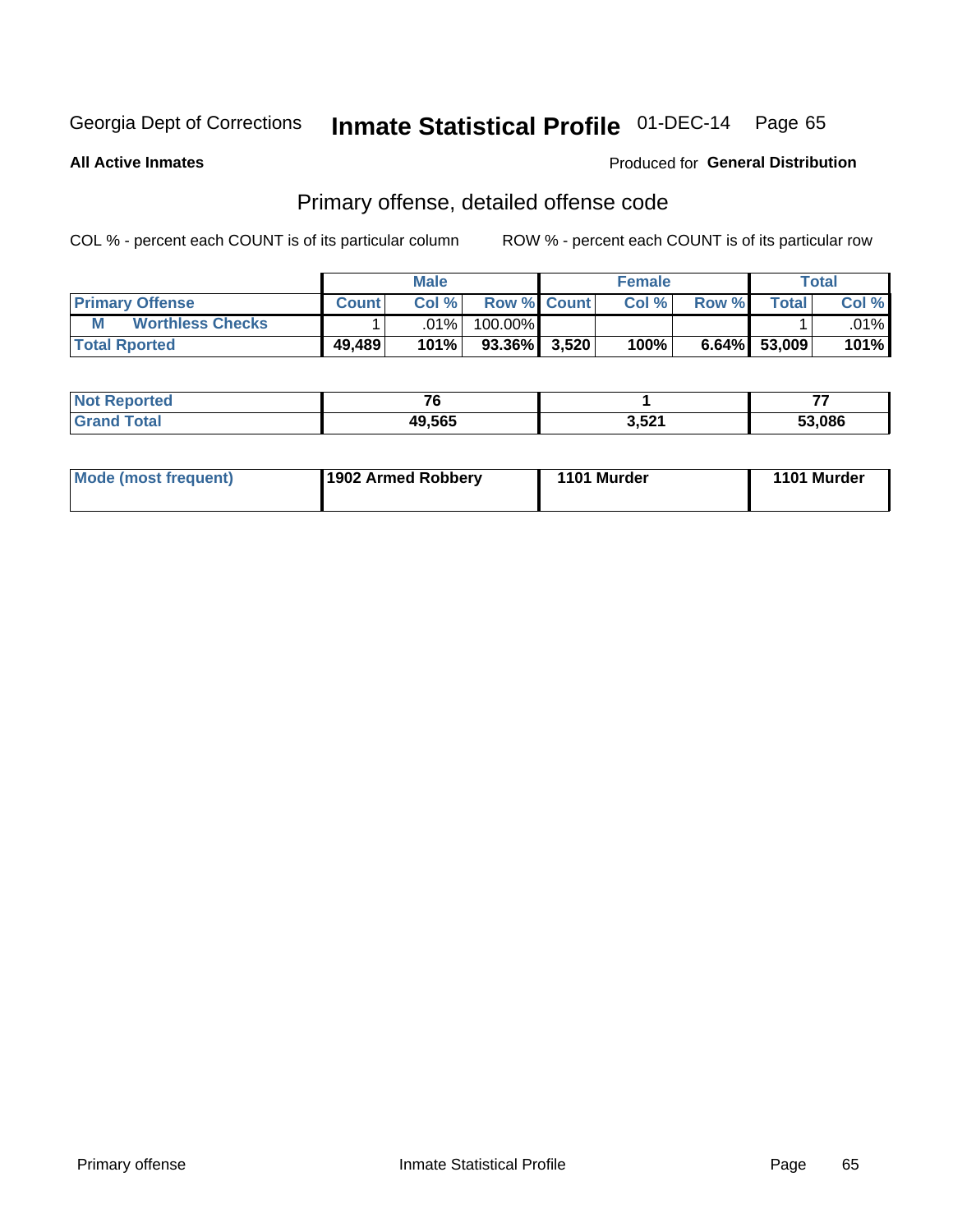# Inmate Statistical Profile 01-DEC-14 Page 66

### **All Active Inmates**

### Produced for General Distribution

## County of conviction of primary offense

COL % - percent each COUNT is of its particular column

|     |                             |              | <b>Male</b> |        |                          | <b>Female</b> |        |              | <b>Total</b> |
|-----|-----------------------------|--------------|-------------|--------|--------------------------|---------------|--------|--------------|--------------|
|     | <b>County of Conviction</b> | <b>Count</b> | Col %       | Row %  | <b>Count</b>             | Col %         | Row %  | <b>Total</b> | Col %        |
| 000 | <b>Unknown</b>              | 184          | .37%        | 97.87% | 4                        | .11%          | 2.13%  | 188          | .35%         |
| 001 | <b>Appling County</b>       | 91           | .18%        | 90.10% | 10                       | .28%          | 9.90%  | 101          | .19%         |
| 002 | <b>Atkinson County</b>      | 52           | .10%        | 92.86% | $\overline{\mathbf{4}}$  | .11%          | 7.14%  | 56           | .11%         |
| 003 | <b>Bacon County</b>         | 90           | .18%        | 93.75% | 6                        | .17%          | 6.25%  | 96           | .18%         |
| 004 | <b>Baker County</b>         | 6            | .01%        | 75.00% | $\overline{2}$           | .06%          | 25.00% | 8            | .02%         |
| 005 | <b>Baldwin County</b>       | 307          | .62%        | 93.31% | 22                       | .62%          | 6.69%  | 329          | .62%         |
| 006 | <b>Banks County</b>         | 67           | .14%        | 90.54% | $\overline{7}$           | .20%          | 9.46%  | 74           | .14%         |
| 007 | <b>Barrow County</b>        | 273          | .55%        | 91.61% | 25                       | .71%          | 8.39%  | 298          | .56%         |
| 008 | <b>Bartow County</b>        | 602          | 1.21%       | 88.14% | 81                       | 2.30%         | 11.86% | 683          | 1.29%        |
| 009 | <b>Ben Hill County</b>      | 253          | .51%        | 93.70% | 17                       | .48%          | 6.30%  | 270          | .51%         |
| 010 | <b>Berrien County</b>       | 75           | .15%        | 94.94% | $\overline{\mathbf{4}}$  | .11%          | 5.06%  | 79           | .15%         |
| 011 | <b>Bibb County</b>          | 1,036        | 2.09%       | 94.78% | 57                       | 1.62%         | 5.22%  | 1,093        | 2.06%        |
| 012 | <b>Bleckley County</b>      | 63           | .13%        | 92.65% | 5                        | .14%          | 7.35%  | 68           | .13%         |
| 013 | <b>Brantley County</b>      | 63           | .13%        | 94.03% | 4                        | .11%          | 5.97%  | 67           | .13%         |
| 014 | <b>Brooks County</b>        | 73           | .15%        | 94.81% | 4                        | .11%          | 5.19%  | 77           | .15%         |
| 015 | <b>Bryan County</b>         | 85           | .17%        | 97.70% | $\overline{2}$           | .06%          | 2.30%  | 87           | .16%         |
| 016 | <b>Bulloch County</b>       | 500          | 1.01%       | 93.46% | 35                       | .99%          | 6.54%  | 535          | 1.01%        |
| 017 | <b>Burke County</b>         | 218          | .44%        | 95.61% | 10                       | .28%          | 4.39%  | 228          | .43%         |
| 018 | <b>Butts County</b>         | 139          | .28%        | 95.21% | $\overline{7}$           | .20%          | 4.79%  | 146          | .28%         |
| 019 | <b>Calhoun County</b>       | 31           | .06%        | 96.88% | $\mathbf{1}$             | .03%          | 3.13%  | 32           | .06%         |
| 020 | <b>Camden County</b>        | 197          | .40%        | 94.71% | 11                       | .31%          | 5.29%  | 208          | .39%         |
| 021 | <b>Candler County</b>       | 119          | .24%        | 88.81% | 15                       | .43%          | 11.19% | 134          | .25%         |
| 022 | <b>Carroll County</b>       | 516          | 1.04%       | 91.17% | 50                       | 1.42%         | 8.83%  | 566          | 1.07%        |
| 023 | <b>Catoosa County</b>       | 333          | .67%        | 91.99% | 29                       | .82%          | 8.01%  | 362          | .68%         |
| 024 | <b>Charlton County</b>      | 62           | .13%        | 93.94% | 4                        | .11%          | 6.06%  | 66           | .12%         |
| 025 | <b>Chatham County</b>       | 2,020        | 4.08%       | 96.98% | 63                       | 1.79%         | 3.02%  | 2,083        | 3.92%        |
| 026 | <b>Chattahoochee County</b> | 36           | .07%        | 97.30% | 1                        | .03%          | 2.70%  | 37           | .07%         |
| 027 | <b>Chattooga County</b>     | 227          | .46%        | 93.03% | 17                       | .48%          | 6.97%  | 244          | .46%         |
| 028 | <b>Cherokee County</b>      | 537          | 1.08%       | 91.33% | 51                       | 1.45%         | 8.67%  | 588          | 1.11%        |
| 029 | <b>Clarke County</b>        | 438          | .88%        | 95.22% | 22                       | .62%          | 4.78%  | 460          | .87%         |
| 030 | <b>Clay County</b>          | 21           | .04%        | 84.00% | $\overline{\mathcal{A}}$ | .11%          | 16.00% | 25           | .05%         |
| 031 | <b>Clayton County</b>       | 1,536        | 3.10%       | 93.32% | 110                      | 3.12%         | 6.68%  | 1,646        | 3.10%        |
| 032 | <b>Clinch County</b>        | 48           | .10%        | 90.57% | 5                        | .14%          | 9.43%  | 53           | .10%         |
| 033 | <b>Cobb County</b>          | 2,592        | 5.23%       | 91.88% | 229                      | 6.50%         | 8.12%  | 2,821        | 5.31%        |
| 034 | <b>Coffee County</b>        | 233          | .47%        | 95.88% | 10                       | .28%          | 4.12%  | 243          | .46%         |
| 035 | <b>Colquitt County</b>      | 237          | .48%        | 94.80% | 13                       | .37%          | 5.20%  | 250          | .47%         |
| 036 | <b>Columbia County</b>      | 388          | .78%        | 90.02% | 43                       | 1.22%         | 9.98%  | 431          | .81%         |
| 037 | <b>Cook County</b>          | 112          | .23%        | 95.73% | 5                        | .14%          | 4.27%  | 117          | .22%         |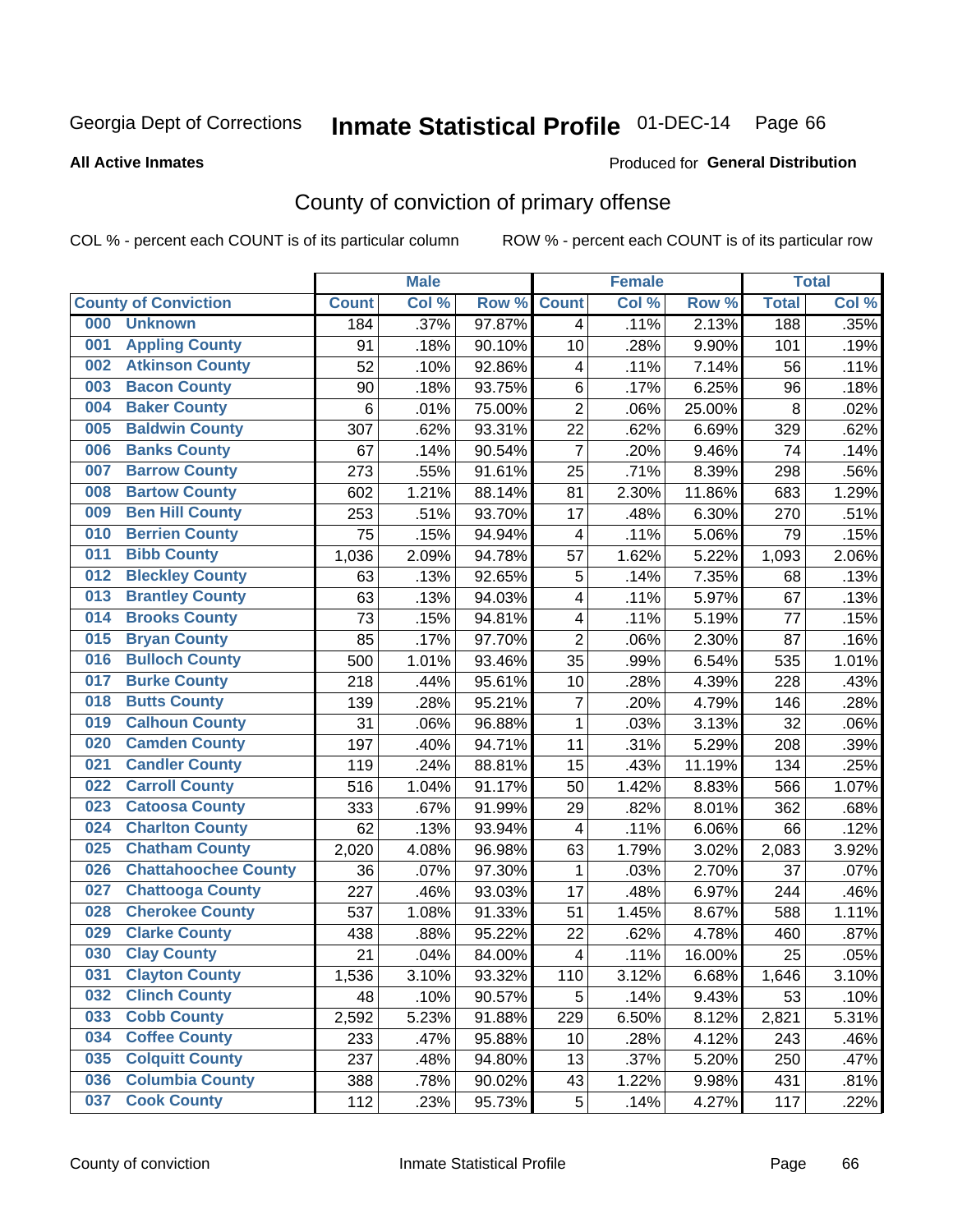# Inmate Statistical Profile 01-DEC-14 Page 67

**All Active Inmates** 

### Produced for General Distribution

## County of conviction of primary offense

COL % - percent each COUNT is of its particular column

|                                |              | <b>Male</b> |         |                           | <b>Female</b> |        |              | <b>Total</b> |
|--------------------------------|--------------|-------------|---------|---------------------------|---------------|--------|--------------|--------------|
| <b>County of Conviction</b>    | <b>Count</b> | Col %       | Row %   | <b>Count</b>              | Col %         | Row %  | <b>Total</b> | Col %        |
| <b>Coweta County</b><br>038    | 545          | 1.10%       | 93.00%  | 41                        | 1.16%         | 7.00%  | 586          | 1.10%        |
| <b>Crawford County</b><br>039  | 20           | .04%        | 100.00% |                           |               |        | 20           | .04%         |
| <b>Crisp County</b><br>040     | 274          | .55%        | 94.81%  | 15                        | .43%          | 5.19%  | 289          | .54%         |
| <b>Dade County</b><br>041      | 98           | .20%        | 94.23%  | $\,6$                     | .17%          | 5.77%  | 104          | .20%         |
| 042<br><b>Dawson County</b>    | 94           | .19%        | 87.85%  | 13                        | .37%          | 12.15% | 107          | .20%         |
| 043<br><b>Decatur County</b>   | 268          | .54%        | 92.73%  | 21                        | .60%          | 7.27%  | 289          | .54%         |
| <b>Dekalb County</b><br>044    | 3,163        | 6.38%       | 94.93%  | 169                       | 4.80%         | 5.07%  | 3,332        | 6.28%        |
| <b>Dodge County</b><br>045     | 140          | .28%        | 93.33%  | 10                        | .28%          | 6.67%  | 150          | .28%         |
| 046<br><b>Dooly County</b>     | 87           | .18%        | 93.55%  | 6                         | .17%          | 6.45%  | 93           | .18%         |
| <b>Dougherty County</b><br>047 | 979          | 1.98%       | 92.88%  | 75                        | 2.13%         | 7.12%  | 1,054        | 1.99%        |
| <b>Douglas County</b><br>048   | 1,188        | 2.40%       | 90.76%  | 121                       | 3.44%         | 9.24%  | 1,309        | 2.47%        |
| <b>Early County</b><br>049     | 98           | .20%        | 97.03%  | $\ensuremath{\mathsf{3}}$ | .09%          | 2.97%  | 101          | .19%         |
| <b>Echols County</b><br>050    | 12           | .02%        | 92.31%  | $\mathbf{1}$              | .03%          | 7.69%  | 13           | .02%         |
| 051<br><b>Effingham County</b> | 188          | .38%        | 94.00%  | 12                        | .34%          | 6.00%  | 200          | .38%         |
| <b>Elbert County</b><br>052    | 137          | .28%        | 93.84%  | $\boldsymbol{9}$          | .26%          | 6.16%  | 146          | .28%         |
| <b>Emanuel County</b><br>053   | 168          | .34%        | 92.31%  | 14                        | .40%          | 7.69%  | 182          | .34%         |
| <b>Evans County</b><br>054     | 90           | .18%        | 94.74%  | 5                         | .14%          | 5.26%  | 95           | .18%         |
| <b>Fannin County</b><br>055    | 91           | .18%        | 86.67%  | 14                        | .40%          | 13.33% | 105          | .20%         |
| <b>Fayette County</b><br>056   | 342          | .69%        | 90.96%  | 34                        | .97%          | 9.04%  | 376          | .71%         |
| <b>Floyd County</b><br>057     | 802          | 1.62%       | 89.51%  | 94                        | 2.67%         | 10.49% | 896          | 1.69%        |
| <b>Forsyth County</b><br>058   | 357          | .72%        | 91.54%  | 33                        | .94%          | 8.46%  | 390          | .73%         |
| <b>Franklin County</b><br>059  | 142          | .29%        | 93.42%  | 10                        | .28%          | 6.58%  | 152          | .29%         |
| <b>Fulton County</b><br>060    | 4,903        | 9.89%       | 96.10%  | 199                       | 5.65%         | 3.90%  | 5,102        | 9.61%        |
| <b>Gilmer County</b><br>061    | 109          | .22%        | 91.60%  | 10                        | .28%          | 8.40%  | 119          | .22%         |
| 062<br><b>Glascock County</b>  | 5            | .01%        | 83.33%  | 1                         | .03%          | 16.67% | 6            | .01%         |
| <b>Glynn County</b><br>063     | 503          | 1.01%       | 93.84%  | 33                        | .94%          | 6.16%  | 536          | 1.01%        |
| <b>Gordon County</b><br>064    | 389          | .78%        | 88.21%  | 52                        | 1.48%         | 11.79% | 441          | .83%         |
| <b>Grady County</b><br>065     | 174          | .35%        | 95.60%  | 8                         | .23%          | 4.40%  | 182          | .34%         |
| <b>Greene County</b><br>066    | 126          | .25%        | 91.97%  | 11                        | .31%          | 8.03%  | 137          | $.26\%$      |
| <b>Gwinnett County</b><br>067  | 2,298        | 4.64%       | 93.19%  | 168                       | 4.77%         | 6.81%  | 2,466        | 4.65%        |
| <b>Habersham County</b><br>068 | 100          | .20%        | 97.09%  | 3                         | .09%          | 2.91%  | 103          | .19%         |
| 069<br><b>Hall County</b>      | 731          | 1.47%       | 91.15%  | 71                        | 2.02%         | 8.85%  | 802          | 1.51%        |
| <b>Hancock County</b><br>070   | 38           | .08%        | 95.00%  | $\overline{2}$            | .06%          | 5.00%  | 40           | .08%         |
| <b>Haralson County</b><br>071  | 171          | .35%        | 93.44%  | 12                        | .34%          | 6.56%  | 183          | .34%         |
| 072<br><b>Harris County</b>    | 107          | .22%        | 92.24%  | 9                         | .26%          | 7.76%  | 116          | .22%         |
| <b>Hart County</b><br>073      | 157          | .32%        | 95.15%  | 8                         | .23%          | 4.85%  | 165          | .31%         |
| <b>Heard County</b><br>074     | 50           | .10%        | 92.59%  | $\overline{4}$            | .11%          | 7.41%  | 54           | .10%         |
| <b>Henry County</b><br>075     | 509          | 1.03%       | 91.22%  | 49                        | 1.39%         | 8.78%  | 558          | 1.05%        |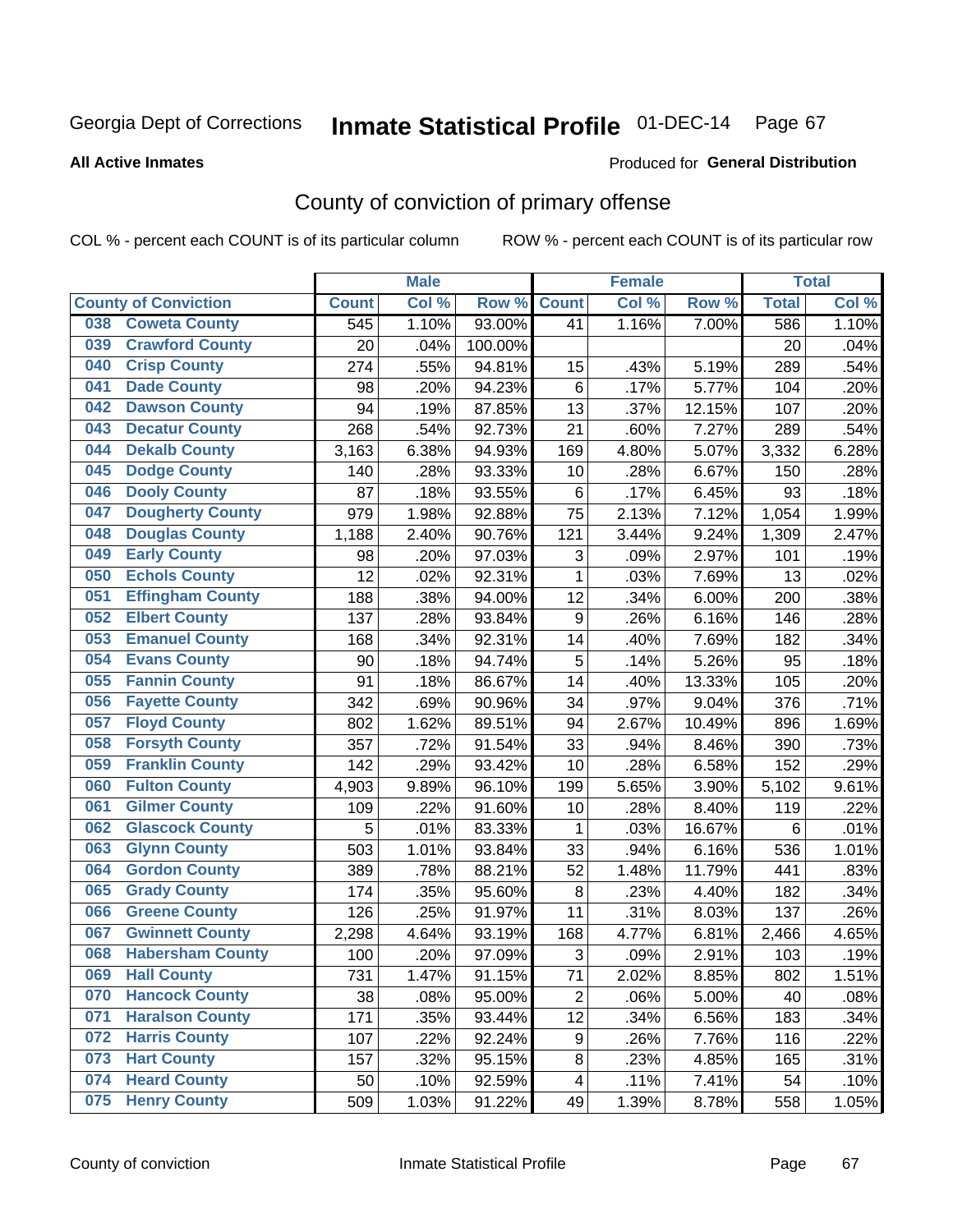# Inmate Statistical Profile 01-DEC-14 Page 68

### **All Active Inmates**

### Produced for General Distribution

## County of conviction of primary offense

COL % - percent each COUNT is of its particular column

|     |                             |              | <b>Male</b> |         |                         | <b>Female</b> |        |              | <b>Total</b> |
|-----|-----------------------------|--------------|-------------|---------|-------------------------|---------------|--------|--------------|--------------|
|     | <b>County of Conviction</b> | <b>Count</b> | Col %       | Row %   | <b>Count</b>            | Col %         | Row %  | <b>Total</b> | Col %        |
| 076 | <b>Houston County</b>       | 730          | 1.47%       | 93.83%  | 48                      | 1.36%         | 6.17%  | 778          | 1.47%        |
| 077 | <b>Irwin County</b>         | 67           | .14%        | 93.06%  | 5                       | .14%          | 6.94%  | 72           | .14%         |
| 078 | <b>Jackson County</b>       | 244          | .49%        | 92.42%  | 20                      | .57%          | 7.58%  | 264          | .50%         |
| 079 | <b>Jasper County</b>        | 57           | .12%        | 91.94%  | 5                       | .14%          | 8.06%  | 62           | .12%         |
| 080 | <b>Jeff Davis County</b>    | 95           | .19%        | 95.00%  | 5                       | .14%          | 5.00%  | 100          | .19%         |
| 081 | <b>Jefferson County</b>     | 148          | .30%        | 96.73%  | 5                       | .14%          | 3.27%  | 153          | .29%         |
| 082 | <b>Jenkins County</b>       | 64           | .13%        | 94.12%  | $\overline{\mathbf{4}}$ | .11%          | 5.88%  | 68           | .13%         |
| 083 | <b>Johnson County</b>       | 47           | .09%        | 95.92%  | $\overline{2}$          | .06%          | 4.08%  | 49           | .09%         |
| 084 | <b>Jones County</b>         | 203          | .41%        | 88.26%  | 27                      | .77%          | 11.74% | 230          | .43%         |
| 085 | <b>Lamar County</b>         | 79           | .16%        | 92.94%  | 6                       | .17%          | 7.06%  | 85           | .16%         |
| 086 | <b>Lanier County</b>        | 43           | .09%        | 97.73%  | 1                       | .03%          | 2.27%  | 44           | .08%         |
| 087 | <b>Laurens County</b>       | 280          | .56%        | 94.28%  | 17                      | .48%          | 5.72%  | 297          | .56%         |
| 088 | <b>Lee County</b>           | 61           | .12%        | 95.31%  | 3                       | .09%          | 4.69%  | 64           | .12%         |
| 089 | <b>Liberty County</b>       | 269          | .54%        | 90.88%  | 27                      | .77%          | 9.12%  | 296          | .56%         |
| 090 | <b>Lincoln County</b>       | 26           | .05%        | 100.00% |                         |               |        | 26           | .05%         |
| 091 | <b>Long County</b>          | 85           | .17%        | 92.39%  | 7                       | .20%          | 7.61%  | 92           | .17%         |
| 092 | <b>Lowndes County</b>       | 555          | 1.12%       | 96.02%  | 23                      | .65%          | 3.98%  | 578          | 1.09%        |
| 093 | <b>Lumpkin County</b>       | 89           | .18%        | 94.68%  | 5                       | .14%          | 5.32%  | 94           | .18%         |
| 094 | <b>Macon County</b>         | 53           | .11%        | 98.15%  | $\mathbf{1}$            | .03%          | 1.85%  | 54           | .10%         |
| 095 | <b>Madison County</b>       | 117          | .24%        | 93.60%  | 8                       | .23%          | 6.40%  | 125          | .24%         |
| 096 | <b>Marion County</b>        | 25           | .05%        | 92.59%  | $\overline{2}$          | .06%          | 7.41%  | 27           | .05%         |
| 097 | <b>Mcduffie County</b>      | 196          | .40%        | 95.61%  | $\boldsymbol{9}$        | .26%          | 4.39%  | 205          | .39%         |
| 098 | <b>Mcintosh County</b>      | 79           | .16%        | 98.75%  | $\mathbf{1}$            | .03%          | 1.25%  | 80           | .15%         |
| 099 | <b>Meriwether County</b>    | 171          | .35%        | 92.93%  | 13                      | .37%          | 7.07%  | 184          | .35%         |
| 100 | <b>Miller County</b>        | 34           | .07%        | 100.00% |                         |               |        | 34           | .06%         |
| 101 | <b>Mitchell County</b>      | 170          | .34%        | 91.89%  | 15                      | .43%          | 8.11%  | 185          | .35%         |
| 102 | <b>Monroe County</b>        | 149          | .30%        | 88.17%  | 20                      | .57%          | 11.83% | 169          | .32%         |
| 103 | <b>Montgomery County</b>    | 30           | .06%        | 100.00% |                         |               |        | 30           | .06%         |
| 104 | <b>Morgan County</b>        | 155          | .31%        | 89.60%  | 18                      | .51%          | 10.40% | 173          | .33%         |
| 105 | <b>Murray County</b>        | 148          | .30%        | 94.87%  | 8                       | .23%          | 5.13%  | 156          | .29%         |
| 106 | <b>Muscogee County</b>      | 1,219        | 2.46%       | 95.23%  | 61                      | 1.73%         | 4.77%  | 1,280        | 2.41%        |
| 107 | <b>Newton County</b>        | 667          | 1.35%       | 92.64%  | 53                      | 1.51%         | 7.36%  | 720          | 1.36%        |
| 108 | <b>Oconee County</b>        | 54           | .11%        | 98.18%  | 1                       | .03%          | 1.82%  | 55           | .10%         |
| 109 | <b>Oglethorpe County</b>    | 57           | .12%        | 95.00%  | 3                       | .09%          | 5.00%  | 60           | .11%         |
| 110 | <b>Paulding County</b>      | 239          | .48%        | 91.22%  | 23                      | .65%          | 8.78%  | 262          | .49%         |
| 111 | <b>Peach County</b>         | 84           | .17%        | 94.38%  | 5                       | .14%          | 5.62%  | 89           | .17%         |
| 112 | <b>Pickens County</b>       | 90           | .18%        | 90.00%  | 10                      | .28%          | 10.00% | 100          | .19%         |
| 113 | <b>Pierce County</b>        | 86           | .17%        | 95.56%  | 4                       | .11%          | 4.44%  | 90           | .17%         |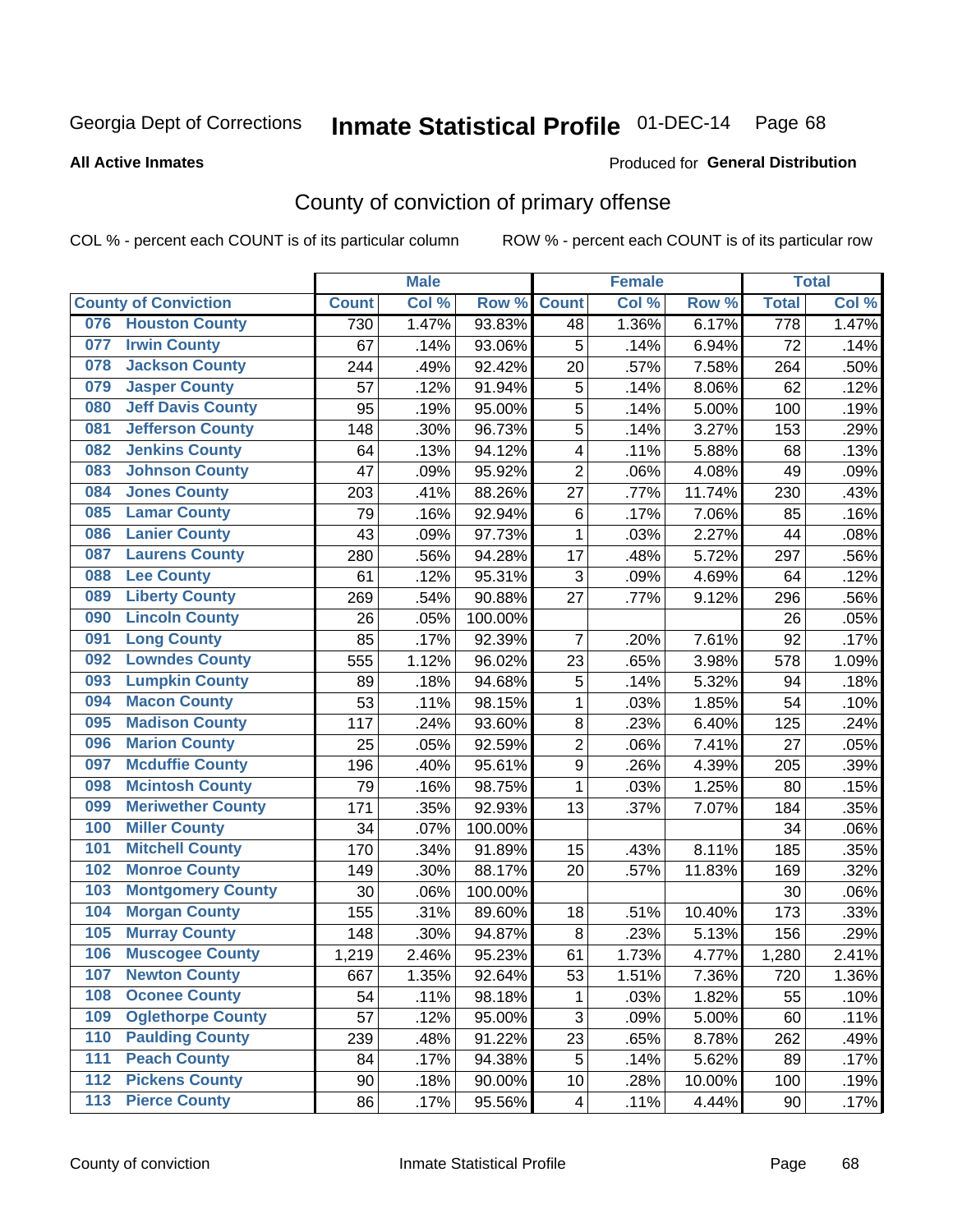# Inmate Statistical Profile 01-DEC-14 Page 69

### **All Active Inmates**

### Produced for General Distribution

## County of conviction of primary offense

COL % - percent each COUNT is of its particular column

|                                          |              | <b>Male</b> |         |                         | <b>Female</b> |        |                 | <b>Total</b> |
|------------------------------------------|--------------|-------------|---------|-------------------------|---------------|--------|-----------------|--------------|
| <b>County of Conviction</b>              | <b>Count</b> | Col %       | Row %   | <b>Count</b>            | Col %         | Row %  | <b>Total</b>    | Col %        |
| <b>Pike County</b><br>114                | 47           | .09%        | 88.68%  | 6                       | .17%          | 11.32% | $\overline{53}$ | .10%         |
| <b>Polk County</b><br>$\overline{115}$   | 177          | .36%        | 92.67%  | 14                      | .40%          | 7.33%  | 191             | .36%         |
| <b>Pulaski County</b><br>116             | 59           | .12%        | 98.33%  | 1                       | .03%          | 1.67%  | 60              | .11%         |
| <b>Putnam County</b><br>117              | 151          | .30%        | 92.64%  | 12                      | .34%          | 7.36%  | 163             | .31%         |
| <b>Quitman County</b><br>118             | 18           | .04%        | 100.00% |                         |               |        | 18              | .03%         |
| <b>Rabun County</b><br>119               | 51           | .10%        | 89.47%  | $\,6$                   | .17%          | 10.53% | 57              | .11%         |
| <b>Randolph County</b><br>120            | 68           | .14%        | 95.77%  | 3                       | .09%          | 4.23%  | 71              | .13%         |
| <b>Richmond County</b><br>121            | 1,901        | 3.84%       | 94.39%  | 113                     | 3.21%         | 5.61%  | 2,014           | 3.79%        |
| <b>Rockdale County</b><br>122            | 458          | .92%        | 91.60%  | 42                      | 1.19%         | 8.40%  | 500             | .94%         |
| <b>Schley County</b><br>123              | 17           | .03%        | 100.00% |                         |               |        | 17              | .03%         |
| <b>Screven County</b><br>124             | 132          | .27%        | 92.96%  | 10                      | .28%          | 7.04%  | 142             | .27%         |
| <b>Seminole County</b><br>125            | 75           | .15%        | 92.59%  | $\,6$                   | .17%          | 7.41%  | 81              | .15%         |
| <b>Spalding County</b><br>126            | 505          | 1.02%       | 94.04%  | 32                      | .91%          | 5.96%  | 537             | 1.01%        |
| <b>Stephens County</b><br>127            | 154          | .31%        | 90.59%  | 16                      | .45%          | 9.41%  | 170             | .32%         |
| <b>Stewart County</b><br>128             | 29           | .06%        | 96.67%  | 1                       | .03%          | 3.33%  | 30              | .06%         |
| <b>Sumter County</b><br>129              | 185          | .37%        | 93.91%  | 12                      | .34%          | 6.09%  | 197             | .37%         |
| <b>Talbot County</b><br>130              | 44           | .09%        | 97.78%  | $\mathbf{1}$            | .03%          | 2.22%  | 45              | .08%         |
| <b>Taliaferro County</b><br>131          | 16           | .03%        | 88.89%  | $\overline{2}$          | .06%          | 11.11% | 18              | .03%         |
| <b>Tattnall County</b><br>132            | 204          | .41%        | 92.31%  | 17                      | .48%          | 7.69%  | 221             | .42%         |
| <b>Taylor County</b><br>133              | 72           | .15%        | 93.51%  | 5                       | .14%          | 6.49%  | 77              | .15%         |
| <b>Telfair County</b><br>134             | 84           | .17%        | 92.31%  | $\overline{7}$          | .20%          | 7.69%  | 91              | .17%         |
| <b>Terrell County</b><br>135             | 87           | .18%        | 95.60%  | $\overline{\mathbf{4}}$ | .11%          | 4.40%  | 91              | .17%         |
| <b>Thomas County</b><br>136              | 216          | .44%        | 93.51%  | 15                      | .43%          | 6.49%  | 231             | .44%         |
| <b>Tift County</b><br>137                | 338          | .68%        | 94.94%  | 18                      | .51%          | 5.06%  | 356             | .67%         |
| <b>Toombs County</b><br>138              | 352          | .71%        | 92.63%  | 28                      | .80%          | 7.37%  | 380             | .72%         |
| <b>Towns County</b><br>139               | 45           | .09%        | 84.91%  | 8                       | .23%          | 15.09% | 53              | .10%         |
| <b>Treutlen County</b><br>140            | 89           | .18%        | 96.74%  | 3                       | .09%          | 3.26%  | 92              | .17%         |
| <b>Troup County</b><br>141               | 567          | 1.14%       | 90.87%  | 57                      | 1.62%         | 9.13%  | 624             | 1.18%        |
| <b>Turner County</b><br>142              | 65           | .13%        | 94.20%  | $\overline{\mathbf{4}}$ | .11%          | 5.80%  | 69              | .13%         |
| <b>Twiggs County</b><br>$\overline{143}$ | 69           | .14%        | 95.83%  | 3                       | .09%          | 4.17%  | 72              | .14%         |
| <b>Union County</b><br>144               | 62           | .13%        | 80.52%  | 15                      | .43%          | 19.48% | 77              | .15%         |
| 145<br><b>Upson County</b>               | 168          | .34%        | 94.38%  | 10                      | .28%          | 5.62%  | 178             | .34%         |
| <b>Walker County</b><br>146              | 386          | .78%        | 91.25%  | 37                      | 1.05%         | 8.75%  | 423             | .80%         |
| <b>Walton County</b><br>147              | 539          | 1.09%       | 90.89%  | 54                      | 1.53%         | 9.11%  | 593             | 1.12%        |
| <b>Ware County</b><br>148                | 339          | .68%        | 92.62%  | 27                      | .77%          | 7.38%  | 366             | .69%         |
| <b>Warren County</b><br>149              | 43           | .09%        | 100.00% |                         |               |        | 43              | .08%         |
| <b>Washington County</b><br>150          | 178          | .36%        | 90.36%  | 19                      | .54%          | 9.64%  | 197             | .37%         |
| <b>Wayne County</b><br>151               | 165          | .33%        | 90.66%  | 17                      | .48%          | 9.34%  | 182             | .34%         |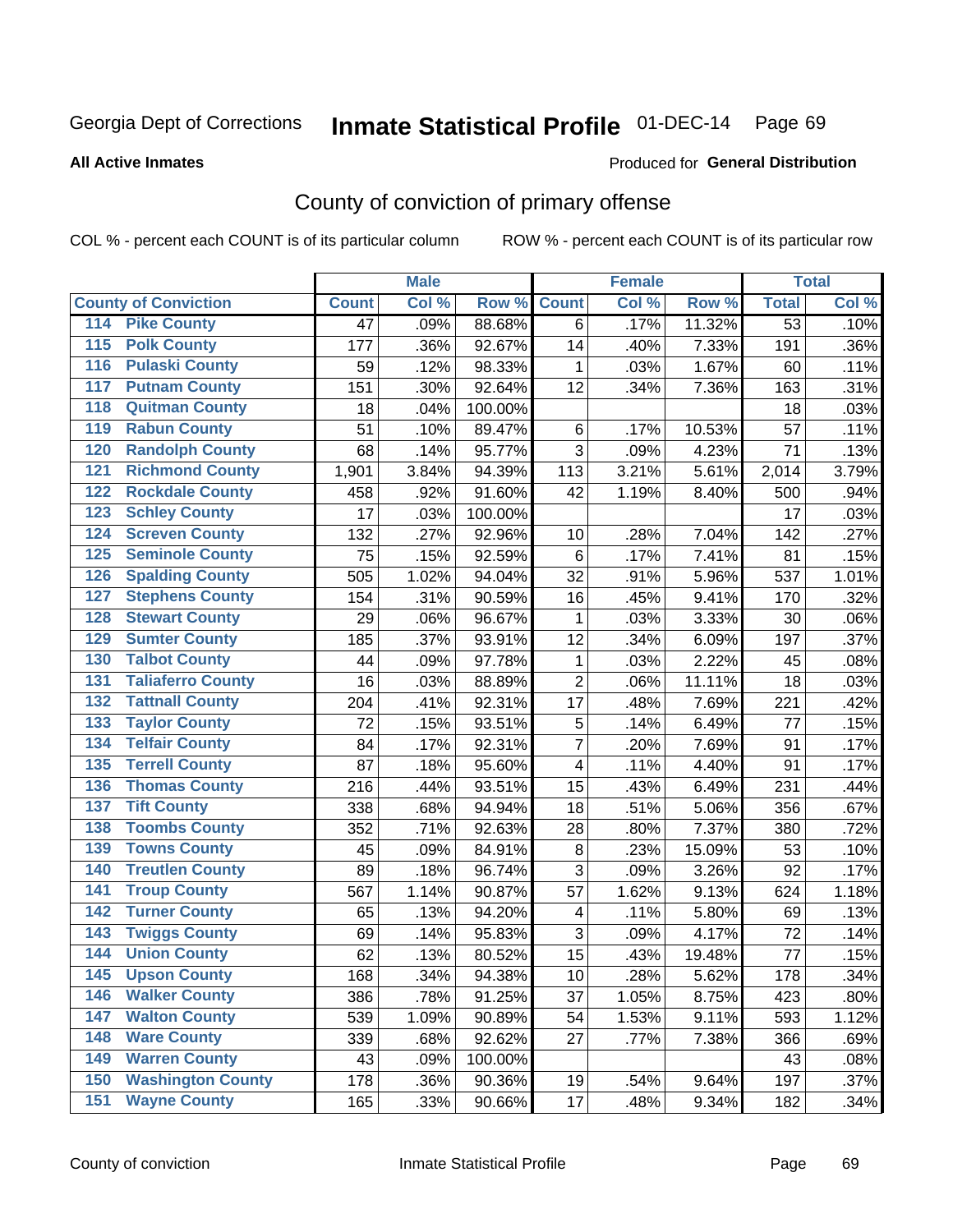# Inmate Statistical Profile 01-DEC-14 Page 70

**All Active Inmates** 

### Produced for General Distribution

## County of conviction of primary offense

COL % - percent each COUNT is of its particular column

|                                |              | <b>Male</b> |             |       | <b>Female</b> |        |              | <b>Total</b> |
|--------------------------------|--------------|-------------|-------------|-------|---------------|--------|--------------|--------------|
| <b>County of Conviction</b>    | <b>Count</b> | Col %       | Row % Count |       | Col %         | Row %  | <b>Total</b> | Col %        |
| <b>Webster County</b><br>152   | 8            | $.02\%$     | 88.89%      |       | .03%          | 11.11% | 9            | .02%         |
| <b>Wheeler County</b><br>153   | 26           | .05%        | 100.00%     |       |               |        | 26           | .05%         |
| <b>White County</b><br>154     | 93           | .19%        | 88.57%      | 12    | .34%          | 11.43% | 105          | .20%         |
| <b>Whitfield County</b><br>155 | 531          | 1.07%       | 88.80%      | 67    | 1.90%         | 11.20% | 598          | 1.13%        |
| <b>Wilcox County</b><br>156    | 39           | $.08\%$     | 88.64%      | 5     | .14%          | 11.36% | 44           | .08%         |
| <b>Wilkes County</b><br>157    | 79           | .16%        | 96.34%      | 3     | $.09\%$       | 3.66%  | 82           | .15%         |
| <b>Wilkinson County</b><br>158 | 43           | .09%        | 97.73%      |       | .03%          | 2.27%  | 44           | .08%         |
| <b>Worth County</b><br>159     | 113          | .23%        | 94.17%      |       | .20%          | 5.83%  | 120          | .23%         |
| <b>Total Rported</b>           | 49,565       | 100%        | 93.37%      | 3,521 | 100%          | 6.63%  | 53,086       | 100%         |

| <b>Not Reported</b> |        |       |        |
|---------------------|--------|-------|--------|
| <b>Total</b>        | 49,565 | 3,521 | 53.086 |

| Mode (most frequent) | <b>Fulton County</b> | <b>Cobb County</b> | <b>Fulton County</b> |
|----------------------|----------------------|--------------------|----------------------|
|                      |                      |                    |                      |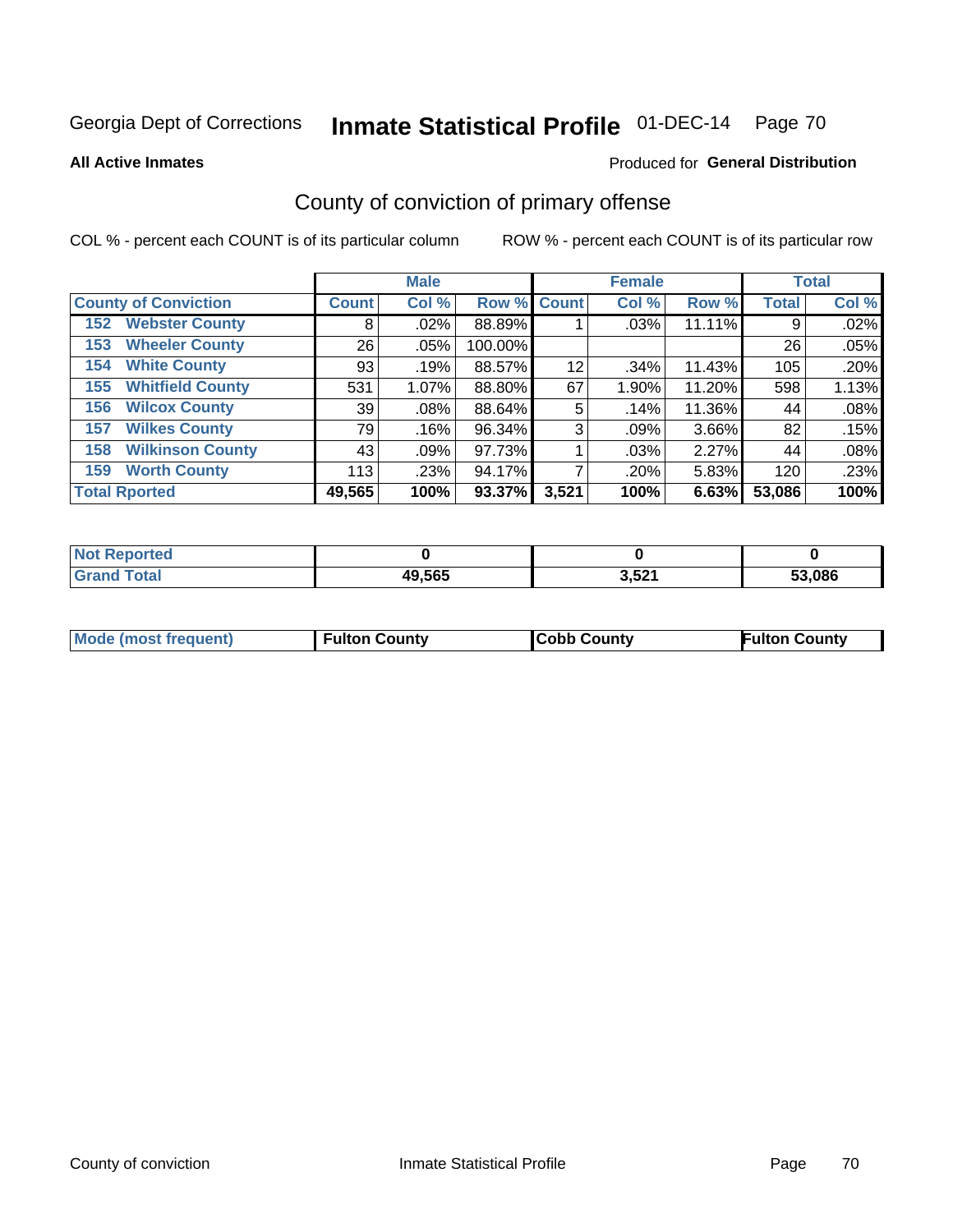# Inmate Statistical Profile 01-DEC-14 Page 71

### **All Active Inmates**

### Produced for General Distribution

## Circuit of conviction of primary offense

COL % - percent each COUNT is of its particular column

|                         |                                 |              | <b>Male</b> |        |              | <b>Female</b> |        |                  | <b>Total</b> |
|-------------------------|---------------------------------|--------------|-------------|--------|--------------|---------------|--------|------------------|--------------|
|                         | <b>Circuit of Conviction</b>    | <b>Count</b> | Col %       | Row %  | <b>Count</b> | Col %         | Row %  | <b>Total</b>     | Col %        |
| 1                       | <b>Alapaha Circuit</b>          | 330          | .67%        | 94.56% | 19           | .54%          | 5.44%  | $\overline{349}$ | $.66\%$      |
| $\overline{2}$          | <b>Alcovy Circuit</b>           | 1,206        | 2.44%       | 91.85% | 107          | 3.04%         | 8.15%  | 1,313            | 2.48%        |
| $\overline{\mathbf{3}}$ | <b>Atlanta Circuit</b>          | 4,903        | 9.93%       | 96.10% | 199          | 5.66%         | 3.90%  | 5,102            | 9.64%        |
| 4                       | <b>Atlantic Circuit</b>         | 812          | 1.64%       | 93.23% | 59           | 1.68%         | 6.77%  | 871              | 1.65%        |
| 5                       | <b>Augusta Circuit</b>          | 2,507        | 5.08%       | 93.79% | 166          | 4.72%         | 6.21%  | 2,673            | 5.05%        |
| $\overline{\mathbf{6}}$ | <b>Blue Ridge Circuit</b>       | 537          | 1.09%       | 91.33% | 51           | 1.45%         | 8.67%  | 588              | 1.11%        |
| $\overline{\mathbf{7}}$ | <b>Brunswick Circuit</b>        | 1,051        | 2.13%       | 93.26% | 76           | 2.16%         | 6.74%  | 1,127            | 2.13%        |
| 8                       | <b>Chattahoochee Circuit</b>    | 1,503        | 3.04%       | 95.01% | 79           | 2.25%         | 4.99%  | 1,582            | 2.99%        |
| $\overline{9}$          | <b>Cherokee Circuit</b>         | 991          | 2.01%       | 88.17% | 133          | 3.78%         | 11.83% | 1,124            | 2.12%        |
| 10                      | <b>Clayton Circuit</b>          | 1,536        | 3.11%       | 93.32% | 110          | 3.13%         | 6.68%  | 1,646            | 3.11%        |
| $\overline{11}$         | <b>Cobb Circuit</b>             | 2,592        | 5.25%       | 91.88% | 229          | 6.51%         | 8.12%  | 2,821            | 5.33%        |
| $\overline{12}$         | <b>Conasauga Circuit</b>        | 679          | 1.38%       | 90.05% | 75           | 2.13%         | 9.95%  | 754              | 1.43%        |
| 13                      | <b>Cordele Circuit</b>          | 653          | 1.32%       | 93.82% | 43           | 1.22%         | 6.18%  | 696              | 1.32%        |
| 14                      | <b>Coweta Circuit</b>           | 1,849        | 3.74%       | 91.81% | 165          | 4.69%         | 8.19%  | 2,014            | 3.81%        |
| 15                      | <b>Dougherty Circuit</b>        | 979          | 1.98%       | 92.88% | 75           | 2.13%         | 7.12%  | 1,054            | 1.99%        |
| 16                      | <b>Dublin Circuit</b>           | 485          | .98%        | 95.10% | 25           | .71%          | 4.90%  | 510              | .96%         |
| 17                      | <b>Eastern Circuit</b>          | 2,020        | 4.09%       | 96.98% | 63           | 1.79%         | 3.02%  | 2,083            | 3.94%        |
| 18                      | <b>Flint Circuit</b>            | 509          | 1.03%       | 91.22% | 49           | 1.39%         | 8.78%  | 558              | 1.05%        |
| 19                      | <b>Griffin Circuit</b>          | 1,062        | 2.15%       | 92.83% | 82           | 2.33%         | 7.17%  | 1,144            | 2.16%        |
| 20                      | <b>Gwinnett Circuit</b>         | 2,298        | 4.65%       | 93.19% | 168          | 4.78%         | 6.81%  | 2,466            | 4.66%        |
| $\overline{21}$         | <b>Houston Circuit</b>          | 730          | 1.48%       | 93.83% | 48           | 1.36%         | 6.17%  | 778              | 1.47%        |
| $\overline{22}$         | <b>Lookout Mountain Circuit</b> | 1,044        | 2.11%       | 92.14% | 89           | 2.53%         | 7.86%  | 1,133            | 2.14%        |
| 23                      | <b>Macon Circuit</b>            | 1,140        | 2.31%       | 94.84% | 62           | 1.76%         | 5.16%  | 1,202            | 2.27%        |
| $\overline{24}$         | <b>Middle Circuit</b>           | 965          | 1.95%       | 92.26% | 81           | 2.30%         | 7.74%  | 1,046            | 1.98%        |
| 25                      | <b>Mountain Circuit</b>         | 305          | .62%        | 92.42% | 25           | .71%          | 7.58%  | 330              | .62%         |
| 26                      | <b>Northeastern Circuit</b>     | 825          | 1.67%       | 90.76% | 84           | 2.39%         | 9.24%  | 909              | 1.72%        |
| $\overline{27}$         | <b>Northern Circuit</b>         | 610          | 1.24%       | 94.14% | 38           | 1.08%         | 5.86%  | 648              | 1.22%        |
| 28                      | <b>Ocmulgee Circuit</b>         | 1,080        | 2.19%       | 91.68% | 98           | 2.79%         | 8.32%  | 1,178            | 2.23%        |
| 29                      | <b>Oconee Circuit</b>           | 402          | .81%        | 94.59% | 23           | .65%          | 5.41%  | 425              | .80%         |
| 30                      | <b>Ogeechee Circuit</b>         | 884          | 1.79%       | 93.54% | 61           | 1.73%         | 6.46%  | 945              | 1.79%        |
| $\overline{31}$         | <b>Pataula Circuit</b>          | 401          | .81%        | 95.25% | 20           | .57%          | 4.75%  | 421              | .80%         |
| 32                      | <b>Piedmont Circuit</b>         | 584          | 1.18%       | 91.82% | 52           | 1.48%         | 8.18%  | 636              | 1.20%        |
| 33                      | <b>Rome Circuit</b>             | 802          | 1.62%       | 89.51% | 94           | 2.67%         | 10.49% | 896              | 1.69%        |
| 34                      | <b>South Georgia Circuit</b>    | 649          | 1.31%       | 93.25% | 47           | 1.34%         | 6.75%  | 696              | 1.32%        |
| 35                      | <b>Southern Circuit</b>         | 1,093        | 2.21%       | 95.13% | 56           | 1.59%         | 4.87%  | 1,149            | 2.17%        |
| 36                      | <b>Southwestern Circuit</b>     | 353          | .71%        | 95.15% | 18           | .51%          | 4.85%  | 371              | .70%         |
| 37                      | <b>Stone Mountain Circuit</b>   | 3,163        | 6.41%       | 94.93% | 169          | 4.81%         | 5.07%  | 3,332            | 6.30%        |
| 38                      | <b>Tallapoosa Circuit</b>       | 348          | .70%        | 93.05% | 26           | .74%          | 6.95%  | 374              | .71%         |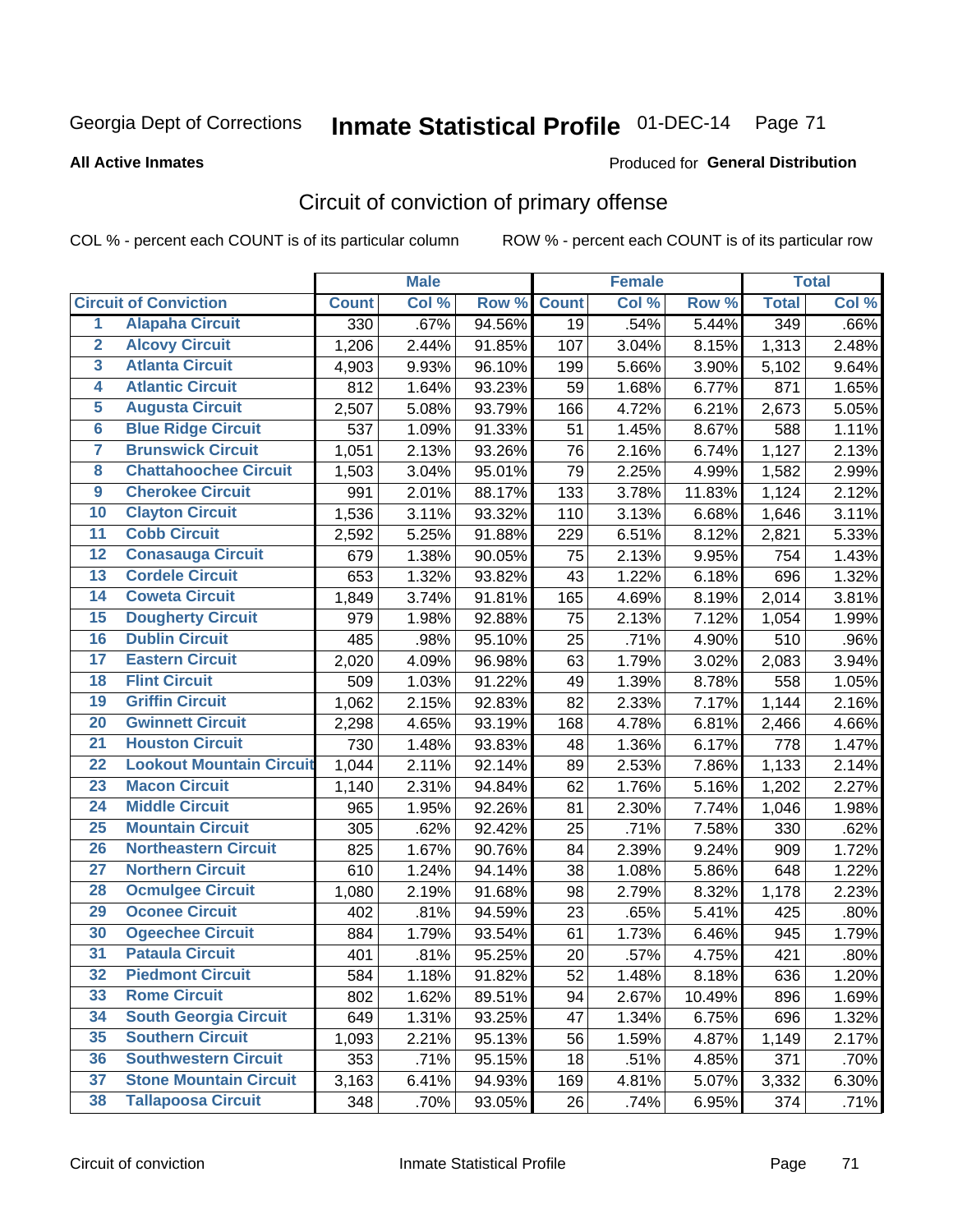# Inmate Statistical Profile 01-DEC-14 Page 72

### **All Active Inmates**

### Produced for General Distribution

## Circuit of conviction of primary offense

COL % - percent each COUNT is of its particular column

|                                   |              | <b>Male</b> |        |              | <b>Female</b> |        |              | <b>Total</b> |
|-----------------------------------|--------------|-------------|--------|--------------|---------------|--------|--------------|--------------|
| <b>Circuit of Conviction</b>      | <b>Count</b> | Col %       | Row %  | <b>Count</b> | Col %         | Row %  | <b>Total</b> | Col %        |
| <b>Tifton Circuit</b><br>39       | 583          | 1.18%       | 94.49% | 34           | .97%          | 5.51%  | 617          | 1.17%        |
| <b>Toombs Circuit</b><br>40       | 365          | .74%        | 96.05% | 15           | .43%          | 3.95%  | 380          | .72%         |
| <b>Waycross Circuit</b><br>41     | 873          | 1.77%       | 94.07% | 55           | 1.56%         | 5.93%  | 928          | 1.75%        |
| <b>Western Circuit</b><br>42      | 492          | 1.00%       | 95.53% | 23           | .65%          | 4.47%  | 515          | $.97\%$      |
| <b>Rockdale Circuit</b><br>43     | 458          | .93%        | 91.60% | 42           | 1.19%         | 8.40%  | 500          | .95%         |
| <b>Douglas Circuit</b><br>44      | 1,188        | 2.41%       | 90.76% | 121          | 3.44%         | 9.24%  | 1,309        | 2.47%        |
| <b>Appalachian Circuit</b><br>45  | 290          | .59%        | 89.51% | 34           | .97%          | 10.49% | 324          | .61%         |
| <b>Enotah Circuit</b><br>46       | 289          | .59%        | 87.84% | 40           | 1.14%         | 12.16% | 329          | .62%         |
| 47<br><b>Bell-Forsyth Circuit</b> | 357          | .72%        | 91.54% | 33           | .94%          | 8.46%  | 390          | .74%         |
| <b>Towaliga Circuit</b><br>48     | 367          | .74%        | 91.75% | 33           | .94%          | 8.25%  | 400          | .76%         |
| <b>Paulding Circuit</b><br>49     | 239          | .48%        | 91.22% | 23           | .65%          | 8.78%  | 262          | .50%         |
| <b>Total Rported</b>              | 49,381       | 100%        | 93.35% | 3,517        | 100%          | 6.65%  | 52,898       | 100%         |

| тео | 184<br>$ -$ |                | 188   |
|-----|-------------|----------------|-------|
|     | 49,565      | 2E24<br>3,5Z . | 0.086 |

| M | . | -----<br>oг | ----<br>пLс |
|---|---|-------------|-------------|
|   |   | <b>OUNN</b> |             |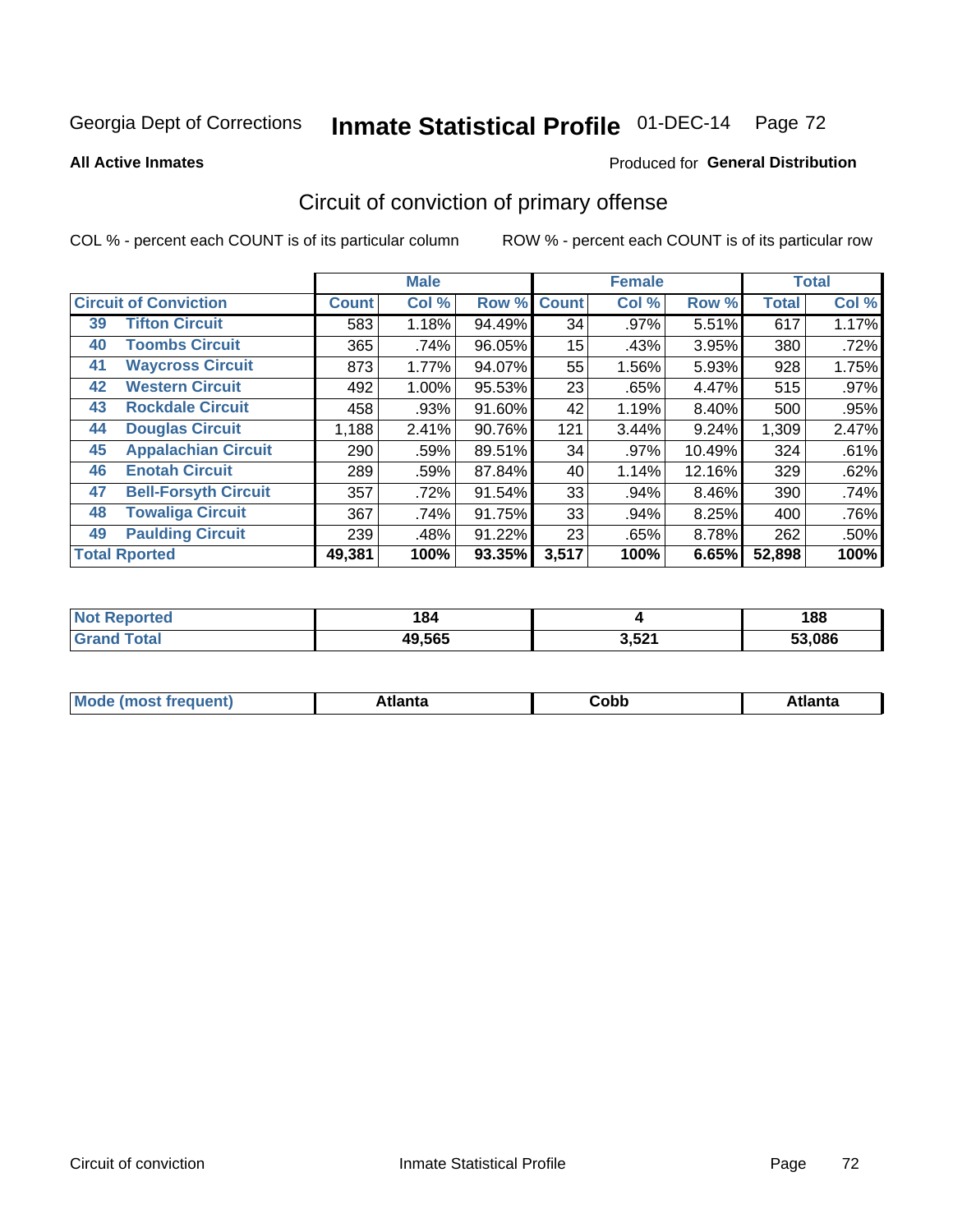## Georgia Dept of Corrections **Inmate Statistical Profile** 01-DEC-14 Page 73

### **All Active Inmates**

### Produced for **General Distribution**

### Years served (jail + prison) in this incarceration

COL % - percent each COUNT is of its particular column ROW % - percent each COUNT is of its particular row

|                       |              | <b>Male</b> |                  |                  | <b>Female</b> |       |              | <b>Total</b> |
|-----------------------|--------------|-------------|------------------|------------------|---------------|-------|--------------|--------------|
| <b>Years Served</b>   | <b>Count</b> | Col %       | Row <sup>%</sup> | <b>Count</b>     | Col %         | Row % | <b>Total</b> | Col %        |
| Less than one year    | 9,953        | 20.08%      | 90.35%           | 1,063            | 30.19%        | 9.65% | 11,016       | 20.75%       |
| 1 to 1.99 years       | 7,613        | 15.36%      | 92.09%           | 654              | 18.57%        | 7.91% | 8,267        | 15.57%       |
| 2 to 2.99 years       | 5,404        | 10.90%      | 92.42%           | 443              | 12.58%        | 7.58% | 5,847        | 11.01%       |
| $3$ to $3.99$ years   | 4,373        | 8.82%       | 93.46%           | 306              | 8.69%         | 6.54% | 4,679        | 8.81%        |
| 4 to 4.99 years       | 3,089        | 6.23%       | 93.63%           | 210              | 5.96%         | 6.37% | 3,299        | 6.21%        |
| 5 to 5.99 years       | 2,599        | 5.24%       | 94.44%           | 153              | 4.35%         | 5.56% | 2,752        | 5.18%        |
| 6 to 6.99 years       | 2,134        | 4.31%       | 94.72%           | 119              | 3.38%         | 5.28% | 2,253        | 4.24%        |
| 7 to 7.99 years       | 2,043        | 4.12%       | 95.69%           | 92               | 2.61%         | 4.31% | 2,135        | 4.02%        |
| 8 to 8.99 years       | 1,634        | 3.30%       | 95.22%           | 82               | 2.33%         | 4.78% | 1,716        | 3.23%        |
| 9 to 9.99 years       | 1,322        | 2.67%       | 95.24%           | 66               | 1.87%         | 4.76% | 1,388        | 2.61%        |
| 10 to 10.99 years     | 898          | 1.81%       | 95.43%           | 43               | 1.22%         | 4.57% | 941          | 1.77%        |
| 11 to 11.99 years     | 891          | 1.80%       | 94.89%           | 48               | 1.36%         | 5.11% | 939          | 1.77%        |
| 12 to 12.99 years     | 759          | 1.53%       | 95.95%           | 32               | 0.91%         | 4.05% | 791          | 1.49%        |
| 13 to 13.99 years     | 737          | 1.49%       | 96.97%           | 23               | 0.65%         | 3.03% | 760          | 1.43%        |
| 14 to 14.99 years     | 683          | 1.38%       | 95.79%           | 30               | 0.85%         | 4.21% | 713          | 1.34%        |
| 15 to 15.99 years     | 533          | 1.08%       | 95.86%           | 23               | 0.65%         | 4.14% | 556          | 1.05%        |
| 16 to 16.99 years     | 546          | 1.10%       | 95.96%           | 23               | 0.65%         | 4.04% | 569          | 1.07%        |
| 17 to 17.99 years     | 597          | 1.20%       | 97.55%           | 15               | 0.43%         | 2.45% | 612          | 1.15%        |
| 18 to 18.99 years     | 521          | 1.05%       | 97.38%           | 14               | 0.40%         | 2.62% | 535          | 1.01%        |
| 19 to 19.99 years     | 474          | 0.96%       | 96.73%           | 16               | 0.45%         | 3.27% | 490          | 0.92%        |
| 20 to 20.99 years     | 365          | 0.74%       | 96.82%           | 12               | 0.34%         | 3.18% | 377          | 0.71%        |
| 21 to 21.99 years     | 334          | 0.67%       | 96.81%           | 11               | 0.31%         | 3.19% | 345          | 0.65%        |
| 22 to 22.99 years     | 249          | 0.50%       | 96.51%           | $\boldsymbol{9}$ | 0.26%         | 3.49% | 258          | 0.49%        |
| 23 to 23.99 years     | 269          | 0.54%       | 96.76%           | 9                | 0.26%         | 3.24% | 278          | 0.52%        |
| 24 to 24.99 years     | 189          | 0.38%       | 96.92%           | 6                | 0.17%         | 3.08% | 195          | 0.37%        |
| 25 to 25.99 years     | 163          | 0.33%       | 98.19%           | 3                | 0.09%         | 1.81% | 166          | 0.31%        |
| 26 to 26.99 years     | 168          | 0.34%       | 97.67%           | 4                | 0.11%         | 2.33% | 172          | 0.32%        |
| 27 to 27.99 years     | 131          | 0.26%       | 99.24%           | 1                | 0.03%         | 0.76% | 132          | 0.25%        |
| 28 to 28.99 years     | 98           | 0.20%       | 98.99%           | 1                | 0.03%         | 1.01% | 99           | 0.19%        |
| 29 to 29.99 years     | 83           | 0.17%       | 97.65%           | $\overline{2}$   | 0.06%         | 2.35% | 85           | 0.16%        |
| Thirty + years        | 713          | 1.44%       | 98.89%           | 8                | 0.23%         | 1.11% | 721          | 1.36%        |
| <b>Total Reported</b> | 49,565       | 100%        | 93.37%           | 3,521            | 100%          | 6.63% | 53,086       | 100%         |

| <b>Not Reported</b>  |                    |                    |               |
|----------------------|--------------------|--------------------|---------------|
| <b>Grand Total</b>   | 49.565             | 3.521              | 53,086        |
|                      |                    |                    |               |
| Mean<br>(average)    | 6.18               | 3.83               | 6.02          |
| Median (middle)      | 3.37               | 2.08               | 3.27          |
| Mode (most frequent) | Less than one year | Less than one year | Less than one |

**year**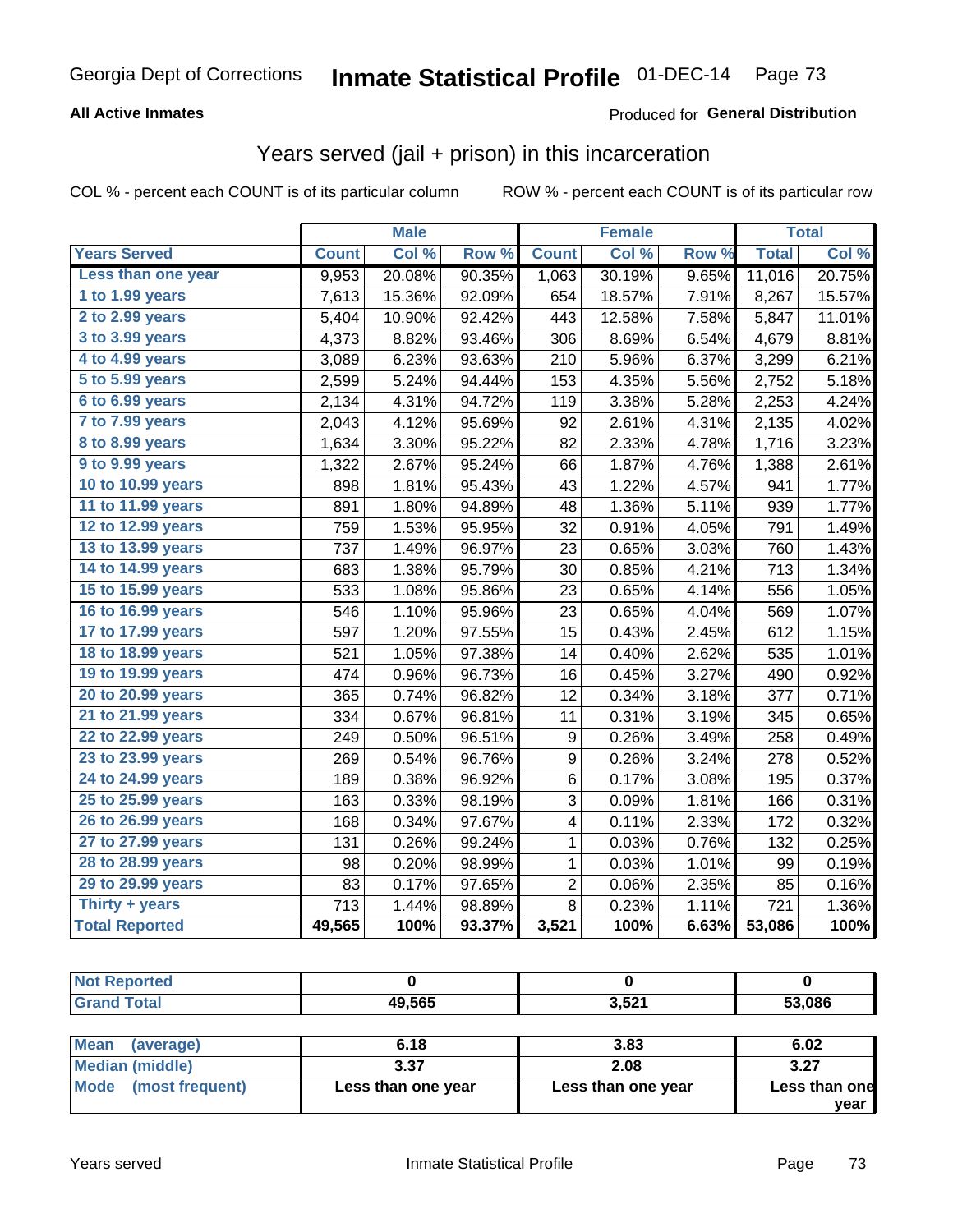#### **All Active Inmates**

Produced for **General Distribution**

## Results of most recent HIV tests

|                         | <b>Male</b>  |        |           | <b>Female</b> |        |          | Total  |        |
|-------------------------|--------------|--------|-----------|---------------|--------|----------|--------|--------|
| <b>HIV Test Results</b> | <b>Count</b> | Col %  | Row %I    | <b>Count</b>  | Col %  | Row %    | Total  | Col %  |
| <b>Positive</b>         | 761          | 1.67%  | 93.60%    | 52            | 1.53%  | $6.40\%$ | 813    | 1.66%  |
| <b>Negative</b>         | 44,804       | 98.32% | 93.07%    | 3,338         | 98.47% | 6.93%    | 48,142 | 98.33% |
| <b>Indeterminate</b>    | ົ            | 0.01%  | 100.00%   |               |        |          |        | 0.01%  |
| <b>Total Reported</b>   | 45,568       | 100%   | $93.08\%$ | 3,390         | 100%   | 6.92%    | 48,958 | 100%   |

| <b>Not Reported</b> | 3,997  | י פי<br>۔ د | ,128   |
|---------------------|--------|-------------|--------|
| <b>Grand Total</b>  | 49,565 | 3,521       | 53,086 |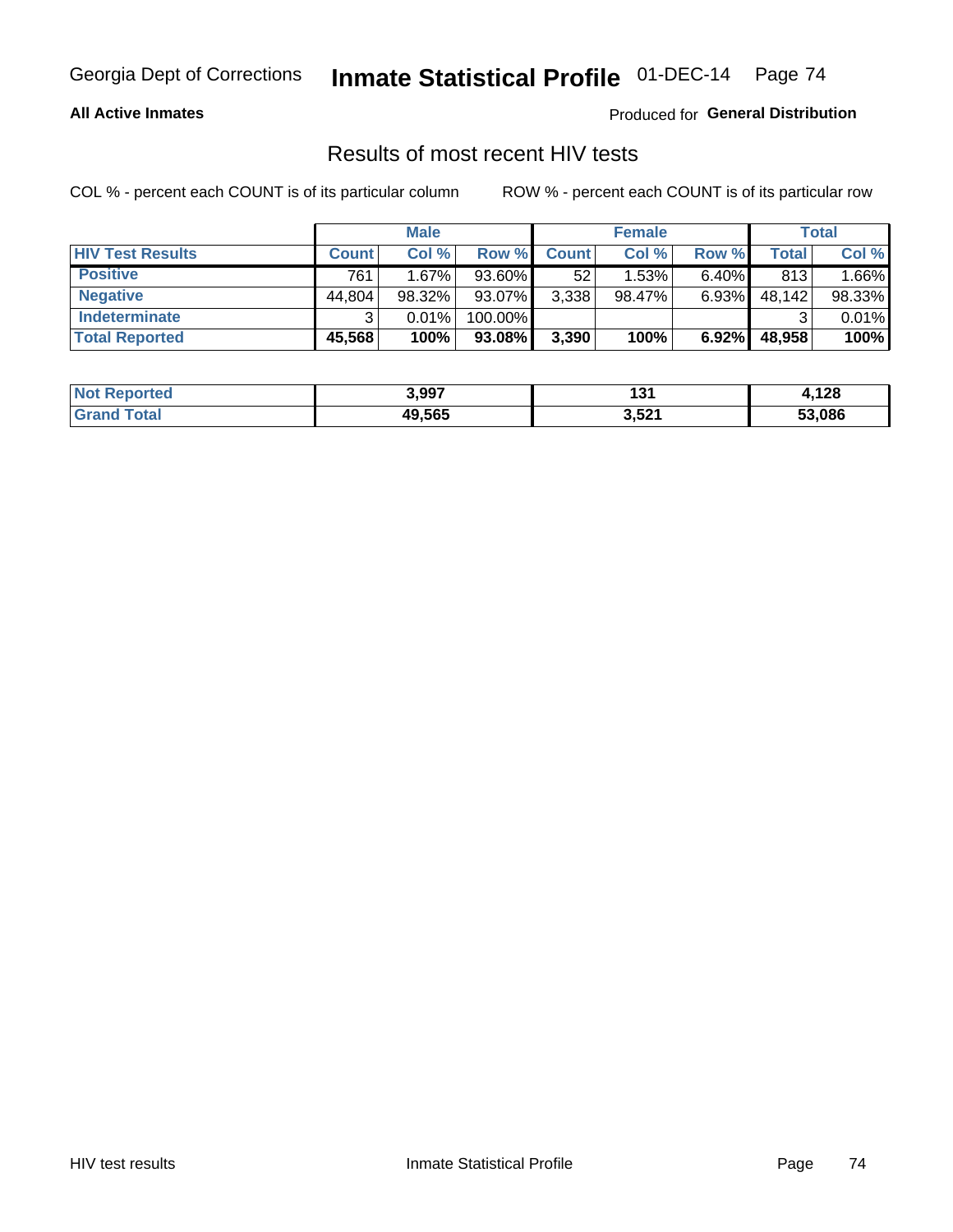#### **All Active Inmates**

### Produced for **General Distribution**

## Results of most recent tuberculosis test

|                                  | <b>Male</b>  |          |           | <b>Female</b> |           |          | Total        |        |
|----------------------------------|--------------|----------|-----------|---------------|-----------|----------|--------------|--------|
| <b>Tuberculosis Test Results</b> | <b>Count</b> | Col%     | Row %     | <b>Count</b>  | Col %     | Row %    | <b>Total</b> | Col %  |
| <b>Positive on current test</b>  | $.756+$      | 17.00%   | $97.71\%$ | 182           | $5.40\%$  | $2.29\%$ | 7,938        | 16.20% |
| <b>Positive on previous test</b> | 24           | $0.05\%$ | 100.00%   |               |           |          | 24           | 0.05%  |
| <b>Negative</b>                  | 37,850       | 82.95%   | 92.24%    | 3,186         | $94.60\%$ | $7.76\%$ | 41,036       | 83.75% |
| <b>Total Reported</b>            | 45,630       | 100%     | $93.13\%$ | 3,368         | 100%      | 6.87%    | 48,998       | 100%   |

| <b>Not Reported</b> | 3,935  | 153   | ,088   |
|---------------------|--------|-------|--------|
| Total               | 49,565 | 3,521 | 53,086 |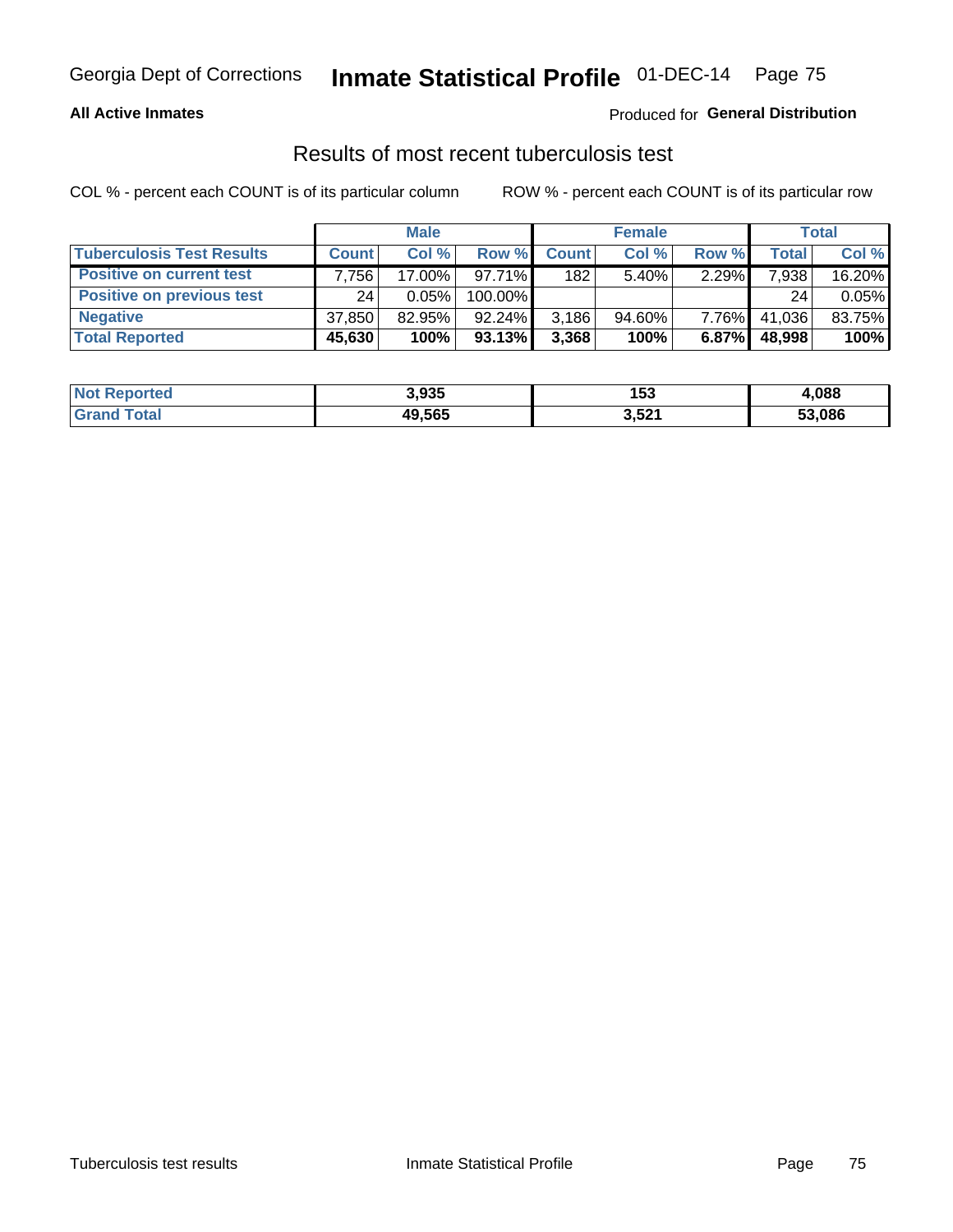#### **All Active Inmates**

Produced for **General Distribution**

## Results of most recent syphilis test

|                                 | <b>Male</b>  |           |        | <b>Female</b>   |          |          | Total   |        |
|---------------------------------|--------------|-----------|--------|-----------------|----------|----------|---------|--------|
| <b>Syphilis Test Results</b>    | <b>Count</b> | Col%      | Row %  | <b>Count</b>    | Col %    | Row %    | Total I | Col %  |
| <b>Positive on current test</b> | 270          | $1.37\%$  | 94.74% | 15 <sup>1</sup> | $1.85\%$ | $5.26\%$ | 285     | 1.38%  |
| <b>Negative</b>                 | 19.505       | $98.63\%$ | 96.08% | 795             | 98.15%   | $3.92\%$ | 20,300  | 98.62% |
| <b>Total Reported</b>           | 19,775       | 100%      | 96.07% | 810             | 100%     | $3.93\%$ | 20,585  | 100%   |

| <b>Not Reported</b> | 29,790 | n 744<br><u><i>L.I</i>II</u> | 32,501 |
|---------------------|--------|------------------------------|--------|
| <b>Grand Total</b>  | 49.565 | 3,521                        | 53.086 |